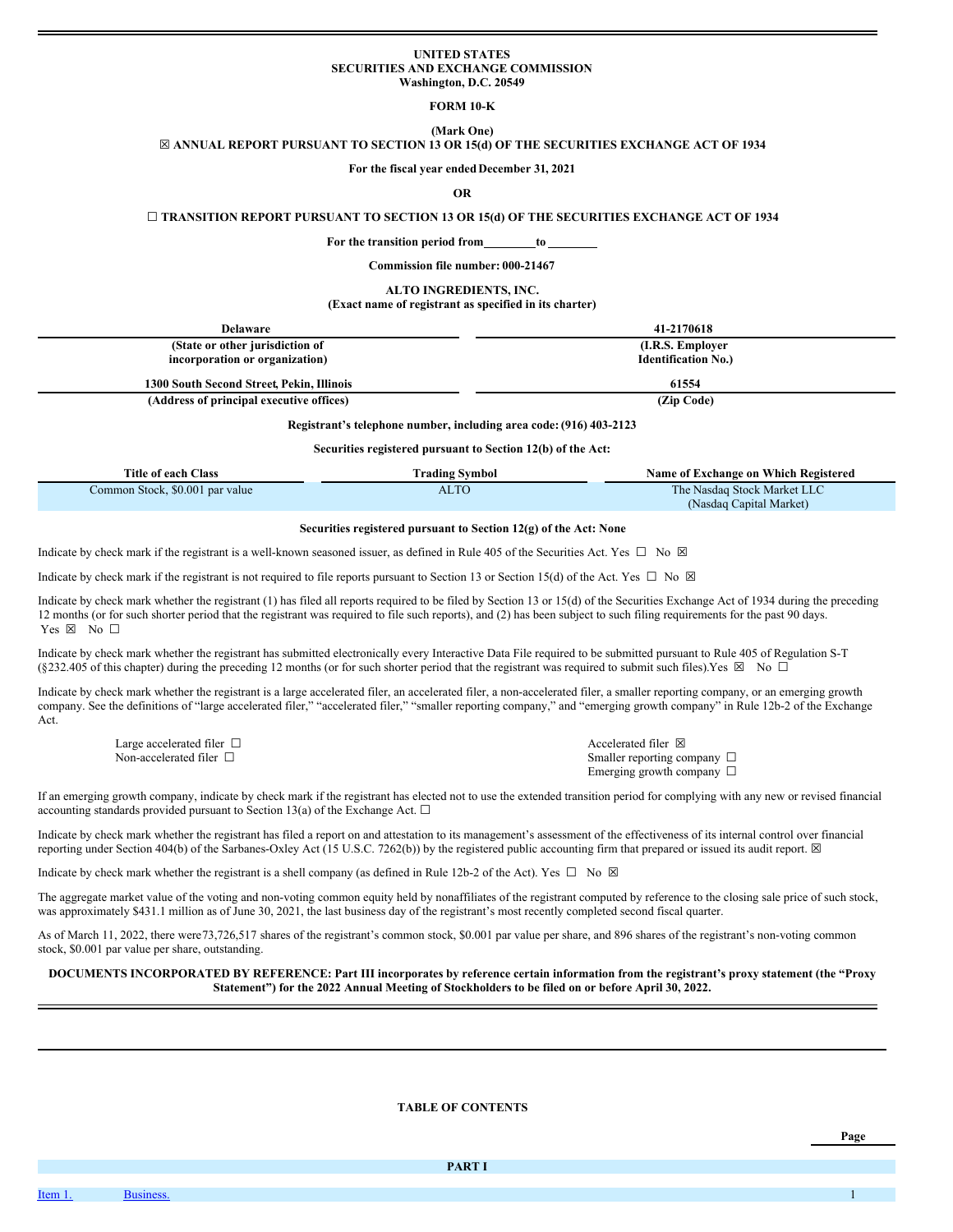| Item 1A.   | <b>Risk Factors.</b>                                                                                          | 13    |
|------------|---------------------------------------------------------------------------------------------------------------|-------|
| Item 1B.   | <b>Unresolved Staff Comments.</b>                                                                             | 21    |
| Item 2.    | Properties.                                                                                                   | 21    |
| Item 3.    | <b>Legal Proceedings.</b>                                                                                     | 21    |
| Item 4.    | Mine Safety Disclosures.                                                                                      | 21    |
|            | <b>PART II</b>                                                                                                |       |
| Item 5.    | Market For Registrant's Common Equity, Related Stockholder Matters and Issuer Purchases of Equity Securities. | 22    |
| Item 6.    | [Reserved].                                                                                                   | 23    |
| Item 7.    | Management's Discussion and Analysis of Financial Condition and Results of Operations.                        | 24    |
| Item 7A.   | <b>Quantitative and Qualitative Disclosures About Market Risk.</b>                                            | 39    |
| Item 8.    | Financial Statements and Supplementary Data.                                                                  | 40    |
| Item 9.    | Changes in and Disagreements With Accountants on Accounting and Financial Disclosure.                         | 40    |
| Item 9A.   | <b>Controls and Procedures.</b>                                                                               | 40    |
| Item 9B.   | Other Information.                                                                                            | 41    |
| Item 9C.   | Disclosure Regarding Foreign Jurisdictions that Prevent Inspection.                                           | 41    |
|            | <b>PART III</b>                                                                                               |       |
| Item 10.   | Directors, Executive Officers and Corporate Governance.                                                       | 42    |
| Item 11.   | <b>Executive Compensation.</b>                                                                                | 42    |
| Item 12.   | Security Ownership of Certain Beneficial Owners and Management and Related Stockholder Matters.               | 42    |
| Item $13.$ | Certain Relationships and Related Transactions, and Director Independence.                                    | 42    |
| Item 14.   | Principal Accountant Fees and Services.                                                                       | 42    |
|            | <b>PART IV</b>                                                                                                |       |
| Item 15.   | Exhibits and Financial Statement Schedules.                                                                   | 43    |
| Item 16.   | Form 10-K Summary.                                                                                            | 43    |
|            | <b>Index to Consolidated Financial Statements</b>                                                             | $F-1$ |
|            |                                                                                                               |       |

# **CAUTIONARY STATEMENT**

i

All statements included or incorporated by reference in this Annual Report on Form 10-K, other than statements or characterizations of historical fact, are forwardlooking statements. Examples of forward-looking statements include, but are not limited to, statements concerning projected net sales, costs and expenses and gross margins; our ability to timely and successfully implement our strategic initiatives; our ability to continue as a going concern; our accounting estimates, assumptions and judgments; the demand for specialty alcohols and essential ingredients; the competitive nature of and anticipated growth in our industry; production capacity and goals; our ability to consummate acquisitions, if any, and integrate their operations successfully; and our prospective needs for additional capital. These forward-looking statements are based on our current expectations, estimates, approximations and projections about our industry and business, management's beliefs, and certain assumptions made by us, all of which are subject to change. Forward-looking statements can often be identified by words such as "anticipates," "expects," "intends," "plans," "predicts," "believes," "seeks," "estimates," "may," "will," "should," "would," "could," "potential," "continue," "ongoing," similar expressions and variations or negatives of these words. These statements are not guarantees of future performance and are subject to risks, uncertainties and assumptions that are difficult to predict. Therefore, our actual results could differ materially and adversely from those expressed in any forward-looking statements as a result of various factors, some of which are listed under "Risk Factors" in Item 1A of this report. These forward-looking statements speak only as of the date of this report. We undertake no obligation to revise or update publicly any forward-looking *statement for any reason, except as otherwise required by law.*

**PART I**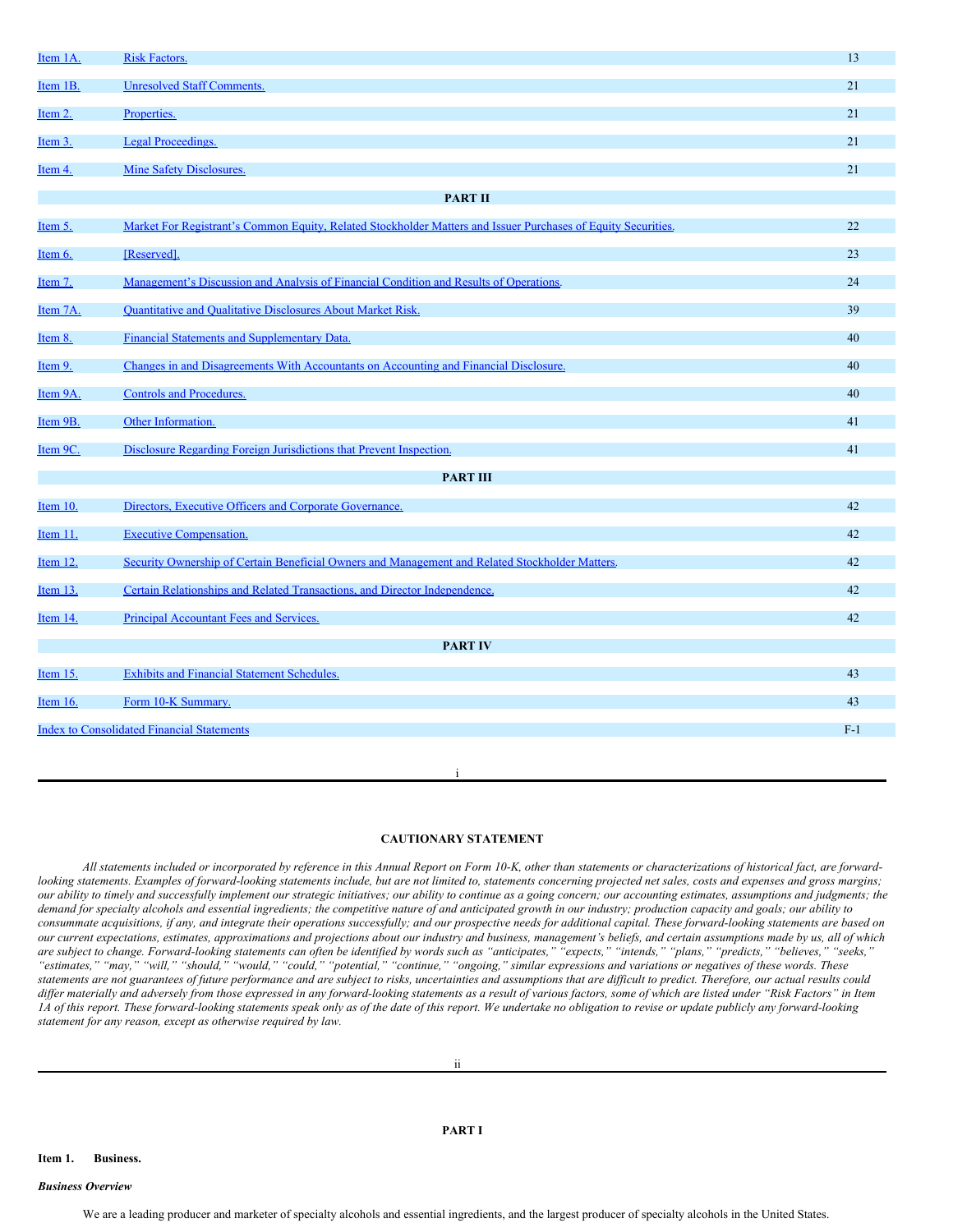We operate five alcohol production facilities. Three of our production facilities are located in the Midwestern state of Illinois and two of our facilities are located in the Western states of Oregon and Idaho. We have an annual alcohol production capacity of 350 million gallons. We market all of the alcohols produced at our facilities as well as fuel-grade ethanol produced by third parties. In 2021, we marketed approximately 480 million gallons combined of our own alcohols as well as fuel-grade ethanol produced by third parties, and over 1.2 million tons of essential ingredients on a dry matter basis. Through our recent acquisition of Eagle Alcohol Company LLC, or Eagle Alcohol, we now specialize in break bulk distribution of specialty alcohols.

We report our financial and operating performance in three segments: (1) marketing and distribution, which includes marketing and merchant trading for companyproduced alcohols and essential ingredients on an aggregated basis, and third party fuel-grade ethanol, (2) Pekin production, which includes the production and sale of alcohols and essential ingredients produced at our Pekin, Illinois campus, or Pekin Campus, and (3) Other production, which includes the production and sale of renewable fuel and essential ingredients produced at all of our other production facilities on an aggregated basis, none of which are individually so significant as to be considered a reportable segment.

Our mission is to expand our business as a leading producer and marketer of specialty alcohols and essential ingredients. We intend to accomplish this goal in part by investing in our specialized and higher value specialty alcohol production and distribution infrastructure, expanding production in high-demand essential ingredients, expanding and extending the sale of our products into new regional and international markets, building efficiencies and economies of scale and by capturing a greater portion of the value stream.

### *Production Segments*

We produce specialty alcohols, renewable fuel and essential ingredients, focusing on four key markets:*Health, Home & Beauty*; *Food & Beverage*; *Essential Ingredients*; and *Renewable Fuels*. Products for the Health, Home & Beauty market include specialty alcohols used in mouthwash, cosmetics, pharmaceuticals, hand sanitizers, disinfectants and cleaners. Products for the Food & Beverage markets include grain neutral spirits used in alcoholic beverages and vinegar as well as corn germ used for corn oils. Products for Essential Ingredients markets include yeast, corn gluten and distillers grains used in commercial animal feed and pet foods. Our Renewable Fuels products include fuel-grade ethanol and distillers corn oil used as a feedstock for renewable diesel fuel.

We produce our alcohols and essential ingredients at our production facilities described below. Our production facilities located in the Midwest are in the heart of the Corn Belt, benefit from low-cost and abundant feedstock and enjoy logistical advantages that enable us to provide our products to both domestic and international markets via truck, rail or barge. Our production facilities located on the West Coast are near their respective fuel and feed customers, offering significant timing, transportation cost and logistical advantages.

-1-

We restarted our Magic Valley facility in November 2021 and we are now operating all of our production facilities. As market conditions change, we may increase, decrease or idle production at one or more operating facilities or resume operations at any idled facility.

|                            |              |                           | <b>Annual Production Capacity</b> |  |  |
|----------------------------|--------------|---------------------------|-----------------------------------|--|--|
|                            |              |                           | (estimated, in gallons)           |  |  |
| <b>Production Facility</b> | Location     | <b>Fuel-Grade Ethanol</b> | <b>Specialty Alcohol</b>          |  |  |
| Pekin Campus               | Pekin, IL    | 110.000.000               | 140,000,000                       |  |  |
| Magic Valley               | Burley, ID   | 60,000,000                | -                                 |  |  |
| Columbia                   | Boardman, OR | 40,000,000                |                                   |  |  |

#### *Marketing and Distribution Segment*

We market all of the alcohols and essential ingredients we produce at our facilities. We also market fuel-grade ethanol produced by third parties. Beginning in January 2022, we now break bulk and distribute specialty alcohols from our own production as well as from third-party producers.

We have extensive and long-standing customer relationships, both domestic and international, for our specialty alcohols and essential ingredients. These customers include producers and distributors of ingredients for cosmetics, sanitizers and related products, distilled spirits producers, food products manufacturers, producers of personal health/consumer health and personal care hygiene products, and global trading firms.

Our renewable fuel customers are located throughout the Western and Midwestern United States and consist of integrated oil companies and gasoline marketers who blend fuel-grade ethanol into gasoline. Our customers depend on us to provide a reliable supply of fuel-grade ethanol and manage the logistics and timing of delivery with very little effort on their part. Our customers collectively require fuel-grade ethanol volumes in excess of the supplies we produce at our facilities. We secure additional fuelgrade ethanol supplies from third-party fuel-grade ethanol producers. We arrange for transportation, storage and delivery of fuel-grade ethanol purchased by our customers through our agreements with third-party service providers in the Western United States as well as in the Midwest from a variety of sources.

We market our essential ingredient feed products to dairies and feedlots, in many cases located near our production facilities. These customers use our feed products for livestock as a substitute for corn and other sources of starch and protein. We sell our corn oil to poultry and biodiesel customers. We do not market essential ingredients from other producers.

See "Note 4 – Segments" to our Notes to Consolidated Financial Statements included elsewhere in this report for financial information about our business segments.

#### *Company History*

We are a Delaware corporation formed in February 2005. Our common stock trades on The Nasdaq Capital Market under the symbol "ALTO". Our Internet website address is http://www.altoingredients.com. Information contained on our website is not part of this Annual Report on Form 10-K. Our Annual Reports on Form 10-K, Quarterly Reports on Form 10-Q, Current Reports on Form 8-K and any amendments to such reports filed with or furnished to the Securities and Exchange Commission and other Securities and Exchange Commission filings are available free of charge through our website as soon as reasonably practicable after the reports are electronically filed with, or furnished to, the Securities and Exchange Commission.

*Business Strategy*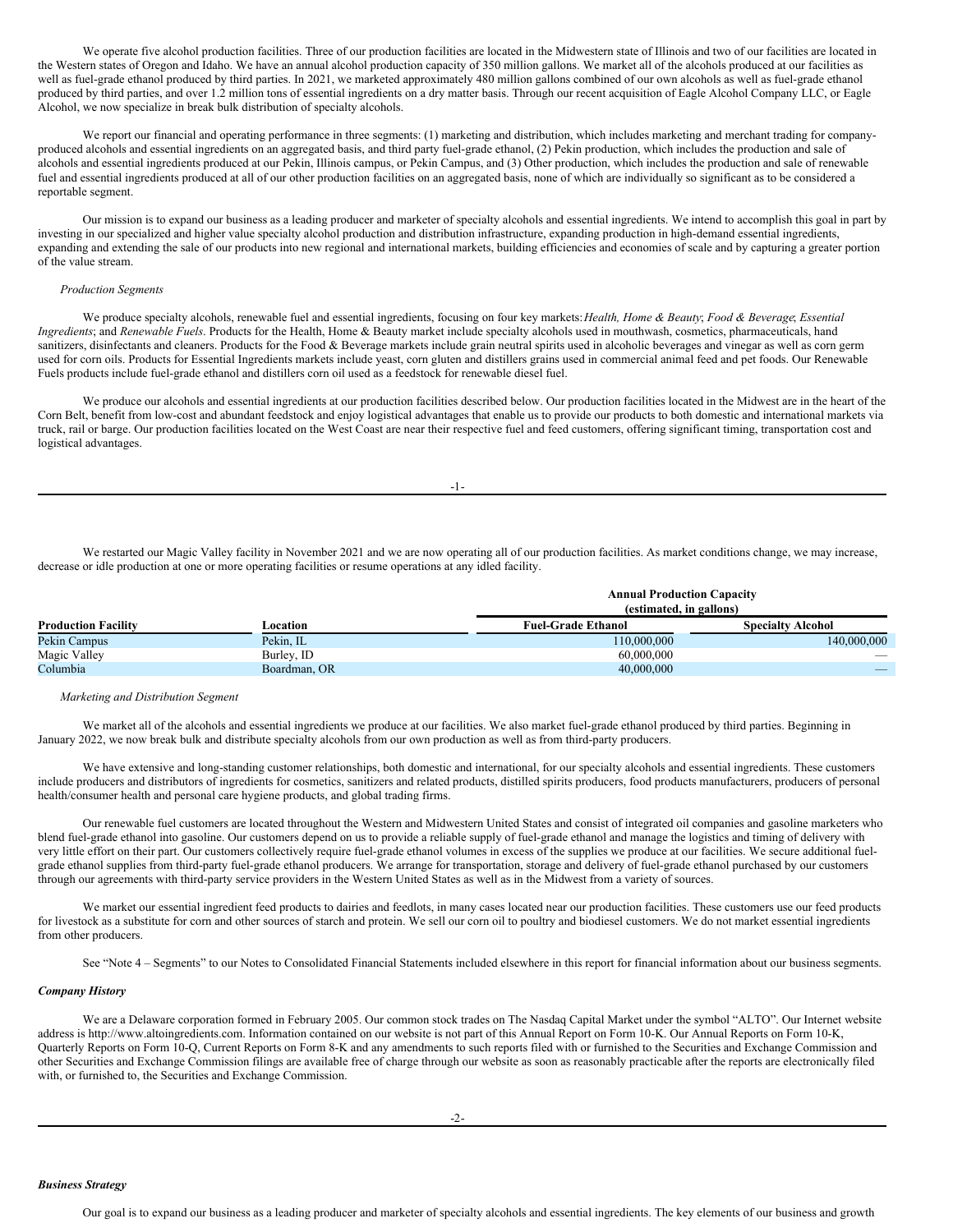strategy to achieve this objective include:

- *Focus on our customer relationships.* We have repositioned our business to focus on specialty alcohols and essential ingredients. As a result, our business is service-oriented and focused on specialty products compared to a price-oriented business focused on commodity products. We strive to make our business ever more customer-centric to enable our premium services to support premium prices and new differentiated and higher-margin products.
- *Increase our break bulk capabilities.* Through our acquisition of Eagle Alcohol, we plan to further diversify our business to focus on break bulk distribution of specialty alcohols. With the specialty alcohols we produce and purchase from other suppliers, we now can store, denature, package and resell alcohol in smaller sizes, including tank trucks, totes and drums, that garner a premium price to bulk specialty alcohols. We deliver to customers in the beverage, food, pharmaceutical and related-process industries using our own trucking fleet and common carriers.
- Expand product offerings. We are pursuing initiatives to broaden our product offerings to appeal to a wider range of customers and uses in our key markets. For example, we have secured ISO 9001, ICH Q7 and EXCiPACT certifications at all of our Pekin Campus production facilities. These certifications appeal to customers with stringent quality demands and enable us to offer alcohol certified for use as an active pharmaceutical ingredient, or API, and as an excipient—an inactive component of a drug or medication, such as solvents, carriers or tinctures—in the pharmaceutical industry. We are reviewing additional certifications and product positioning within our key markets to expand the range of customers we serve and the uses our products support.
- Implement new equipment and technologies. We are evaluating and plan to implement new equipment and technologies to increase our production yields, improve our operating efficiencies and reliability, reduce our overall carbon footprint, diversify our products and revenues, and increase our profitability as financial resources and market conditions justify these investments.
- *Evaluate and pursue strategic opportunities*. We are examining opportunities to expand our business such as joint ventures, strategic partnerships, synergistic acquisitions and other opportunities. We intend to pursue these opportunities as financial resources and business prospects make these opportunities desirable.

# *Competitive Strengths*

We are the largest producer of specialty alcohols in the United States. We believe that our competitive strengths include:

● *Our customer and supplier relationships*. We have extensive and long-standing close customer and supplier relationships, both domestic and international, for our specialty alcohols and essential ingredients. We have an excellent reputation for developing specialty alcohols under stringent quality control standards, particularly at our Pekin Campus. Our quality management systems are supported by ISO 9001, ICH Q7 and EXCiPACT certifications which are viewed by our customers as important attestations of our quality control standards.

- *Barriers to entry*. Our production facilities use specialized equipment, technologies and processes to achieve stringent quality controls, higher yields and efficient production of alcohols and essential ingredients. Our specialized equipment, technologies and processes, together with our quality management certifications, strict regulatory requirements, and close customer and supplier relationships create significant barriers to entry to new market participants.
- *Our experienced management*. Our senior management team has a proven track record with significant operational and financial expertise and many years of experience in the alcohol production industry. Our senior executives have successfully navigated a wide variety of business and industry-specific challenges and deeply understand the business of successfully producing and marketing specialty alcohols and essential ingredients.
- *The strategic location of our Midwest production facilities*. We operate three distinct but integrated production facilities at our Pekin Campus in the Midwest. We are able to participate from that location in the largest regional specialty alcohol market in the United States as well as international markets. In addition:
	- Our Midwest location enhances our overall hedging opportunities with a greater correlation to the highly-liquid physical and paper markets in Chicago.
	- Our Midwest location provides excellent logistical access via rail, truck and barge. In particular, barge access via the Illinois River to the Mississippi River enables us to efficiently bring our products to international markets.
	- The relatively unique wet milling process at one of our production facilities at our Pekin Campus allows us to extract the highest use and value from each component of the corn kernel. As a result, the wet milling process generates a higher level of cost recovery from corn than that produced at a dry mill.
	- Our Midwest location allows us deep market insight and engagement in major fuel-grade ethanol and feed markets, thereby improving pricing opportunities.

We believe that these competitive strengths will help us attain our goal of expanding our business as a leading producer and marketer of specialty alcohols and essential ingredients.

# *Overview of Our Key Markets and Market Opportunity*

We produce specialty alcohols, fuel-grade ethanol and essential ingredients, focusing on four key markets: *Health, Home & Beauty*; *Food & Beverage*; *Essential Ingredients*; and *Renewable Fuels*.

# *Health, Home & Beauty*

Our products for the health, home and beauty markets include specialty alcohols used in mouthwash, cosmetics, pharmaceuticals, hand sanitizers, disinfectants and cleaners. We offer a variety of specialty alcohols for the health, home and beauty markets, depending on usage and regulatory requirements, including API-grade, United States Pharmacopeia, or USP, -grade ethyl alcohols, and industrial-grade ethyl alcohol.

In 2020, we expanded our range of available product offerings within the health, home and beauty markets through quality management systems certifications. We have ISO 9001, ICH Q7 and EXCiPACT certifications at each of our Pekin Campus production facilities, all of which are viewed as important attestations of quality control standards. In particular, our ICH Q7 certification qualifies our specialty alcohols for use as an API, and our EXCiPACT certification qualifies our specialty alcohols for use as an excipient in the pharmaceutical industry. These certifications enable us to offer products to a wider group of customers and generally at more profitable margins.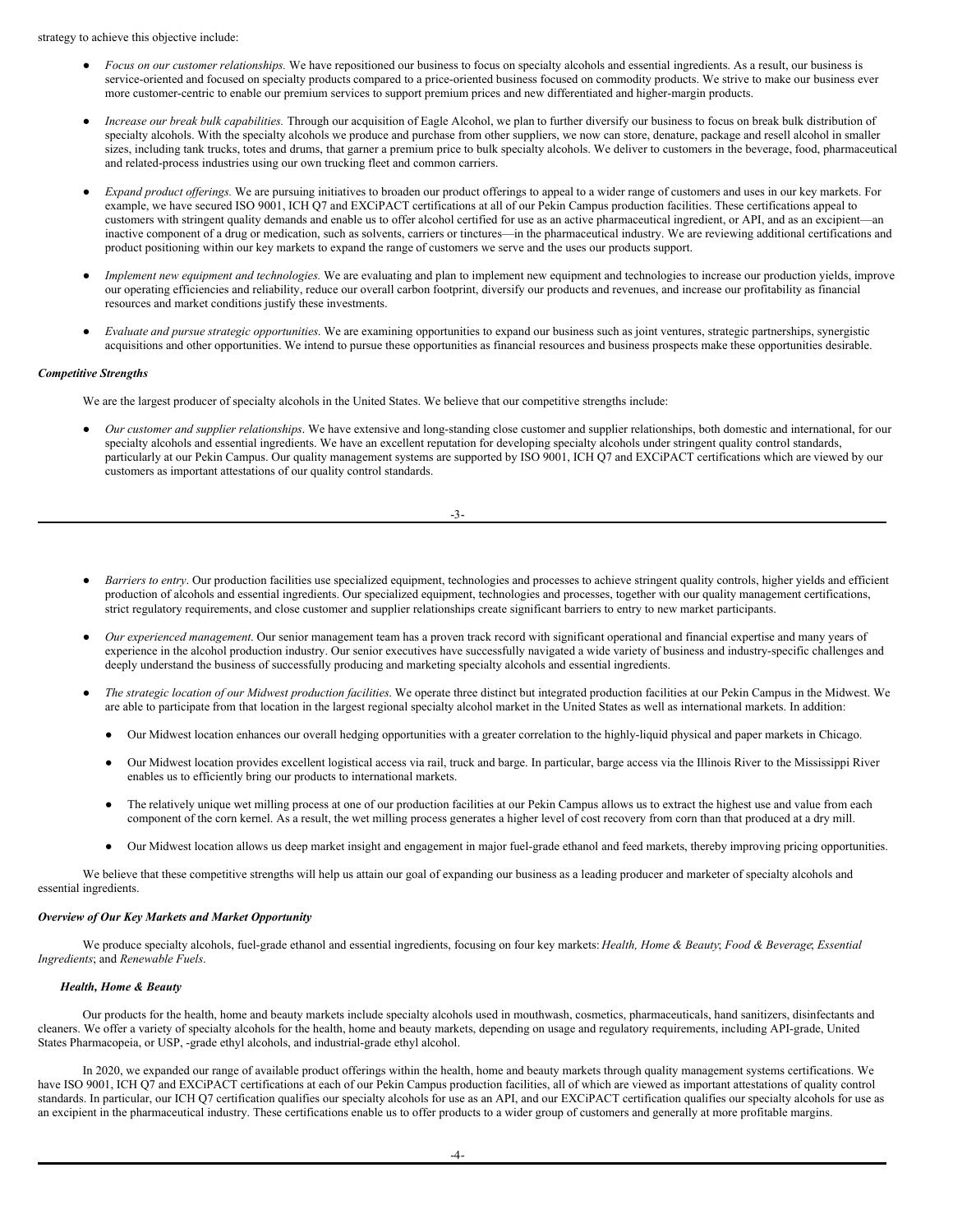#### *Food & Beverage*

Our products for the food and beverage market include specialty alcohols used in alcoholic beverages, flavor extracts and vinegar as well as corn germ used for corn oils and carbon dioxide, or CO<sub>2</sub>, used for beverage carbonation and dry ice. The principal specialty alcohol we offer for alcoholic beverages and vinegar is our grain neutral spirits, or GNS, alcohol.

We believe the key drivers in the food and beverage market include consumer preferences for the social currency of brand authenticity and heritage; consumers seeking unique and personalized experiences; younger adults drawn to the caché of luxury brands, including super-premium spirits; improved consumer access to spirits products; the growth of craft distillers; and the ability to meet wide-ranging consumer preferences through a broad diversity of spirits categories and cocktails.

### *Essential Ingredients*

Our essential ingredients products include dried yeast, corn gluten meal, corn gluten feed, and distillers grains and liquid feed used in commercial animal feed and pet foods. The raw materials for our essential ingredients products are generated as co-products from our production of alcohols. These co-products are further manufactured, altered and refined into our essential ingredients products, including for special customer applications.

Many of our essential ingredients are used in a variety of food products to affect their nutrition, including protein and fat content, as well as other product attributes such as taste, texture, palatability and stability. Our high quality and high purity manufacturing enable our customers to use some of our essential ingredients in human foods while others are used in pet foods and animal feed. See "-Overview of Distillers Grains Market".

We expect the essential ingredients market to grow significantly due to global demand for higher-grade protein feed, such as feed used in fisheries and other applications.

### *Renewable Fuels*

Our renewable fuels products include fuel-grade ethanol used as transportation fuel and distillers corn oil used as a biodiesel feedstock. Our renewable fuels business is supported by our own production of fuel-grade ethanol as well as fuel-grade ethanol produced by third parties.

Renewable fuels, primarily fuel-grade ethanol, are used for a variety of purposes, including as octane enhancers for premium gasoline and to enable refiners to produce greater quantities of lower octane blend stock; for fuel blending to extend fuel supplies and reduce reliance on crude oil and refined products; and to comply with a variety of governmental programs, in particular, the national Renewable Fuel Standard, or RFS, which was enacted to promote alternatives to fossil fuels. Under the RFS, the mandated use of all renewable fuels rises incrementally and peaks at 36.0 billion gallons by 2022, of which 15.0 billion gallons are required from conventional, or cornbased, ethanol. The RFS allows the Environmental Protection Agency, or EPA, to adjust the annual requirement based on certain facts and circumstances. See "-Governmental Regulation".

| -<br>I<br>I |
|-------------|
|-------------|

According to the Renewable Fuels Association, the domestic fuel-grade ethanol industry produced 15.0 billion gallons of ethanol in 2021, up from 13.8 billion gallons in 2020. According to the United States Department of Energy, total annual gasoline consumption in the United States is approximately 123.5 billion gallons and total annual fuel-grade ethanol consumption represented approximately 11% of this amount in 2020. We anticipate that increased transportation and economic activity as the coronavirus pandemic subsides together with continued limited opportunities for gasoline refinery expansions and the growing importance of reducing CO<sub>2</sub> emissions through the use of renewable fuels will generate additional growth in the demand for fuel-grade ethanol.

### *Overview of Alcohol Production Process*

Alcohol production from starch- or sugar-based feedstock is a highly-efficient process. Modern alcohol production requires large amounts of corn, or other highstarch grains, and water as well as chemicals, enzymes and yeast, and denaturants including unleaded gasoline or liquid natural gas, in addition to natural gas and electricity.

### *Dry Milling Process*

In the dry milling process, corn or other high-starch grain is first ground into meal, then slurried with water to form a mash. Enzymes are added to the mash to convert the starch into dextrose, a simple sugar. Ammonia is added for acidic (pH) control and as a nutrient for the yeast. The mash is processed through a high temperature cooking procedure, which reduces bacteria levels prior to fermentation. The mash is then cooled and transferred to fermenters, where yeast is added and the conversion of sugar to alcohol and  $CO<sub>2</sub>$  begins.

After fermentation, the resulting "beer" is transferred to distillation, where the alcohol is separated from the residual "stillage". The resulting alcohol is concentrated to 190 proof using conventional distillation methods and then is dehydrated to approximately 200 proof, representing 100% alcohol levels, in a molecular sieve system. For fuel-grade ethanol, the resulting anhydrous alcohol is then blended with approximately 2.5% denaturant, which is usually gasoline, and is then ready for shipment to renewable fuels markets.

The residual stillage is separated into a coarse grain portion and a liquid portion through a centrifugation process. The soluble liquid portion is concentrated to about 40% dissolved solids by an evaporation process. This intermediate state is called condensed distillers solubles, or syrup. The coarse grain and syrup portions are then mixed to produce wet distillers grains, or WDG, or can be mixed and dried to produce dried distillers grains with solubles, or DDGS. Both WDG and DDGS are high-protein animal feed products.

## *Wet Milling Process*

In the wet milling process, corn or other high-starch grain is first soaked or "steeped" in water for 24 – 48 hours to separate the grain into its many components. After steeping, the grain slurry is processed first to separate the grain germ, from which the grain oil can be further separated. The remaining fiber, gluten and starch components are further separated and sold.

The steeping liquor is concentrated in an evaporator. The concentrated product, called heavy steep water, is co-dried with the fiber component and is then sold as gluten feed. The gluten component is filtered and dried to produce gluten meal.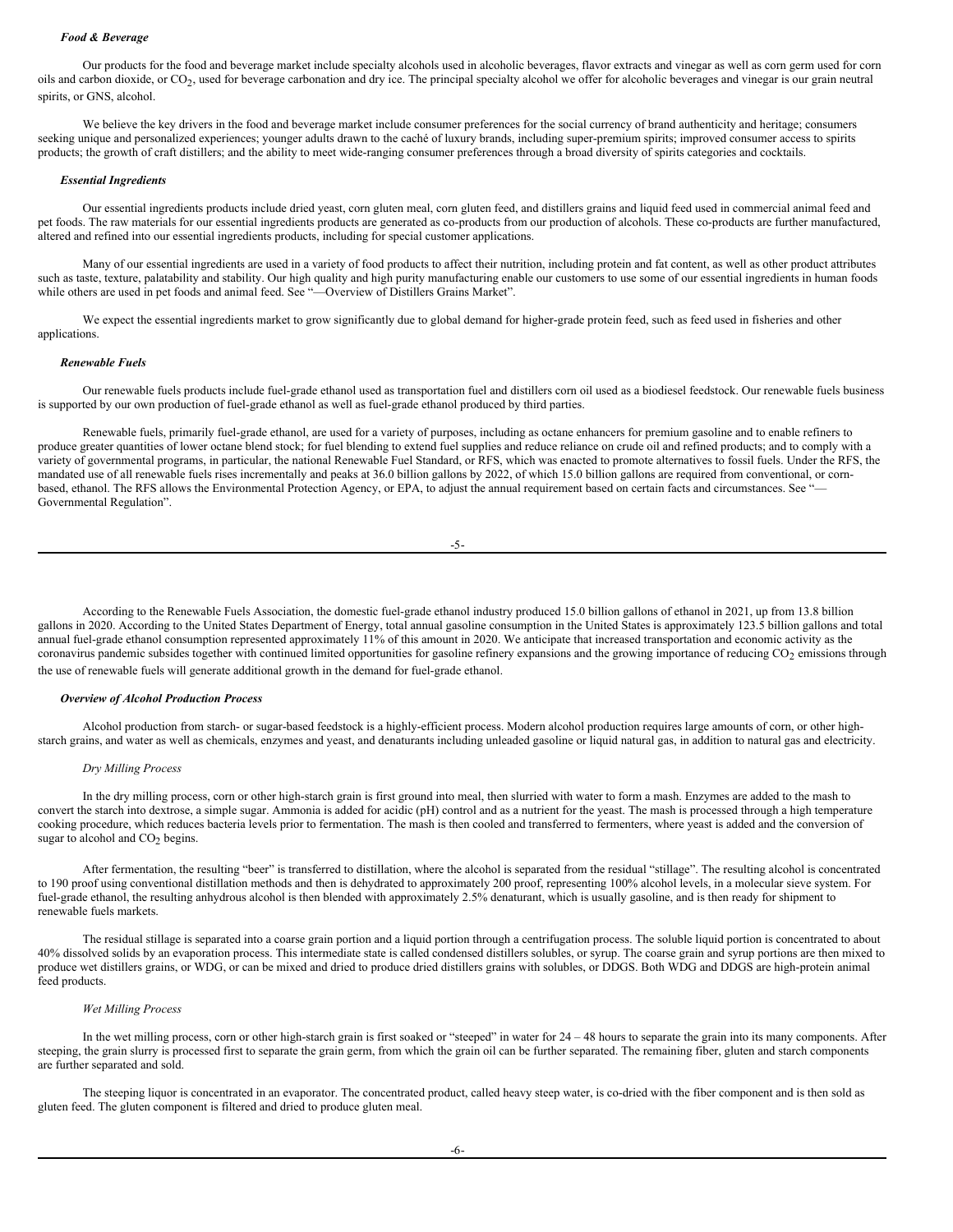The starch and any remaining water from the mash is then processed into alcohol or dried and processed into corn syrup. The fermentation process for alcohol at this stage is similar to the dry milling process.

#### *Overview of Distillers Grains Market*

Distillers grains are produced as a co-product of alcohol production and are valuable components of feed rations primarily to dairies and beef cattle markets, both nationally and internationally. Our plants produce both WDG and DDGS. WDG is sold to customers proximate to the plants and DDGS is delivered by truck, rail and barge to customers in domestic and international markets. Producing WDG also allows us to use up to one-third less process energy, thus reducing production costs and lowering the carbon footprint of our production facilities.

Historically, the market price for distillers grains has generally tracked the value of corn. We believe that the market price of WDG and DDGS is determined by a number of factors, including the market value of corn, soybean meal and other competitive ingredients, the performance or value of WDG and DDGS in a particular feed formulation and general market forces of supply and demand, including export markets for these co-products. The market price of distillers grains is also often influenced by nutritional models that calculate the feed value of distillers grains by nutritional content, as well as reliability of consistent supply.

#### *Customers*

We market and sell through our wholly-owned subsidiary, Kinergy Marketing LLC, or Kinergy, all of the alcohols we produce. Kinergy also markets fuel-grade ethanol produced by third parties. We market and sell through our wholly-owned subsidiary, Alto Nutrients, LLC, all of the essential ingredients we produce. We also now sell break bulk quantities through Eagle Alcohol to customers in the beverage, food, pharma and related-process industries.

We have extensive and long-standing customer relationships, both domestic and international, for our specialty alcohols and essential ingredients. These customers include producers and distributors of ingredients for cosmetics, sanitizers and related products, distilled spirits producers, food products manufacturers, producers of personal health/consumer health and personal care hygiene products, and global trading firms.

Our renewable fuel customers are located throughout the Western and Midwestern United States and consist of integrated oil companies and gasoline marketers who blend fuel-grade ethanol into gasoline. Our customers depend on us to provide a reliable supply of fuel-grade ethanol and manage the logistics and timing of delivery with very little effort on their part. Our customers collectively require fuel-grade ethanol volumes in excess of the supplies we produce at our facilities. We secure additional fuelgrade ethanol supplies from third-party fuel-grade ethanol plants in California and other third-party suppliers in the Midwest where a majority of fuel-grade ethanol producers are located. We arrange for transportation, storage and delivery of fuel-grade ethanol purchased by our customers through our agreements with third-party service providers in the Western United States as well as in the Midwest from a variety of sources.

We market our essential ingredient feed products to dairies and feedlots, in many cases located near our production facilities. These customers use our feed products for livestock as a substitute for corn and other sources of starch and protein. We sell our corn oil to poultry and biodiesel customers. We do not market essential ingredients from other producers.

$$
-7-
$$

Our Pekin Campus production segment generated \$498.2 million, \$330.4 million and \$343.6 million in net sales for the years ended December 31, 2021, 2020 and 2019, respectively, from the sale of alcohols. Our Pekin Campus production segment generated \$189.5 million, \$130.3 million and \$139.0 million in net sales for the years ended December 31, 2021, 2020 and 2019, respectively, from the sale of essential ingredients.

During 2021, 2020 and 2019, our Pekin Campus production segment sold an aggregate of approximately 213.0 million, 193.9 million and 218.5 million gallons of alcohols and 875,000, 829,000 and 913,000 tons of essential ingredients, respectively, on a dry matter basis.

Our other production segment generated \$107.9 million, \$137.7 million and \$455.3 million in net sales for the years ended December 31, 2021, 2020 and 2019, respectively, from the sale of alcohols. Our other production segment generated \$31.1 million, \$40.9 million and \$130.0 million in net sales for the years ended December 31, 2021, 2020 and 2019, respectively, from the sale of essential ingredients.

During 2021, 2020 and 2019, our other production segment sold an aggregate of approximately 37.6 million, 78.0 million and 272.5 million gallons of alcohols and 361,000, 619,000 and 1,908,000 tons of essential ingredients, respectively, on a dry matter basis.

Our marketing segment generated \$381.2 million, \$257.7 million and \$356.9 million in net sales for the years ended December 31, 2021, 2020 and 2019, respectively, from the sale of all alcohols.

During 2021, 2020 and 2019, we produced or purchased from third parties and resold an aggregate of 479.6 million, 536.3 million and 819.4 million gallons of alcohols to approximately 99, 65 and 109 customers, respectively. For 2021, 2020 and 2019, sales to our three largest customers, Shell Trading US Company, Chevron Products USA and Valero Energy Corporation represented an aggregate of approximately 23%, 17% and 33%, of our net sales, respectively. For 2021, 2020 and 2019, sales to each of our other customers represented less than 10% of our net sales.

#### *Suppliers*

#### *Production Segments*

Our production operations depend upon various raw materials suppliers, including suppliers of corn, natural gas, electricity and water. The cost of corn is the most important variable cost associated with our alcohol production. We source corn for our plants using standard contracts, including spot purchase, forward purchase and basis contracts. When resources are available, we seek to limit the exposure of our production operations to raw material price fluctuations by purchasing forward a portion of our corn requirements on a fixed price basis and by purchasing corn and other raw materials futures contracts and options.

During 2021, 2020 and 2019, purchases of corn from our two largest suppliers represented an aggregate of approximately 14%, 25% and 41% of our total corn purchases, respectively, for those periods. Purchases from each of our other corn suppliers represented less than 10% of total corn purchases in each of 2021, 2020 and 2019.

#### *Marketing Segment*

Our marketing operations cover alcohols and essential ingredients we produce but also depend upon various third-party producers of fuel-grade ethanol. In addition, we provide transportation, storage and delivery services through third-party service providers with whom we have contracted to receive fuel-grade ethanol at agreed upon locations from our third-party suppliers and to store and/or deliver the ethanol to agreed-upon locations on behalf of our customers. These contracts generally run from yearto-year, subject to termination by either party upon advance written notice before the end of the then-current annual term.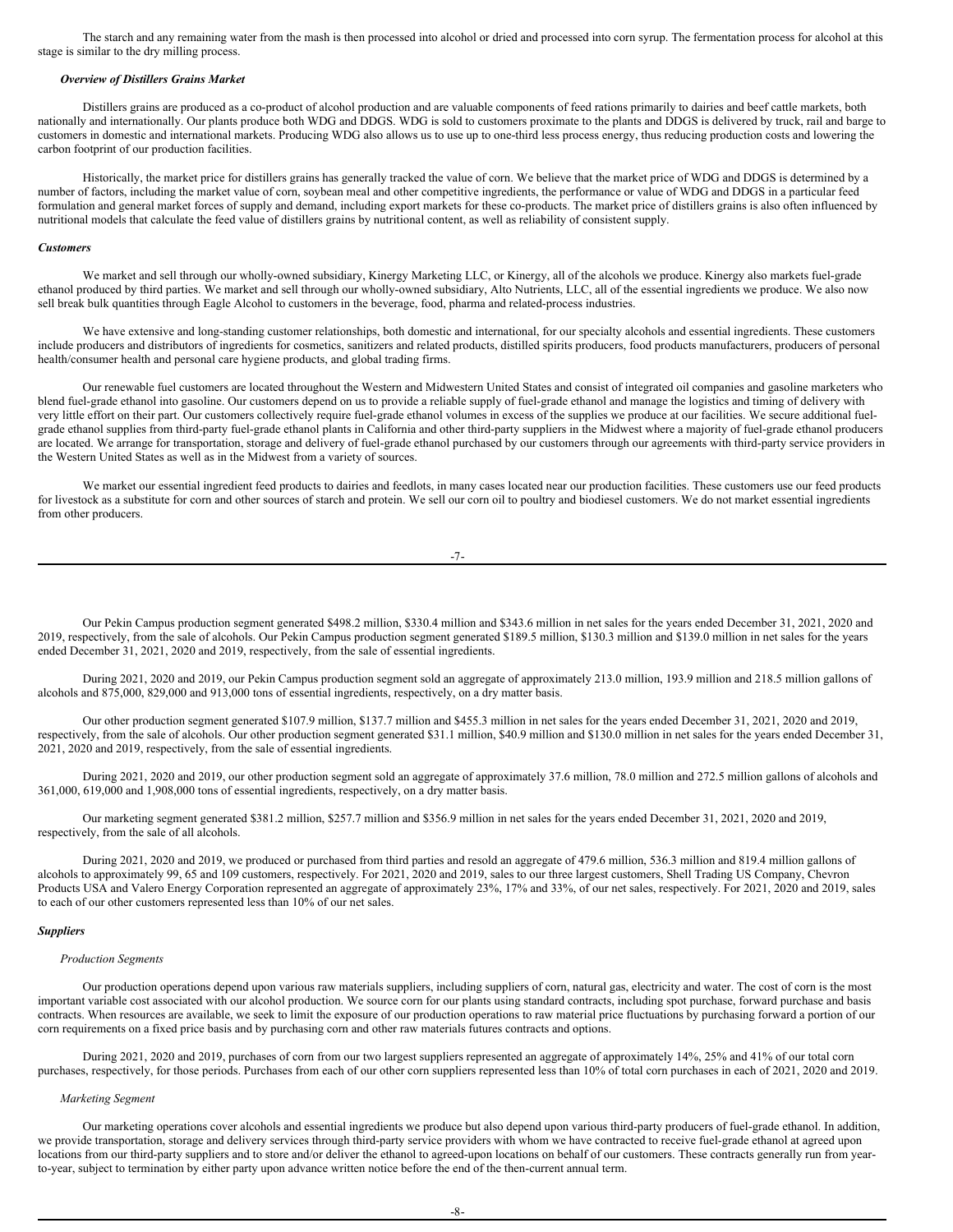During 2021, 2020 and 2019, we purchased and resold from third parties an aggregate of approximately 204 million, 163 million and 213 million gallons, respectively, of fuel-grade ethanol.

During 2021, 2020 and 2019, purchases of fuel-grade ethanol from our three largest third-party suppliers represented 76%, 62% and 53%, respectively, of our total third-party ethanol purchases for each of those periods. Purchases from each of our other third-party ethanol suppliers represented less than 10% of total third-party ethanol purchases in each of 2021, 2020 and 2019.

### *Production Facilities*

We operate five production facilities. Three of our production facilities are located in the Midwestern state of Illinois and two of our facilities are located in the Western states of Oregon and Idaho. We have a combined annual alcohol production capacity of 350 million gallons. As market conditions change, we may increase, decrease or idle production at one or more operating facilities or resume operations at any idled facility. The tables below provide an overview of our five production facilities.

#### *Pekin Campus Production Facilities*

|                                                                                           | Pekin<br><b>Wet Facility</b> | Pekin<br><b>Drv Facility</b> | Pekin<br><b>ICP Facility</b> |
|-------------------------------------------------------------------------------------------|------------------------------|------------------------------|------------------------------|
| Location                                                                                  | Pekin. IL                    | Pekin. IL                    | Pekin. IL                    |
| Operating status                                                                          | Operating                    | Operating                    | Operating                    |
| Approximate maximum annual alcohol production capacity (in millions of gallons)           | 100                          | -60                          | 90                           |
| Approximate maximum annual specialty alcohol production capacity (in millions of gallons) | 74                           |                              | -66                          |
| Production milling process                                                                | Wet                          | Dry                          | Drv                          |
| Primary energy source                                                                     | Natural Gas                  | Natural Gas                  | Natural Gas                  |

*Western Production Facilities*

|                                                                                            | <b>Magic Valley</b><br><b>Facility</b> | Columbia<br><b>Facility</b> |
|--------------------------------------------------------------------------------------------|----------------------------------------|-----------------------------|
| Location                                                                                   | Burley, ID                             | Boardman, OR                |
| Operating status                                                                           | Operating $*$                          | Operating                   |
| Approximate maximum annual fuel-grade ethanol production capacity (in millions of gallons) | 60                                     | 40                          |
| Production milling process                                                                 | Drv                                    | Drv                         |
| Primary energy source                                                                      | Natural Gas                            | Natural Gas                 |
|                                                                                            |                                        |                             |

#### *\* Restarted operations in November 2021.*

## *Commodity Risk Management*

We employ various risk mitigation techniques. For example, we may seek to mitigate our exposure to commodity price fluctuations by purchasing forward a portion of our corn and natural gas requirements through fixed-price or variable-price contracts with our suppliers, as well as entering into derivative contracts for fuel-grade ethanol, corn and natural gas. To mitigate fuel-grade ethanol inventory price risks, we may sell a portion of our production forward under fixed- or index-price contracts, or both. We may hedge a portion of the price risks by entering into exchange-traded futures contracts and options. Proper execution of these risk mitigation strategies can reduce the volatility of our gross profit margins.

Specialty alcohols have relatively low price volatility and are usually priced at significant premiums to fuel-grade ethanol. The market price of fuel-grade ethanol is volatile, however, and subject to large fluctuations. Given the nature of our business, we cannot effectively hedge against extreme volatility or certain market conditions. For example, fuel-grade ethanol prices, as reported by the Chicago Board of Trade, or CBOT, ranged from \$1.48 to \$3.75 per gallon during 2021, from \$0.81 to \$1.62 per gallon during 2020 and from \$1.25 to \$1.70 per gallon during 2019; and corn prices, as reported by the CBOT, ranged from \$4.84 to \$7.73 per bushel during 2021, from \$3.03 to \$4.84 per bushel during 2020 and from \$3.41 to \$4.55 per bushel during 2019.

### *Marketing Arrangements*

We market all the alcohols and essential ingredients produced at our facilities. In addition, we have exclusive fuel-grade ethanol marketing arrangements with two third-party ethanol producers, Calgren Renewable Fuels, LLC and Pelican Renewables, LLC, to market and sell their entire fuel-grade ethanol production volumes. Calgren Renewable Fuels, LLC owns and operates a fuel-grade ethanol production facility in Pixley, California with annual production capacity of 55 million gallons. Pelican Renewables, LLC, owns and operates a fuel-grade ethanol production facility in Stockton, California with annual production capacity of 60 million gallons.

#### *Competition*

We are the largest producer of specialty alcohols in the United States.

Other significant producers of specialty alcohols in the United States are Archer-Daniels-Midland Company, MGP Ingredients, Inc., Grain Processing Corporation, CIE and Greenfield Global Inc., which collectively make up a significant majority of the total installed specialty alcohol production capacity in the United States along with many smaller producers.

The largest producers of fuel-grade ethanol in the United States are POET, LLC, Valero Renewable Fuels Company, LLC, Archer-Daniels-Midland Company and Green Plains Inc., collectively with approximately 36% of the total installed fuel-grade ethanol production capacity in the United States. In addition, there are many mid-sized fuel-grade ethanol producers with several plants under ownership, smaller producers with one or two plants, and several fuel-grade ethanol marketers that create significant competition. Overall, we believe there are over 200 fuel-grade ethanol production facilities in the United States with a total installed production capacity of approximately 17.5 billion gallons and many brokers and marketers with whom we compete for sales of fuel-grade ethanol and its co-products.

Our fuel-grade ethanol also competes on a global market against production from other countries, such as Brazil, which may have lower production costs than United States producers. Lower feedstock input costs such as sugarcane used in Brazil as compared to corn used in the Unites States may give foreign producers a competitive advantage. In addition, fuel-grade ethanol from sugarcane feedstock qualifies as an advanced biofuel, unlike corn ethanol, allowing required parties to economically satisfy an advanced biofuel standard. Moreover, new products and production technologies are under continuous development, many of which, if adopted by competitors, could harm our ability to compete.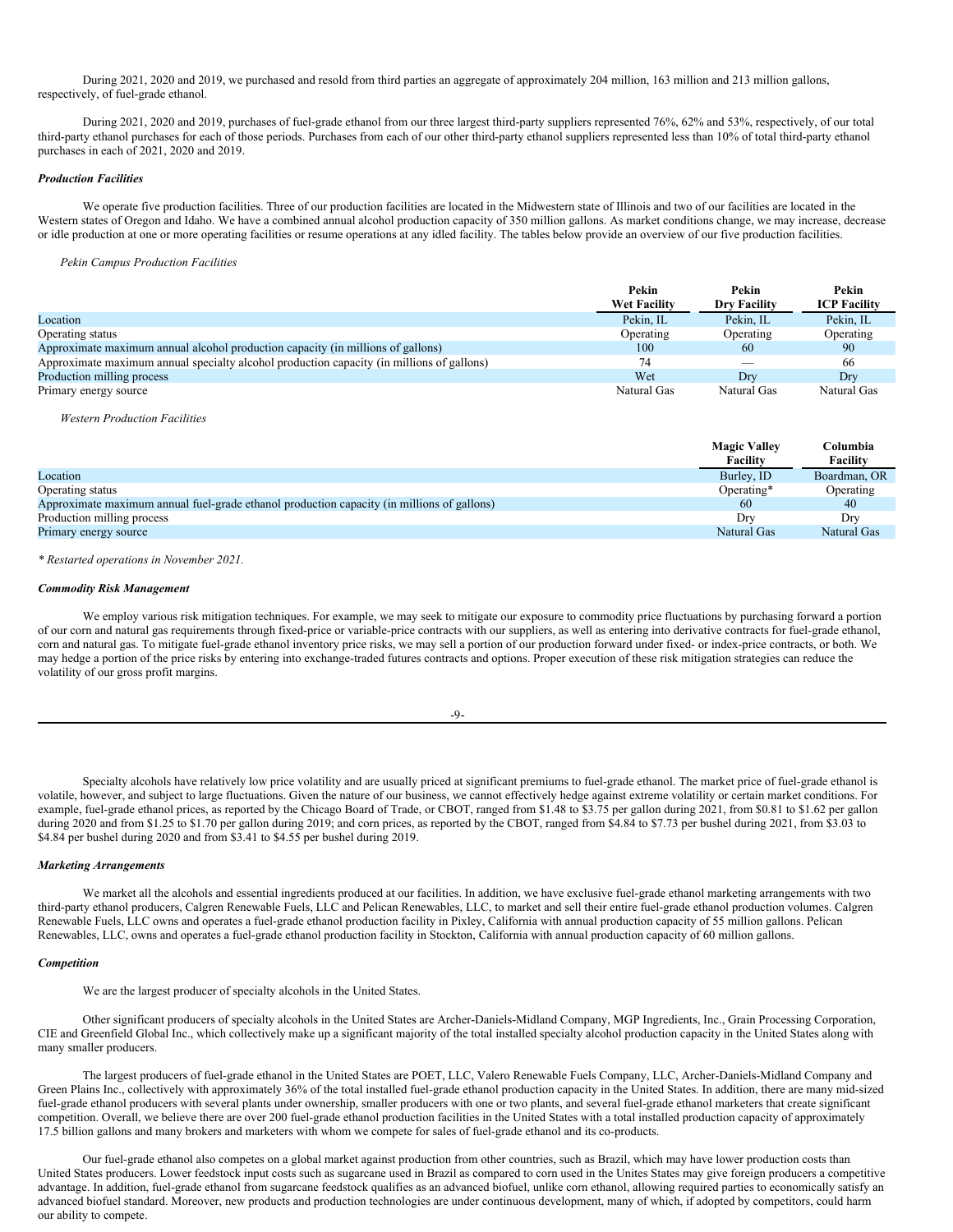We believe that our competitive strengths include our customer and supplier relationships, the barriers to entry to our most profitable lines of business—including our modern technologies at our production facilities—our experienced management, and the strategic location of our Midwest production facilities. We believe that these advantages will help us to attain our goal to expand our business as a leading producer and marketer of specialty alcohols and essential ingredients. See "—Competitive Strengths".

# *Governmental Regulation*

Our business is subject to a wide range of federal, state and local laws and regulations directed at protecting public health and the environment, including those promulgated by the Occupational Safety and Health Administration, or OSHA, the U.S. Food and Drug Administration, or FDA, the EPA, and numerous state and local authorities. These laws, their underlying regulatory requirements and their potential enforcement, some of which are described below, impact, or may impact, nearly every aspect of our operations, including our production of alcohols (including distillation), our production of essential ingredients, our storage facilities, and our water usage, wastewater discharge, disposal of hazardous wastes and emissions, and other matters pertaining to our existing and proposed business by imposing:

- restrictions on our existing and proposed operations and/or the need to install enhanced or additional controls;
- special requirements applicable to food and drug additives;
- the need to obtain and comply with permits and authorizations;
- liability for exceeding applicable permit limits or legal requirements, in some cases for the remediation of contaminated soil and groundwater at our production facilities, contiguous and adjacent properties and other properties owned and/or operated by third parties; and
- other specifications for the specialty alcohols and essential ingredients we produce and market.

In addition, some governmental regulations are helpful to our production and marketing business. The fuel-grade ethanol industry in particular is supported by federal and state mandates and environmental regulations that favor the use of fuel-grade ethanol in motor fuel blends in North America. Some of the governmental regulations applicable to our production and marketing business are briefly described below.

#### *Food and Drug Regulation*

Our products for the Health, Home & Beauty, Food & Beverage and some Essential Ingredients markets are subject to regulation by the FDA as well as similar state agencies. Under the Federal Food, Drug, and Cosmetic Act, or FDCA, the FDA regulates the processing, formulation, safety, manufacture, packaging, labeling and distribution of food ingredients, vitamins and cosmetics. Many of the FDA's and FDCA's rules and regulations apply directly to us as well as indirectly through their application in our customers' products. To be properly marketed and sold in the United States, a relevant product must be generally recognized as safe, approved and not adulterated or misbranded under the FDCA and relevant regulations issued under the FDCA. The FDA has broad authority to enforce the provisions of the FDCA. Failure to comply with the laws and regulations of the FDA or similar state agencies could prevent us from selling certain of our products or subject us to liability.

-11-

#### *Renewable Fuels Energy Legislation*

Under the RFS, the mandated use of all renewable fuels, including fuel-grade ethanol, rises incrementally and peaks at 36.0 billion gallons by 2022, of which 15.0 billion gallons are required from conventional, or corn-based, ethanol. Under the provisions of the Energy Independence and Security Act of 2007, the EPA has the authority to waive the mandated RFS requirements in whole or in part. To grant a waiver, the EPA administrator must determine, in consultation with the Secretaries of Agriculture and Energy, that there is inadequate domestic renewable fuel supply or implementation of the requirement would severely harm the economy or environment of a state, region or the United States as a whole.

Various bills in Congress introduced from time to time are also directed at altering existing renewable fuels energy legislation, but none has passed in recent years. Some legislative bills are directed at halting or reversing expansion of, or even eliminating, the renewable fuel program, while other bills are directed at bolstering the program or enacting further mandates or grants that would support the renewable fuels industry.

The EPA has allowed fuel and fuel-additive manufacturers to introduce into commercial gasoline that contains greater than 10% fuel-grade ethanol by volume, up to 15% fuel-grade ethanol by volume, or E15, for vehicles from model year 2001 and beyond. Commercial sale of E15 has begun in a majority of states, and the EPA has enacted a rule allowing for year-round use of E15.

Various states including California, Oregon and Washington, and other regions such as the Canadian province of British Columbia, have implemented low-carbon fuel standards focused on reducing the carbon intensity of transportation fuels. Blending fuel-grade ethanol into gasoline is one of the primary means of attaining these goals.

### *Additional Environmental Regulations*

In addition to the governmental regulations applicable to the alcohol production and marketing industry described above, our business is subject to additional federal, state and local environmental regulations, including regulations established by the EPA and state regulatory agencies related to water quality and air pollution control. We cannot predict the manner by which, or extent to which, these regulations will harm or help our business or the alcohol production and marketing industry in general.

### *Human Capital Resources*

As of March 11, 2022, we had approximately 417 employees, including 415 full-time employees. Our human capital resources objectives include attracting and retaining well-qualified and highly skilled and motivated employees and executives. Our compensation program is designed to attract, retain and motivate these personnel. We use a mix of competitive salaries and other benefits to attract and retain employees and executives. As of March 11, 2022, approximately 45% of our employees were represented by a labor union and covered by a collective bargaining agreement. We have never had a work stoppage or strike and we consider our relations with our employees to be good.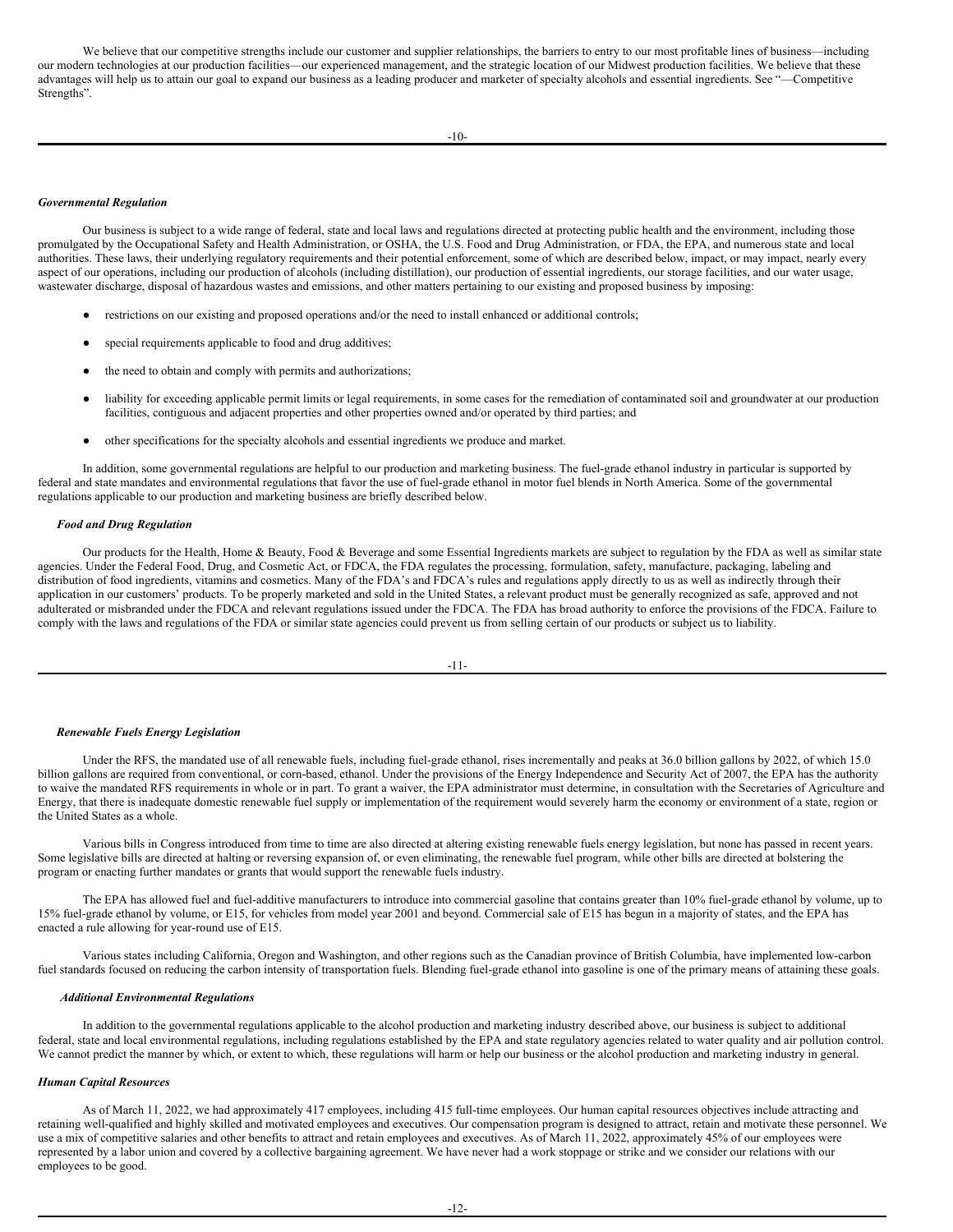# **Item 1A. Risk Factors.**

Before deciding to purchase, hold or sell our common stock, you should carefully consider the risks described below in addition to the other information contained in this Report and in our other filings with the Securities and Exchange Commission, including subsequent reports on Forms 10-Q and 8-K. The risks and uncertainties described below are not the only ones we face. Additional risks and uncertainties not presently known to us or that we currently deem immaterial may also affect our business. If any of these known or unknown risks or uncertainties actually occurs with material adverse effects on Alto Ingredients, our business, financial condition, results of operations and/or liquidity could be seriously harmed. In that event, the market price for our common stock will likely decline, and you may lose all or part of your *investment.*

## **Risks Related to our Business**

# Our results of operations and our ability to operate at a profit are largely dependent on our ability to manage the costs of corn, natural gas and other production inputs, with the prices of our alcohols and essential ingredients, all of which are subject to volatility and uncertainty.

Our results of operations are highly impacted by commodity prices, including the cost of corn, natural gas and other production inputs that we must purchase, and the prices of alcohols and essential ingredients that we sell. Prices and supplies are subject to and determined by market and other forces over which we have no control, such as weather, domestic and global demand, supply shortages, export prices and various governmental policies in the United States and throughout the world.

Price volatility of corn, natural gas and other production inputs, and alcohols and essential ingredients, may cause our results of operations to fluctuate substantially. We may fail to generate expected levels of net sales and profits even under fixed-price and other contracts for the sale of specialty alcohols used in consumer products. Our customers may not pay us timely or at all, even under longer-term, fixed-price contracts for our specialty alcohols, and may seek to renegotiate prices under those contracts during periods of falling prices or high price volatility.

Over the past several years, for example, the spread between corn and fuel-grade ethanol prices has fluctuated significantly. Fluctuations are likely to continue to occur. A sustained narrow spread, whether as a result of sustained high or increased corn prices or sustained low or decreased alcohol or essential ingredient prices, would adversely affect our results of operations and financial position. Revenues from sales of alcohols, particularly fuel-grade ethanol, and essential ingredients could decline below the marginal cost of production, which may force us to suspend production, particularly fuel-grade ethanol production, at some or all of our facilities.

In addition, some of our fuel-grade ethanol marketing activities will likely be unprofitable in a market of generally declining prices due to the nature of our business. For example, to satisfy customer demands, we maintain certain quantities of fuel-grade ethanol inventory for subsequent resale. Moreover, we procure much of our fuel-grade ethanol inventory outside of third-party marketing arrangements and therefore must buy fuel-grade ethanol at a price established at the time of purchase and sell fuel-grade ethanol at an index price established later at the time of sale that is generally reflective of movements in the market price of fuel-grade ethanol. As a result, our margins for fuel-grade ethanol sold in these transactions generally decline and may turn negative as the market price of fuel-grade ethanol declines.

We can provide no assurance that corn, natural gas or other production inputs can be purchased at or near current or any particular prices, or that our alcohols or essential ingredients will sell at or near current or any particular prices. Consequently, our results of operations and financial position may be adversely affected by increases in the prices of corn, natural gas and other production inputs or decreases in the prices of our alcohols and essential ingredients.

$$
-13-
$$

## Inflation, including as a result of commodity price inflation or supply chain constraints due to the war in Ukraine, may adversely impact our results of operations.

We have experienced inflationary impacts on key production inputs, wages and other costs of labor, equipment, services, and other business expenses. Commodity prices in particular have risen significantly over the past year. Inflation and its negative impacts could escalate in future periods.

Ukraine is the third largest exporter of grain in the world. Russia is one of the largest producers of natural gas and oil. The commodity price impact of the war in Ukraine has been a sharp rise in grain and energy prices, including corn and natural gas, two of our primary production input commodities. In addition, the war in Ukraine has and may continue to adversely affect global supply chains resulting in further commodity price inflation for our production inputs. Also, given high global grain prices, U.S. farmers may prefer to lock in prices and export additional volumes, reducing domestic grain supplies and resulting in further inflationary pressures.

We may not be able to include these additional costs in the prices of the products we sell. As a result, inflation may have a material adverse effect on our results of operations and financial condition.

# Increased alcohol or essential ingredient production or higher inventory levels may cause a decline in prices for those products, and may have other negative effects, *adversely impacting our results of operations, cash flows and financial condition.*

The prices of our alcohols and essential ingredients are impacted by competing third-party supplies of those products. For example, we believe that the most significant factor influencing the price of fuel-grade ethanol has been the substantial increase in production. According to the Renewable Fuels Association, domestic fuelgrade ethanol production capacity increased from an annualized rate of 1.5 billion gallons per year in January 1999 to a record 16.1 billion gallons in 2018. In addition, if fuel-grade ethanol production margins improve, we anticipate that owners of production facilities operating at below capacity, or owners of idled production facilities, will increase production levels, thereby resulting in more abundant fuel-grade ethanol supplies and inventories. Increases in the supply of alcohols and essential ingredients may not be commensurate with increases in demand for alcohols and essential ingredients, thus leading to lower prices. Moreover, higher industry production levels in response to the coronavirus pandemic and any resulting oversupply of alcohols for sanitizers and disinfectants, and corresponding oversupply of essential ingredient co-products, may also exert downward pressure on prices. Any of these outcomes could have a material adverse effect on our results of operations, cash flows and financial condition.

# The prices of our products are volatile and subject to large fluctuations, which may cause our results of operations to fluctuate significantly.

The prices of our products are volatile and subject to large fluctuations. For example, the market price of fuel-grade ethanol is dependent upon many factors, including the supply of ethanol and the price of gasoline, which is in turn dependent upon the price of petroleum which itself is highly volatile and difficult to forecast. Our fuel-grade ethanol sales are tied to prevailing spot market prices rather than long-term, fixed-price contracts. Fuel-grade ethanol prices, as reported by the CBOT, ranged from \$1.48 to \$3.75 per gallon in 2021, from \$0.81 to \$1.62 per gallon in 2020 and from \$1.25 to \$1.70 per gallon in 2019. In addition, even under longer-term, fixed-price contracts for our specialty alcohols, our customers may seek to renegotiate prices under those contracts during periods of falling prices or high price volatility. Fluctuations in the prices of our products may cause our results of operations to fluctuate significantly.

## Disruptions in our production or distribution may adversely affect our business, results of operations and financial condition.

Our business depends on the continuing availability of rail, road, port, storage and distribution infrastructure. In particular, due to limited storage capacity at our production facilities and other considerations related to production efficiencies, our facilities depend on just-in-time delivery of corn. The production of alcohols also requires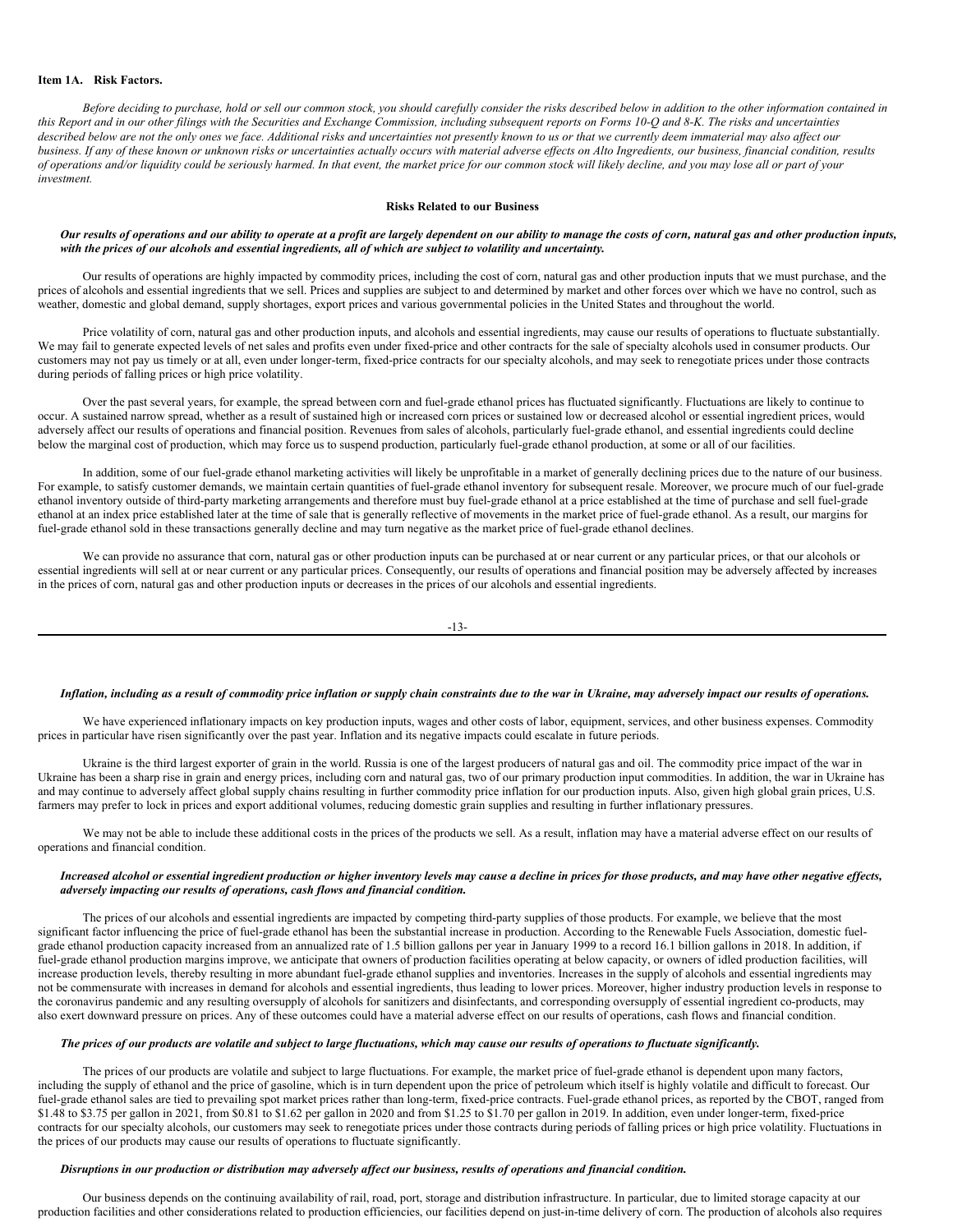a significant and uninterrupted supply of other raw materials and energy, primarily water, electricity and natural gas. Local water, electricity and gas utilities may fail to reliably supply the water, electricity and natural gas that our production facilities need or may fail to supply those resources on acceptable terms. In the past, poor weather has caused disruptions in rail transportation, which slowed the delivery of fuel-grade ethanol by rail, the principal manner by which fuel-grade ethanol from our facilities located in the Midwest is transported to market. In addition, in 2020, we experienced closure of the Illinois River for lock repairs which required greater use of less cost-effective modes of product transport such as via rail and truck, which resulted in higher costs and negatively affected our results of operations.

Disruptions in production or distribution, whether caused by labor difficulties, unscheduled downtimes and other operational hazards inherent in the alcohol production industry, including equipment failures, fires, explosions, abnormal pressures, blowouts, pipeline ruptures, transportation accidents and natural disasters such as earthquakes, floods and storms, or human error or malfeasance or other reasons, could prevent timely deliveries of corn or other raw materials and energy, and could delay transport of our products to market, and may require us to halt production at one or more production facilities, any of which could have a material adverse effect on our business, results of operations and financial condition.

Some of these operational hazards may also cause personal injury or loss of life, severe damage to or destruction of property and equipment or environmental damage, and may result in suspension of operations and the imposition of civil or criminal penalties. Our insurance may not fully cover the potential hazards described above or we may be unable to renew our insurance on commercially reasonable terms or at all.

# The effects of the coronavirus pandemic may materially and adversely affect our business, results of operations and liquidity.

The coronavirus pandemic has resulted in businesses suspending or substantially curtailing operations and travel, quarantines, and an overall substantial slowdown of economic activity. Federal, state and foreign governments have implemented measures to contain the virus, including social distancing requirements, travel restrictions, border closures, limitations on public gatherings, work-from-home orders, and closure of non-essential businesses. Many of these measures remain or have been curtailed only partially. Transportation fuels in particular, including fuel-grade ethanol, experienced significant price declines and reduced demand. A further or extended ongoing downturn in global economic activity, or recessionary conditions in general, would likely lead to poor demand for, and negatively affect the prices of, fuel-grade ethanol, materially and adversely affecting our business, results of operations and liquidity.

# We may engage in hedging transactions and other risk mitigation strategies that could harm our results of operations and financial condition.

In an attempt to partially offset the effects of volatility of our product prices, in particular fuel-grade ethanol, corn and natural gas costs, we may enter into contracts to fix the price of a portion of our production or purchase a portion of our corn or natural gas requirements on a forward basis. In addition, we may engage in other hedging transactions involving exchange-traded futures contracts for corn, natural gas and unleaded gasoline from time to time. The financial statement impact of these activities is dependent upon, among other things, the prices involved and our ability to sell sufficient products to use all of the corn and natural gas for which forward commitments have been made. Hedging arrangements also expose us to the risk of financial loss in situations where the other party to the hedging contract defaults on its contract or, in the case of exchange-traded contracts, where there is a change in the expected differential between the underlying price in the hedging agreement and the actual prices paid or received by us. In addition, our open contract positions may require cash deposits to cover margin calls, negatively impacting our liquidity. As a result, our hedging activities and fluctuations in the price of corn, natural gas, fuel-grade ethanol and unleaded gasoline may adversely affect our results of operations, financial condition and liquidity.

-15-

#### **Risks Related to our Finances**

# We have incurred significant losses and negative operating cash flow in the past and we may incur losses and negative operating cash flow in the future, which may *hamper our operations and impede us from expanding our business.*

We have incurred significant losses and negative operating cash flow in the past. For the years ended December 31, 2020 and 2019, we incurred consolidated net losses of approximately \$17.3 million and \$101.3 million, respectively. For the year ended December 31, 2019, we incurred negative operating cash flow of approximately \$31.2 million. We may incur losses and negative operating cash flow in the future. We expect to rely on cash on hand, cash, if any, generated from our operations, borrowing availability under our lines of credit and proceeds from our future financing activities, if any, to fund all of the cash requirements of our business. Additional losses and negative operating cash flow may hamper our operations and impede us from expanding our business.

# We incur significant expenses to maintain and upgrade our production facilities and operating equipment, and any interruption in our operations would harm our *operating performance.*

We regularly incur significant expenses to maintain and upgrade our production facilities and operating equipment. The machines and equipment we use to produce our alcohols and manufacture our essential ingredients are complex, have many parts, and some operate on a continuous basis. We must perform routine equipment maintenance and must periodically replace a variety of parts such as motors, pumps, pipes and electrical parts. In addition, our production facilities require periodic shutdowns to perform major maintenance and upgrades. These scheduled shutdowns result in lower sales and increased costs in the periods during which a shutdown occurs and could result in unexpected operational issues in future periods as a result of changes to equipment and operational and mechanical processes made during shutdown.

#### *Our ability to utilize net operating loss carryforwards and certain other tax attributes may be limited.*

Federal and state income tax laws impose restrictions on our use of net operating loss, or NOL, and tax credit carryforwards in the event that an "ownership change" occurs for tax purposes, as defined by Section 382 of the Internal Revenue Code, or Code. In general, an ownership change occurs when stockholders owning 5% or more of a corporation entitled to use NOL or other loss carryforwards have increased their ownership by more than 50 percentage points during any three-year period. The annual base limitation under Section 382 of the Code is calculated by multiplying the corporation's value at the time of the ownership change by the greater of the long-term tax-exempt rate determined by the Internal Revenue Service in the month of the ownership change or the two preceding months. Our ability to utilize our NOL and other loss carryforwards may be substantially limited. These limitations could result in increased future tax obligations, which could have a material adverse effect on our financial condition and results of operations.

### **Risks Related to Legal and Regulatory Matters**

## *We may be adversely af ected by environmental, health and safety laws, regulations and liabilities*.

We are subject to various federal, state and local environmental laws and regulations, including those relating to the discharge of materials into the air, water and ground; the generation, storage, handling, use, transportation and disposal of hazardous materials and wastes; and the health and safety of our employees. In addition, some of these laws and regulations require us to operate under permits that are subject to renewal or modification. These laws, regulations and permits often require expensive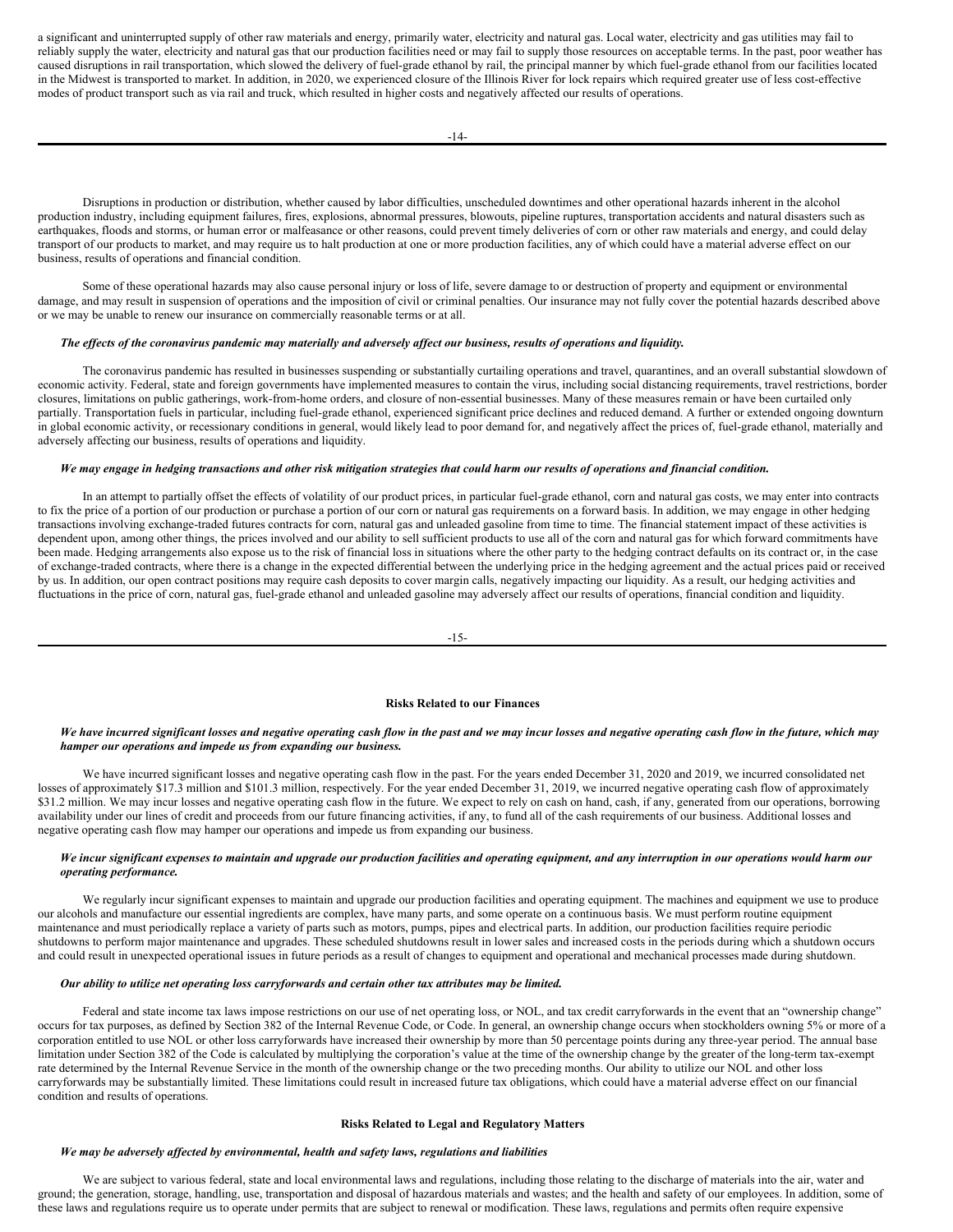pollution control equipment or operational changes to limit actual or potential impacts to the environment. A violation of these laws and regulations or permit conditions can result in substantial fines, natural resource damages, criminal sanctions, permit revocations and/or production facility shutdowns. In addition, we have made, and expect to make, significant capital expenditures on an ongoing basis to comply with increasingly stringent environmental laws, regulations and permits.

We may be liable for the investigation and cleanup of environmental contamination at each of our production facilities and at off-site locations where we arrange for the disposal of hazardous substances or wastes. If these substances or wastes have been or are disposed of or released at sites that undergo investigation and/or remediation by regulatory agencies, we may be responsible under the Comprehensive Environmental Response, Compensation and Liability Act of 1980, or other environmental laws for all or part of the costs of investigation and/or remediation, and for damages to natural resources. We may also be subject to related claims by private parties alleging property damage and personal injury due to exposure to hazardous or other materials at or from those properties. Some of these matters may require us to expend significant amounts for investigation, cleanup or other costs.

In addition, new laws, new interpretations of existing laws, increased governmental enforcement of environmental laws or other developments could require us to make significant additional expenditures. Continued government and public emphasis on environmental issues will likely result in increased future investments for environmental controls at our production facilities. Present and future environmental laws and regulations, and interpretations of those laws and regulations, applicable to our operations, more vigorous enforcement policies and discovery of currently unknown conditions may require substantial expenditures that could have a material adverse effect on our results of operations and financial condition.

The hazards and risks associated with producing and transporting our products (including fires, natural disasters, explosions and abnormal pressures and blowouts) may also result in personal injury claims or damage to property and third parties. As protection against operating hazards, we maintain insurance coverage against some, but not all, potential losses. However, we could sustain losses for uninsurable or uninsured risks, or in amounts in excess of existing insurance coverages. Events that result in significant personal injury or damage to our property or third parties or other losses that are not fully covered by insurance could have a material adverse effect on our results of operations and financial condition.

# Future demand for fuel-grade ethanol is uncertain and may be affected by changes to federal mandates, public perception, consumer acceptance and overall consumer demand for transportation fuel, any of which could negatively affect demand for fuel-grade ethanol and our results of operations.

Although many trade groups, academics and governmental agencies have supported fuel-grade ethanol as a fuel additive that promotes a cleaner environment, others have criticized fuel-grade ethanol production as consuming considerably more energy and emitting more greenhouse gases than other biofuels and potentially depleting water resources. Some studies have suggested that corn-based ethanol is less efficient than ethanol produced from other feedstock and that it negatively impacts consumers by causing increased prices for dairy, meat and other food generated from livestock that consume corn. Additionally, critics of fuel-grade ethanol contend that corn supplies are redirected from international food markets to domestic fuel markets. If negative views of corn-based ethanol production gain acceptance, support for existing measures promoting use and domestic production of corn-based ethanol as a fuel additive could decline, leading to a reduction or repeal of federal ethanol usage mandates, which would materially and adversely affect the demand for fuel-grade ethanol. These views could also negatively impact public perception of the fuel-grade ethanol industry and acceptance of ethanol as an alternative fuel.

There are limited markets for fuel-grade ethanol beyond those established by federal mandates. Discretionary blending and E85 blending (i.e., gasoline blended with up to 85% fuel-grade ethanol by volume) are important secondary markets. Discretionary blending is often determined by the price of fuel-grade ethanol versus the price of gasoline. In periods when discretionary blending is financially unattractive, the demand for fuel-grade ethanol may decline. Also, the demand for fuel-grade ethanol is affected by the overall demand for transportation fuel. Demand for transportation fuel is affected by the number of miles traveled by consumers and vehicle fuel economy. Lower demand for fuel-grade ethanol and co-products would reduce the value of our ethanol and related products, erode our overall margins and diminish our ability to generate revenue or to operate profitably. In addition, we believe that consumer acceptance of E15 and E85 fuels is necessary before fuel-grade ethanol can achieve any significant growth in market share relative to other transportation fuels.

-17-

# The United States fuel-grade ethanol industry is highly dependent upon various federal and state laws and any changes in those laws could have a material adverse *ef ect on our results of operations, cash flows and financial condition.*

The Environmental Protection Agency, or EPA, has implemented the Renewable Fuel Standard, or RFS, under the Energy Policy Act of 2005 and the Energy Independence and Security Act of 2007. The RFS program sets annual quotas for the quantity of renewable fuels (such as fuel-grade ethanol) that must be blended into motor fuels consumed in the United States. The domestic market for fuel-grade ethanol is significantly impacted by federal mandates under the RFS program for volumes of renewable fuels (such as ethanol) required to be blended with gasoline. Future demand for fuel-grade ethanol will largely depend on incentives to blend ethanol into motor fuels, including the price of ethanol relative to the price of gasoline, the relative octane value of ethanol, constraints in the ability of vehicles to use higher ethanol blends, the RFS, and other applicable environmental requirements.

Under the provisions of the Clean Air Act, as amended by the Energy Independence and Security Act of 2007, the EPA has limited authority to waive or reduce the mandated RFS requirements, which authority is subject to consultation with the Secretaries of Agriculture and Energy, and based on a determination that there is inadequate domestic renewable fuel supply or implementation of the applicable requirements would severely harm the economy or environment of a state, region or the United States in general. Our results of operations, cash flows and financial condition could be adversely impacted if the EPA reduces the RFS requirements from the statutory levels specified in the RFS.

Various bills in Congress introduced from time to time are also directed at altering existing renewable fuels energy legislation, but none has passed in recent years. Some legislative bills are directed at halting or reversing expansion of, or even eliminating, the renewable fuel program, while other bills are directed at bolstering the program or enacting further mandates or grants that would support the renewable fuels industry. Our results of operations, cash flows and financial condition could be adversely impacted if any legislation is enacted that reduces the RFS volume requirements.

# **Risks Related to Ownership of our Common Stock**

# Future sales of substantial amounts of our common stock, or perceptions that those sales could occur, could adversely affect the market price of our common stock and *our ability to raise capital.*

Future sales of substantial amounts of our common stock into the public market, including up to 8.9 million shares of our common stock that may be issued upon the exercise of outstanding warrants, or perceptions that those sales could occur, could adversely affect the prevailing market price of our common stock and our ability to raise capital.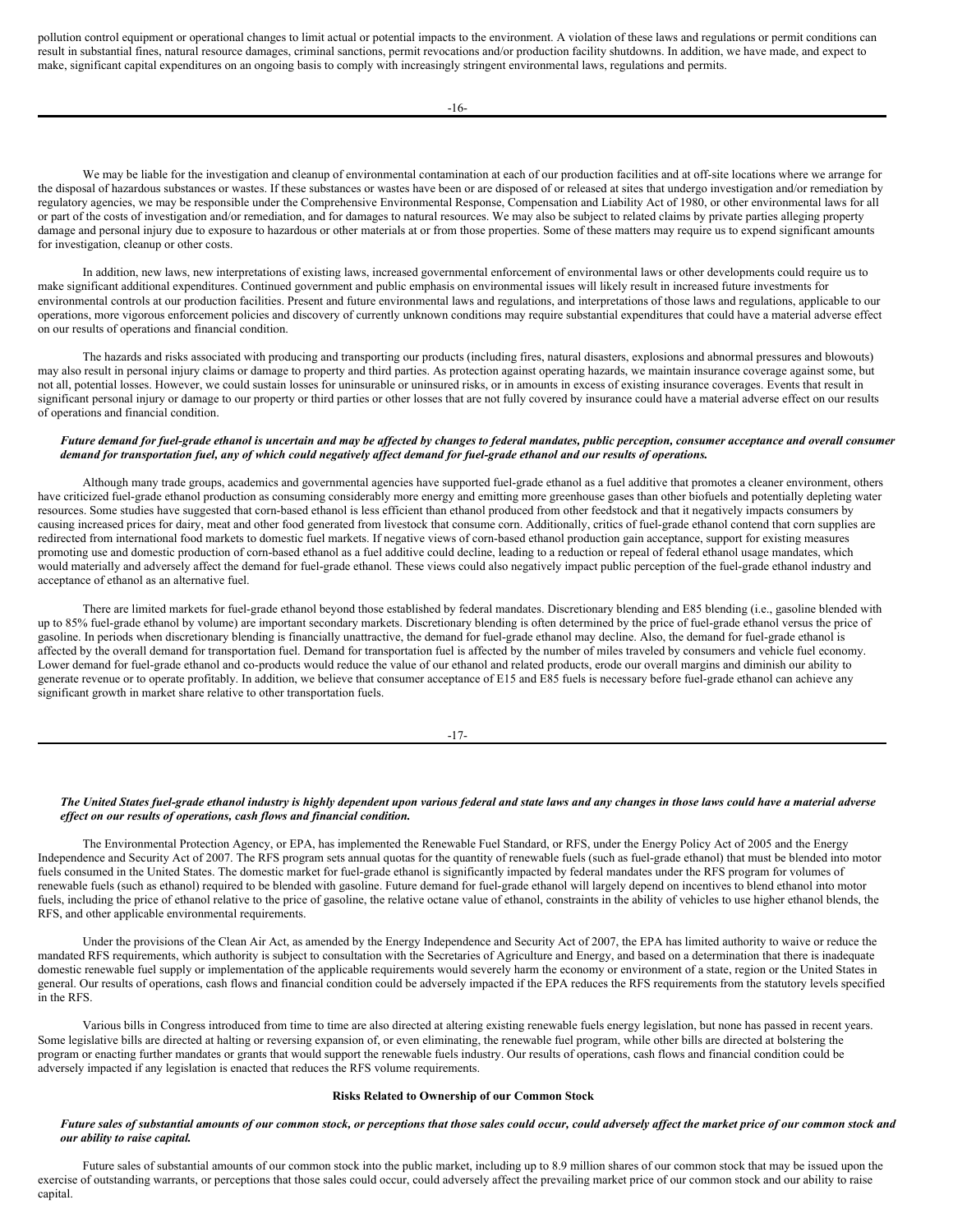## Our stock price is highly volatile, which could result in substantial losses for investors purchasing shares of our common stock and in litigation against us.

The market price of our common stock has fluctuated significantly in the past and may continue to fluctuate significantly in the future. The market price of our common stock may continue to fluctuate in response to one or more of the following factors, many of which are beyond our control:

- fluctuations in the market prices of our products;
- fluctuations in the costs of key production input commodities such as corn and natural gas;
- the volume and timing of the receipt of orders for our products from major customers;
- the coronavirus pandemic, including governmental and public responses to the pandemic;
- competitive pricing pressures;
- anticipated trends in our financial condition and results of operations;
- changes in market valuations of companies similar to us;
- stock market price and volume fluctuations generally;
- regulatory developments or increased enforcement;
- fluctuations in our quarterly or annual operating results;
- additions or departures of key personnel;
- our ability to obtain any necessary financing;
- our financing activities and future sales of our common stock or other securities; and
- our ability to maintain contracts that are critical to our operations.

The price at which you purchase shares of our common stock may not be indicative of the price that will prevail in the trading market. You may be unable to sell your shares of common stock at or above your purchase price, which may result in substantial losses to you and which may include the complete loss of your investment. In the past, securities class action litigation has often been brought against a company following periods of high stock price volatility. We may be the target of similar litigation in the future. Securities litigation could result in substantial costs and divert management's attention and our resources away from our business.

Any of the risks described above could have a material adverse effect on our results of operations, the price of our common stock, or both.

### Because we do not intend to pay any cash dividends on our shares of common stock in the near future, our stockholders will not be able to receive a return on their *shares unless and until they sell them.*

We intend to retain a significant portion of any future earnings to finance the development, operation and expansion of our business. We do not anticipate paying any cash dividends on our common stock in the near future. The declaration, payment, and amount of any future dividends will be made at the discretion of our board of directors, and will depend upon, among other things, our results of operations, cash flows, and financial condition, operating and capital requirements, and other factors as our board of directors considers relevant. There is no assurance that future dividends will be paid, and, if dividends are paid, there is no assurance with respect to the amount of any such dividend. Unless our board of directors determines to pay dividends, our stockholders will be required to look to appreciation of our common stock to realize a gain on their investment. There can be no assurance that this appreciation will occur.

-19-

### Our bylaws contain an exclusive forum provision, which could limit our stockholders' ability to obtain a favorable judicial forum for disputes with us or our directors, *of icers, employees or agents.*

Our bylaws provide that, unless we consent in writing to the selection of an alternative forum, the Delaware Court of Chancery shall be the sole and exclusive forum for (a) any derivative action or proceeding brought on behalf of us, (b) any action asserting a claim of breach of a fiduciary duty owed by any director, officer or other employee of us to us or our stockholders, (c) any action asserting a claim arising pursuant to any provision of the Delaware General Corporation Law, or (d) any action asserting a claim governed by the internal affairs doctrine.

For the avoidance of doubt, the exclusive forum provision described above does not apply to any claims arising under the Securities Act of 1933, as amended, or the Securities Act, or the Securities Exchange Act of 1934, as amended, or the Exchange Act. Section 27 of the Exchange Act creates exclusive federal jurisdiction over all suits brought to enforce any duty or liability created by the Exchange Act or the rules and regulations thereunder, and Section 22 of the Securities Act creates concurrent jurisdiction for federal and state courts over all suits brought to enforce any duty or liability created by the Securities Act or the rules and regulations thereunder.

The choice of forum provision in our bylaws may limit our stockholders' ability to bring a claim in a judicial forum that they find favorable for disputes with us or our directors, officers, employees or agents, which may discourage such lawsuits against us and our directors, officers, employees and agents even though an action, if successful, might benefit our stockholders. The applicable courts may also reach different judgments or results than would other courts, including courts where a stockholder considering an action may be located or would otherwise choose to bring the action, and such judgments or results may be more favorable to us than to our stockholders. With respect to the provision making the Delaware Court of Chancery the sole and exclusive forum for certain types of actions, stockholders who do bring a claim in the Delaware Court of Chancery could face additional litigation costs in pursuing any such claim, particularly if they do not reside in or near Delaware. Finally, if a court were to find this provision of our bylaws inapplicable to, or unenforceable in respect of, one or more of the specified types of actions or proceedings, we may incur additional costs associated with resolving such matters in other jurisdictions, which could have a material adverse effect on us.

#### **General Risk Factors**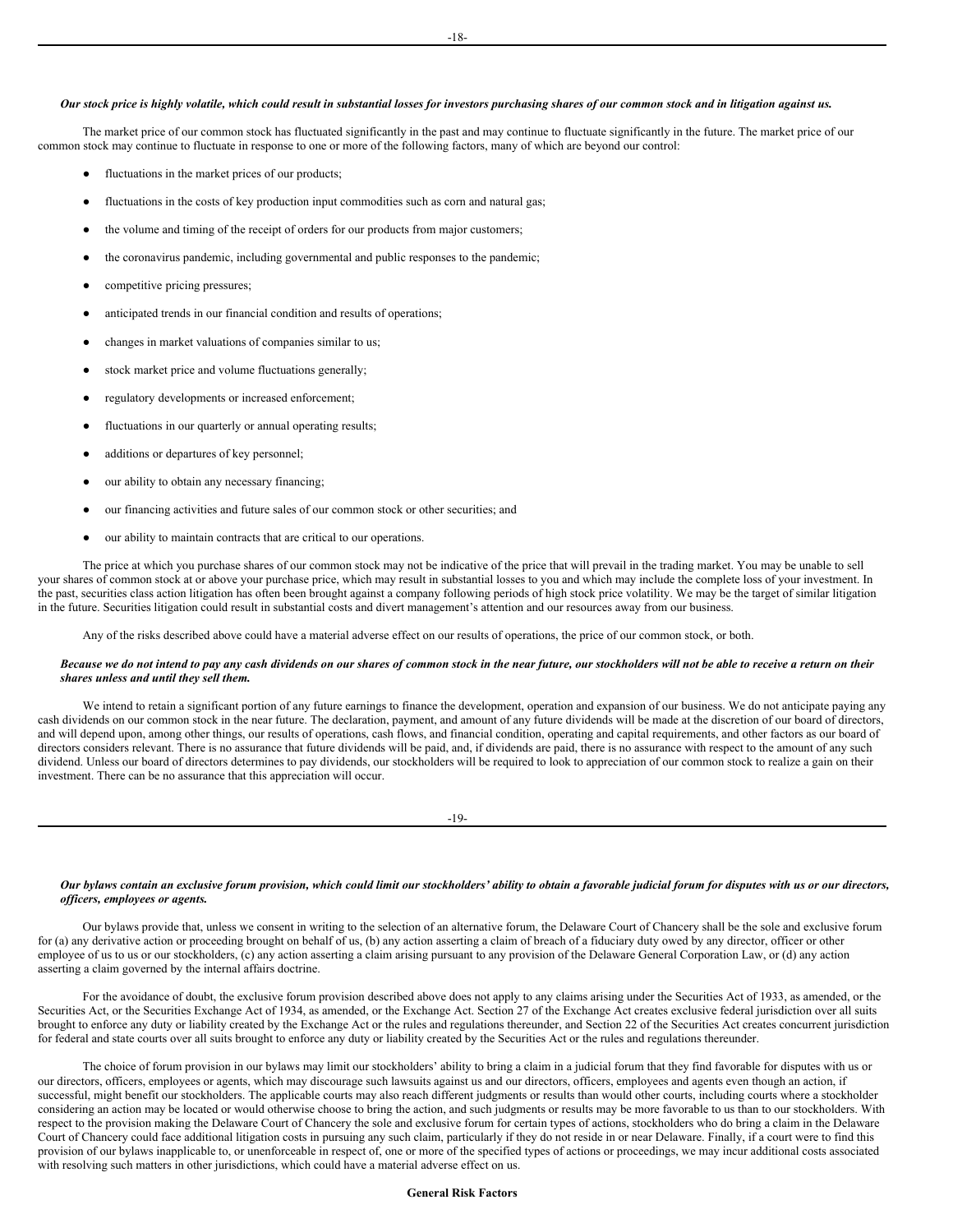## Cyberattacks through security vulnerabilities could lead to disruption of business, reduced revenue, increased costs, liability claims, or harm to our reputation or *competitive position.*

Security vulnerabilities may arise from our hardware, software, employees, contractors or policies we have deployed, which may result in external parties gaining access to our networks, data centers, cloud data centers, corporate computers, manufacturing systems, and/or access to accounts we have at our suppliers, vendors, and customers. External parties may gain access to our data or our customers' data, or attack the networks causing denial of service or attempt to hold our data or systems in ransom. The vulnerability could be caused by inadequate account security practices such as failure to timely remove employee access when terminated. To mitigate these security issues, we have implemented measures throughout our organization, including firewalls, backups, encryption, employee information technology policies and user account policies. However, there can be no assurance these measures will be sufficient to avoid cyberattacks. If any of these types of security breaches were to occur and we were unable to protect sensitive data, our relationships with our business partners and customers could be materially damaged, our reputation could be materially harmed, and we could be exposed to a risk of litigation and possible significant liability.

Further, if we fail to adequately maintain our information technology infrastructure, we may have outages and data loss. Excessive outages may affect our ability to timely and efficiently deliver products to customers or develop new products. Such disruptions and data loss may adversely impact our ability to fulfill orders and interrupt other processes. Delayed sales or lost customers resulting from these disruptions could adversely affect our financial results, stock price and reputation.

The State of California enacted the California Consumer Privacy Act of 2018, or CCPA, effective on January 1, 2020. Our and our business partners' or contractors' failure to fully comply with the CCPA and other laws could lead to significant fines and require onerous corrective action. In addition, data security breaches experienced by us or our business partners or contractors could result in the loss of trade secrets or other intellectual property, public disclosure of sensitive commercial data, and the exposure of personally identifiable information (including sensitive personal information) of our employees, customers, suppliers, contractors and others.

Unauthorized use or disclosure of, or access to, any personal information maintained by us or on our behalf, whether through breach of our systems, breach of the systems of our suppliers or vendors by an unauthorized party, or through employee or contractor error, theft or misuse, or otherwise, could harm our business. If any such unauthorized use or disclosure of, or access to, such personal information was to occur, our operations could be seriously disrupted, and we could be subject to demands, claims and litigation by private parties, and investigations, related actions, and penalties by regulatory authorities. In addition, we could incur significant costs in notifying affected persons and entities and otherwise complying with the multitude of foreign, federal, state and local laws and regulations relating to the unauthorized access to, or use or disclosure of, personal information. Finally, any perceived or actual unauthorized access to, or use or disclosure of, such information could harm our reputation, substantially impair our ability to attract and retain customers and have an adverse impact on our business, financial condition and results of operations.

# **Item 1B. Unresolved Staff Comments.**

We have received no written comments regarding our periodic or current reports from the staff of the Securities and Exchange Commission that were issued 180 days or more preceding the end of our 2021 fiscal year and that remain unresolved.

### **Item 2. Properties.**

Our corporate headquarters, located in Pekin, Illinois, consists of plants and facilities comprising our Pekin production segment and totaling 145 acres on land we own. In Sacramento, California, we lease office space totaling 10,000 square feet under a lease expiring in 2029. In St. Louis, Missouri, we lease warehouse space totaling approximately 84,000 square feet under a lease expiring in 2030. We have plants located in Boardman, Oregon, at a 25 acre facility, and Burley, Idaho, at a 25 acre facility. The land in Boardman, Oregon is leased under a lease expiring in 2076. We own the land in Burley, Idaho. The plants and facilities in Oregon and Idaho comprise our Other production segment. We also own 31 acres of property and equipment in Canton, Illinois, which is held-for-sale. See "Business—Production Facilities".

# **Item 3. Legal Proceedings.**

We are subject to legal proceedings, claims and litigation arising in the ordinary course of business. While the amounts claimed may be substantial, the ultimate liability cannot presently be determined because of considerable uncertainties that exist. Therefore, it is possible that the outcome of those legal proceedings, claims and litigation could adversely affect our quarterly or annual operating results or cash flows when resolved in a future period. However, based on facts currently available, management believes such matters will not adversely affect in any material respect our financial position, results of operations or cash flows.

## **Item 4. Mine Safety Disclosures.**

Not applicable.

-21-

# **PART II**

# Item 5. Market For Registrant's Common Equity, Related Stockholder Matters and Issuer Purchases of Equity Securities.

# *Market Information*

Our common stock trades on The Nasdaq Capital Market under the symbol "ALTO". We also have non-voting common stock outstanding, which is convertible into our voting common stock, and which is not listed on an exchange.

# *Security Holders*

As of March 11, 2022, we had 73,726,517 shares of common stock outstanding held of record by approximately 310 stockholders and 896 shares of non-voting common stock outstanding held of record by one stockholder. These holders of record include depositories that hold shares of stock for brokerage firms which, in turn, hold shares of stock for numerous beneficial owners. On March 11, 2022, the closing sales price of our common stock on The Nasdaq Capital Market was \$6.13 per share.

# *Performance Graph*

The graph below shows a comparison of the cumulative total stockholder return on our common stock with the cumulative total return on The NASDAQ Composite Index and The NASDAQ Clean Edge Green Energy Index, or Peer Group, in each case over the five-year period ended December 31, 2021.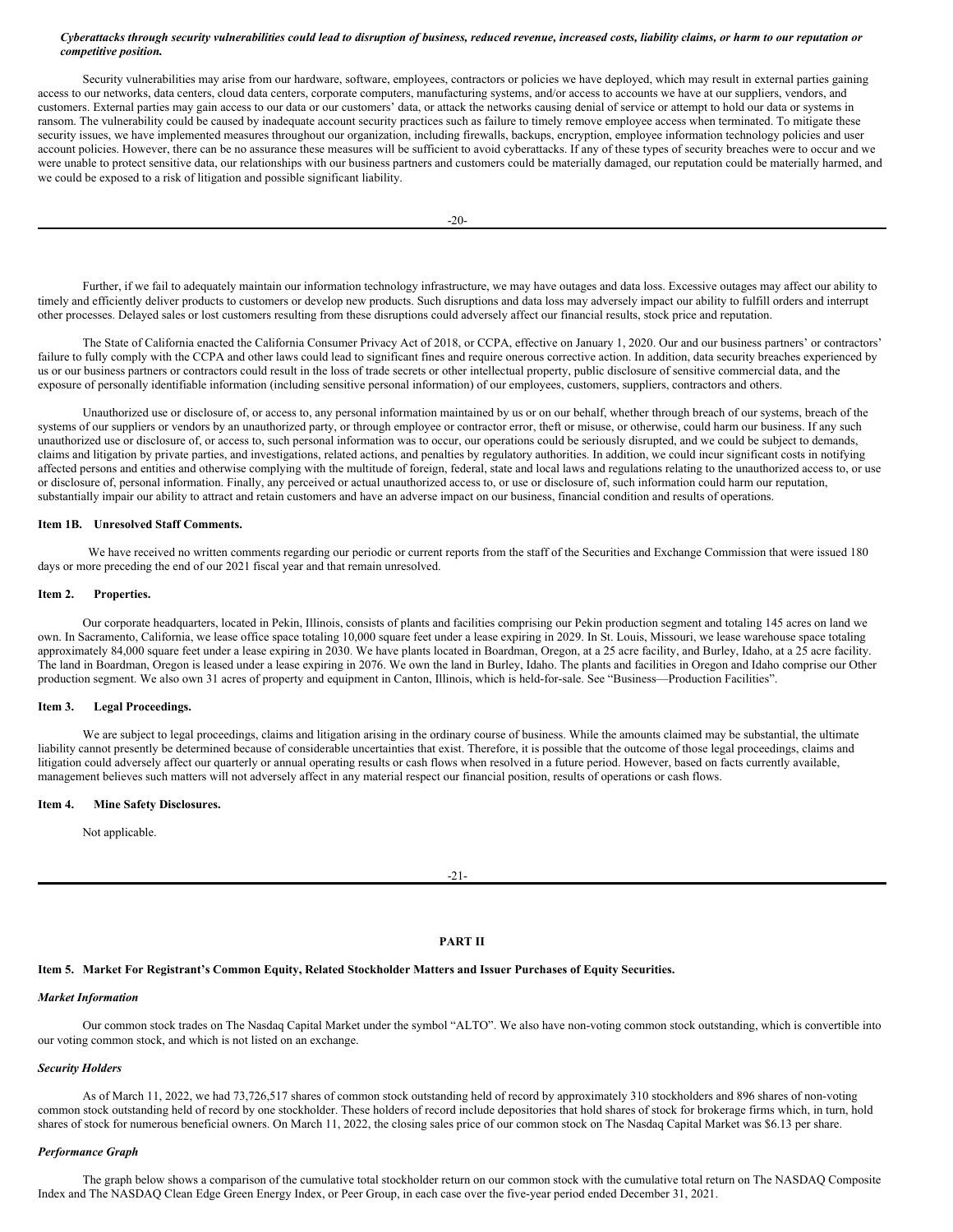The graph assumes \$100 invested at the indicated starting date in our common stock and in each of The NASDAQ Composite Index and the Peer Group, with the reinvestment of all dividends. We have not paid or declared any cash dividends on our common stock and do not anticipate paying any cash dividends on our common stock in the foreseeable future. Stockholder returns over the indicated periods should not be considered indicative of future stock prices or stockholder returns. This graph assumes that the value of the investment in our common stock and each of the comparison groups was \$100 on December 31, 2016.



# **COMPARISON OF 5 YEAR CUMULATIVE TOTAL RETURN\*** Among Alto Ingredients, Inc., the NASDAQ Composite Index

and the NASDAQ Clean Edge Green Energy Index

- Alto Ingredients, Inc. -- - - NASDAQ Composite -- - - NASDAQ Clean Edge Green Energy

\*\$100 invested on 12/31/16 in stock or index, including reinvestment of dividends. Fiscal year ending December 31.

|                                       | 12/16  | 12/17  | 12/18  | 12/19  | 12/20  | 12/21  |
|---------------------------------------|--------|--------|--------|--------|--------|--------|
|                                       |        |        |        |        |        |        |
| Alto Ingredients, Inc.                | 100.00 | 47.89  | 9.06   | 6.84   | 57.16  | 50.63  |
| <b>NASDAO</b> Composite               | 100.00 | 129.64 | 125.96 | 172.17 | 249.51 | 304.85 |
| <b>NASDAO Clean Edge Green Energy</b> | 100.00 | 132.05 | 116.05 | 165.57 | 471.59 | 459.13 |

### *Dividend Policy*

We have never paid cash dividends on our common stock and do not intend to pay cash dividends on our common stock in the foreseeable future. We anticipate that we will retain any earnings for use in the continued development of our business.

Our current and future debt financing arrangements may limit or prevent cash distributions from our subsidiaries to us, depending upon the achievement of specified financial and other operating conditions and our ability to properly service our debt, thereby limiting or preventing us from paying cash dividends. Further, the holders of our outstanding Series B Preferred Stock are entitled to dividends of 7% per annum, payable quarterly in arrears. For the first nine months of 2019, we declared and paid in cash dividends on our outstanding shares of Series B Preferred Stock as they became due; however, for the fourth quarter of 2019, and for all of 2020, we accrued but did not declare or pay cash dividends under an agreement with the holders of our Series B Preferred Stock in an effort to preserve liquidity. During 2021, we declared and paid cash dividends on our outstanding shares of Series B Preferred Stock as they became due and paid in cash all accrued and unpaid dividends for 2019 and 2020 in respect of our Series B Preferred Stock.

### *Recent Sales of Unregistered Securities*

None.

*Purchases of Equity Securities by the Issuer and Af iliated Purchasers*

None.

# **Item 6. [Reserved]**

Not Applicable.

# **Item 7. Management's Discussion and Analysis of Financial Condition and Results of Operations.**

The following discussion and analysis of our financial condition and results of operations should be read in conjunction with our consolidated financial statements and notes to consolidated financial statements included elsewhere in this report. This discussion contains forward-looking statements, reflecting our plans and objectives that involve risks and uncertainties. Actual results and the timing of events may differ materially from those contained in these forward-looking statements due to a number of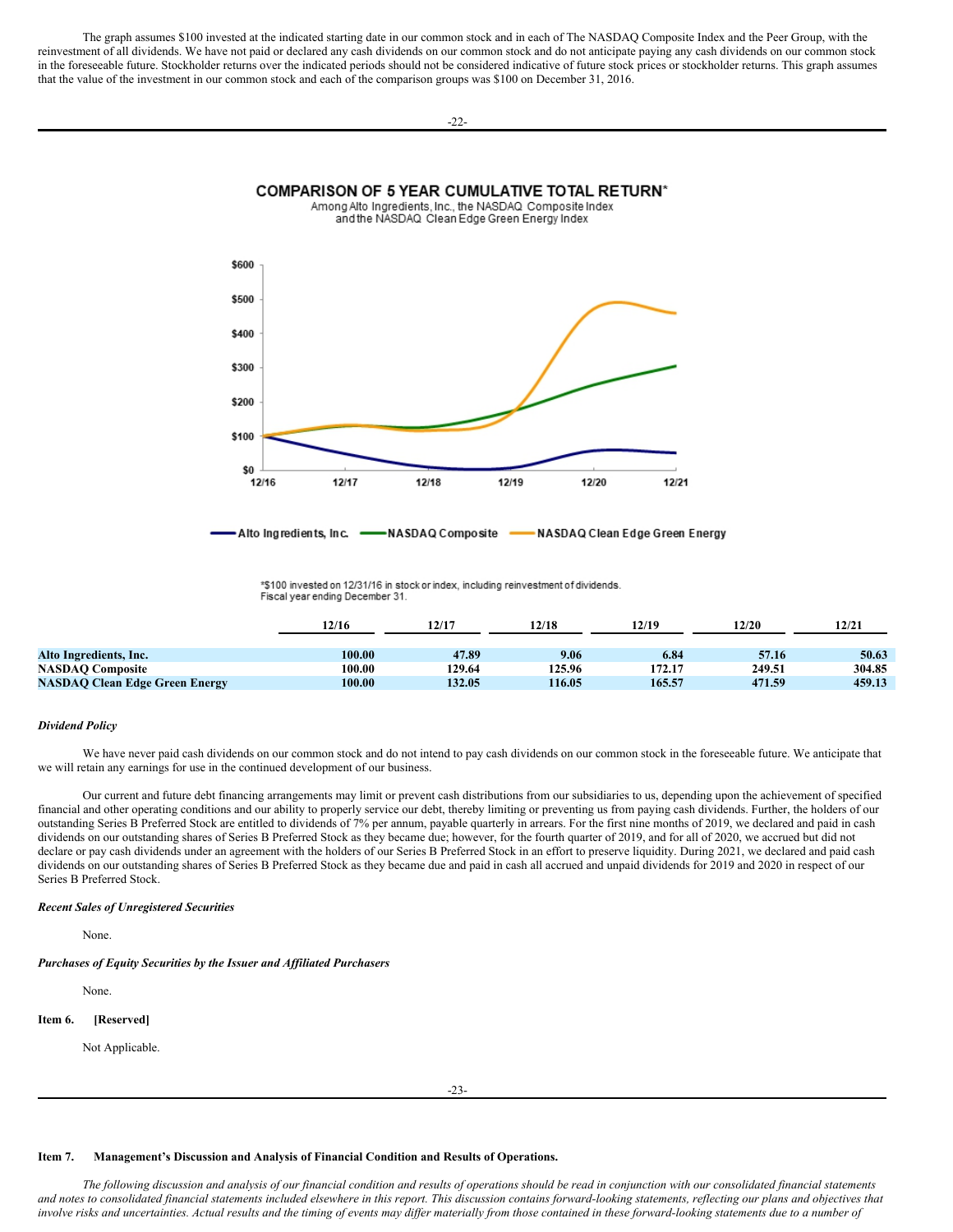*factors, including those discussed in the section entitled "Risk Factors" and elsewhere in this report.*

### **Overview**

We are a leading producer and marketer of specialty alcohols and essential ingredients, and the largest producer of specialty alcohols in the United States.

We operate five alcohol production facilities. Three of our production facilities are located in the Midwestern state of Illinois and two of our facilities are located in the Western states of Oregon and Idaho. We have an annual alcohol production capacity of 350 million gallons. We market all of the alcohols produced at our facilities as well as fuel-grade ethanol produced by third parties. In 2021, we marketed approximately 480 million gallons combined of our own alcohols as well as fuel-grade ethanol produced by third parties, and over 1.2 million tons of essential ingredients on a dry matter basis.

We report our financial and operating performance in three segments: (1) marketing and distribution, which includes marketing and merchant trading for Companyproduced alcohols and essential ingredients on an aggregated basis, and third party fuel-grade ethanol, (2) Pekin production, which includes the production and sale of alcohols and essential ingredients produced at our Pekin, Illinois campus, or Pekin Campus, and (3) Other production, which includes the production and sale of renewable fuel and essential ingredients produced at all of our other production facilities on an aggregated basis, none of which are individually so significant as to be considered a reportable segment.

Our mission is to expand our business as a leading producer and marketer of specialty alcohols and essential ingredients. We intend to accomplish this goal in part by investing in our specialized and higher value specialty alcohol production and distribution infrastructure, expanding production in high-demand essential ingredients, expanding and extending the sale of our products into new regional and international markets, building efficiencies and economies of scale and by capturing a greater portion of the value stream.

On January 14, 2022, we acquired Eagle Alcohol Company LLC, or Eagle Alcohol, for \$14.0 million in cash plus an estimated net working capital adjustment of \$1.3 million in cash. The members of Eagle Alcohol are eligible to receive up to an additional \$14.0 million of contingent consideration, payable through a combination of cash and our common stock over the next five years, subject to the satisfaction of certain conditions.

Eagle Alcohol specializes in break bulk distribution of specialty alcohols. The company purchases bulk alcohol from suppliers, including us. Then it stores, denatures, packages, and resells alcohol products in smaller sizes, including tank trucks, totes, and drums, that garner a premium to bulk alcohols. Eagle Alcohol delivers products to customers in the beverage, food, pharma, and related-process industries via its own dedicated trucking fleet and common carrier. Eagle Alcohol generated over \$35 million in revenues in 2021. Eagle Alcohol is now one of our wholly-owned subsidiaries, and its former president, Dan Croghan, who has many years of experience and expertise in the chemical and alcohol distribution industry, continues on as our employee.

-24-

## *Production Segments*

We produce specialty alcohols, fuel-grade ethanol and essential ingredients, focusing on four key markets: *Health, Home & Beauty*; *Food & Beverage*; *Essential Ingredients*; and *Renewable Fuels*. Products for the Health, Home & Beauty market include specialty alcohols used in mouthwash, cosmetics, pharmaceuticals, hand sanitizers, disinfectants and cleaners. Products for the Food & Beverage markets include grain neutral spirits used in alcoholic beverages and vinegar as well as corn germ used for corn oils. Products for Essential Ingredients markets include yeast, corn gluten and distillers grains used in commercial animal feed and pet foods. Our Renewable Fuels products include fuel-grade ethanol and distillers corn oil used as a feedstock for renewable diesel fuel.

We produce our alcohols and essential ingredients at our production facilities described below. Our production facilities located in the Midwest are in the heart of the Corn Belt, benefit from low-cost and abundant feedstock and enjoy logistical advantages that enable us to provide our products to both domestic and international markets via truck, rail or barge. Our production facilities located on the West Coast are near their respective fuel and feed customers, offering significant timing, transportation cost and logistical advantages.

We restarted our Magic Valley facility in November 2021 and we are now operating all of our production facilities. As market conditions change, we may increase, decrease or idle production at one or more operating facilities or resume operations at any idled facility.

|                            |              |                           | <b>Annual Production Capacity</b><br>(estimated, in gallons) |  |  |
|----------------------------|--------------|---------------------------|--------------------------------------------------------------|--|--|
| <b>Production Facility</b> | Location     | <b>Fuel-Grade Ethanol</b> | <b>Specialty Alcohol</b>                                     |  |  |
| Pekin Campus               | Pekin, IL    | 110,000,000               | 140,000,000                                                  |  |  |
| Magic Valley               | Burley, ID   | 60,000,000                | $\overline{\phantom{a}}$                                     |  |  |
| Columbia                   | Boardman, OR | 40,000,000                | _                                                            |  |  |

#### *Marketing Segment*

We market all of the alcohols and essential ingredients we produce at our facilities. We also market fuel-grade ethanol produced by third parties.

We have extensive and long-standing customer relationships, both domestic and international, for our specialty alcohols and essential ingredients. These customers include producers and distributors of ingredients for cosmetics, sanitizers and related products, distilled spirits producers, food products manufacturers, producers of personal health/consumer health and personal care hygiene products, and global trading firms.

Our fuel-grade ethanol customers are located throughout the Western and Midwestern United States and consist of integrated oil companies and gasoline marketers who blend fuel-grade ethanol into gasoline. Our customers depend on us to provide a reliable supply of fuel-grade ethanol and manage the logistics and timing of delivery with very little effort on their part. Our customers collectively require fuel-grade ethanol volumes in excess of the supplies we produce at our facilities. We secure additional fuel-grade ethanol supplies from third-party fuel-grade ethanol producers. We arrange for transportation, storage and delivery of fuel-grade ethanol purchased by our customers through our agreements with third-party service providers in the Western United States as well as in the Midwest from a variety of sources.

We market our essential ingredient feed products to dairies and feedlots, in many cases located near our production facilities. These customers use our feed products for livestock as a substitute for corn and other sources of starch and protein. We sell our corn oil to poultry and biodiesel customers. We do not market essential ingredients from other producers.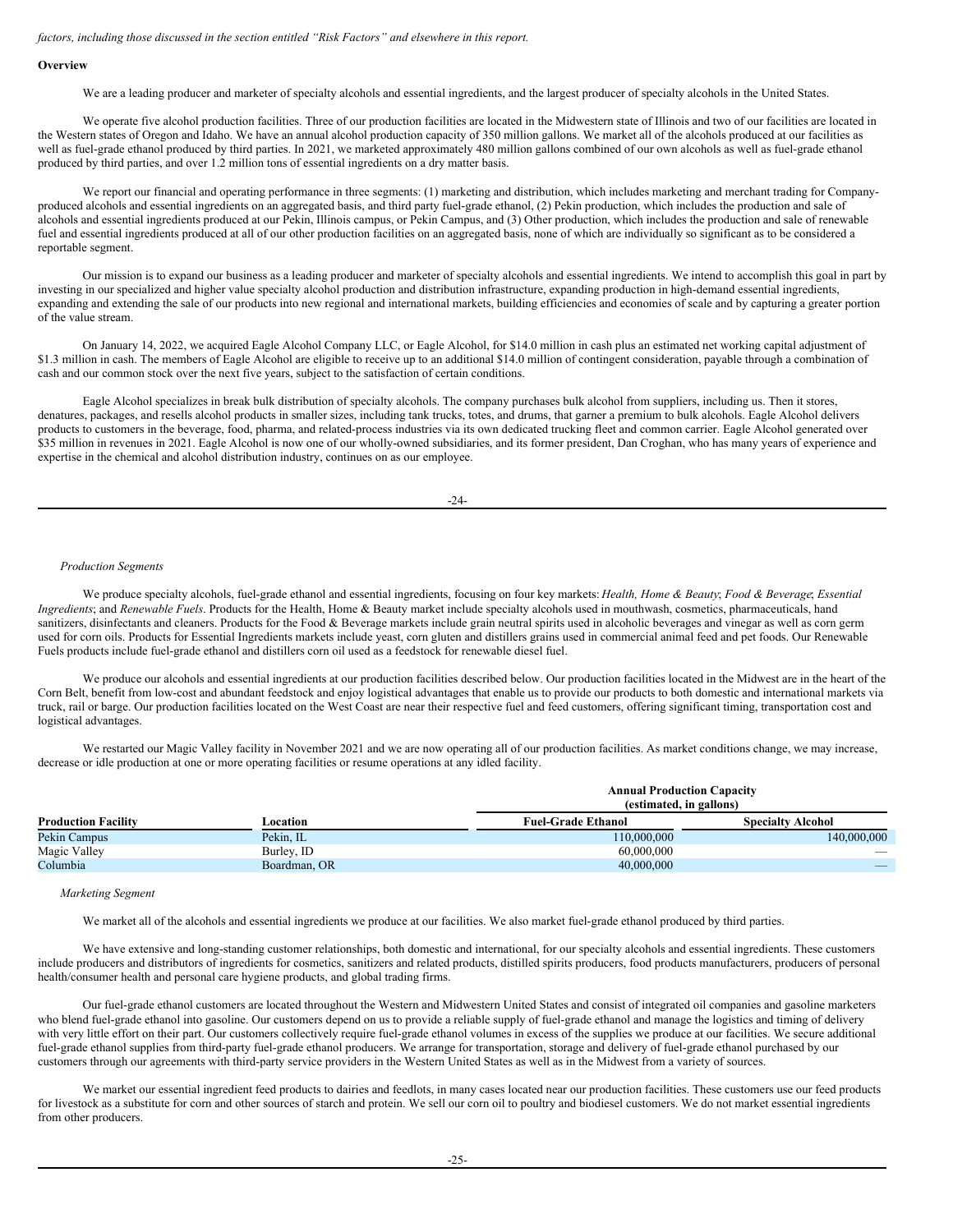See "Note 4 – Segments" to our Notes to Consolidated Financial Statements included elsewhere in this report for financial information about our business segments.

### **Current Initiatives and Outlook**

We further advanced our strategic initiatives in the fourth quarter. During the quarter, we sold our Stockton, California fuel-grade ethanol production facility, which completed our efforts to optimize our asset base by divesting non-core assets in Nebraska and California.

Shortly prior to the fourth quarter, we launched our first project to produce enhanced protein at our dry mill in Magic Valley, Idaho by installing Harvesting Technology's patented CoPromax<sup>TM</sup> system. We chose this facility because of its location near cattle, poultry, pork and acquaculture markets to serve the growing demand for high protein feed. We restarted production at this facility in November and expect to commence expanded corn oil production in mid-2022. We expect full corn oil and protein feed production by year end. Once completed, we expect the CoPromax system to produce over 33,000 tons of feed annually with a protein content greater than 50%. The system will also increase corn oil yields by 50%, or nearly 9.0 million pounds annually. We expect the combination of additional sales of corn oil and premium prices from high protein feed to contribute over \$9.0 million annually in earnings before interest, taxes, depreciation and amortization, or EBITDA, based on current market prices.

We plan to roll out the CoPromax system at our three other dry mills following its successful installation at our Magic Valley facility with the goal of having them fully operational by 2024. The total investment for all four facilities is \$70.0 million. Assuming similar economics across all four dry mills, we estimate that the systems will contribute \$34.0 million in EBITDA annually based on current market values. This initiative is one example of our efforts to grow and diversify our revenues and bolster the quantity and quality of our earnings.

We continue to work with new and existing customers to act as their certified producer of a growing variety of specialty alcohols used in common, everyday consumer goods, such as vinegars, spirits, mouthwash, cosmetics and cleaning supplies. To proactively address our customers' growing needs, we extended to our Pekin wet mill in February 2022 the certifications we obtained for our ICP facility, thus creating full redundancy across our entire Pekin Campus. These certifications appeal to customers using high grade alcohols in Health, Home & Beauty products as well as distilled spirits. We believe the certifications help deepen existing customer relationships and enable new opportunities in domestic and export markets.

In January 2022, we completed the acquisition of Eagle Alcohol, an established leader in premium alcohol distribution. Eagle Alcohol expands the scope of our product offerings, our customer base and our commercial opportunities. We also expect the acquisition to accelerate our penetration into new markets and to lower our exposure to bulk alcohol price volatility, increasing our margins and creating new opportunities for organic growth. Eagle Alcohol fits perfectly into our strategic roadmap as we continue to raise the quality of our production to the highest grades of grain neutral spirits by further enhancing our distillation process, optimizing our production capabilities and integrating Eagle Alcohol's strong distribution and sales services. We plan to invest \$5.0 million in 2022 to further optimize specialty alcohol distribution and expect Eagle Alcohol to contribute \$4.0 million in EBITDA for 2022 and between \$8.0 million and \$9.0 million in EBITDA annually starting in 2023, including synergies.

We plan to reinvest further in sustainable and profitable business segments, strengthening our core operations and further diversifying our product offerings in specialty alcohols and essential ingredients. We intend to expand corn storage at our Pekin Campus, which will increase our corn-buying flexibility and reduce our need to purchase product at premium prices when farmers and elevators are not shipping corn during holidays or unfavorable weather conditions. This capital improvement project represents an investment of approximately \$6.0 million and is expected to yield over \$2.0 million in EBITDA annually with a payback in less than three years beginning in the fourth quarter of 2022.

We are also evaluating an investment to bypass the local natural gas utility at our Pekin Campus, which we estimate would reduce natural gas prices by 11% based on 2021 values. This investment would also create an opportunity to sell renewable natural gas produced at our Pekin Campus directly into the pipeline in the future. The investment would be approximately \$9.0 million in 2023 and yield a return of approximately \$5.0 million in EBITDA annually beginning in 2024.

In addition, we remain actively engaged with third parties to evaluate a carbon capture and sequestration program at our Pekin Campus. Various alternatives are available, including development of the project as a standalone system sized to our facilities or interconnecting with other viable gathering and sequestration systems under development in proximity to our Pekin Campus.

Currently, we have contracted for sales of over 90 million gallons in specialty alcohols for 2022. This represents a 28% year-over-year increase in longer-term contracted sales volumes as compared to shorter-term sales arrangements, including spot sales, and excludes Eagle Alcohol's contracted sales volumes. This increase is approximately equivalent to the increase in fixed-price specialty alcohol sales we contracted in 2021 compared to 2020. These sales, while still priced at a premium to fuelgrade ethanol, reflect tighter spreads to ethanol than we experienced in 2021 due to higher commodity prices as well as unusual swings in demand due to the pandemic. As demand and supply rebalance over time, we expect specialty alcohol margins to return to more stable and normalized levels.

-26-

Although our contracted volumes provide greater visibility into our anticipated results for 2022, extreme volatility in commodity prices, ongoing logistical constraints and the potential impact the war in Ukraine may have on corn supplies and other commodities prevent us from providing any specific 2022 revenue or gross profit guidance at this time. Nevertheless, we expect positive results throughout the year and anticipate that our cost-savings and other initiatives and our capital improvement projects completed in 2021 will contribute an additional \$18 million in EBITDA for 2022, excluding our renewable fuels business. We also expect that the capital improvement projects outlined above will contribute an additional \$45 million in EBITDA annually by the end of 2024, not including any additional benefits we may generate from carbon capture and sequestration or other projects that are under evaluation and development.

## **2021 Financial Performance Summary**

# *Summary*

Our consolidated net sales increased by \$0.3 billion to \$1.2 billion for 2021 from \$0.9 billion for 2020. Our net income (loss) available to common stockholders increased by \$60.6 million from a loss of \$16.4 million for 2020 to income of \$44.2 million for 2021.

Factors that contributed to our results of operations for 2021 include:

- Net sales. Our net sales for 2021 increased by \$0.3 billion, or 35%, to \$1.2 billion for 2021 from \$0.9 billion for 2020 as a result of an increase in our average sales price per gallon, partially offset by a decrease in total alcohol gallons sold.
	- o Our average sales price per gallon increased by \$0.83, or 51%, to \$2.46 for 2021 from \$1.63 for 2020. The increase was driven primarily by higher fuel-grade ethanol prices in the fourth quarter of 2021 due to supply constraints and higher prices for oil and gasoline. We expect fuel-grade ethanol prices to normalize as additional production moderates the supply and demand imbalance.
	- o Our total gallons sold declined by 56 million gallons, or 10%, to 480 million gallons for 2021 from 536 million gallons for 2020.
		- Our fuel-grade ethanol production sales volume declined by 20 million gallons, or 11%, to 161 million gallons for 2021 from 181 million gallons for 2020, primarily from reduced production at our California facilities. Our California production facilities were sold in 2021.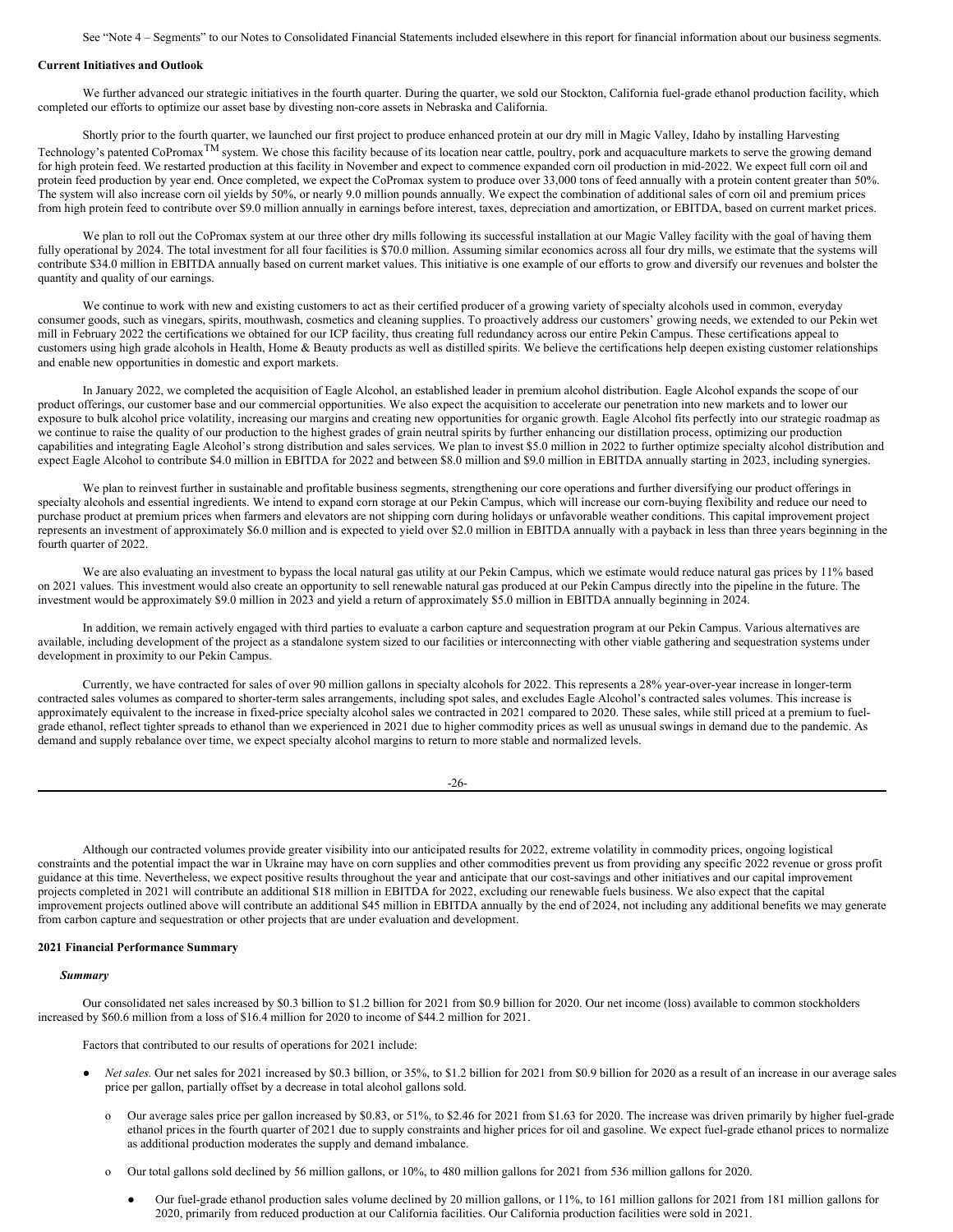- Our specialty alcohol production sales volume declined by 1 million gallons, or 1%, to 90 million gallons for 2021 from 91 million gallons for 2020, as volumes declined slightly due to higher than normal spot sales in 2020 due to the pandemic. Although spot sales declined in 2021, our contracted sales increased significantly during the year as compared to 2020.
- Our third-party sales volume declined by 35 million gallons, or 13%, to 229 million gallons for 2021 from 264 million gallons for 2020. We intentionally reduced sales of third-party fuel-grade ethanol to focus on sales of inventory from our own production.
- *Gross Profit*. Our gross profit improved by \$14.9 million to a gross profit of \$67.8 million for 2021 from \$52.9 million for 2020 as a result of substantially higher margins, particularly in the fourth quarter for fuel-grade ethanol, and due to strong demand for our specialty alcohols. In addition, we sold unprofitable fuel-grade ethanol production facilities, substantially reducing carrying costs.

# **Sales and Margins**

We generate sales by marketing all of the alcohols produced by our production facilities, all of the fuel-grade ethanol produced by two other production facilities in the Western United States and fuel-grade ethanol purchased from other third-party suppliers throughout the United States. We also market essential ingredients produced by our production facilities, including dried yeast, corn gluten meal, corn gluten feed, and distillers grains and liquid feed used in commercial animal feed and pet foods.

| ×<br>I<br>_<br>_ |
|------------------|
|------------------|

Our profitability is highly dependent on various commodity prices, including the market prices of corn, natural gas and fuel-grade ethanol.

Our consolidated average alcohol sales price increased by 51% to \$2.46 per gallon for 2021 compared to \$1.63 per gallon for 2020. The average price of fuel-grade ethanol as reported by the Chicago Board of Options Trade, or CBOT, increased 69% to \$2.11 per gallon for 2021 compared to \$1.25 per gallon for 2020. Our average delivered cost of corn increased 62% to \$6.22 per bushel for 2021 from \$3.84 per bushel for 2020. The average price of corn as reported by the CBOT increased 56% to \$5.67 per bushel for 2021 from \$3.63 per bushel for 2020.

We believe that our gross profit margins depend primarily on six key factors:

- the prices of our specialty alcohols and the market price of fuel-grade ethanol, the latter of which is impacted by the price of gasoline and related petroleum products, and government regulation, including government ethanol mandates;
- the market price of key production input commodities, including corn and natural gas;
- the prices of our essential ingredients;
- our ability to anticipate trends in the prices of our alcohols, essential ingredients, and key input commodities, and our ability to implement appropriate risk management and opportunistic pricing strategies;
- the proportion of our sales of specialty alcohols to our sales of fuel-grade ethanol produced at our facilities; and
- the proportion of our sales of fuel-grade ethanol produced at our facilities to our sales of fuel-grade ethanol produced by unrelated third-parties.

We seek to optimize our gross profit margins by anticipating the factors above and, when resources are available, implementing hedging transactions and taking other actions designed to limit risk and address these factors. For example, we may seek to reduce inventory levels in anticipation of declining alcohol or essential ingredient prices and increase production and inventory levels in anticipation of rising alcohol or essential ingredient prices. We may also seek to alter our proportion or timing, or both, of purchase and sales commitments.

Our inability to anticipate the factors described above or their relative importance, and adverse movements in the factors themselves, could result in declining or even negative gross profit margins over certain periods of time. Our ability to anticipate these factors or favorable movements in these factors may enable us to generate aboveaverage gross profit margins. However, given the difficulty associated with successfully forecasting any of these factors, we are unable to estimate our future gross profit margins.

|   | _ |
|---|---|
| _ |   |
|   | I |
|   | ۹ |
| w |   |

## **Results of Operations**

### *Selected Financial Information*

The following selected financial information should be read in conjunction with our consolidated financial statements and notes to our consolidated financial statements included elsewhere in this report, and the other sections of "Management's Discussion and Analysis of Financial Condition and Results of Operations" contained in this report.

Certain performance metrics that we believe are important indicators of our results of operations include:

|                                                         |       | <b>Years Ended December 31.</b> |       |              | <b>Percentage Change</b> |  |  |
|---------------------------------------------------------|-------|---------------------------------|-------|--------------|--------------------------|--|--|
|                                                         | 2021  | 2020                            | 2019  | 2021 vs 2020 | 2020 vs 2019             |  |  |
| Renewable fuel production gallons sold (in millions)    | 161.1 | 181.0                           | 421.3 | $(11.0)\%$   | $(57.0)\%$               |  |  |
| Specialty alcohol production gallons sold (in millions) | 89.5  | 90.9                            | 69.7  | $(1.5)\%$    | 30.4%                    |  |  |
| Third-party renewable fuel gallons sold (in millions)   | 229.0 | 264.4                           | 328.4 | $(13.4)\%$   | $(19.5)\%$               |  |  |
| Total gallons sold (in millions)                        | 479.6 | 536.3                           | 819.4 | $(10.6)\%$   | $(34.5)\%$               |  |  |
|                                                         |       |                                 |       |              |                          |  |  |
| Total gallons produced (in millions)                    | 251.7 | 262.1                           | 494.6 | $(4.0)\%$    | $(47.0)\%$               |  |  |
|                                                         |       |                                 |       |              |                          |  |  |
| Production capacity utilization                         | 60%   | 53%                             | 82%   | 13.2%        | $(35.4)\%$               |  |  |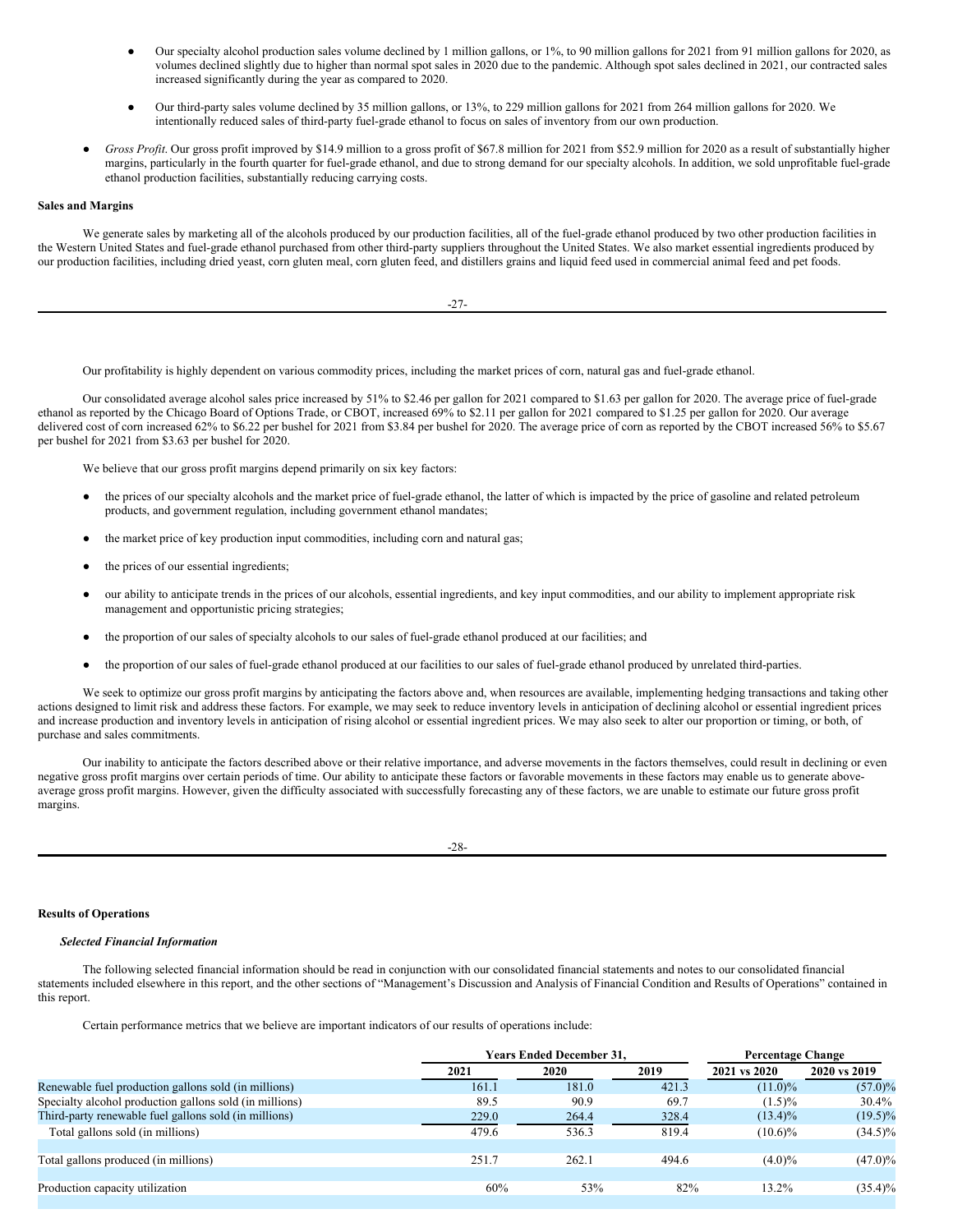| Average sales price per gallon                                              | ۰υ | 2.46    | S | . 63    | S | 1.61    | 50.9%      | 1.2%       |
|-----------------------------------------------------------------------------|----|---------|---|---------|---|---------|------------|------------|
|                                                                             |    |         |   |         |   |         |            |            |
| Corn cost per bushel—CBOT equivalent                                        | ¢  | 5.70    |   | 3.56    |   | 3.83    | 60.1%      | $(7.0)\%$  |
| Average basis $(1)$                                                         |    | 0.52    |   | 0.28    |   | 0.43    | 85.7%      | $(34.9)\%$ |
| Delivered cost of corn                                                      |    | 6.22    |   | 3.84    |   | 4.26    | 62.0%      | $(9.9)\%$  |
|                                                                             |    |         |   |         |   |         |            |            |
| Total essential ingredients tons sold (in thousands)                        |    | 1.236.2 |   | 1.447.5 |   | 2,821.7 | $(14.6)\%$ | $(48.7)\%$ |
|                                                                             |    |         |   |         |   |         |            |            |
| Essential ingredient revenues as % of delivered cost of $\text{corn}^{(2)}$ |    | 33.7%   |   | 44.1%   |   | 35.1%   | $(23.6)\%$ | 25.6%      |
| Average CBOT ethanol price per gallon                                       | D. | 2.11    |   | l.25    |   | 1.39    | 68.8%      | $(10.1)\%$ |
|                                                                             |    |         |   |         |   |         |            |            |
| Average CBOT corn price per bushel                                          | D. | 5.67    |   | 3.63    |   | 3.83    | 56.2%      | $(5.2)\%$  |

(1) Corn basis represents the difference between the immediate cash price of delivered corn and the future price of corn for Chicago delivery.

(2) Essential ingredient revenues as a percentage of delivered cost of corn shows our yield based on sales of essential ingredients, including WDG and corn oil, generated from ethanol we produced.

-29-

| Year Ended December 31, 2021 Compared to the Year Ended December 31, 2020 |  |
|---------------------------------------------------------------------------|--|
|---------------------------------------------------------------------------|--|

|                                                        | <b>Years Ended</b><br>December 31. |              |           |               | <b>Dollar</b><br>Change<br>Favorable | Percentage<br>Change<br>Favorable | Results as a<br>Percentage of<br>Net Sales for the<br><b>Years Ended</b><br>December 31, |           |
|--------------------------------------------------------|------------------------------------|--------------|-----------|---------------|--------------------------------------|-----------------------------------|------------------------------------------------------------------------------------------|-----------|
|                                                        | 2021                               |              | 2020      |               | (Unfavorable)                        | (Unfavorable)                     | 2021                                                                                     | 2020      |
|                                                        |                                    |              |           |               |                                      | (dollars in thousands)            |                                                                                          |           |
| Net sales                                              | 1,207,892                          | $\mathbb{S}$ | 897,023   | <sup>\$</sup> | 310,869                              | 34.7%                             | 100.0%                                                                                   | 100.0%    |
| Cost of goods sold                                     | 1,140,108                          |              | 844,164   |               | (295, 944)                           | $(35.1)\%$                        | 94.4%                                                                                    | 94.1%     |
| Gross profit                                           | 67,784                             |              | 52,859    |               | 14,925                               | 28.2%                             | 5.6%                                                                                     | 5.9%      |
| Selling, general and administrative expenses           | (29, 185)                          |              | (31,980)  |               | 2,795                                | 8.7%                              | $(2.4)\%$                                                                                | $(3.6)\%$ |
| Gain on litigation settlement                          |                                    |              | 11,750    |               | (11,750)                             | $(100.0)\%$                       | $0.0\%$                                                                                  | $1.3\%$   |
| Gain on sale of assets                                 | 4,571                              |              | 1,580     |               | 2,991                                | 189.3%                            | 0.4%                                                                                     | $0.2\%$   |
| Asset impairments                                      | (3,100)                            |              | (24, 356) |               | 21,256                               | 87.3%                             | (0.3)%                                                                                   | $(2.7)\%$ |
| Income from operations                                 | 40,070                             |              | 9,853     |               | 30,217                               | 306.7%                            | 3.3%                                                                                     | 1.1%      |
| Income from loan forgiveness                           | 9,860                              |              |           |               | 9.860                                | <b>NM</b>                         | 0.8%                                                                                     | $0.0\%$   |
| Interest expense                                       | (3,587)                            |              | (17, 943) |               | 14,356                               | 80.0%                             | $(0.3)\%$                                                                                | $(2.0)\%$ |
| Fair value adjustments                                 |                                    |              | (9,959)   |               | 9,959                                | 100.0%                            | $0.0\%$                                                                                  | $(1.1)\%$ |
| Other income, net                                      | 1,208                              |              | 750       |               | 458                                  | 61.1%                             | $0.1\%$                                                                                  | $0.1\%$   |
| Income (loss) before income taxes                      | 47,551                             |              | (17,299)  |               | 64,850                               | <b>NM</b>                         | 3.9%                                                                                     | (1.9)%    |
| Provision (benefit) for income taxes                   | 1,469                              |              | (17)      |               | (1,486)                              | <b>NM</b>                         | $0.1\%$                                                                                  | $(0.0)\%$ |
| Consolidated net income (loss)                         | 46,082                             |              | (17, 282) |               | 63,364                               | NM                                | 3.8%                                                                                     | (1.9)%    |
| Net loss attributed to noncontrolling interests        |                                    |              | 2,166     |               | (2,166)                              | $(100.0)\%$                       | $0.0\%$                                                                                  | $0.2\%$   |
| Net income (loss) attributed to Alto Ingredients, Inc. | 46,082                             | \$.          | (15, 116) | \$.           | 61,198                               | $\rm{NM}$                         | $3.8\%$                                                                                  | (1.7)%    |
| Preferred stock dividends                              | (1,265)                            |              | (1,268)   |               |                                      | $0.2\%$                           | $(0.1)\%$                                                                                | $(0.1)\%$ |
| Income allocated to participating securities           | (600)                              |              |           |               | (600)                                | NM                                | $(0.0)\%$                                                                                | $0.0\%$   |
| Income (loss) available to common stockholders         |                                    |              |           |               |                                      |                                   |                                                                                          |           |
|                                                        | \$<br>44,217                       | S            | (16, 384) | \$.           | 60.601                               | <b>NM</b>                         | $3.7\%$                                                                                  | (1.8)%    |

# *Net Sales*

The increase in our consolidated net sales for 2021 as compared to 2020 was primarily due to an increase in our average sales price per gallon for our alcohols and sales price per ton for our essential ingredients, partially offset by a decrease in our total gallons sold and volume of essential ingredients sold. Our average sales price per gallon increased predominately due to higher fuel-grade ethanol prices, particularly in the fourth quarter, from supply constraints and higher oil and gasoline prices. Our average sales price for our essential ingredients increased predominately due to the higher corn prices.

# *Pekin Campus Production Segment*

Net sales of alcohol from our Pekin Campus production segment increased by \$167.8 million, or 51%, to \$498.2 million for 2021 as compared to \$330.4 million for 2020. Our total volume of production gallons sold increased 19.1 million gallons, or 10%, to 213.0 million gallons for 2021 as compared to 193.9 million gallons for 2020. At our Pekin Campus production segment's average sales price per gallon of \$2.34 for 2021, we generated \$44.7 million in additional net sales from our Pekin Campus production segment from the additional 19.1 million gallons of alcohol sold in 2021 as compared to 2020. The increase of \$0.63, or 37%, in our Pekin Campus production segment's average sales price per gallon in 2021 as compared to 2020 improved our net sales from our Pekin Campus production segment by \$123.1 million.

Net sales of essential ingredients increased \$59.2 million, or 45%, to \$189.5 million for 2021 as compared to \$130.3 million for 2020. Our total volume of essential ingredients sold increased by 46,000 tons, or 6%, to 875,000 tons for 2021 from 829,000 tons for 2020. At our average sales price per ton of \$216.59 for 2021, we generated an additional \$10.0 million in net sales from the 46,000 additional tons of essential ingredients sold in 2021 as compared to 2020. The increase of \$59.40, or 38%, in our average sales price per ton in 2021 as compared to 2020 increased our net sales from our Pekin Campus production segment by \$49.2 million.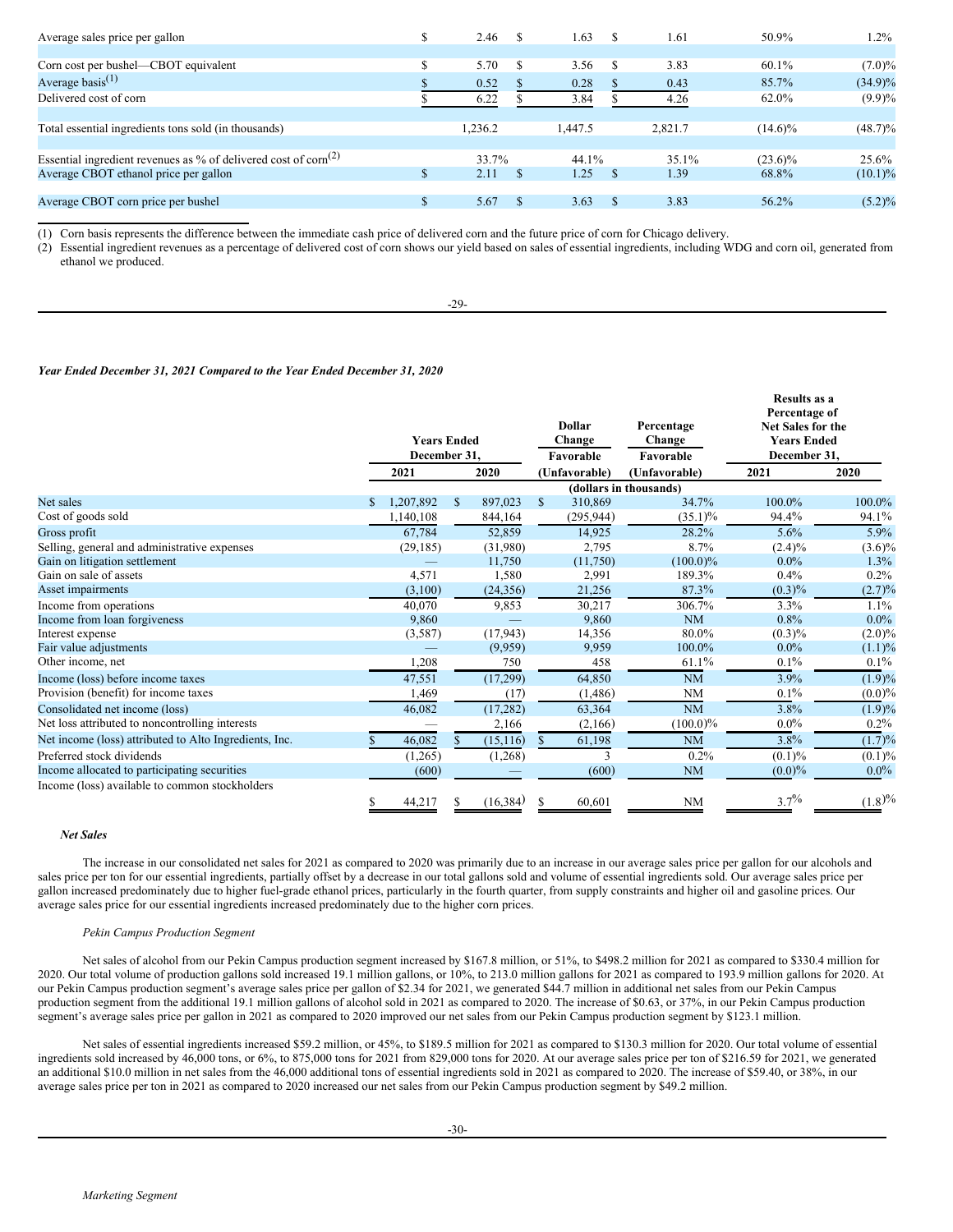Net sales of fuel-grade ethanol from our marketing segment, excluding intersegment sales, increased by \$123.5 million, or 48%, to \$381.2 million for 2021 as compared to \$257.7 million for 2020.

Our volume of third-party fuel-grade ethanol gallons sold reported gross by our marketing segment decreased by 23.0 million gallons, or 14%, to 140.9 million gallons for 2021 as compared to 163.9 million gallons for 2020. At our marketing segment's average sales price per gallon of \$2.69 for 2021, net sales were \$61.9 million lower as a result of the 23.0 million fewer gallons sold in 2021 as compared to 2020. This decline was more than offset by the \$1.13 increase in our sales price per gallon for 2021. The increase of \$1.13, or 72%, in our average sales price per gallon in 2021 as compared to 2020 increased our net sales from our third party fuel-grade ethanol gallons sold by \$185.4 million.

Our volume of third-party fuel-grade ethanol gallons sold reported net by our marketing segment decreased by 12.4 million gallons, or 12%, to 88.1 million gallons for 2021 as compared to 100.5 million gallons for 2020.

## *Other Production Segment*

Net sales of alcohol from our other production segment decreased by \$29.8 million, or 22%, to \$107.9 million for 2021 as compared to \$137.7 million for 2020. Our total volume of gallons sold decreased by 40.4 million gallons, or 52%, to 37.6 million gallons for 2021 as compared to 78.0 million gallons for 2020. At our other production segment's average sales price per gallon of \$2.87 for 2021, net sales were \$115.9 million lower as a result of the 40.4 million fewer gallons sold in 2021 as compared to 2020. This decline was more than offset by the \$1.10 increase in our sales price per gallon for 2021. The increase of \$1.10, or 63%, in our average sales price per gallon in 2021 as compared to 2020 increased our net sales of alcohol from our other production segment by \$86.1 million.

Net sales of essential ingredients decreased \$9.8 million, or 24%, to \$31.1 million for 2021 as compared to \$40.9 million for 2020. Our total volume of essential ingredients sold decreased by 258,000 tons, or 42%, to 361,000 tons for 2021 from 619,000 tons for 2020. At our average sales price per ton of \$86.00 for 2021, net sales were \$22.2 million lower as a result of the 258,000 fewer tons sold in 2021 as compared to 2020. This decline was more than offset by the \$19.96 increase in our sales price per ton for 2021. The increase of \$19.96, or 30%, in our average sales price per ton in 2021 as compared to 2020 increased our net sales of essential ingredients from our other production segment by \$12.4 million.

## *Cost of Goods Sold and Gross Profit*

Our consolidated gross profit improved to a gross profit of \$67.8 million for 2021 from a gross profit of \$52.9 million for 2020, representing a gross profit margin of 5.6% for 2021 compared to 5.9% for 2020. Our consolidated gross profit improved due to significantly higher margin sales for fuel-grade ethanol as we successfully managed our profitable production facilities, partially offset by modest declines in specialty alcohol sales volumes and compared to unusually high spot margins in 2020.

# *Pekin Campus Production Segment*

Our Pekin Campus production segment's gross profit declined by \$20.5 million to a gross profit of \$54.0 million for 2021 as compared to \$74.5 million for 2020. Of this decline, \$25.3 million is attributable to lower margins from our specialty alcohols, partially offset by \$4.8 million in increased gross profit attributable to increased sales volumes in 2021 as compared to 2020. Margins in 2020 were unusually high due to strong spot price demand for sanitizers and disinfectants due to the coronavirus pandemic.

$$
-31-
$$

#### *Marketing Segment*

Our marketing segment's gross profit increased by \$5.2 million to \$10.8 million for 2021 as compared to \$5.6 million for 2020. Of this increase, \$7.0 million is attributable to higher margins from sales of third-party fuel-grade ethanol, partially offset by \$1.8 million attributable to lower marketing volumes of third-party fuel-grade ethanol in 2021 as compared to 2020.

## *Other Production Segment*

Our other production segment's gross profit improved by \$30.2 million to a gross profit of \$3.0 million for 2021 as compared to a gross loss of \$27.2 million for 2020. Of this improvement, \$33.4 million is attributable to an improved margin environment for fuel-grade ethanol, partially offset by a \$3.2 million reduction in gross profit attributable to lower sales volumes in 2021 as compared to 2020.

## *Selling, General and Administrative Expenses*

Our selling, general and administrative, or SG&A, expenses decreased \$2.8 million to \$29.2 million for 2021 as compared to \$32.0 million for the same period in 2020. SG&A expenses declined primarily due to reduced legal and consulting expenses as we completed many of our strategic realignment initiatives in 2020. We expect SG&A expenses of under \$30 million for 2022.

#### *Gain on Sale of Assets*

Gain on sale of assets increased \$3.0 million to \$4.6 million for 2021 as compared to \$1.6 million for the same period in 2020. The gains in 2021 reflect the sale of our Madera and Stockton facilities. The gains in 2020 reflect the sale of certain land at our Magic Valley facility. These gains are not expected to recur in future periods.

#### *Asset Impairments*

We assess the impairment of long-lived assets, including property and equipment, when events or changes in circumstances indicate that the fair value of an asset could be less than the net book value of the asset. In addition, prior to our sales of our Madera and Stockton, California production facilities, we reviewed quarterly their fair values compared to their estimated sales prices, less estimated selling costs. As a result, we recorded an aggregate impairment charge of \$3.1 million for 2021.

#### *Income from Loan Forgiveness*

In 2020, we received loan proceeds of \$9.9 million under the Coronavirus Aid, Relief, and Economic Security Act through the Paycheck Protection Program administered by the U.S. Small Business Administration, or SBA. In 2021, we requested and were granted forgiveness for the full amount, and accordingly, we recognized income from loan forgiveness in 2021. Income from loan forgiveness is not expected to recur in future periods.

#### *Interest Expense*

Interest expense decreased \$14.3 million to \$3.6 million for 2021 from \$17.9 million for 2020. The decrease in interest expense is primarily due to substantial principal payments on our outstanding indebtedness during the year, resulting in significantly lower average debt balances for 2021.

#### *Year Ended December 31, 2020, Compared to the Year Ended December 31, 2019*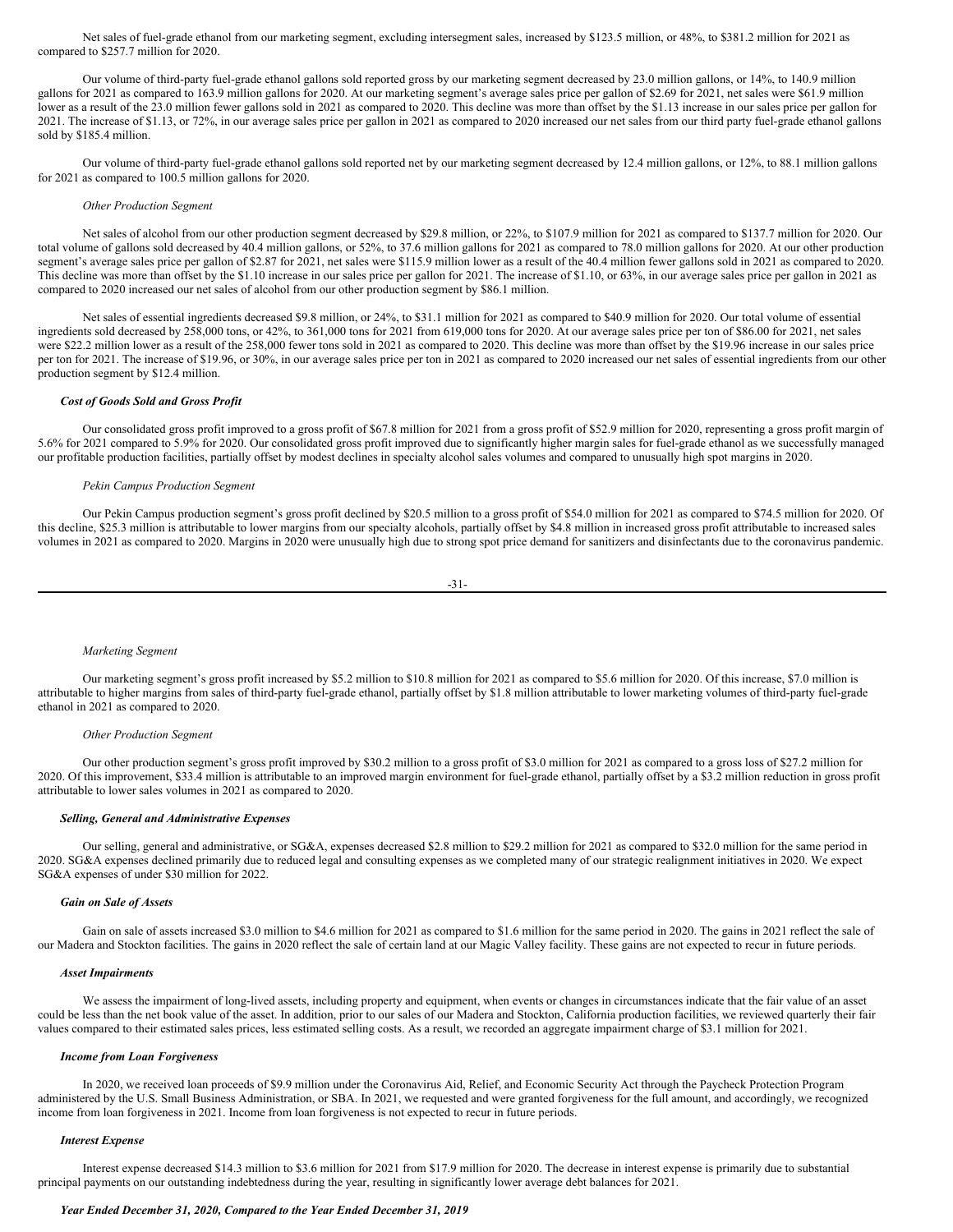An analysis of our financial results comparing 2020 to 2019 can be found under "Management's Discussion and Analysis of Financial Condition and Results of Operations" in Part II, Item 7 in our Annual Report on Form 10-K for the fiscal year ended December 31, 2020, filed with the Securities and Exchange Commission on March 26, 2021, which is available free of charge on the Securities and Exchange Commission's website at www.sec.gov.

# **Liquidity and Capital Resources**

During the year ended December 31, 2021, we funded our operations primarily from cash flow from operations, cash proceeds from the sales of our Madera and Stockton facilities, proceeds from lines of credit and cash on hand. A portion of these funds was also used to repay in full our term debt and our other credit facilities and for capital expenditures. As of December 31, 2021, we had \$50.6 million in cash and cash equivalents and \$25.4 million available for borrowing under Kinergy's operating line of credit. We anticipate capital expenditures to range between \$22 million and \$28 million in 2022. We believe we have sufficient liquidity to meet our anticipated working capital, debt service, capital expenditure and other liquidity needs for at least the next twelve months from the date of this report.

# *Quantitative Year-End Liquidity Status*

We believe that the following amounts provide insight into our liquidity and capital resources. The following selected financial information should be read in conjunction with our consolidated financial statements and notes to consolidated financial statements included elsewhere in this report, and the other sections of "Management's Discussion and Analysis of Financial Condition and Results of Operations" contained in this report (dollars in thousands).

|                                    | December 31. |         | December 31, |         |            |
|------------------------------------|--------------|---------|--------------|---------|------------|
|                                    |              | 2021    |              | 2020    | Change     |
| Cash and cash equivalents          |              | 50.612  |              | 47,667  | $6.2\%$    |
| Current assets                     |              | 229,526 |              | 214,046 | $7.2\%$    |
| Property and equipment, net        |              | 222,550 |              | 229,486 | $(3.0)\%$  |
| Current liabilities                |              | 69.602  |              | 86,927  | $(19.9)\%$ |
| Long-term debt, noncurrent portion |              | 50.361  |              | 71,807  | $(29.9)\%$ |
| Working capital                    |              | 159,924 |              | 127.119 | 25.8%      |
| Working capital ratio              |              | 3.30    |              | 2.46    | 34.1%      |

### *Restricted Net Assets*

At December 31, 2021, we had approximately \$69.4 million of net assets at our subsidiaries that were not available to be transferred to Alto Ingredients, Inc. in the form of dividends, distributions, loans or advances due to restrictions contained in the credit facilities of the subsidiaries.

## *Changes in Working Capital and Cash Flows*

Working capital improved to \$159.9 million at December 31, 2021, from \$127.1 million at December 31, 2020, as a result of an increase of \$15.5 million in current assets and a decrease of \$17.3 million in current liabilities.

Current assets increased primarily due to an increase in accounts receivable and higher inventory values due to increased commodity prices for both alcohol and corn from the prior period, partially offset by a reduction in assets held-for-sale as we completed the sales of our Madera and Stockton facilities.

Our current liabilities decreased primarily due to a reduction in liabilities held-for-sale as we completed the sales of our Madera and Stockton facilities and a reduction in the current portion of our long-term debt, partially offset by an increase in accounts payable and accrued liabilities due to the timing of payments and an increase in derivative instruments.

| _<br>_<br>I<br>I<br>I<br>×<br>۰.<br>×<br>v |
|--------------------------------------------|
|--------------------------------------------|

Our cash, cash equivalents and restricted cash increased by \$13.9 million due to \$26.8 million in cash provided by our operating activities and \$27.1 million in cash provided by our investing activities, partially offset by \$40.0 million in cash used in our financing activities.

# *Cash provided by our Operating Activities*

We generated \$26.8 million in cash from our operating activities during 2021, as compared to \$71.7 million in 2020. Specific factors that contributed significantly to the change in cash from our operating activities include:

- an increase of \$74.1 million related to higher accounts receivable balances primarily due to the timing of payments and higher commodity sales prices;
- an increase of \$35.5 million related to higher inventories primarily due to increased commodity prices;
- a reduction in the impact of noncash asset impairments on operating cash flows of \$21.3 million;
- income from debt forgiveness of \$9.9 million; and
- an increase in fair value adjustments of derivative instruments of \$6.8 million.

These amounts were partially offset by:

- an improvement in net income of \$63.4 million;
- an increase of \$33.0 million in accounts payable and accrued expenses as commodity prices rose at the end of the year;
- a reduction of \$7.0 million in depreciation expense as we reduced the amount of fixed assets held-for-use; and
- a decrease of \$37.5 million in other assets due to position changes in derivative instruments.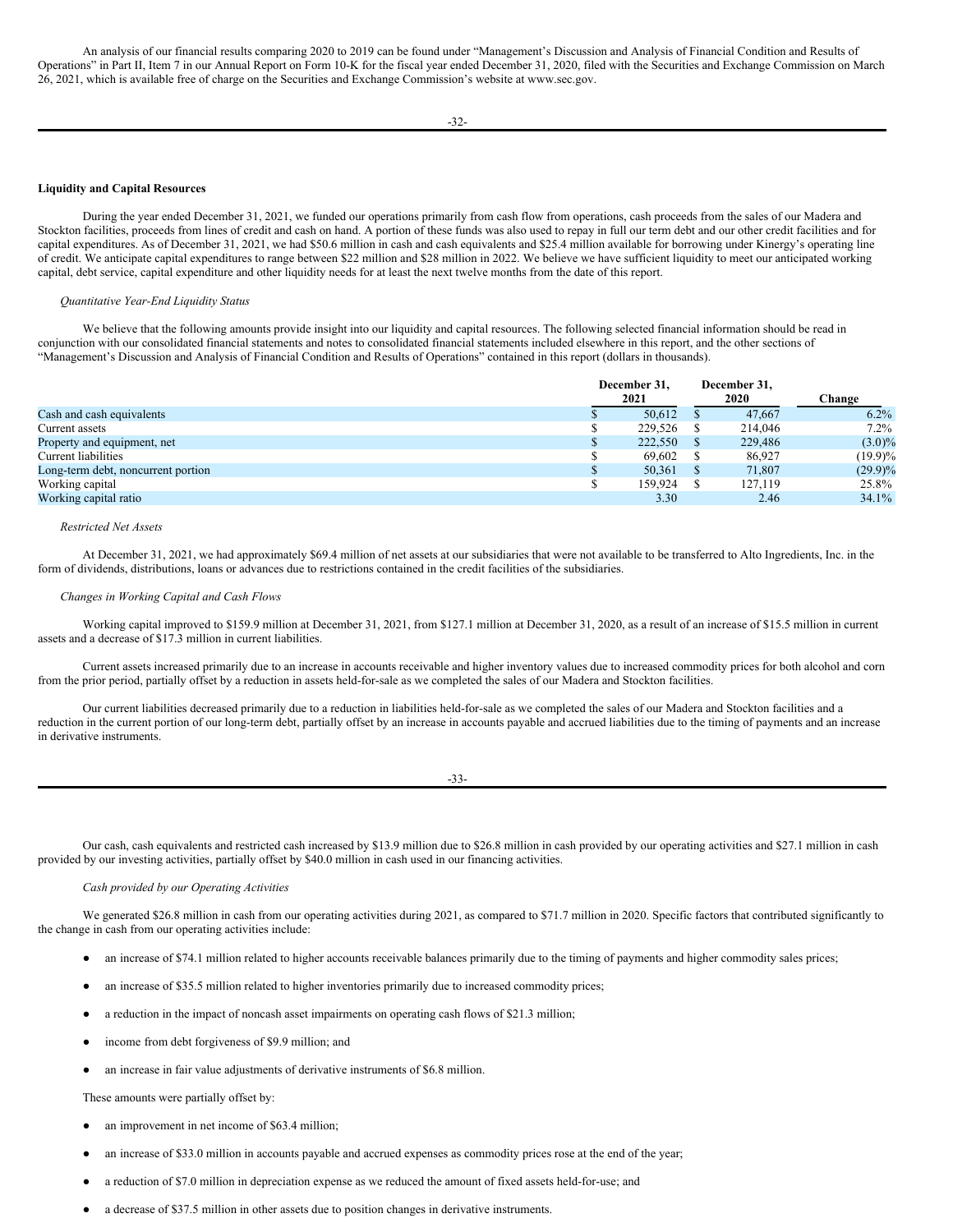#### *Cash provided by our Investing Activities*

We generated \$27.1 million of cash from our investing activities for 2021, of which \$24.0 million and \$19.5 million in cash were generated from the sales of our Stockton and Madera facilities, respectively, partially offset by \$16.4 million for additions to property and equipment resulting from our capital expenditure projects.

#### *Cash used in our Financing Activities*

Cash used in our financing activities was \$40.0 million for 2021, which reflected payments on plant borrowings of \$30.0 million, payments on our senior notes of \$25.5 million and payments of preferred stock dividends of \$2.9 million, partially offset by net proceeds of \$17.9 million from Kinergy's operating line of credit.

#### *Kinergy's Operating Line of Credit*

Kinergy maintains an operating line of credit for an aggregate amount of up to \$100.0 million. The credit facility matures on August 8, 2023. Interest accrues under the credit facility at a rate equal to (i) the daily Secured Overnight Financing Rate, plus (ii) a specified applicable margin ranging from 1.75% to 2.25%. The credit facility's monthly unused line fee is 0.25% to 0.375% of the amount by which the maximum credit under the facility exceeds the average daily principal balance during the immediately preceding month. Payments that may be made by Kinergy to Alto Ingredients, Inc. as reimbursement for management and other services provided by Alto Ingredients, Inc. to Kinergy are limited under the terms of the credit facility to \$1.5 million per fiscal quarter. The credit facility also includes the accounts receivable of our indirect whollyowned subsidiary, Alto Nutrients, LLC, or Alto Nutrients, as additional collateral. Payments that may be made by Alto Nutrients to Alto Ingredients, Inc. as reimbursement for management and other services provided by Alto Ingredients, Inc. to Alto Nutrients are limited under the terms of the credit facility to \$0.5 million per fiscal quarter. Alto Nutrients markets our essential ingredients and also provides raw material procurement services to our subsidiaries.

| _<br>_<br>۰,<br>I<br>$\sim$ |
|-----------------------------|
|-----------------------------|

For all monthly periods in which excess borrowing availability falls below a specified level, Kinergy and Alto Nutrients must collectively maintain a fixed-charge coverage ratio (calculated as a twelve-month rolling earnings before interest, taxes, depreciation and amortization divided by the sum of interest expense, capital expenditures, principal payments of indebtedness, indebtedness from capital leases and taxes paid during such twelve-month rolling period) of at least 2.0 and are prohibited from incurring certain additional indebtedness (other than specific intercompany indebtedness). The obligations of Kinergy and Alto Nutrients under the credit facility are secured by a firstpriority security interest in all of their respective assets in favor of the lender.

We believe Kinergy and Alto Nutrients are in compliance with the fixed-charge coverage ratio covenant as of the filing of this report. The following table sets forth the fixed-charge coverage ratio financial covenant and the actual results for the periods presented:

|                                         |       | <b>Years Ended December 31.</b> |
|-----------------------------------------|-------|---------------------------------|
|                                         | 2021  | 2020                            |
| Fixed Charge Coverage Ratio Requirement | 2.00  | 2.00                            |
| Actual                                  | 13.32 | 5.35                            |
| <b>Excess</b>                           | 11.32 | 3.35                            |

Alto Ingredients, Inc. has guaranteed all of Kinergy's obligations under the credit facility. As of December 31, 2021, Kinergy had an outstanding balance of \$50.4 million and \$25.4 million of unused borrowing availability under the credit facility.

### *Alto Pekin Credit Facilities*

On December 15, 2016, Alto Pekin, LLC, or Alto Pekin, one of our indirect wholly-owned subsidiaries and the entity that holds two of our production facilities in Pekin, Illinois, entered into a Credit Agreement, or the Pekin Credit Agreement, with 1<sup>st</sup> Farm Credit Services, PCA and CoBank, ACB, or CoBank. Under the terms of the Pekin Credit Agreement, Alto Pekin borrowed from 1<sup>st</sup> Farm Credit Services \$64.0 million under a term loan facility that matured on August 20, 2021, or the Pekin Term Loan, and up to \$32.0 million under a revolving term loan facility that was to mature on February 1, 2022, or the Pekin Revolving Loan, and together with the Pekin Term Loan, the Pekin Credit Facility.

On November 5, 2021, we closed the sale of our Stockton, California facility and, using net proceeds from the sale, repaid the Pekin Credit Facility in full.

# *ICP Credit Facilities*

On September 15, 2017, ICP, Compeer Financial, PCA, or Compeer, and CoBank as agent, entered into a Credit Agreement, or the ICP Credit Agreement. Under the terms of the ICP Credit Agreement, ICP borrowed from Compeer \$24.0 million under a term loan facility that matured on September 20, 2021, or the ICP Term Loan, and up to \$18.0 million under a revolving term loan facility that was to mature on September 1, 2022, or the ICP Revolving Loan, and together with the ICP Term Loan, the ICP Credit Facility.

-35-

On November 5, 2021, we closed the sale of our Stockton, California facility and, using net proceeds from the sale, repaid the ICP Credit Facility in full.

# *Senior Secured Notes*

On December 12, 2016, we entered into a Note Purchase Agreement with five accredited investors and sold \$55.0 million in aggregate principal amount of senior secured notes to the investors in a private offering for aggregate gross proceeds of 97% of the principal amount of the notes sold. On June 26, 2017, we entered into a second Note Purchase Agreement with five accredited investors and sold an additional \$13.9 million in aggregate principal amount of senior secured notes to the investors in a private offering for aggregate gross proceeds of 97% of the principal amount of the notes sold, and collectively with the notes previously sold, the Notes.

On May 14, 2021, in connection with the sale of our Madera, California fuel-grade ethanol production facility, we repaid \$19.3 million in principal on these Notes.

On November 5, 2021, we closed the sale of our Stockton, California facility and, using net proceeds from the sale, repaid the Notes in full.

*CARES Act Loans*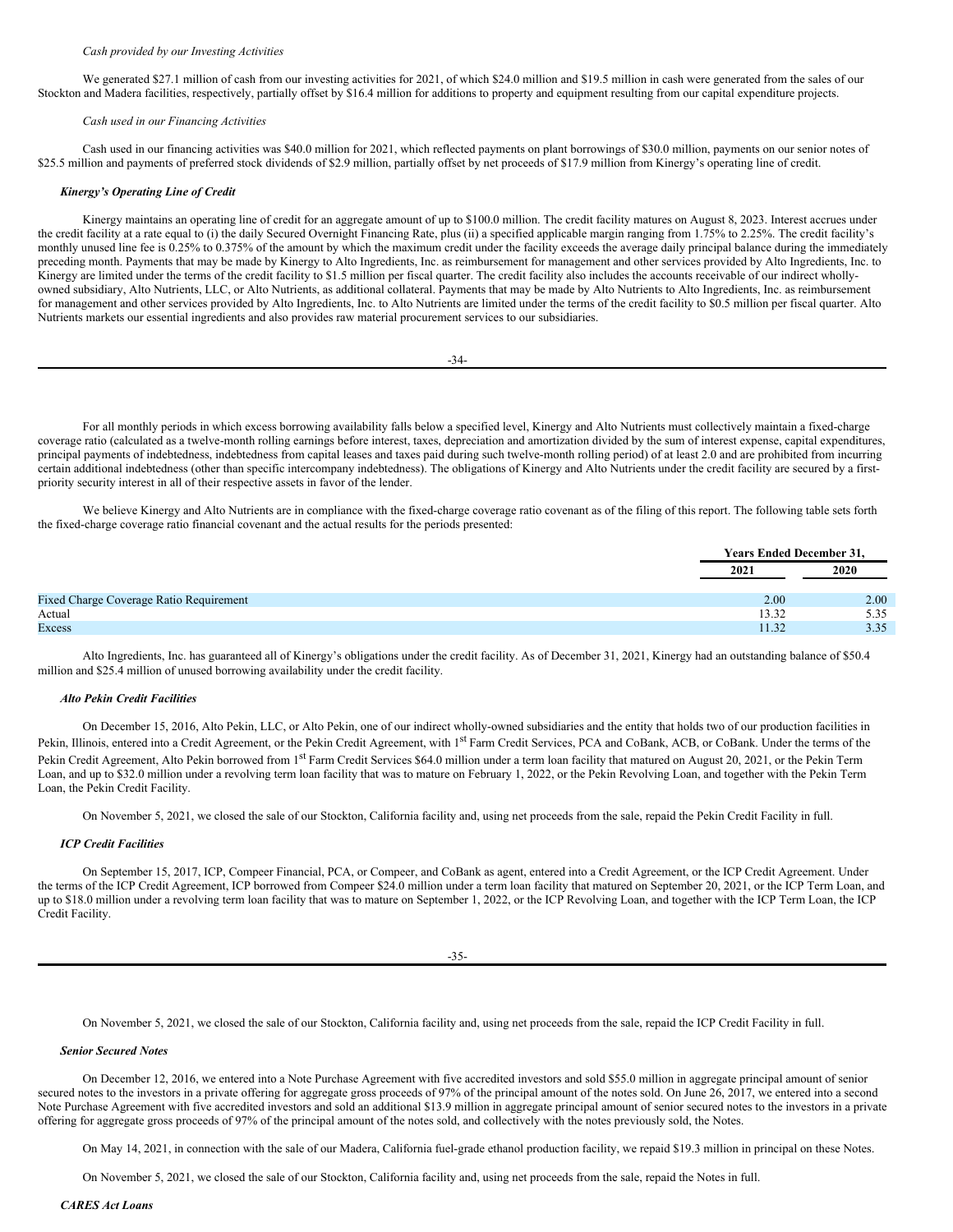On May 4, 2020, Alto Ingredients, Inc. and Alto Pekin, received loan proceeds from Bank of America, NA under the Coronavirus Aid, Relief, and Economic Security Act through the Paycheck Protection Program administered by the SBA. Alto Ingredients, Inc. received \$6.0 million and Alto Pekin received \$3.9 million in loan proceeds. In June 2021, the SBA approved Alto Pekin's forgiveness application for the full amount of \$3.9 million, and accordingly, we recognized income from loan forgiveness for the three months ended June 30, 2021. In September 2021, the SBA approved Alto Ingredients, Inc.'s forgiveness application for the full amount of \$6.0 million, and accordingly, we recognized income from loan forgiveness for the three months ended September 30, 2021. The SBA may audit the loan forgiveness applications and further examine eligibility for forgiveness, including the facts and circumstances existing at the time the loans were made. We can provide no assurances that any loan forgiven will not require repayment following an audit by the SBA.

#### *Other Cash Obligations*

As of December 31, 2021, we had future commitments for certain capital projects totaling \$19.4 million. These commitments are scheduled to be satisfied through mid-2022.

In connection with our acquisition of Eagle Alcohol, we committed to payments of contingent consideration of up to \$9.0 million in cash over the next three years if certain targets are met.

-36-

## *Ef ects of Inflation*

The impact of inflation was not significant to our financial condition or results of operations for 2021, 2020 or 2019.

#### **Critical Accounting Policies and Estimates**

Our discussion and analysis of our financial condition and results of operations is based on our consolidated financial statements, which have been prepared in accordance with accounting principles generally accepted in the United States of America. The preparation of these financial statements requires us to make estimates and judgments that affect the reported amounts of assets and liabilities and disclosure of contingent assets and liabilities at the date of the financial statements and the reported amount of net sales and expenses for each period. The following represents a summary of our critical accounting policies and related estimates, defined as those policies that we believe are the most important to the portrayal of our financial condition and results of operations and that require management's most difficult, subjective or complex judgments, often as a result of the need to make estimates about the effects of matters that are inherently uncertain.

### *Revenue Recognition*

We recognize revenue primarily from sales of alcohols and essential ingredients.

We have five alcohol production facilities from which we produce and sell alcohols to our customers through our subsidiary Kinergy. Kinergy enters into sales contracts with customers under exclusive intercompany sales agreements with each of our five production facilities. Kinergy also acts as a principal when it purchases third party fuel-grade ethanol which it resells to its customers. Finally, Kinergy has exclusive sales agreements with other third-party owned fuel-grade ethanol plants under which it sells their fuel-grade ethanol production for a fee plus the costs to deliver the ethanol to Kinergy's customers. These sales are referred to as third-party agent sales. Revenue from these third-party agent sales is recorded on a net basis, with Kinergy recognizing its predetermined fees and any associated delivery costs.

We have five production facilities from which we produce and sell essential ingredients to our customers through our subsidiary Alto Nutrients. Alto Nutrients enters into sales contracts with essential ingredient customers under exclusive intercompany sales agreements with each of our five production facilities.

We recognize revenue from sales of alcohols and essential ingredients at the point in time when the customer obtains control of the products, which typically occurs upon delivery depending on the terms of the underlying contracts. In some instances, we enter into contracts with customers that contain multiple performance obligations to deliver volumes of alcohols or essential ingredients over a contractual period of less than 12 months. We allocate the transaction price to each performance obligation identified in the contract based on relative standalone selling prices and recognize the related revenue as control of each individual product is transferred to the customer in satisfaction of the corresponding performance obligations.

When we are the agent, the supplier controls the products before they are transferred to the customer because the supplier is primarily responsible for fulfilling the promise to provide the product, has inventory risk before the product has been transferred to a customer and has discretion in establishing the price for the product. When we are the principal, we control the products before they are transferred to the customer because we are primarily responsible for fulfilling the promise to provide the products, we have inventory risk before the product has been transferred to a customer and we have discretion in establishing the price for the product.

-37-

See "Note 4 – Segments" of the Notes to Consolidated Financial Statements for our revenue-breakdown by type of contract.

### *Impairment of Long-Lived Assets and Held-for-Sale Classification*

Our long-lived assets have been primarily associated with our production facilities, reflecting their original cost, adjusted for depreciation and any subsequent impairment.

We assess the impairment of long-lived assets, including property and equipment, when events or changes in circumstances indicate that the fair value of an asset could be less than the net book value of the asset. Generally, we assess long-lived assets for impairment by first determining the forecasted, undiscounted cash flows each asset is expected to generate plus the net proceeds expected from the sale of the asset. If the total amount of the undiscounted cash flows is less than the carrying value of the asset, we then determine the fair value of the asset. An impairment loss would be recognized when the fair value is less than the related net book value, and an impairment expense would be recorded in the amount of the difference. Forecasts of future cash flows are estimates based on our experience and knowledge of our operations and the industry in which we operate. These estimates could be significantly affected by future changes in market conditions, the economic environment, including inflation, and the purchasing decisions of our customers.

We review our intangible assets with indefinite lives at least annually or more frequently if impairment indicators arise. In our review, we determine the fair value of these assets using market multiples and discounted cash flow modeling and compare it to the net book value of the acquired assets.

Assets held-for-sale are assessed for impairment by comparing the carrying value to their expected net sales proceeds. In 2019, we entered into a term sheet with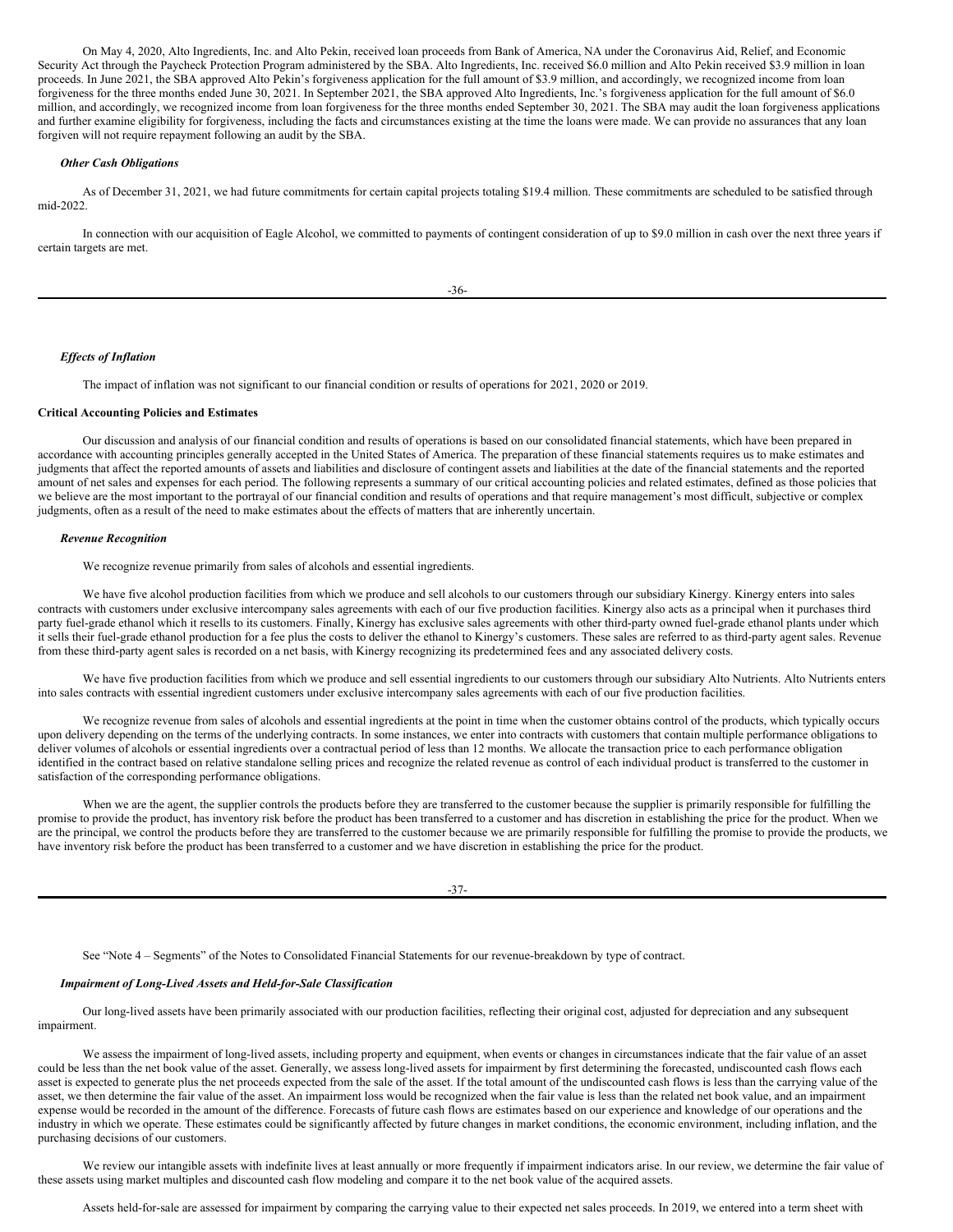Aurora Cooperative Elevator Company for the sale of our interest in two fuel-grade ethanol production facilities in Nebraska. We reviewed the criteria for held-for-sale classification of the long-lived assets associated with the pending transaction. Our analysis concluded that these long-lived assets should be classified as held-for-sale with a related impairment of \$29.3 million to fair value. We did not recognize any other asset impairment charges in 2019.

In 2020, our Board of Directors approved a plan to sell our fuel-grade ethanol production facilities in Madera and Stockton, California, which were ultimately sold in 2021. We reviewed the criteria for held-for-sale classification of the long-lived assets associated with these asset groups. Our analysis concluded that these assets should be classified as held-for-sale as of December 31, 2020, and as such estimated the aggregate asset impairment of \$22.3 million for 2020. We further evaluated the original estimate and recorded an additional asset impairment of \$1.2 million for 2021. In 2021, we decided to sell our property and equipment located in Canton, Illinois. We reviewed the criteria for held-for-sale classification of the long-lived assets for this asset group. We concluded that these assets should be classified as held-for-sale as of December 31, 2021, and as such estimated the impairment of \$1.9 million for 2021.

#### *Valuation Allowance for Deferred Taxes*

We account for income taxes under the asset and liability approach, where deferred tax assets and liabilities are determined based on differences between financial reporting and tax bases of assets and liabilities, and are measured using enacted tax rates and laws that are expected to be in effect when the differences reverse. Valuation allowances are established when necessary to reduce deferred tax assets to the amounts expected to be realized.

We evaluate our deferred tax asset balance for realizability. To the extent we believe it is more likely than not that some portion or all of our deferred tax assets will not be realized, we will establish a valuation allowance against the deferred tax assets. Realization of our deferred tax assets is dependent upon future taxable income during the periods in which the associated temporary differences become deductible. We consider the scheduled reversal of deferred tax liabilities, projected future taxable income and tax planning strategies in making this assessment. These changes, if any, may require possible material adjustments to these deferred tax assets, resulting in a reduction in net income or an increase in net loss in the period when such determinations are made.

We had pre-tax consolidated income of \$47.6 million for the year ended December 31, 2021. We had pre-tax consolidated losses of \$17.3 million and \$101.3 million for the years ended December 31, 2020 and 2019, respectively. Based on our current and prior results, we do not have significant evidence to support a conclusion that we will more likely than not be able to benefit from our remaining deferred tax assets. As such, we have recorded a valuation allowance against our net deferred tax assets.

-38-

#### *Derivative Instruments*

We evaluate our contracts to determine whether the contracts are derivative instruments. Management may elect to exempt certain forward contracts that meet the definition of a derivative from derivative accounting as normal purchases or normal sales. Normal purchases and normal sales are contracts that provide for the purchase or sale of something other than a financial instrument or derivative instrument that will be delivered in quantities expected to be used or sold over a reasonable period in the normal course of business. Contracts that meet the requirements of normal purchases or sales are documented as normal and exempted from the fair value accounting and reporting requirements of derivative accounting.

We enter into short-term cash, option and futures contracts as a means of securing purchases of corn, natural gas and sales of fuel-grade ethanol and managing exposure to changes in commodity prices. All of our exchange-traded derivatives are designated as non-hedge derivatives for accounting purposes, with changes in fair value recognized in net income. Although the contracts are economic hedges of specified risks, they are not designated or accounted for as hedging instruments.

Realized and unrealized gains and losses related to exchange-traded derivative contracts are included as a component of cost of goods sold in the accompanying financial statements. The fair values of contracts entered through commodity exchanges are presented on the accompanying balance sheet as derivative assets or liabilities. The selection of normal purchase or sales contracts, and use of hedge accounting, are accounting policies that can change the timing of recognition of gains and losses in the statement of operations.

## **Item 7A. Quantitative and Qualitative Disclosures About Market Risk.**

We are exposed to various market risks, including changes in commodity prices as discussed below. Market risk is the potential loss arising from adverse changes in market rates and prices. In the ordinary course of business, we may enter into various types of transactions involving financial instruments to manage and reduce the impact of changes in commodity prices. We do not have material exposure to interest rate risk. We do not expect to have any exposure to foreign currency risk as we conduct all of our transactions in U.S. dollars.

We produce alcohol and essential ingredients. Our business is sensitive to changes in the prices of ethanol and corn. In the ordinary course of business, we may enter into various types of transactions involving financial instruments to manage and reduce the impact of changes in ethanol and corn prices. We do not enter into derivatives or other financial instruments for trading or speculative purposes.

We are subject to market risk with respect to ethanol and corn pricing. Ethanol prices are sensitive to global and domestic ethanol supply; crude-oil supply and demand; crude-oil refining capacity; carbon intensity; government regulation; and consumer demand for alternative fuels. Our alcohol sales are priced using contracts that are either based on a fixed price or an indexed price tied to a specific market, such as the CBOT or the Oil Price Information Service. Under these fixed-priced arrangements, we are exposed to risk of a decrease in the market price of ethanol between the time the price is fixed and the time the alcohol is sold.

We satisfy our physical corn needs, the principal raw material used to produce alcohol and essential ingredients, based on purchases from our corn vendors. Generally, we determine the purchase price of our corn at or near the time we begin to grind. Additionally, we also enter into volume contracts with our vendors to fix the purchase price. As such, we are also subject to market risk with respect to the price of corn. The price of corn is subject to wide fluctuations due to unpredictable factors such as weather conditions, farmer planting decisions, governmental policies with respect to agriculture and international trade and global supply and demand. Under the fixed price arrangements, we assume the risk of a decrease in the market price of corn between the time the price is fixed and the time the corn is utilized.

Essential ingredients are sensitive to various demand factors such as numbers of livestock on feed, prices for feed alternatives and supply factors, primarily production of ethanol co-products by ethanol plants and other sources.

As noted above, we may attempt to reduce the market risk associated with fluctuations in the price of ethanol or corn by employing a variety of risk management and hedging strategies. Strategies include the use of derivative financial instruments such as futures and options executed on the CBOT and/or the New York Mercantile Exchange, as well as the daily management of physical corn.

These derivatives are not designated for special hedge accounting treatment, and as such, the changes in the fair values of these contracts are recorded on the balance sheet and recognized immediately in cost of goods sold. We recognized net gains of \$21.6 million, \$14.8 million and \$0.6 million related to the change in the fair values of these contracts for the years ended December 31, 2021, 2020 and 2019, respectively.

At December 31, 2021, we prepared a sensitivity analysis to estimate our exposure to ethanol and corn. Market risk related to these factors was estimated as the potential change in pre-tax income resulting from a hypothetical 10% adverse change in the prices of our expected ethanol and corn volumes. The analysis uses average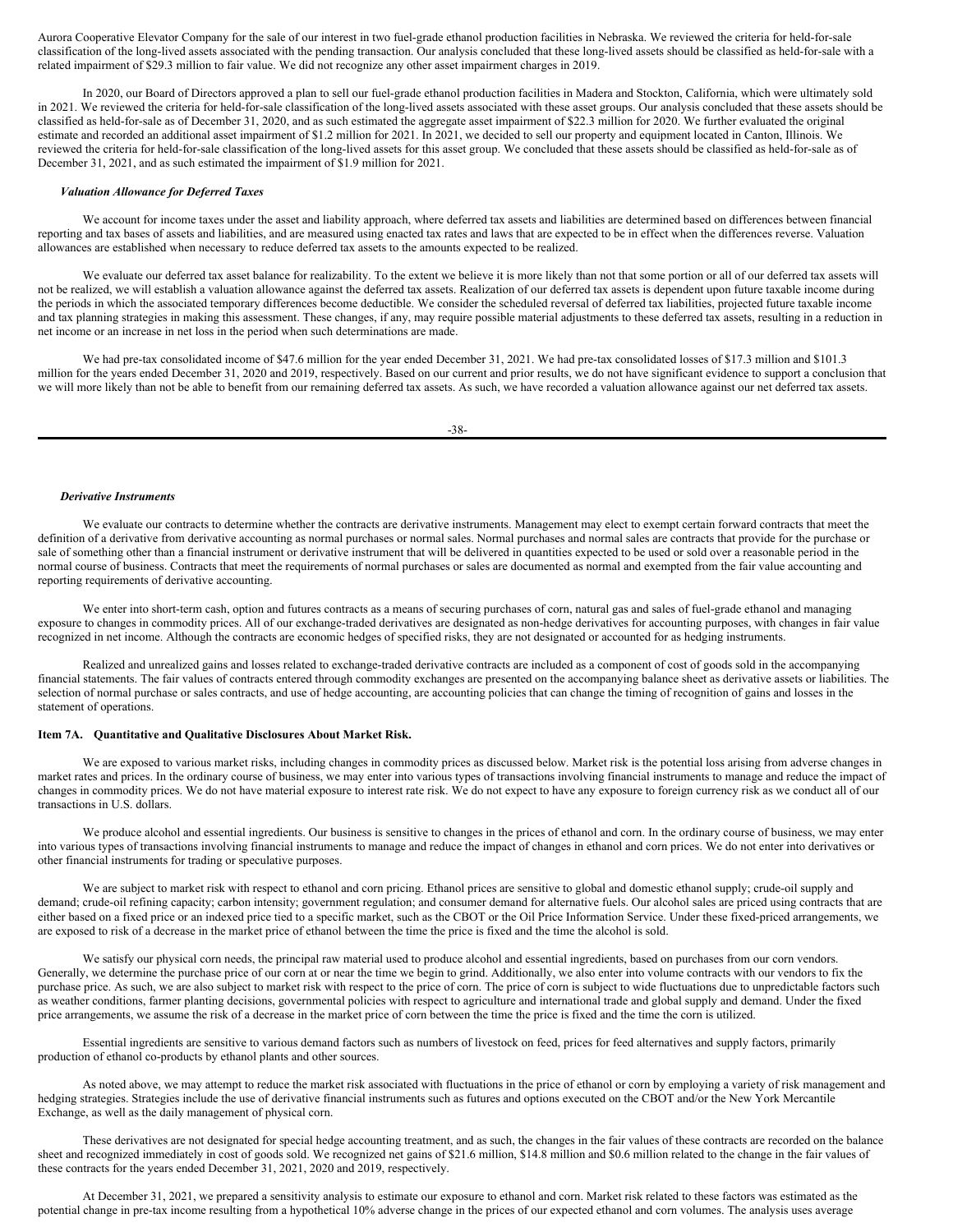CBOT prices for the year and does not factor in future contracted volumes. The results of this analysis for the year ended December 31, 2021, which may differ materially from actual results, are as follows (in millions):

| Commodity | Volume | <b>Unit of Measure</b> |   | Approximate<br><b>Adverse Change to</b><br>Pre-Tax Income |
|-----------|--------|------------------------|---|-----------------------------------------------------------|
|           |        |                        |   |                                                           |
| Ethanol   | 250.6  | Gallons                | w | 52.9                                                      |
| Corn      | 89.5   | <b>Bushels</b>         |   | 50.7                                                      |
|           |        |                        |   |                                                           |
|           |        |                        |   |                                                           |
|           | $-39-$ |                        |   |                                                           |

### **Item 8. Financial Statements and Supplementary Data.**

Reference is made to the financial statements, which begin at page F-1 of this report.

### **Item 9. Changes in and Disagreements with Accountants on Accounting and Financial Disclosure.**

None.

### **Item 9A. Controls and Procedures.**

We conducted an evaluation under the supervision and with the participation of our management, including our Chief Executive Officer and Chief Financial Officer, of the effectiveness of the design and operation of our disclosure controls and procedures. The term "disclosure controls and procedures," as defined in Rules 13a-15(e) and 15d-15(e) under the Securities and Exchange Act of 1934, as amended, or Exchange Act, means controls and other procedures of a company that are designed to ensure that information required to be disclosed by the company in the reports it files or submits under the Exchange Act is recorded, processed, summarized and reported, within the time periods specified in the Securities and Exchange Commission's rules and forms. Disclosure controls and procedures also include, without limitation, controls and procedures designed to ensure that information required to be disclosed by a company in the reports that it files or submits under the Exchange Act is accumulated and communicated to the company's management, including its principal executive and principal financial officers, or persons performing similar functions, as appropriate, to allow timely decisions regarding required disclosure. Based on this evaluation, our Chief Executive Officer and Chief Financial Officer concluded as of December 31, 2021 that our disclosure controls and procedures were effective at a reasonable assurance level.

#### *Management's Report on Internal Control over Financial Reporting*

Our management is responsible for establishing and maintaining adequate internal control over financial reporting as defined in Rules 13a-15(f) and 15d-15(f) under the Exchange Act. Our internal control over financial reporting is designed to provide reasonable assurance regarding the reliability of financial reporting and the preparation of financial statements for external purposes in accordance with generally accepted accounting principles. Our internal control over financial reporting includes those policies and procedures that:

- (i) pertain to the maintenance of records that, in reasonable detail, accurately and fairly reflect the transactions and dispositions of our assets;
- (ii) provide reasonable assurance that transactions are recorded as necessary to permit preparation of financial statements in accordance with generally accepted accounting principles, and that our receipts and expenditures are being made only in accordance with authorizations of our management and directors; and
- (iii) provide reasonable assurance regarding prevention or timely detection of unauthorized acquisition, use or disposition of our assets that could have a material effect on our financial statements.

Because of its inherent limitations, internal control over financial reporting may not prevent or detect misstatements. Also, projections of any evaluation of effectiveness to future periods are subject to the risk that controls may become inadequate because of changes in conditions, or that the degree of compliance with the policies or procedures may deteriorate.

A material weakness is defined by the Public Company Accounting Oversight Board's Audit Standards AS 2201 as being a deficiency, or combination of deficiencies, in internal control over financial reporting, such that there is a reasonable possibility that a material misstatement of the company's annual or interim financial statements will not be prevented or detected on a timely basis by the company's internal controls.

## -40-

Under the supervision and with the participation of our management, including our principal executive officer and principal financial officer, we conducted an evaluation of the effectiveness of our internal control over financial reporting based on the framework set forth in *Internal Control — Integrated Framework (2013)* issued by the Committee of Sponsoring Organizations of the Treadway Commission. Based on our evaluation under the framework set forth in *Internal Control — Integrated Framework (2013),* our management concluded that our internal control over financial reporting was effective as of December 31, 2021.

RSM US LLP, an independent registered public accounting firm, has issued an attestation report on our internal control over financial reporting as of December 31, 2021. That report is included in Part IV of this report.

### *Inherent Limitations on the Ef ectiveness of Controls*

Management does not expect that our disclosure controls and procedures or our internal control over financial reporting will prevent or detect all errors and all fraud. A control system, no matter how well conceived and operated, can provide only reasonable, not absolute, assurance that the objectives of the control systems are met. Further, the design of a control system must reflect the fact that there are resource constraints, and the benefits of controls must be considered relative to their costs. Because of the inherent limitations in a cost-effective control system, no evaluation of internal control over financial reporting can provide absolute assurance that misstatements due to error or fraud will not occur or that all control issues and instances of fraud, if any, have been or will be detected.

These inherent limitations include the realities that judgments in decision-making can be faulty and that breakdowns can occur because of a simple error or mistake. Controls can also be circumvented by the individual acts of some persons, by collusion of two or more people, or by management override of the controls. The design of any system of controls is based in part on certain assumptions about the likelihood of future events, and there can be no assurance that any design will succeed in achieving its stated goals under all potential future conditions. Projections of any evaluation of controls effectiveness to future periods are subject to risks. Over time, controls may become inadequate because of changes in conditions or deterioration in the degree of compliance with policies or procedures.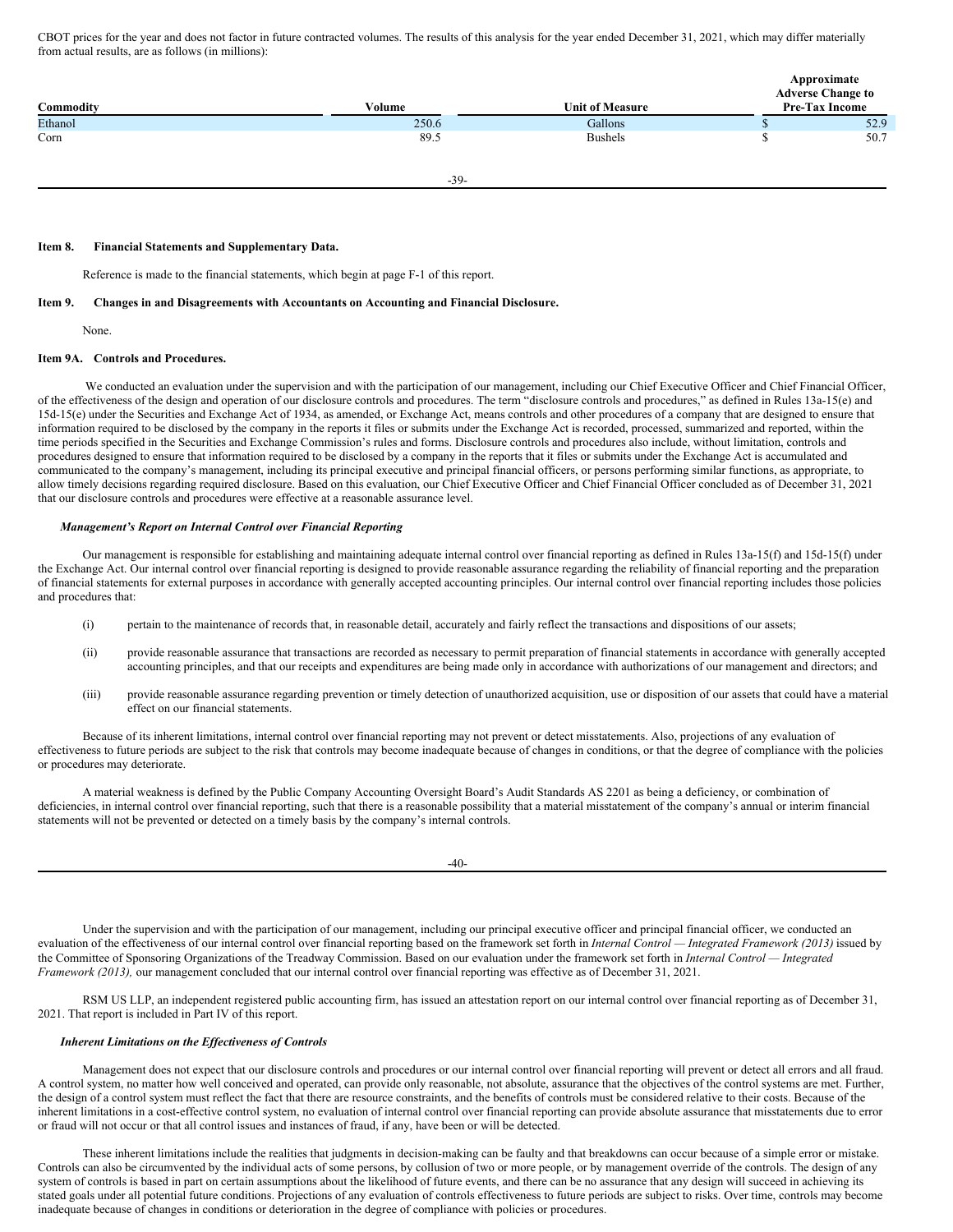### *Changes in Internal Control over Financial Reporting*

There has been no change in our internal control over financial reporting (as defined in Rules 13a-15(f) and 15d-15(f) under the Exchange Act) during the most recently completed fiscal quarter that has materially affected, or is reasonably likely to materially affect, our internal control over financial reporting.

#### **Item 9B. Other Information.**

None.

# **Item 9C. Disclosure Regarding Foreign Jurisdictions that Prevent Inspections.**

Not applicable.

 $-41-$ 

# **PART III**

## **Item 10. Directors, Executive Officers and Corporate Governance.**

The information under the captions "Information about our Board of Directors, Board Committees and Related Matters" appearing in the Proxy Statement, is hereby incorporated by reference.

#### **Item 11. Executive Compensation.**

The information under the caption "Executive Compensation and Related Information," appearing in the Proxy Statement, is hereby incorporated by reference.

### **Item 12. Security Ownership of Certain Beneficial Owners and Management and Related Stockholder Matters.**

The information under the captions "Security Ownership of Certain Beneficial Owners and Management" and "Equity Compensation Plan Information," appearing in the Proxy Statement, is hereby incorporated by reference.

# **Item 13. Certain Relationships and Related Transactions, and Director Independence.**

The information under the captions "Certain Relationships and Related Transactions" and "Information about our Board of Directors, Board Committees and Related Matters—Director Independence" appearing in the Proxy Statement, is hereby incorporated by reference.

# **Item 14. Principal Accountant Fees and Services.**

The information under the caption "Audit Matters—Principal Accountant Fees and Services," appearing in the Proxy Statement, is hereby incorporated by reference.

# **PART IV**

# **Item 15. Exhibits and Financial Statement Schedules.**

# (a)(1) Financial Statements

Reference is made to the financial statements listed on and attached following the Index to Consolidated Financial Statements contained on page F-1 of this report.

# (a)(2) Financial Statement Schedules

None.

# (a)(3) Exhibits

Reference is made to the exhibits listed on the Index to Exhibits.

# **Item 16. Form 10-K Summary.**

None.

-43-

# **INDEX TO CONSOLIDATED FINANCIAL STATEMENTS**

| Reports of Independent Registered Public Accounting Firm (PCAOB ID:49)                                      | $F-2$ |
|-------------------------------------------------------------------------------------------------------------|-------|
| Consolidated Balance Sheets as of December 31, 2021 and 2020                                                | $F-4$ |
| Consolidated Statements of Operations for the Years Ended December 31, 2021, 2020 and 2019                  | F-6   |
| Consolidated Statements of Comprehensive Income (Loss) for the Years Ended December 31, 2021, 2020 and 2019 | F-1   |
| Consolidated Statements of Stockholders' Equity for the Years Ended December 31, 2021, 2020 and 2019        | $F-8$ |
| Consolidated Statements of Cash Flows for the Years Ended December 31, 2021, 2020 and 2019                  | $F-9$ |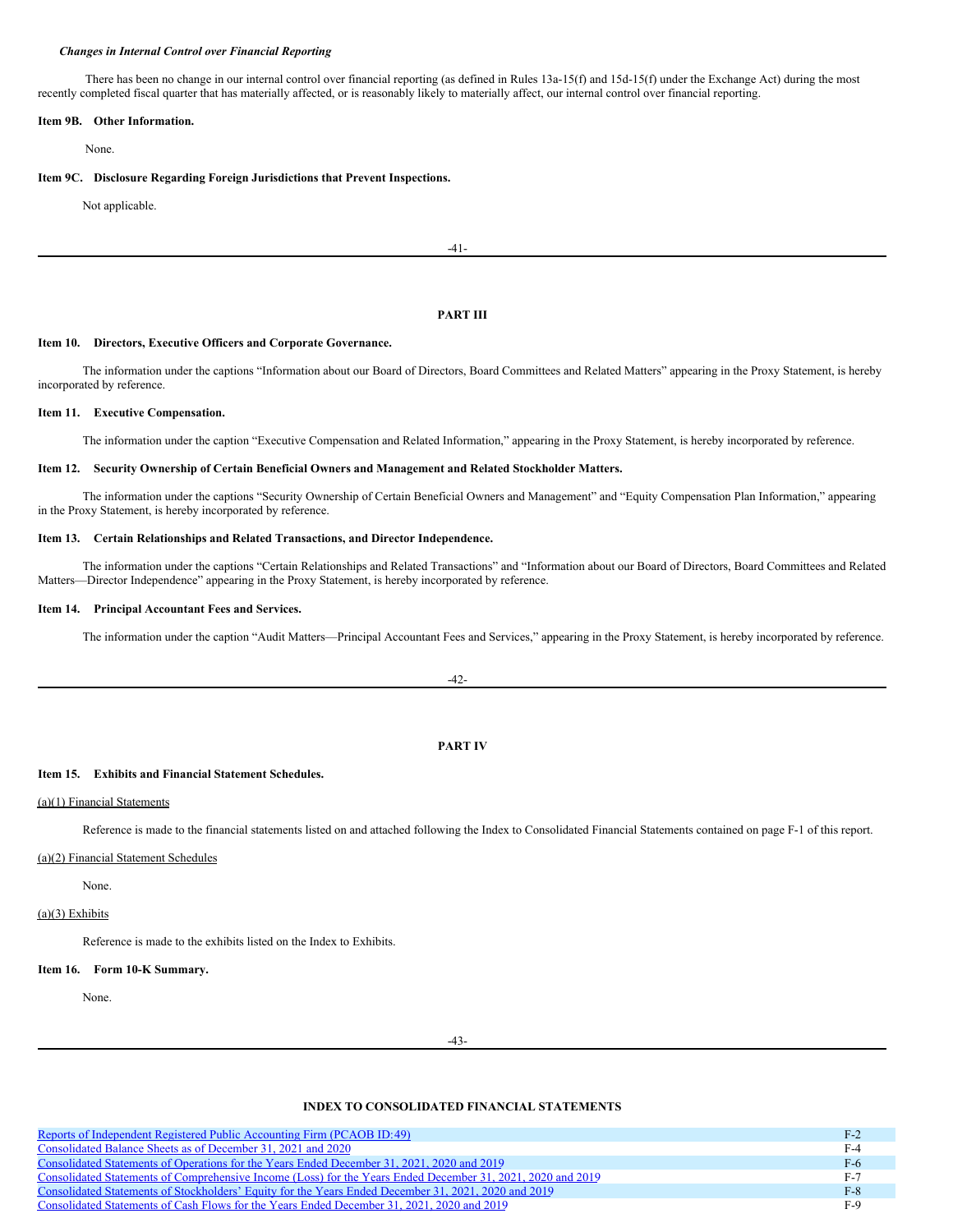F-1

# **REPORT OF INDEPENDENT REGISTERED PUBLIC ACCOUNTING FIRM**

Stockholders and the Board of Directors Alto Ingredients, Inc.

### **Opinion on the Financial Statements**

We have audited the accompanying consolidated balance sheets of Alto Ingredients, Inc. and subsidiaries (the Company) as of December 31, 2021 and 2020, the related consolidated statements of operations, comprehensive income (loss), stockholders' equity and cash flows for each of the three years in the period ended December 31, 2021, and the related notes to the consolidated financial statements (collectively, the financial statements). In our opinion, the financial statements present fairly, in all material respects, the financial position of the Company as of December 31, 2021 and 2020, and the results of its operations and its cash flows for each of the three years in the period ended December 31, 2021, in conformity with accounting principles generally accepted in the United States of America.

We have also audited, in accordance with the standards of the Public Company Accounting Oversight Board (United States) (PCAOB), the Company's internal control over financial reporting as of December 31, 2021, based on criteria established in *Internal Control — Integrated Framework* issued by the Committee of Sponsoring Organizations of the Treadway Commission in 2013, and our report dated March 14, 2022, expressed an unqualified opinion on the effectiveness of the Company's internal control over financial reporting.

# **Basis for Opinion**

These financial statements are the responsibility of the Company's management. Our responsibility is to express an opinion on the Company's financial statements based on our audits. We are a public accounting firm registered with the PCAOB and are required to be independent with respect to the Company in accordance with U.S. federal securities laws and the applicable rules and regulations of the Securities and Exchange Commission and the PCAOB.

We conducted our audits in accordance with the standards of the PCAOB. Those standards require that we plan and perform the audits to obtain reasonable assurance about whether the financial statements are free of material misstatement, whether due to error or fraud. Our audits included performing procedures to assess the risks of material misstatement of the financial statements, whether due to error or fraud, and performing procedures that respond to those risks. Such procedures included examining, on a test basis, evidence regarding the amounts and disclosures in the financial statements. Our audits also included evaluating the accounting principles used and significant estimates made by management, as well as evaluating the overall presentation of the financial statements. We believe that our audits provide a reasonable basis for our opinion.

## **Critical Audit Matters**

Critical audit matters are matters arising from the current period audit of the financial statements that were communicated or required to be communicated to the audit committee and that: (1) relate to accounts or disclosures that are material to the financial statements and (2) involved our especially challenging, subjective or complex judgments. We determined that there are no critical audit matters.

/s/ RSM US LLP

We have served as the Company's auditor since 2015.

Rochester, Minnesota March 14, 2022

F-2

## **REPORT OF INDEPENDENT REGISTERED PUBLIC ACCOUNTING FIRM**

Stockholders and the Board of Directors Alto Ingredients, Inc.

# **Opinion on the Internal Control Over Financial Reporting**

We have audited Alto Ingredients, Inc. and subsidiaries' (the Company) internal control over financial reporting as of December 31, 2021, based on criteria established in *Internal Control — Integrated Framework* issued by the Committee of Sponsoring Organizations of the Treadway Commission in 2013. In our opinion, the Company maintained, in all material respects, effective internal control over financial reporting as of December 31, 2021, based on criteria established in *Internal Control — Integrated Framework* issued by the Committee of Sponsoring Organizations of the Treadway Commission in 2013.

We have also audited, in accordance with the standards of the Public Company Accounting Oversight Board (United States) (PCAOB), the consolidated balance sheets as of December 31, 2021 and 2020, the related consolidated statements of operations, comprehensive income (loss), stockholders' equity and cash flows for each of the three years in the period ended December 31, 2021, and the related notes to the consolidated financial statements of the Company and our report dated March 14, 2022, expressed an unqualified opinion.

#### **Basis for Opinion**

The Company's management is responsible for maintaining effective internal control over financial reporting and for its assessment of the effectiveness of internal control over financial reporting in the accompanying Management's Report on Internal Control over Financial Reporting. Our responsibility is to express an opinion on the Company's internal control over financial reporting based on our audit. We are a public accounting firm registered with the PCAOB and are required to be independent with respect to the Company in accordance with U.S. federal securities laws and the applicable rules and regulations of the Securities and Exchange Commission and the PCAOB.

We conducted our audit in accordance with the standards of the PCAOB. Those standards require that we plan and perform the audit to obtain reasonable assurance about whether effective internal control over financial reporting was maintained in all material respects. Our audit included obtaining an understanding of internal control over financial reporting, assessing the risk that a material weakness exists, and testing and evaluating the design and operating effectiveness of internal control based on the assessed risk. Our audit also included performing such other procedures as we considered necessary in the circumstances. We believe that our audit provides a reasonable basis for our opinion.

# **Definition and Limitations of Internal Control Over Financial Reporting**

A company's internal control over financial reporting is a process designed to provide reasonable assurance regarding the reliability of financial reporting and the preparation of financial statements for external purposes in accordance with generally accepted accounting principles. A company's internal control over financial reporting includes those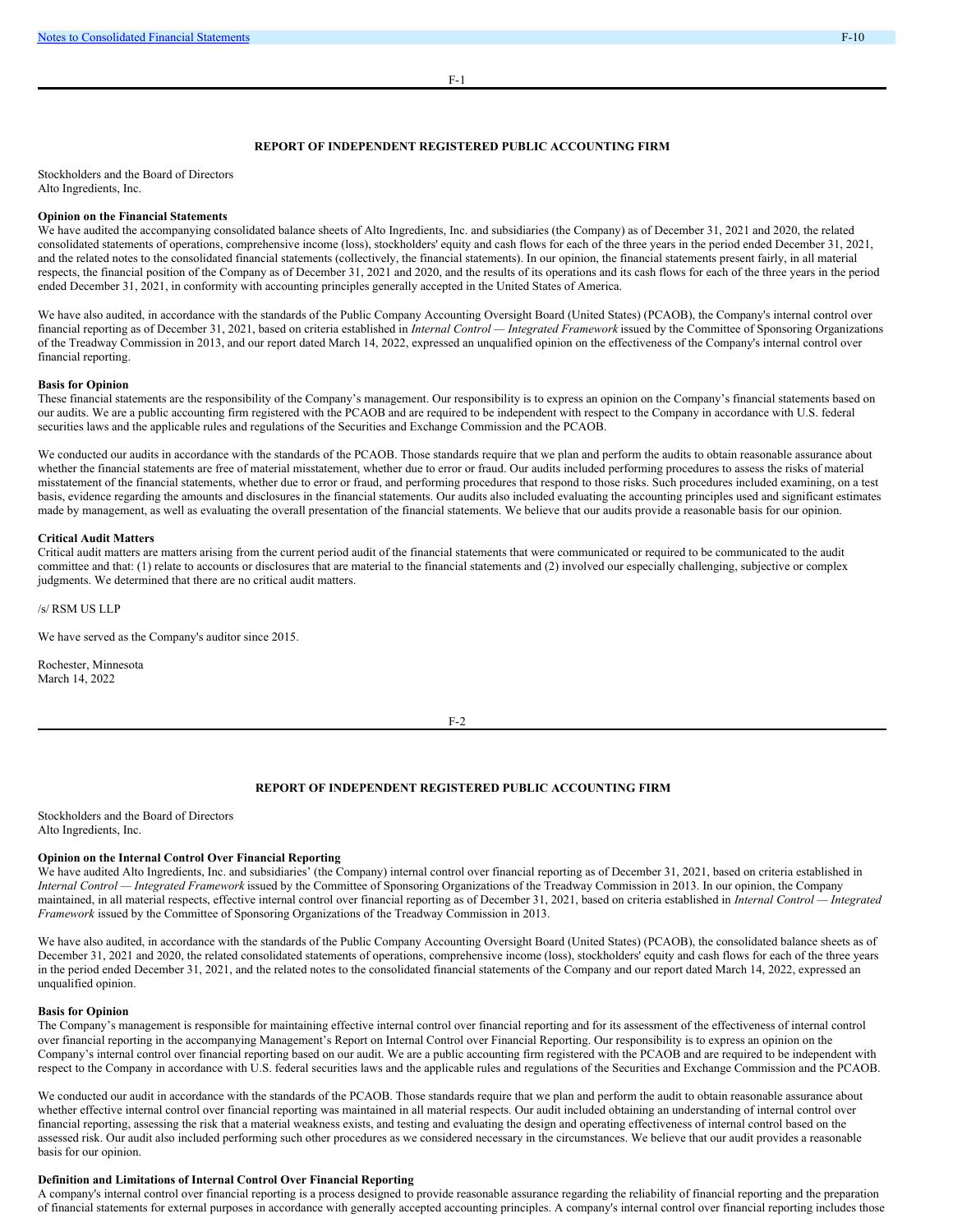policies and procedures that (1) pertain to the maintenance of records that, in reasonable detail, accurately and fairly reflect the transactions and dispositions of the assets of the company; (2) provide reasonable assurance that transactions are recorded as necessary to permit preparation of financial statements in accordance with generally accepted accounting principles, and that receipts and expenditures of the company are being made only in accordance with authorizations of management and directors of the company; and (3) provide reasonable assurance regarding prevention or timely detection of unauthorized acquisition, use or disposition of the company's assets that could have a material effect on the financial statements.

Because of its inherent limitations, internal control over financial reporting may not prevent or detect misstatements. Also, projections of any evaluation of effectiveness to future periods are subject to the risk that controls may become inadequate because of changes in conditions, or that the degree of compliance with the policies or procedures may deteriorate.

/s/ RSM US LLP

Rochester, Minnesota March 14, 2022

## **ALTO INGREDIENTS, INC. CONSOLIDATED BALANCE SHEETS (in thousands, except shares and par value)**

|                                                                                              |              | December 31, |   |         |  |  |  |  |
|----------------------------------------------------------------------------------------------|--------------|--------------|---|---------|--|--|--|--|
| <b>ASSETS</b>                                                                                |              | 2021         |   | 2020    |  |  |  |  |
| <b>Current Assets:</b>                                                                       |              |              |   |         |  |  |  |  |
| Cash and cash equivalents                                                                    | $\mathbb{S}$ | 50,612       | S | 47,667  |  |  |  |  |
| Restricted cash                                                                              |              | 11,513       |   | 520     |  |  |  |  |
| Accounts receivable, net of allowance for doubtful accounts of \$378 and \$260, respectively |              | 86,888       |   | 43,491  |  |  |  |  |
| Inventories                                                                                  |              | 54,373       |   | 37,925  |  |  |  |  |
| Derivative assets                                                                            |              | 15,839       |   | 17,149  |  |  |  |  |
| Assets held-for-sale                                                                         |              | 1,000        |   | 58,295  |  |  |  |  |
| Other current assets                                                                         |              | 9,301        |   | 8,999   |  |  |  |  |
| Total current assets                                                                         |              | 229,526      |   | 214,046 |  |  |  |  |
|                                                                                              |              |              |   |         |  |  |  |  |
| Property and equipment, net                                                                  |              | 222,550      |   | 229,486 |  |  |  |  |
| <b>Other Assets:</b>                                                                         |              |              |   |         |  |  |  |  |
| Right of use operating lease assets, net                                                     |              | 13,413       |   | 11,046  |  |  |  |  |
| Notes receivable                                                                             |              | 11,641       |   | 14,337  |  |  |  |  |
| Other assets                                                                                 |              | 7,823        |   | 7,903   |  |  |  |  |
| Total other assets                                                                           |              | 32,877       |   | 33,286  |  |  |  |  |
| <b>Total Assets</b>                                                                          | ъ            | 484,953      |   | 476,818 |  |  |  |  |

The accompanying notes are an integral part of these consolidated financial statements.

F-4

## **ALTO INGREDIENTS, INC. CONSOLIDATED BALANCE SHEETS (CONTINUED) (in thousands, except shares and par value)**

|                                                                                                                               |                        | December 31. |
|-------------------------------------------------------------------------------------------------------------------------------|------------------------|--------------|
| <b>LIABILITIES AND STOCKHOLDERS' EQUITY</b>                                                                                   | 2021                   | 2020         |
| <b>Current Liabilities:</b>                                                                                                   |                        |              |
| Accounts payable - trade                                                                                                      | $\mathbb{S}$<br>23,251 | 13,047<br>S  |
| Accrued liabilities                                                                                                           | 21,307                 | 11,101       |
| Current portion – operating leases                                                                                            | 3,909                  | 2,180        |
| Current portion – long-term debt, net                                                                                         |                        | 25,533       |
| Derivative liabilities                                                                                                        | 13,582                 |              |
| Liabilities held-for-sale                                                                                                     |                        | 19,542       |
| Other current liabilities                                                                                                     | 7,553                  | 15,524       |
| Total current liabilities                                                                                                     | 69,602                 | 86,927       |
|                                                                                                                               |                        |              |
| Long-term debt, net of current portion                                                                                        | 50,361                 | 71,807       |
| Operating leases, net of current portion                                                                                      | 9,382                  | 8,715        |
| Other liabilities                                                                                                             | 10,394                 | 13,134       |
| <b>Total Liabilities</b>                                                                                                      | 139,739                | 180,583      |
| Commitments and contingencies (Notes 1, 7, 8, 9 and 14)                                                                       |                        |              |
| <b>Stockholders' Equity:</b>                                                                                                  |                        |              |
| Preferred stock, \$0.001 par value; 10,000,000 shares authorized:                                                             |                        |              |
| Series A: 1,684,375 shares authorized; no shares issued and outstanding as of December 31, 2021 and 2020                      |                        |              |
| Series B: 1,580,790 shares authorized; 926,942 shares issued and outstanding as of December 31, 2021 and 2020; liquidation    |                        |              |
| preference of \$18,075 as of December 31, 2021                                                                                |                        |              |
| Common stock, \$0.001 par value; 300,000,000 shares authorized; 72,777,694 and 72,486,962 shares issued and outstanding as of |                        |              |
| December 31, 2021 and 2020, respectively                                                                                      | 73                     | 72           |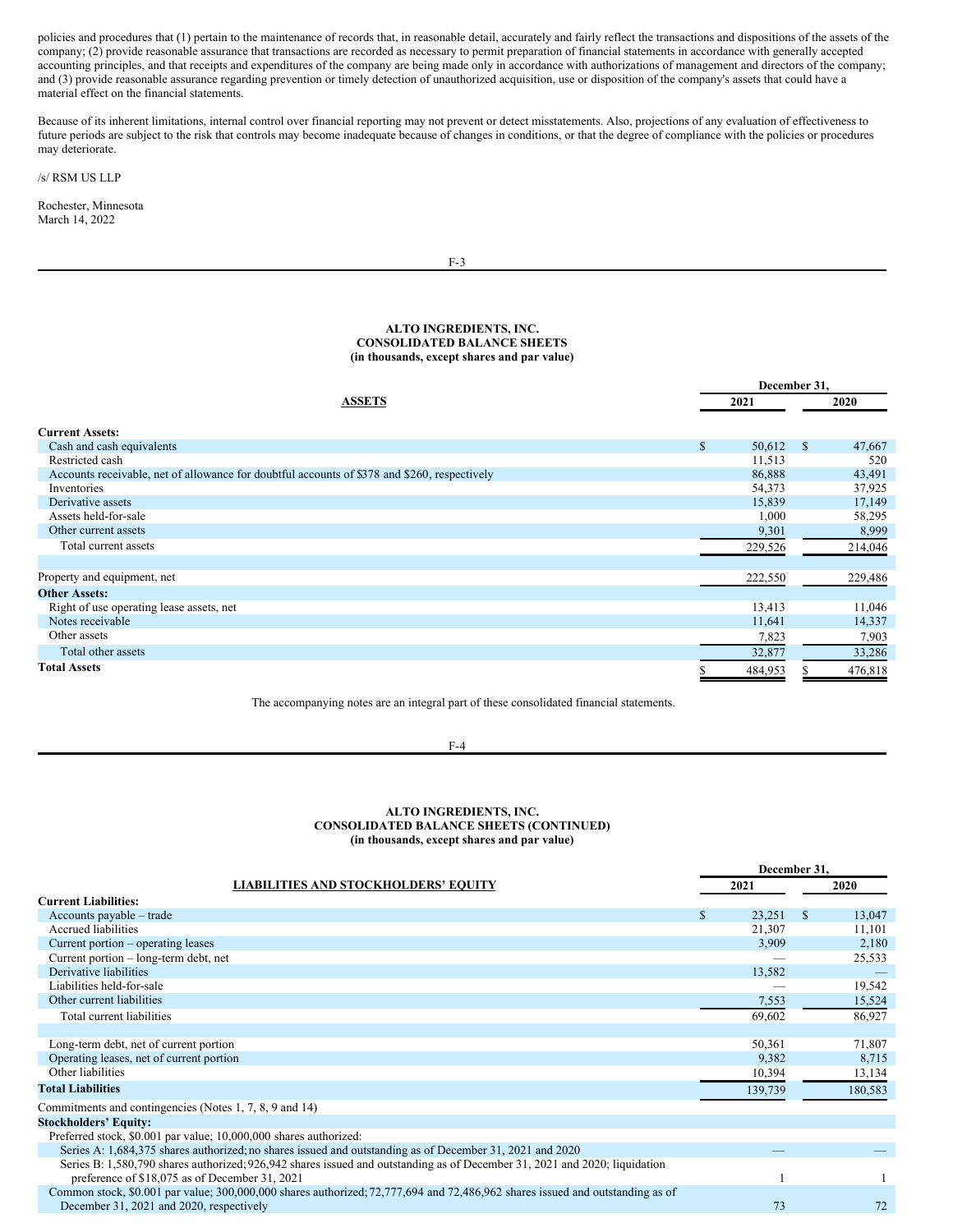Non-voting common stock, \$0.001 par value; 3,553,000 shares authorized; 896 shares issued and outstanding as of December 31,

| 2021 and 2020                                     | $\sim$    |           |
|---------------------------------------------------|-----------|-----------|
| Additional paid-in capital                        | 1,037,205 | .036,638  |
| Accumulated other comprehensive loss              | (284)     | (3,878)   |
| Accumulated deficit                               | (691,781) | (736,598) |
| Total stockholders' equity                        | 345.214   | 296.235   |
| <b>Total Liabilities and Stockholders' Equity</b> | 484.953   | 476.818   |
|                                                   |           |           |

The accompanying notes are an integral part of these consolidated financial statements.

### F-5

# **ALTO INGREDIENTS, INC. CONSOLIDATED STATEMENTS OF OPERATIONS (in thousands, except per share data)**

|                                                           |    | <b>Years Ended December 31.</b> |              |           |              |            |
|-----------------------------------------------------------|----|---------------------------------|--------------|-----------|--------------|------------|
|                                                           |    | 2021                            |              | 2020      |              | 2019       |
| Net sales                                                 | S. | 1,207,892                       | $\mathbb{S}$ | 897,023   | $\mathbb{S}$ | 1,424,881  |
| Cost of goods sold                                        |    | 1,140,108                       |              | 844,164   |              | 1,434,819  |
| Gross profit (loss)                                       |    | 67,784                          |              | 52,859    |              | (9,938)    |
| Selling, general and administrative expenses              |    | (29, 185)                       |              | (31,980)  |              | (35, 453)  |
| Gain on litigation settlement                             |    |                                 |              | 11,750    |              |            |
| Gain on sale of assets                                    |    | 4,571                           |              | 1,580     |              |            |
| Asset impairments                                         |    | (3,100)                         |              | (24, 356) |              | (29, 292)  |
| Income (loss) from operations                             |    | 40,070                          |              | 9,853     |              | (74, 683)  |
| Income from loan forgiveness                              |    | 9,860                           |              |           |              |            |
| Interest expense, net                                     |    | (3,587)                         |              | (17, 943) |              | (20, 206)  |
| Loss on debt extinguishment                               |    |                                 |              |           |              | (6,517)    |
| Fair value adjustments                                    |    |                                 |              | (9,959)   |              |            |
| Other income, net                                         |    | 1,208                           |              | 750       |              | 104        |
| Income (loss) before provision (benefit) for income taxes |    | 47,551                          |              | (17,299)  |              | (101, 302) |
| Provision (benefit) for income taxes                      |    | 1,469                           |              | (17)      |              | (20)       |
| Consolidated net income (loss)                            |    | 46,082                          |              | (17, 282) |              | (101, 282) |
| Net loss attributed to noncontrolling interests           |    |                                 |              | 2,166     |              | 12,333     |
| Net income (loss) attributed to Alto Ingredients, Inc.    |    | 46,082                          | S            | (15, 116) | S            | (88, 949)  |
| Preferred stock dividends                                 |    | (1,265)                         | \$           | (1,268)   | S            | (1,265)    |
| Income allocated to participating securities              |    | (600)                           |              |           |              |            |
| Income (loss) available to common stockholders            |    | 44,217                          |              | (16, 384) |              | (90,214)   |
| Income (loss) per share, basic                            |    | 0.62                            |              | (0.28)    |              | (1.90)     |
| Income (loss) per share, diluted                          |    | 0.61                            | \$.          | (0.28)    | S.           | (1.90)     |
| Weighted-average shares outstanding, basic                |    | 71,098                          |              | 58,609    |              | 47,384     |
| Weighted-average shares outstanding, diluted              |    | 72,219                          |              | 58,609    |              | 47,384     |

The accompanying notes are an integral part of these consolidated financial statements.

### F-6

### **ALTO INGREDIENTS, INC. CONSOLIDATED STATEMENTS OF COMPREHENSIVE INCOME (LOSS) (in thousands)**

|  | (ill thousanus) |  |
|--|-----------------|--|
|  |                 |  |

|                                                                                                             |  | <b>Years Ended December 31.</b> |      |           |  |            |  |
|-------------------------------------------------------------------------------------------------------------|--|---------------------------------|------|-----------|--|------------|--|
|                                                                                                             |  | 2021                            | 2020 |           |  | 2019       |  |
| Consolidated net income (loss)                                                                              |  | 46.082                          |      | (17, 282) |  | (101, 282) |  |
| Other comprehensive income (expense) – net gain (loss) arising during the period on defined benefit pension |  |                                 |      |           |  |            |  |
| plans                                                                                                       |  | 3.594                           |      | (1,508)   |  | 89         |  |
| Total comprehensive income (loss)                                                                           |  | 49,676                          |      | (18,790)  |  | (101, 193) |  |
| Comprehensive loss attributed to noncontrolling interests                                                   |  |                                 |      | 2.166     |  | 12.333     |  |
| Comprehensive income (loss) attributed to Alto Ingredients, Inc.                                            |  | 49,676                          |      | (16.624)  |  | (88, 860)  |  |

The accompanying notes are an integral part of these consolidated financial statements.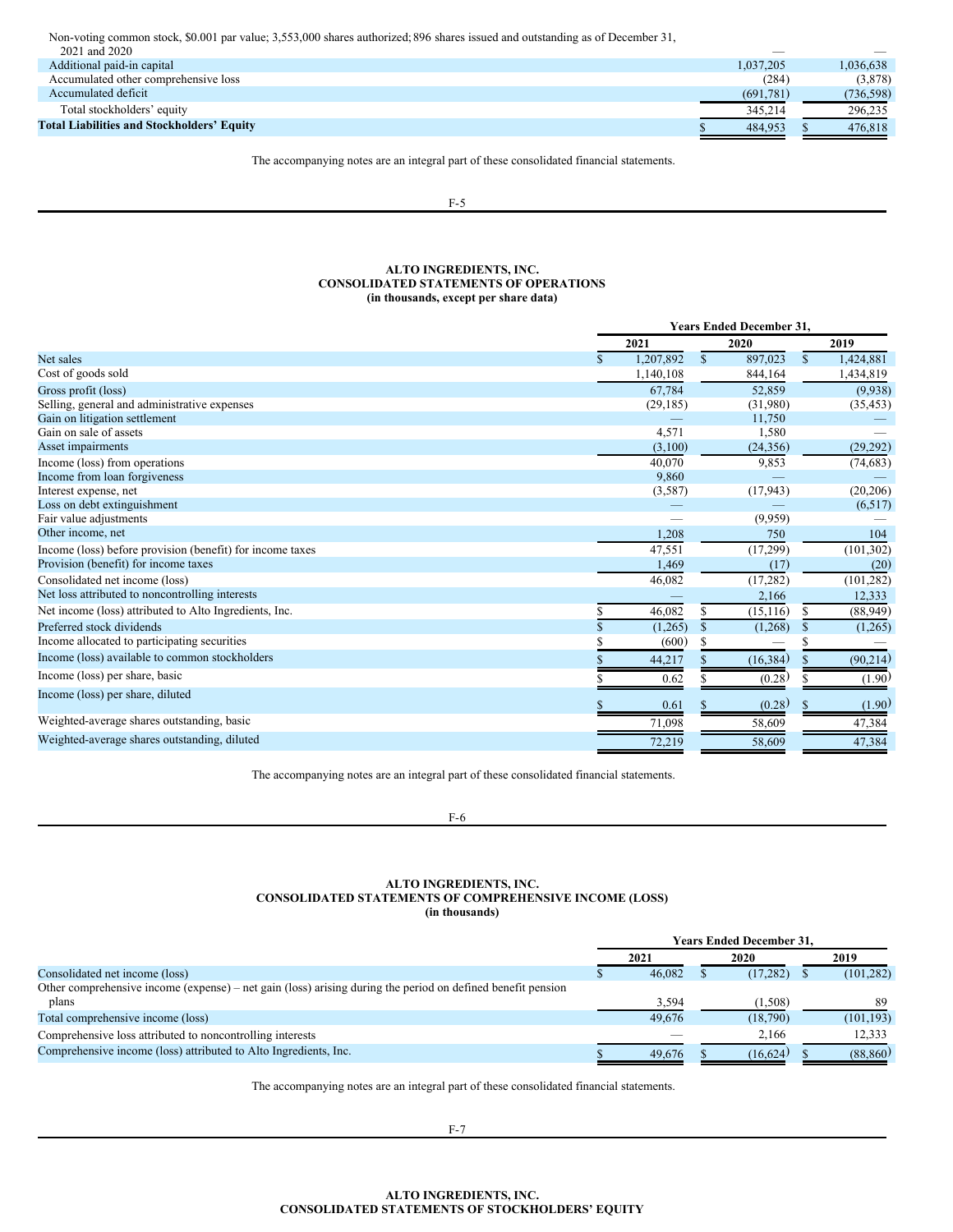# **(in thousands)**

|                                                                                     |               | <b>Preferred Stock</b> | and Non-Voting Common | <b>Common Stock</b> |                          | <b>Additional</b><br>Paid-In | Accumulated              |     | Accum.<br>Other<br>Comprehensive | Non-<br>Controlling             |              |
|-------------------------------------------------------------------------------------|---------------|------------------------|-----------------------|---------------------|--------------------------|------------------------------|--------------------------|-----|----------------------------------|---------------------------------|--------------|
|                                                                                     | <b>Shares</b> | Amount                 | <b>Shares</b>         |                     | Amount                   | Capital                      | <b>Deficit</b>           |     | Loss                             | <b>Interests</b>                | <b>Total</b> |
| Balances, December 31, 2018                                                         | 927           |                        | 45,771                |                     | 46                       | 932,179                      | (630,000)                | \$. | (2, 459)                         | 19,598                          | 319,365      |
| Stock-based compensation                                                            |               |                        |                       |                     |                          | 2,809                        |                          |     |                                  |                                 | 2,809        |
| Restricted stock issued to employees and directors,<br>net of cancellations and tax |               |                        | 1,069                 |                     |                          | (159)                        |                          |     |                                  |                                 | (158)        |
| Common stock issuances ATM                                                          |               |                        | 3,137                 |                     | 3                        | 3,667                        |                          |     |                                  |                                 | 3,670        |
| Common stock issuances senior notes                                                 |               |                        | 5,531                 |                     | 6                        | 3,811                        |                          |     |                                  |                                 | 3,817        |
| Pension plan adjustment                                                             |               |                        |                       |                     |                          |                              | $\overline{\phantom{0}}$ |     | 89                               |                                 | 89           |
| Preferred stock dividends                                                           |               |                        |                       |                     |                          |                              | (1,265)                  |     |                                  |                                 | (1,265)      |
| Net loss                                                                            |               |                        |                       |                     |                          | —                            | (88,949)                 |     | -                                | (12, 333)                       | (101, 282)   |
| Balances, December 31, 2019                                                         | 927           | $\mathcal{S}$          | 55,508                | $\mathbb{S}$        | 56                       | 942,307                      | (720, 214)               | \$. | (2,370)                          | 7,265                           | 227,045      |
| Stock-based compensation                                                            |               |                        |                       |                     |                          | 2,679                        | $\overline{\phantom{0}}$ |     | -                                |                                 | 2,679        |
| Restricted stock issued to employees and directors,                                 |               |                        |                       |                     |                          |                              |                          |     |                                  |                                 |              |
| net of cancellations and tax                                                        |               |                        | 1,137                 |                     |                          | (602)                        |                          |     |                                  |                                 | (601)        |
| Common stock issuances                                                              |               |                        | 5,075                 |                     | 5                        | 70,528                       |                          |     |                                  |                                 | 70,533       |
| Warrant exercises                                                                   |               |                        | 9.346                 |                     | 9                        | 16,431                       |                          |     |                                  |                                 | 16,440       |
| Common stock issuances ATM                                                          |               |                        | 1,421<br>--           |                     |                          | 5,295                        |                          |     |                                  |                                 | 5,296        |
| Sale of interests in PAL                                                            |               |                        |                       |                     |                          |                              | $\overline{\phantom{a}}$ |     | $\overline{\phantom{m}}$         | (5,099)                         | (5,099)      |
| Pension plan adjustment                                                             |               |                        |                       |                     |                          |                              | $\overline{\phantom{0}}$ |     | (1,508)                          |                                 | (1, 508)     |
| Preferred stock dividends                                                           |               |                        |                       |                     |                          |                              | (1,268)                  |     |                                  | $\qquad \qquad -$               | (1, 268)     |
| Net loss                                                                            |               |                        |                       |                     |                          |                              | (15, 116)                |     |                                  | (2,166)                         | (17, 282)    |
| Balances, December 31, 2020                                                         |               |                        | 72,487                |                     | 72                       | \$1,036,638                  | (736, 598)               |     | (3,878)                          |                                 | 296,235      |
| Stock-based compensation                                                            |               |                        |                       |                     | $\overline{\phantom{a}}$ | 2,883                        |                          |     | $\overline{\phantom{a}}$         |                                 | 2,883        |
| Restricted stock issued to employees and directors,<br>net of cancellations and tax |               |                        | 167                   |                     |                          | (2,778)                      |                          |     |                                  |                                 | (2,777)      |
| Common stock issuances                                                              |               |                        | 124                   |                     |                          | 462                          |                          |     |                                  |                                 | 462          |
| Pension plan adjustment                                                             |               |                        |                       |                     |                          |                              |                          |     | 3,594                            | $\hspace{0.1mm}-\hspace{0.1mm}$ | 3,594        |
| Preferred stock dividends                                                           |               |                        |                       |                     |                          | -                            | (1,265)                  |     |                                  |                                 | (1,265)      |
| Net income                                                                          |               |                        |                       |                     |                          |                              | 46,082                   |     |                                  |                                 | 46,082       |
| Balances, December 31, 2021                                                         | 927           |                        | 72,778                |                     | 73                       | \$1,037,205                  | (691, 781)               |     | (284)                            |                                 | 345,214      |

The accompanying notes are an integral part of these consolidated financial statements.

# F-8

## **ALTO INGREDIENTS, INC. CONSOLIDATED STATEMENTS OF CASH FLOWS (in thousands)**

|                                                                                                             | For the Years Ended December 31, |           |              |           |              |                 |
|-------------------------------------------------------------------------------------------------------------|----------------------------------|-----------|--------------|-----------|--------------|-----------------|
|                                                                                                             |                                  | 2021      |              | 2020      |              | 2019            |
| <b>Operating Activities:</b>                                                                                |                                  |           |              |           |              |                 |
| Consolidated net income (loss)                                                                              | $\mathbb{S}$                     | 46.082    | $\mathbb{S}$ | (17, 282) | $\mathbb{S}$ | (101, 282)      |
| Adjustments to reconcile consolidated net income (loss) to cash provided by (used in) operating activities: |                                  |           |              |           |              |                 |
| Depreciation expense                                                                                        |                                  | 23,292    |              | 30.268    |              | 47,909          |
| Asset impairments                                                                                           |                                  | 3.100     |              | 24,356    |              | 29,292          |
| Income from loan forgiveness                                                                                |                                  | (9,860)   |              |           |              |                 |
| Fair value adjustments                                                                                      |                                  |           |              | 9.959     |              |                 |
| Gain on sale of assets                                                                                      |                                  | (4,571)   |              | (1,580)   |              | $\qquad \qquad$ |
| Loss on debt extinguishment                                                                                 |                                  |           |              |           |              | 6,517           |
| Inventory valuation                                                                                         |                                  |           |              | (257)     |              |                 |
| Gains on derivative instruments                                                                             |                                  | (21,619)  |              | (14,780)  |              | (555)           |
| Amortization of deferred financing costs                                                                    |                                  | 778       |              | 1.394     |              | 511             |
| Amortization of debt discounts (premiums)                                                                   |                                  | (230)     |              | (230)     |              | 689             |
| Noncash compensation                                                                                        |                                  | 2,883     |              | 2,679     |              | 2,809           |
| Bad debt expense                                                                                            |                                  | 158       |              | 245       |              | 27              |
| Interest expense added to senior notes                                                                      |                                  |           |              | 133       |              | 1,185           |
| Changes in operating assets and liabilities:                                                                |                                  |           |              |           |              |                 |
| Accounts receivable                                                                                         |                                  | (43, 554) |              | 30,571    |              | (6,698)         |
| Inventories                                                                                                 |                                  | (16, 448) |              | 19,090    |              | (2,780)         |
| Other current assets                                                                                        |                                  | 38,989    |              | 1,507     |              | 3,895           |
| Operating leases                                                                                            |                                  | (4,216)   |              | (4,751)   |              | (10,161)        |
| Assets held-for-sale                                                                                        |                                  | (3, 483)  |              | 1,012     |              |                 |
| Liabilities held-for-sale                                                                                   |                                  | 2,305     |              | 9,110     |              |                 |
| Accounts payable and accrued expenses                                                                       |                                  | 13,215    |              | (19,763)  |              | (2, 585)        |
| Net cash provided by (used in) operating activities                                                         |                                  | 26,821    | \$.          | 71,681    | S            | (31,227)        |
| <b>Investing Activities:</b>                                                                                |                                  |           |              |           |              |                 |
| Proceeds from sale of Stockton                                                                              | \$                               | 24,000    | \$           |           | S            |                 |
| Proceeds from sale of Madera                                                                                |                                  | 19,500    |              |           |              |                 |
| Proceeds from sale of interests in PAL                                                                      |                                  |           |              | 19.896    |              |                 |
| Proceeds from Magic Valley asset sale                                                                       |                                  |           |              | 10,000    |              |                 |
| Additions to property and equipment                                                                         |                                  | (16, 384) |              | (6,580)   |              | (3,281)         |
| Net cash provided by (used in) investing activities                                                         | $\mathcal{S}$                    | 27,116    | $\mathbb{S}$ | 23,316    | $\mathbb{S}$ | (3,281)         |
| <b>Financing Activities:</b>                                                                                |                                  |           |              |           |              |                 |
| Proceeds from issuances of common stock and warrants                                                        | $\mathbf S$                      | 462       | S            | 75,829    | S            | 3,670           |
| Proceeds from warrant exercises                                                                             |                                  |           |              | 5,500     |              |                 |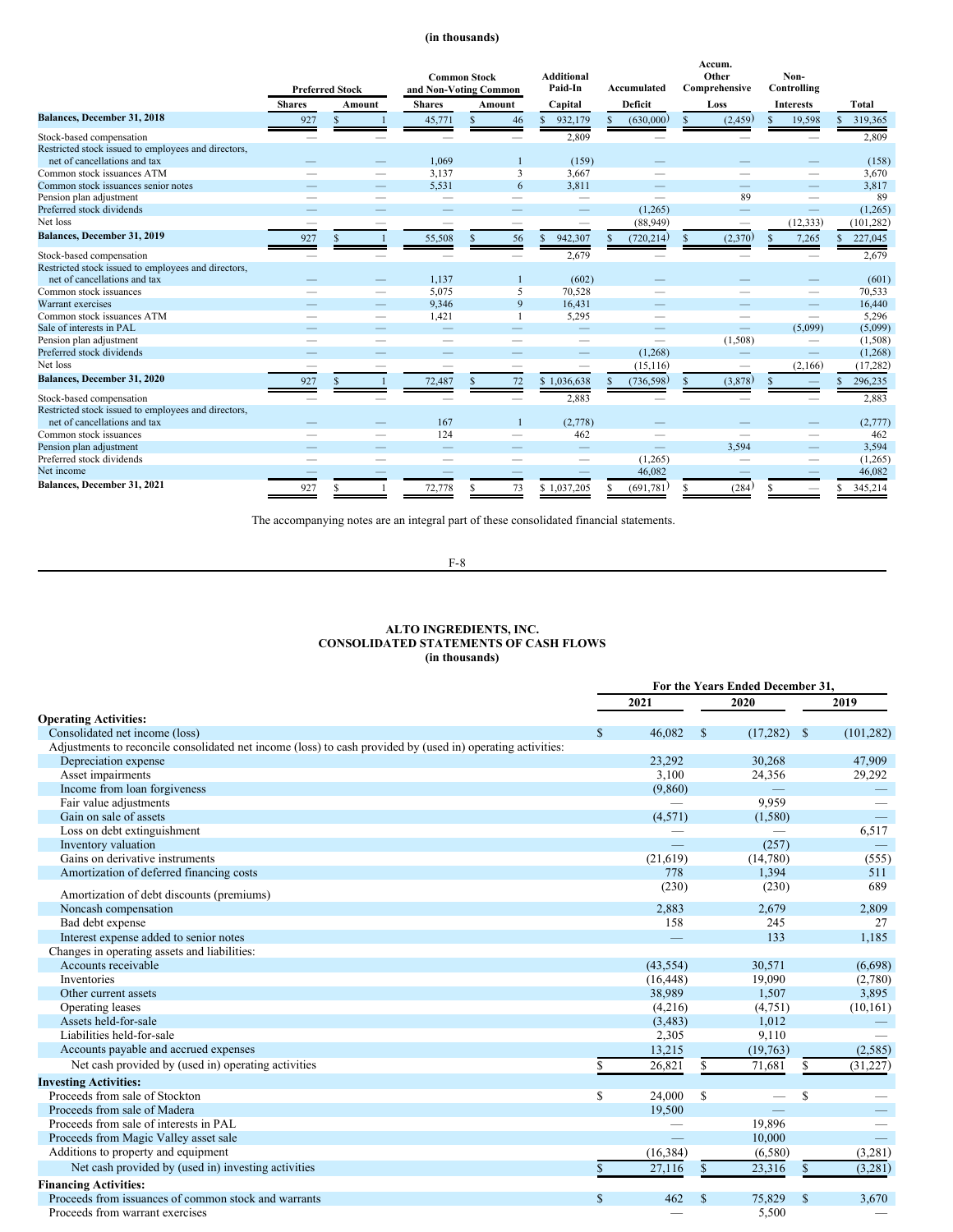| Proceeds from CARES Act loans                                         |              |           |    | 9.860     |    |           |
|-----------------------------------------------------------------------|--------------|-----------|----|-----------|----|-----------|
| Net proceeds (payments) on Kinergy's line of credit                   |              | 17,889    |    | (45, 826) |    | 21,282    |
| Payments on plant borrowings                                          |              | (29,964)  |    | (71, 536) |    | (8,000)   |
| Payments on senior notes                                              |              | (25, 533) |    | (40,249)  |    | (3,748)   |
| Preferred stock dividend payments                                     |              | (2,853)   |    |           |    | (946)     |
| Proceeds from CoGen contract amendment                                |              |           |    |           |    | 8,036     |
| Debt issuance costs                                                   |              |           |    |           |    | (1,280)   |
| Net cash provided by (used in) financing activities                   |              | (39, 999) | S  | (66, 422) | S. | 19,014    |
| Net increase (decrease) in cash, cash equivalents and restricted cash |              | 13,938    |    | 28,575    |    | (15, 494) |
| Cash, cash equivalents and restricted cash at beginning of period     |              | 48,187    |    | 19,612    |    | 35,106    |
| Cash, cash equivalents and restricted cash at end of period           |              | 62,125    | S  | 48,187    |    | 19,612    |
| Reconciliation of total cash, cash equivalents and restricted cash:   |              |           |    |           |    |           |
| Cash and cash equivalents                                             | $\mathbb{S}$ | 50,612    | \$ | 47,667    | \$ | 18,997    |
| Restricted cash                                                       |              | 11,513    |    | 520       |    | 615       |
| Total cash, cash equivalents and restricted cash                      |              | 62,125    | \$ | 48,187    | S. | 19,612    |
|                                                                       |              |           |    |           |    |           |
| <b>Supplemental Information:</b>                                      |              |           |    |           |    |           |
| Interest paid (net of capitalized interest)                           |              | 3,489     |    | 17,469    |    | 18,763    |
| Capitalized interest                                                  |              | 628       |    | 224       |    | 563       |
| Income tax (payments) refunds                                         |              | (448)     |    | 641       |    |           |
| Noncash financing and investing activities:                           |              |           |    |           |    |           |
| Initial right of use assets and liabilities recorded under ASC 842    |              |           |    |           |    | 43,753    |
| Issuance of common stock for senior note amendment                    |              |           |    |           |    | 3,817     |
| Issuance of warrants for senior note amendment                        |              |           |    |           |    | 977       |
| Accrued preferred stock dividends                                     |              |           |    | 1,268     |    | 319       |
|                                                                       |              |           |    |           |    |           |

The accompanying notes are an integral part of these consolidated financial statements.

F-9

# **ALTO INGREDIENTS, INC. NOTES TO CONSOLIDATED FINANCIAL STATEMENTS**

1. ORGANIZATION AND SIGNIFICANT ACCOUNTING POLICIES.

*Organization and Business* – The consolidated financial statements include, for all periods presented, the accounts of Alto Ingredients, Inc., a Delaware corporation ("Alto Ingredients"), and its direct and indirect wholly-owned subsidiaries (collectively, the "Company"), including Kinergy Marketing LLC, an Oregon limited liability company ("Kinergy"), Alto Nutrients, LLC, a California limited liability company ("Alto Nutrients"), Alto Op Co., a Delaware corporation ("Alto Op Co."), Alto Pekin, LLC, a Delaware limited liability company ("Alto Pekin") and Alto ICP, LLC, a Delaware limited liability company ("ICP"), and the Company's production facilities in Oregon and Idaho. As discussed in Note 2, on May 14, 2021, and November 4, 2021, the Company completed the sale of its production facilities located in Madera and Stockton, California, respectively.

On December 15, 2016, the Company and Aurora Cooperative Elevator Company, a Nebraska cooperative corporation ("ACEC"), closed a transaction under a contribution agreement under which the Company contributed its Aurora, Nebraska ethanol production facilities and ACEC contributed its Aurora grain elevator and related grain handling assets to Pacific Aurora, LLC ("Pacific Aurora") in exchange for equity interests in Pacific Aurora. As a result, the Company owned 73.93% of Pacific Aurora and ACEC owned 26.07% of Pacific Aurora. As discussed further in Note 2, the Company sold its interest in Pacific Aurora on April 15, 2020. Therefore, from December 15, 2016, through April 15, 2020, the Company consolidated 100% of the results of Pacific Aurora and recorded ACEC's26.07% equity interest as noncontrolling interests in the accompanying financial statements.

The Company is a leading producer and marketer of specialty alcohols and essential ingredients. The Company also produces and markets fuel-grade ethanol. The Company's production facilities in Pekin, Illinois are located in the heart of the Corn Belt, benefit from low-cost and abundant feedstock and allow for access to many additional domestic markets. In addition, the Company's ability to load unit trains and barges from these facilities allows for greater access to international markets. The Company's two production facilities in Oregon and Idaho are located in close proximity to both feed and fuel-grade ethanol customers and thus enjoy unique advantages in efficiency, logistics and product pricing.

The Company has a combined alcohol production capacity of 350 million gallons per year and produces, on an annualized basis, nearly 1.2 million tons of essential ingredients on a dry matter basis, such as dried yeast, corn gluten meal, corn gluten feed, and distillers grains and liquid feed used in commercial animal feed and pet foods. In addition, the Company sells alcohols acquired from other producers and markets fuel-grade ethanol produced by third parties.

The Company focuses on four key markets: Health, Home & Beauty; Food & Beverage, Essential Ingredients; and Renewable Fuels. Products for the Health, Home & Beauty market include specialty alcohols used in mouthwash, cosmetics, pharmaceuticals, hand sanitizers, disinfectants and cleaners. Products for the Food & Beverage markets include grain neutral spirits used in alcoholic beverages and vinegar as well as corn germ used for corn oils. Products for Essential Ingredients markets include yeast, corn gluten and distillers grains used in commercial animal feed and pet foods. Renewable Fuels includes fuel-grade ethanol and distillers corn oil used as a feedstock for renewable diesel fuel.

As of December 31, 2021, all of the Company's production facilities were operating. As market conditions change, the Company may increase, decrease or idle production at one or more operating facilities or resume operations at any idled facility.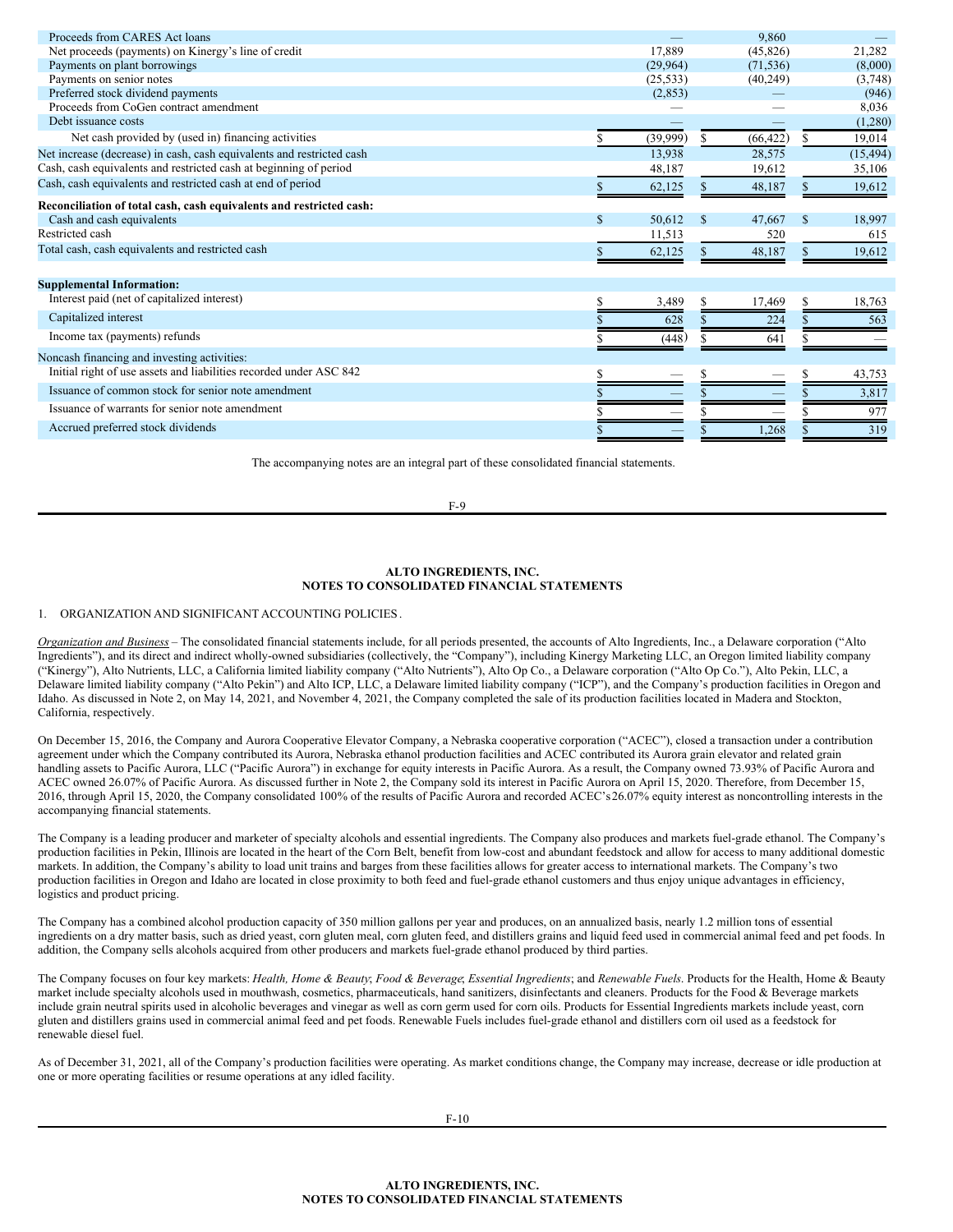On January 14, 2022, the Company acquired Eagle Alcohol Company LLC, a Missouri limited liability company ("Eagle Alcohol"). Eagle Alcohol specializes in break bulk distribution of specialty alcohols. Eagle Alcohol purchases bulk alcohol from suppliers, including the Company. Then it stores, denatures, packages, and resells alcohol products in smaller sizes, including tank trucks, totes, and drums, that garner a premium to bulk alcohols. Eagle Alcohol delivers products to customers in the beverage, food, pharma, and related-process industries via its own dedicated trucking fleet and common carrier. Eagle Alcohol generated over \$35 million in revenues in 2021. Eagle Alcohol is now a wholly-owned subsidiary of the Company. See Note 16 for more details.

*Basis of Presentation* – The consolidated financial statements and related notes have been prepared in accordance with accounting principles generally accepted in the United States ("GAAP") and include the accounts of the Company. All significant intercompany accounts and transactions have been eliminated in consolidation.

*Segments* – A segment is a component of an enterprise whose operating results are regularly reviewed by the enterprise's chief operating decision maker to make decisions about resources to be allocated to the segment and assess its performance, and for which discrete financial information is available. The Company determines and discloses its segments in accordance with the Financial Accounting Standards Board's ("FASB") Accounting Standards Codification ("ASC") Section 280, *Segment Reporting*, which defines how to determine segments. The Company reports financial and operating performance in three reportable segments (1) marketing and distribution, which includes marketing and merchant trading for Company-produced specialty alcohols, fuel-grade ethanol and essential ingredients, and third-party fuel-grade ethanol, (2) Pekin production, which includes the entire campus in Pekin, Illinois ("Pekin Campus"), and (3) other production, which includes all of the Company's other production facilities on an aggregated basis ("Other production").

*Cash and Cash Equivalents* – The Company considers all highly-liquid investments with an original maturity of three months or less to be cash equivalents. The Company maintains its accounts at several financial institutions. These cash balances regularly exceed amounts insured by the Federal Deposit Insurance Corporation; however, the Company does not believe it is exposed to any significant credit risk on these balances.

*Restricted Cash* – The Company's restricted cash comprises cash collateral balances held in derivative brokerage accounts.

*Accounts Receivable and Allowance for Doubtful Accounts* – Trade accounts receivable are presented at original invoice amount, net of the allowance for doubtful accounts. The Company sells specialty alcohols to large consumer product companies, sells fuel-grade ethanol to gasoline refining and distribution companies, sells essential ingredients to animal feed customers, including distillers grains and other feed co-products to dairy operators and animal feedlots and corn oil to poultry and biodiesel customers, in each case generally without requiring collateral. Due to a limited number of customers, the Company had significant concentrations of credit risk from sales as of December 31, 2021 and 2020, as described below.

The Company maintains an allowance for doubtful accounts for balances that appear to have specific collection issues. The collection process is based on the age of the invoice and requires attempted contacts with the customer at specified intervals. If, after a specified number of days, the Company has been unsuccessful in its collection efforts, a bad debt allowance is recorded for the balance in question. Delinquent accounts receivable are charged against the allowance for doubtful accounts once uncollectibility has been determined. The factors considered in reaching this determination are the apparent financial condition of the customer and the Company's success in contacting and negotiating with the customer. If the financial condition of a Company customer deteriorates, resulting in an impairment of ability to make payments, additional allowances may be required.

F-11

# **ALTO INGREDIENTS, INC. NOTES TO CONSOLIDATED FINANCIAL STATEMENTS**

Of the accounts receivable balance, approximately \$63,929,000 and \$35,839,000 at December 31, 2021 and 2020, respectively, were used as collateral under Kinergy's operating line of credit. The allowance for doubtful accounts was \$378,000 and \$260,000 as of December 31, 2021 and 2020, respectively. The Company recorded a bad debt expense of \$158,000, \$245,000 and \$27,000 for the years ended December 31, 2021, 2020 and 2019, respectively. The Company does not have any off-balance sheet credit exposure related to its customers.

*Concentration Risks* – Credit risk represents the accounting loss that would be recognized at the reporting date if counterparties failed completely to perform as contracted. Concentrations of credit risk, whether on- or off-balance sheet, that arise from financial instruments exist for groups of customers or counterparties when they have similar economic characteristics that would cause their ability to meet contractual obligations to be similarly affected by changes in economic or other conditions described below. Financial instruments that subject the Company to credit risk consist of cash balances maintained in excess of federal depository insurance limits and accounts receivable which have no collateral or security. The Company has not experienced any significant losses in such accounts.

The Company sells specialty alcohols to consumer product companies and fuel-grade ethanol to gasoline refining and distribution companies. The Company sold to customers representing 10% or more of the Company's total net sales, as follows.

|            |       | <b>Years Ended December 31.</b> |      |  |  |  |  |
|------------|-------|---------------------------------|------|--|--|--|--|
|            | 2021  | 2020                            | 2019 |  |  |  |  |
| Customer A | 13%   | 3%                              | 9%   |  |  |  |  |
| Customer B | 9%    | 9%                              | 11%  |  |  |  |  |
| Customer C | $1\%$ | 5%                              | 13%  |  |  |  |  |

The Company had accounts receivable due from these customers totaling \$14,336,000 and \$5,756,000, representing 16% and 13% of total accounts receivable, as of December 31, 2021 and 2020, respectively.

The Company purchases corn, its largest cost component in producing alcohols, from its suppliers. The Company purchased corn from suppliers representing10% or more of the Company's total corn purchases, as follows:

|            | <b>Years Ended December 31.</b> |      |      |  |  |  |
|------------|---------------------------------|------|------|--|--|--|
|            | 2021                            | 2020 | 2019 |  |  |  |
| Supplier A | 14%                             | 16%  | 16%  |  |  |  |
| Supplier B | $\sim$                          | 9%   | 25%  |  |  |  |

As of December 31, 2021, approximately47% of the Company's employees were covered by a collective bargaining agreement.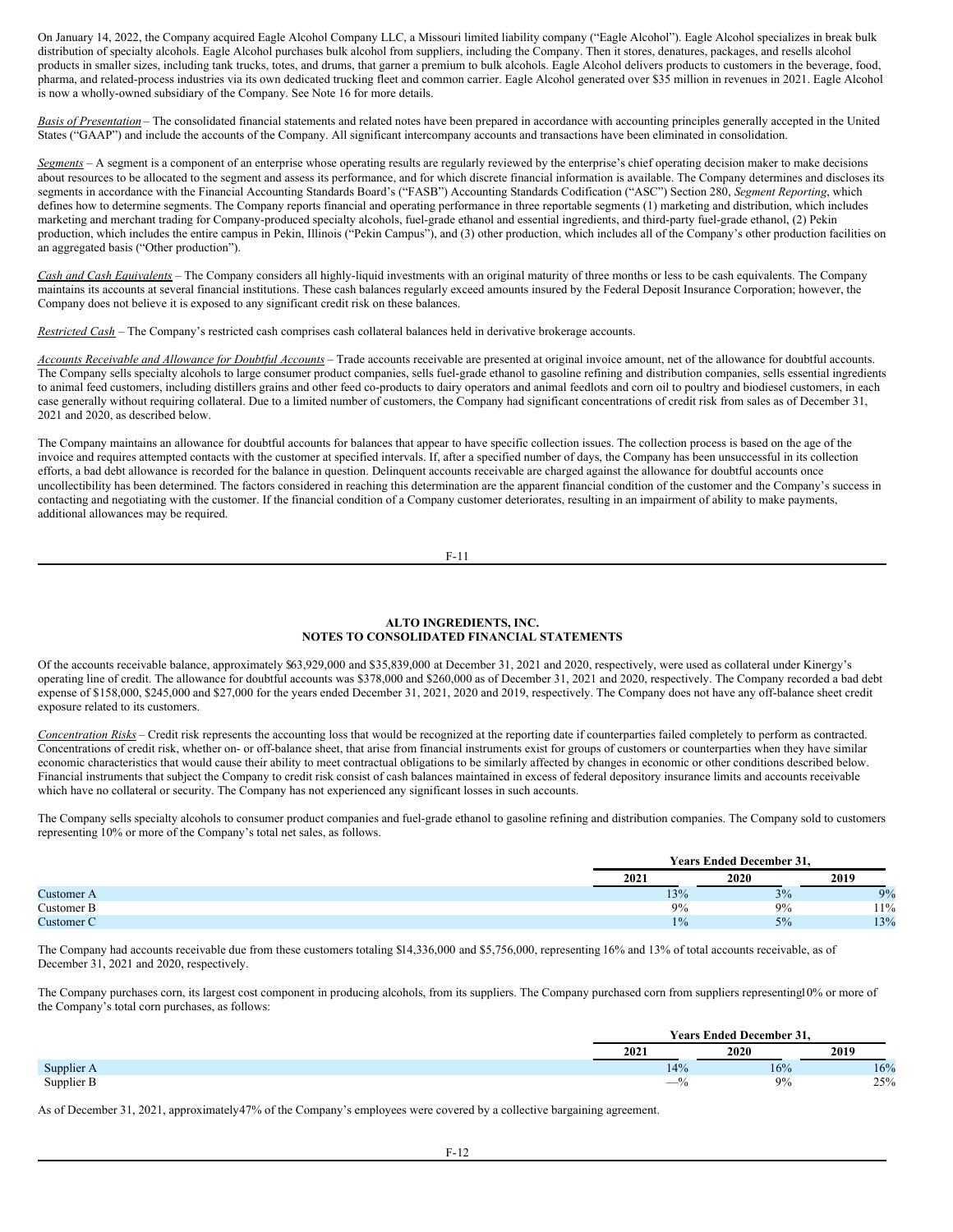# **ALTO INGREDIENTS, INC. NOTES TO CONSOLIDATED FINANCIAL STATEMENTS**

*Inventories* – Inventories consisted primarily of bulk ethanol, specialty alcohols, corn, essential ingredients and unleaded fuel, and are valued at the lower of cost or net realizable value, with cost determined on a first-in, first-out basis. Inventory is net of valuation adjustments of \$0 and \$1,033,000 as of December 31, 2021 and 2020, respectively. Of the inventory balance, approximately \$38,640,000 and \$27,410,000 at December 31, 2021 and 2020, respectively, were used as collateral under Kinergy's operating line of credit. Inventory balances consisted of the following (in thousands):

|                  | December 31, |  |        |
|------------------|--------------|--|--------|
|                  | 2021         |  | 2020   |
| Finished goods   | 35,509       |  | 25,154 |
| Work in progress | 6,909        |  | 4,333  |
| Raw materials    | 10,837       |  | 7,074  |
| Other            | 1,118        |  | 1,364  |
| Total            | 54,373       |  | 37,925 |

*Property and Equipment* – Property and equipment are stated at cost. Depreciation is computed using the straight-line method over the following estimated useful lives:

| <b>Buildings</b>                        | 40 years |
|-----------------------------------------|----------|
| Facilities and plant equipment          | 25 years |
| Other equipment, vehicles and furniture | 10 years |

The cost of normal maintenance and repairs is charged to operations as incurred. Significant capital expenditures that increase the life of an asset are capitalized and depreciated over the estimated remaining useful life of the asset. The cost of property and equipment sold, or otherwise disposed of, and the related accumulated depreciation or amortization are removed from the accounts, and any resulting gains or losses are reflected in current operations.

*Intangible Asset* – The Company assesses indefinite-lived intangible assets for impairment annually, or more frequently if circumstances indicate impairment may have occurred. If the carrying value of an indefinite-lived intangible asset exceeds its fair value, an impairment loss is recognized in an amount equal to that excess. If the Company determines that an impairment charge is needed, the charge will be recorded as an asset impairment in the consolidated statements of operations. The Company recorded a tradename valued at \$2,678,000 in 2006 as part of its acquisition of Kinergy, which is included in other noncurrent assets in the accompanying consolidated balance sheets. The Company determined that the Kinergy tradename has an indefinite life and, therefore, rather than being amortized, will be tested annually for impairment. The Company did not record any impairment of the Kinergy tradename for the years ended December 31, 2021, 2020 and 2019.

*Leases* – The Company accounts for leases under ASC 842, whereby, lessees are required to recognize the following for all leases (with the exception of short-term leases) at the commencement date: (1) a lease liability, which is a lessee's obligation to make lease payments arising from a lease, measured on a discounted cash flow basis; and (2) a "right of use" asset, which is an asset that represents the lessee's right to use the specified asset for the lease term. See Note 8 for further information.

# F-13

# **ALTO INGREDIENTS, INC. NOTES TO CONSOLIDATED FINANCIAL STATEMENTS**

*Derivative Instruments and Hedging Activities* – Derivative transactions, which can include exchange-traded futures contracts, options and futures positions on the New York Mercantile Exchange or the Chicago Board of Trade, are recorded on the balance sheet as assets and liabilities based on the derivative's fair value. Changes in the fair value of derivative contracts are recognized currently in income unless specific hedge accounting criteria are met. If derivatives meet those criteria, and hedge accounting is elected, effective gains and losses are deferred in accumulated other comprehensive income (loss) and later recorded together with the hedged item in consolidated income (loss). For derivatives designated as a cash flow hedge, the Company formally documents the hedge and assesses the effectiveness with associated transactions. The Company has designated and documented contracts for the physical delivery of commodity products to and from counterparties as normal purchases and normal sales.

*Revenue Recognition* – The Company recognizes revenue under ASC 606. The provisions of ASC 606 include a five-step process by which an entity will determine revenue recognition, depicting the transfer of goods or services to customers in amounts reflecting the payment to which an entity expects to be entitled in exchange for those goods or services. ASC 606 requires the Company to apply the following steps: (1) identify the contract with the customer; (2) identify the performance obligations in the contract; (3) determine the transaction price; (4) allocate the transaction price to the performance obligations in the contract; and (5) recognize revenue when, or as, the Company satisfies the performance obligation.

The Company recognizes revenue primarily from sales of alcohols and essential ingredients.

The Company has five production facilities from which it produces and sells alcohols to its customers through Kinergy. Kinergy enters into back-to-back sales contracts with its customers under exclusive intercompany sales agreements with each of the Company's five production facilities. Kinergy also acts as a principal when it purchases third party fuel-grade ethanol which it resells to its customers. Finally, Kinergy has exclusive sales agreements with other third-party owned fuel-grade ethanol production facilities under which it sells their fuel-grade ethanol for a fee plus the costs to deliver the ethanol to Kinergy's customers. These sales are referred to as third-party agent sales. Revenue from these third-party agent sales is recorded on a net basis, with Kinergy recognizing its predetermined fees and any associated delivery costs.

The Company has five production facilities from which it produces and sells essential ingredients to its customers through Alto Nutrients. Alto Nutrients enters into sales contracts with essential ingredient customers under exclusive intercompany sales agreements with each of the Company's five production facilities.

The Company recognizes revenue from sales of alcohols and essential ingredients at the point in time when the customer obtains control of the products, which typically occurs upon delivery depending on the terms of the underlying contracts. In some instances, the Company enters into contracts with customers that contain multiple performance obligations to deliver volumes of alcohols or essential ingredients over a contractual period of less than 12 months. The Company allocates the transaction price to each performance obligation identified in the contract based on relative standalone selling prices and recognizes the related revenue as control of each individual product is transferred to the customer in satisfaction of the corresponding performance obligations.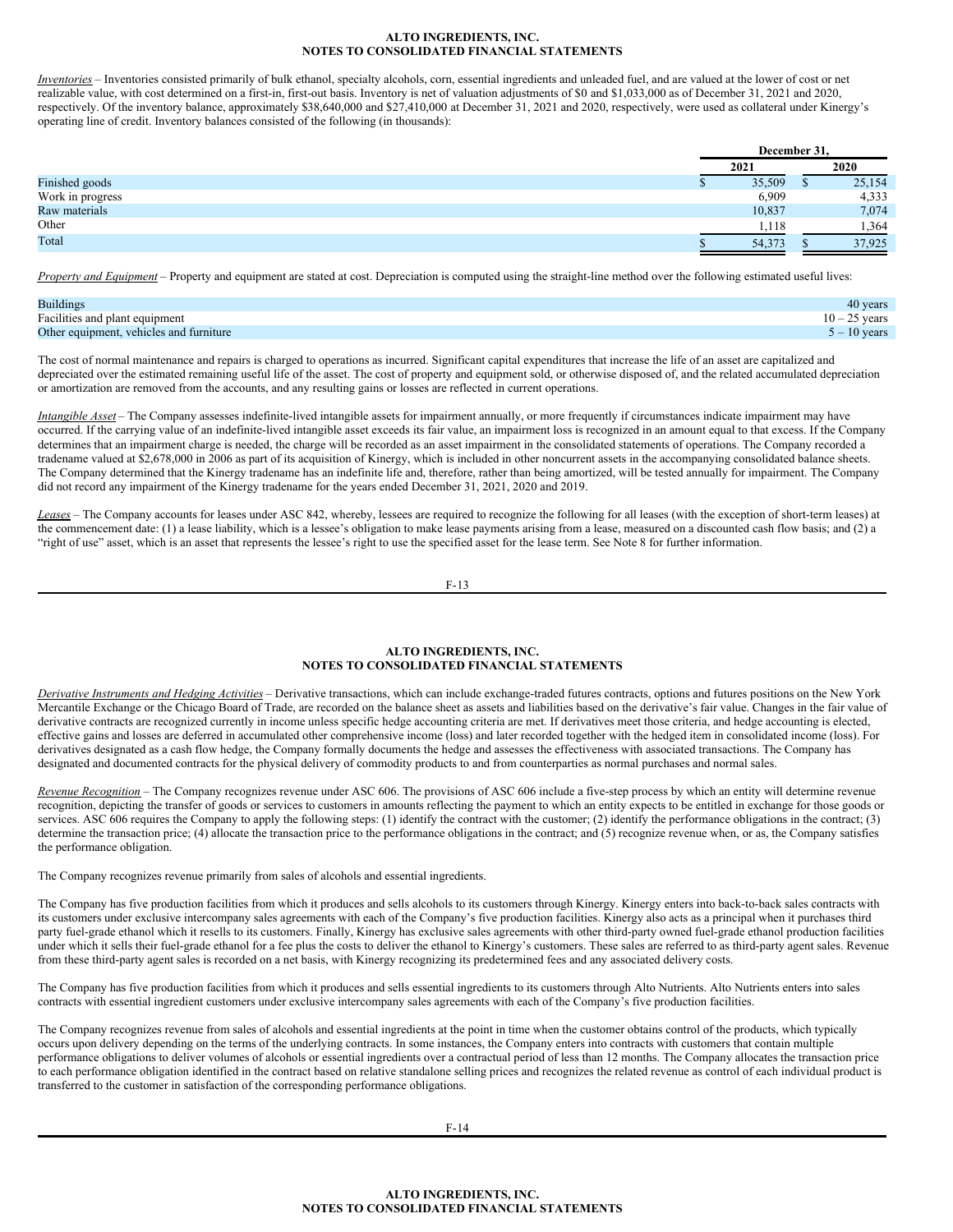When the Company is the agent, the supplier controls the products before they are transferred to the customer because the supplier is primarily responsible for fulfilling the promise to provide the product, has inventory risk before the product has been transferred to a customer and has discretion in establishing the price for the product. When the Company is the principal, the Company controls the products before they are transferred to the customer because the Company is primarily responsible for fulfilling the promise to provide the products, has inventory risk before the product has been transferred to a customer and has discretion in establishing the price for the product.

See Note 4 for the Company's revenue by type of contracts.

*Shipping and Handling Costs* – The Company accounts for shipping and handling costs relating to contracts with customers as costs to fulfill its promise to transfer its products. Accordingly, the costs are classified as a component of cost of goods sold in the accompanying consolidated statements of operations.

*Selling Costs* – Selling costs associated with the Company's product sales are classified as a component of selling, general and administrative expenses in the accompanying consolidated statements of operations.

*Stock-Based Compensation* – The Company accounts for the cost of employee services received in exchange for the award of equity instruments based on the fair value of the award, determined on the date of grant. The expense is recognized over the period during which an employee is required to provide services in exchange for the award. The Company accounts for forfeitures as they occur. The Company recognizes stock-based compensation expense as a component of either cost of goods sold or selling, general and administrative expenses in the consolidated statements of operations.

*Impairment of Long-Lived Assets* – The Company assesses the impairment of long-lived assets, including property and equipment, internally developed software and purchased intangibles subject to amortization, when events or changes in circumstances indicate that the fair value of assets could be less than their net book value. In such event, the Company assesses long-lived assets for impairment by first determining the forecasted, undiscounted cash flows the asset group is expected to generate plus the net proceeds expected from the sale of the asset group. If this amount is less than the carrying value of the asset, the Company will then determine the fair value of the asset group. An impairment loss would be recognized when the fair value is less than the related asset group's net book value, and an impairment expense would be recorded in the amount of the difference. Forecasts of future cash flows are judgments based on the Company's experience and knowledge of its operations and the industries in which it operates. These forecasts could be significantly affected by future changes in market conditions, the economic environment, including inflation, and purchasing decisions of the Company's customers. The Company performed an undiscounted cash flow analysis for its long-lived assets held-for-use, exclusive of the Company's assets held-for-sale, and for those that failed step 1, the Company performed a further fair value assessment, resulting in an impairment of \$2.1 million for the year ended December 31, 2020. The Company's assessment of assets held-for-use did not result in an impairment for the years ended December 31, 2021 and 2019.

*Deferred Financing Costs* – Deferred financing costs are costs incurred to obtain debt financing, including all related fees, and are amortized as interest expense over the term of the related financing using the straight-line method, which approximates the effective interest rate method. Amortization of deferred financing costs was approximately \$778,000, \$1,394,000 and \$511,000 for the years ended December 31, 2021, 2020 and 2019, respectively. Amortization was accelerated in 2020 to reflect increased payments of principal and the reduction of outstanding debt balances. Unamortized deferred financing costs were approximately \$40,000 and \$759,000 as of December 31, 2021 and 2020, respectively, and are recorded net of long-term debt in the consolidated balance sheets.

F-15

# **ALTO INGREDIENTS, INC. NOTES TO CONSOLIDATED FINANCIAL STATEMENTS**

*Provision for Income Taxes* – Income taxes are accounted for under the asset and liability approach, where deferred tax assets and liabilities are determined based on differences between financial reporting and tax basis of assets and liabilities and are measured using enacted tax rates and laws that are expected to be in effect when the differences reverse. Valuation allowances are established when necessary to reduce deferred tax assets to the amounts expected to be realized.

The Company accounts for uncertainty in income taxes using a two-step approach to recognizing and measuring uncertain tax positions. The first step is to evaluate the tax position for recognition by determining whether it is more likely than not that the position will be sustained on audit, including resolution of related appeals or litigation processes, if any. The second step is to measure the tax benefit as the largest amount which is more than 50% likely of being realized upon ultimate settlement. An uncertain tax position is considered effectively settled on completion of an examination by a taxing authority if certain other conditions are satisfied. Should the Company incur interest and penalties relating to tax uncertainties, such amounts would be classified as a component of interest expense and other income (expense), net, respectively. Deferred tax assets and liabilities are classified as noncurrent in the Company's consolidated balance sheets.

The Company files a consolidated federal income tax return. This return includes all wholly owned subsidiaries as well as the Company's pro-rata share of taxable income from pass-through entities in which the Company owns less than 100%. State tax returns are filed on a consolidated, combined or separate basis depending on the applicable laws relating to the Company and its subsidiaries.

*Income* (Loss) Per Share – Basic income (loss) per share is computed on the basis of the weighted-average number of shares of common stock outstanding during the period. Preferred dividends are deducted from net income (loss) attributed to Alto Ingredients, Inc. and are considered in the calculation of income (loss) available to common stockholders in computing basic income (loss) per share. Common stock equivalents to preferred stock are considered participating securities and are also included in this calculation when dilutive.

F-16

# **ALTO INGREDIENTS, INC. NOTES TO CONSOLIDATED FINANCIAL STATEMENTS**

The following tables compute basic and diluted earnings per share (in thousands, except per share data):

|                                                    | Year Ended December 31, 2021 |                              |  |                     |
|----------------------------------------------------|------------------------------|------------------------------|--|---------------------|
|                                                    | Income<br><b>Numerator</b>   | <b>Shares</b><br>Denominator |  | Per-Share<br>Amount |
| Net income attributed to Alto Ingredients, Inc.    | 46,082                       |                              |  |                     |
| Less: Preferred stock dividends                    | (1,265)                      |                              |  |                     |
| Less: Income allocated to participating securities | (600)                        |                              |  |                     |
| Basic income per share:                            |                              |                              |  |                     |
| Income available to common stockholders            | 44,217                       | 71,098                       |  | 0.62                |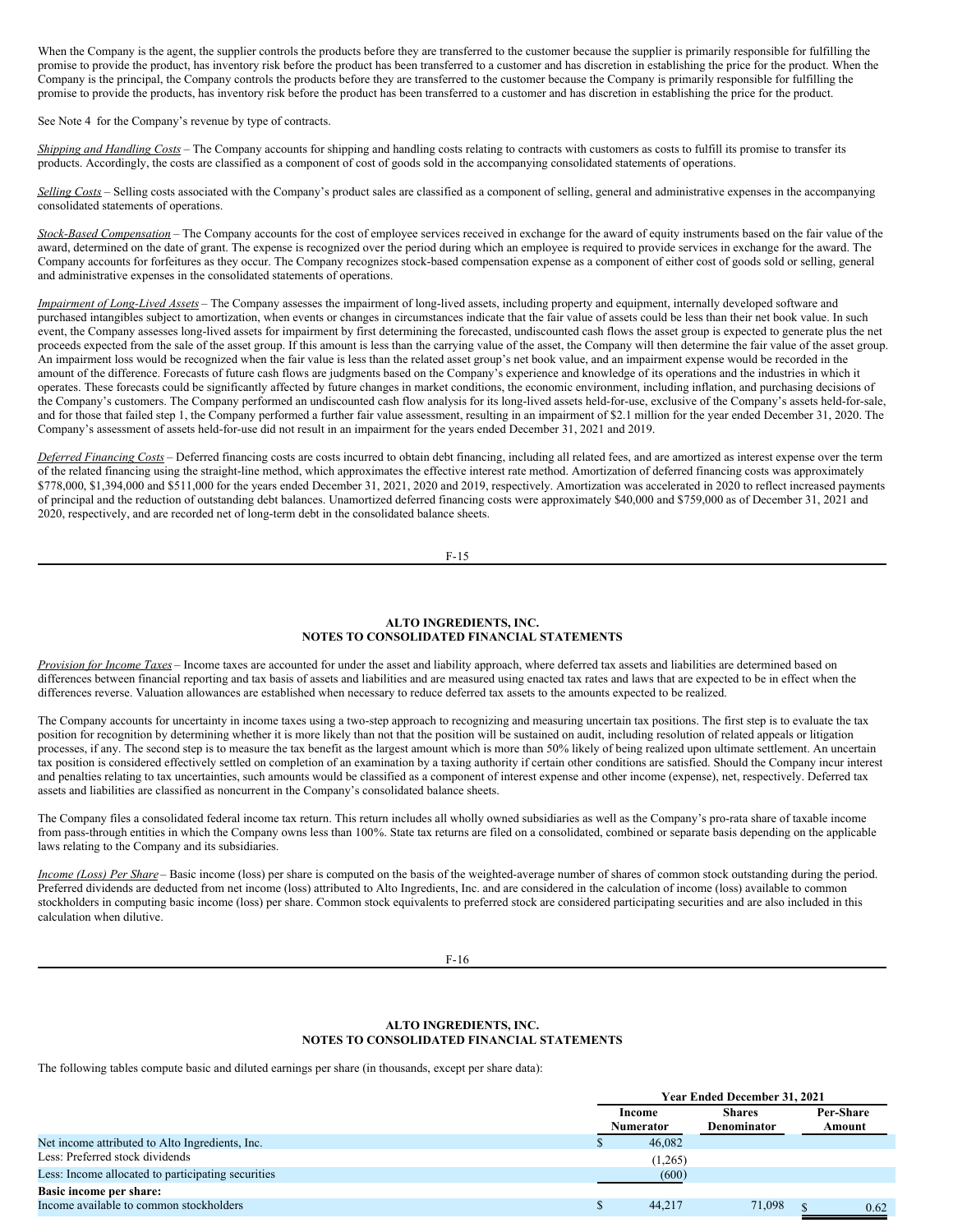| Add: Dilutive securities                      |                              |           | 1,121                        |                     |           |  |
|-----------------------------------------------|------------------------------|-----------|------------------------------|---------------------|-----------|--|
| Diluted income per share:                     |                              |           |                              |                     |           |  |
| Income available to common stockholders       |                              | 44,217    | 72,219                       |                     | 0.61      |  |
|                                               | Year Ended December 31, 2020 |           |                              |                     |           |  |
|                                               | Loss<br>Numerator            |           | <b>Shares</b><br>Denominator | Per-Share<br>Amount |           |  |
| Net loss attributed to Alto Ingredients, Inc. |                              | (15, 116) |                              |                     |           |  |
| Less: Preferred stock dividends               |                              | (1,268)   |                              |                     |           |  |
| Basic and diluted loss per share:             |                              |           |                              |                     |           |  |
| Loss available to common stockholders         |                              | (16,384)  | 58,609                       |                     | (0.28)    |  |
|                                               | Year Ended December 31, 2019 |           |                              |                     |           |  |
|                                               | Loss                         |           | <b>Shares</b>                |                     | Per-Share |  |
|                                               | Numerator                    |           | <b>Denominator</b><br>Amount |                     |           |  |
| Net loss attributed to Alto Ingredients, Inc. |                              | (88,949)  |                              |                     |           |  |
| Less: Preferred stock dividends               |                              | (1,265)   |                              |                     |           |  |
| Basic and diluted loss per share:             |                              |           |                              |                     |           |  |
| Loss available to common stockholders         |                              | (90,214)  | 47,384                       |                     | (1.90)    |  |

There were an aggregate of 964,000, 2,463,000 and 635,000 potentially dilutive shares from convertible securities outstanding as of December 31, 2021, 2020 and 2019, respectively. These convertible securities were not considered in calculating diluted loss per common share for the years ended December 31, 2021, 2020 and 2019 as their effect would be anti-dilutive. In addition, there were an aggregate of 8,900,500, 5,031,000 and 136,000 weighted-average antidilutive shares from outstanding out-of-themoney warrants.

F-17

# **ALTO INGREDIENTS, INC. NOTES TO CONSOLIDATED FINANCIAL STATEMENTS**

*Financial Instruments* – The carrying values of cash and cash equivalents, restricted cash, accounts receivable, notes receivable, derivative assets, accounts payable, accrued liabilities and derivative liabilities are reasonable estimates of their fair values because of the short maturity of these items. The Company believes the carrying value of its long-term debt instruments are not considered materially different than fair value because the interest rates on these instruments are variable.

*Employment-related Benefits* – Employment-related benefits associated with pensions and postretirement health care are expensed based on actuarial analysis. The recognition of expense is affected by estimates made by management, such as discount rates used to value certain liabilities, investment rates of return on plan assets, increases in future wage amounts and future health care costs. Discount rates are determined based on a spot yield curve that includes bonds with maturities that match the expected timing of benefit payments under the plan.

*Estimates and Assumptions* – The preparation of the consolidated financial statements in conformity with GAAP requires management to make estimates and assumptions that affect the reported amounts of assets and liabilities and disclosure of contingent assets and liabilities at the date of the financial statements and the reported amounts of revenues and expenses during the reporting period. Significant estimates are required as part of determining the allowance for doubtful accounts, net realizable value of inventory, estimated lives of property and equipment, long-lived asset impairments, fair value of warrants, valuation allowances on deferred income taxes and the potential outcome of future tax consequences of events recognized in the Company's financial statements or tax returns, and the valuation of assets acquired and liabilities assumed as a result of business combinations. Actual results and outcomes may materially differ from management's estimates and assumptions.

*Uncertainty* – The impact of the coronavirus pandemic has negatively impacted the demand for fuel-grade ethanol. Any future quarantines, labor shortages or other disruptions to the Company's operations, or those of its customers, may adversely impact the Company's revenues, ability to provide its services and operating results. In addition, a significant outbreak of epidemic, pandemic or contagious diseases in the human population could result in a widespread health crisis that could adversely affect the economies and financial markets of many countries, including the geographical area in which the Company operates, resulting in an economic downturn that could further affect demand for its goods and services. The extent to which the coronavirus pandemic impacts the Company's long-term results will depend on future developments, which are highly uncertain and cannot be predicted, including new information which may emerge concerning the severity of the coronavirus pandemic and actions taken to mitigate the pandemic or its impact, among others.

*Subsequent Events* – Management evaluates, as of each reporting period, events or transactions that occur after the balance sheet date through the date that the financial statements are issued for either disclosure or adjustment to the consolidated financial results.

*Reclassifications* – Certain prior year amounts have been reclassified to conform to the current presentation. Such reclassifications had no effect on the consolidated net loss, working capital or stockholders' equity reported in the consolidated statements of operations and consolidated balance sheets.

F-18

# **ALTO INGREDIENTS, INC. NOTES TO CONSOLIDATED FINANCIAL STATEMENTS**

2. ASSET SALES AND HELD-FOR-SALE CLASSIFICATION.

*Pacific Aurora*

On December 19, 2019, the Company entered into a term sheet covering the proposed sale of its73.93% ownership interest in Pacific Aurora to ACEC for \$52.8 million, and as a result, the Company determined that as of December 31, 2019, the long-lived assets of Pacific Aurora should be classified as held-for-sale.

On April 15, 2020, the Company closed the sale of its ownership interest in Pacific Aurora and preliminarily received total consideration of \$52.8 million, subject to working capital adjustments of approximately \$35.3 million, resulting in cash proceeds of \$19.9 million and the balance of \$16.5 million in long-term ACEC promissory notes,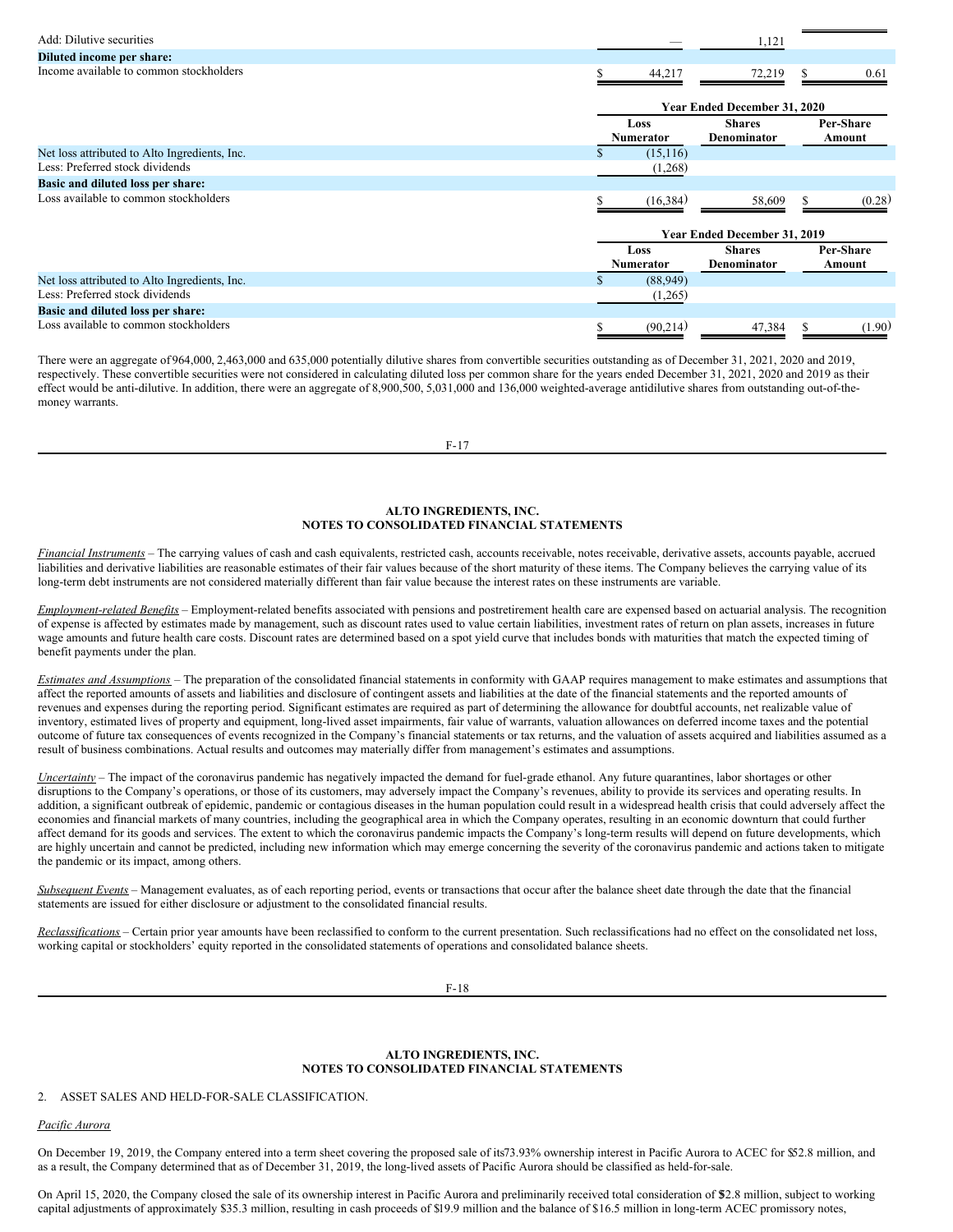resulting in a net loss on sale of approximately \$1.4 million, recorded as gain (loss) on sale of assets in the Company's consolidated statements of operations. Approximately \$14.5 million of the cash proceeds were used to repay a portion of the Company's term debt. In September 2020, the Company and ACEC agreed to certain post-closing adjustments to the purchase price, resulting in a decrease of \$0.9 million, and a corresponding reduction in the aggregate principal amount owed under the long-term ACEC promissory notes.

The Company received two promissory notes, as adjusted, in the amounts of \$8.6 million and \$7.0 million as part consideration for the sale, both maturing on April 15, 2025. The \$8.6 million note accrues interest at an annual rate of 5.00%. Interest payments are due quarterly beginning July 1, 2020 and principal payments of \$0.4 million are due quarterly beginning July 1, 2021. The \$7.0 million note accrues interest at an annual rate of 4.50%. Interest payments are due quarterly beginning July 1, 2020 and principal payments of \$0.4 million are due quarterly beginning January 3, 2022. As discussed in Note 16, on February 23, 2022, these notes were amended and now mature on June 30, 2022.

In addition, upon the sale, the Company no longer had noncontrolling interests on its balance sheet and no longer records income (loss) of noncontrolling interests for future periods.

For the years ended December 31, 2020 and 2019, Pacific Aurora contributed \$39.6 million and \$163.5 million in net sales, \$8.4 million and \$43.4 million in pre-tax loss, and \$2.2 million and \$12.3 million in net loss attributed to noncontrolling interests, respectively.

# *Magic Valley*

On November 30, 2020, the Company sold 134 acres, the related rail loop and grain handling assets at its Magic Valley facility located in Burley, Idaho for \$10.0 million in cash. The Company retained the fuel-grade ethanol production facility and terminal on the remaining 25 acres and has entered into certain agreements with the buyer for delivery of grain to the plant. Upon the sale, the Company recognized a gain on sale of \$3.2 million in gain on sale of assets in the accompanying consolidated statements of operations.

# *Stockton and Madera*

In October 2020, the Company's Board of Directors approved a plan to sell the Company's fuel-grade ethanol production facilities located in Madera and Stockton, California. As a result, the Company determined the related long-lived asset groups should be classified as held-for-sale at December 31, 2020. The analysis of these potential sales resulted in an aggregate asset impairment of \$1.2 million and \$22.3 million in the Company's Other production segment for the years ended December 31, 2021 and 2020, respectively.

# **ALTO INGREDIENTS, INC. NOTES TO CONSOLIDATED FINANCIAL STATEMENTS**

On May 14, 2021, the Company closed the sale of its Madera facility for total consideration of \$28.3 million, comprised of \$19.5 million in cash and \$8.8 million in assumption of liabilities, resulting in a net loss on sale of less than \$0.1 million, included in gain on sale of assets in the Company's consolidated statements of operations. All of the cash proceeds were used to repay a significant portion of the Company's term debt and accrued interest.

On November 5, 2021, the Company closed the sale of its Stockton facility for gross proceeds of \$24.0 million in cash, resulting in a net gain on sale of \$4.6 million, recorded in gain on sale of assets in the Company's consolidated statements of operations. With the net cash proceeds, the Company repaid its parent notes payable and the Alto Pekin and ICP loans in full.

For the year ended December 31, 2021, net sales attributed to the results of operations for Stockton and Madera were \$.6 million and \$0, respectively. For the year ended December 31, 2020, net sales attributed to the results of operations for Stockton and Madera were \$21.9 million and \$22.7 million, respectively. For the year ended December 31, 2019, net sales attributed to the results of operations for Stockton and Madera were \$132.9 million and \$82.7 million, respectively. For the year ended December 31, 2021, pre-tax loss attributed to the results of operations for Stockton and Madera was \$2.8 million and \$2.0 million, respectively. For the year ended December 31, 2020, pre-tax loss attributed to the results of operations for Stockton and Madera was \$6.5 million and \$6.1 million, respectively. For the year ended December 31, 2019, pre-tax loss attributed to the results of operations for Stockton and Madera was \$3.9 million and \$2.7 million, respectively. The above pre-tax results include asset impairments associated with Stockton and Madera recorded for the year ended December 31, 2021 of \$0 and \$1.2 million and for the year ended December 31, 2020 were \$17.9 million and \$4.4 million, respectively.

# *Canton*

During 2021, the Company agreed to sell certain assets of the Company's property and equipment in Canton, Illinois. As a result, the Company determined the related longlived asset groups should be classified as held-for-sale at December 31, 2021. The analysis of the potential sale resulted in an asset impairment of \$1.9 million in the Company's Other production segment for the year ended December 31, 2021. As of December 31, 2021, the Company recorded \$1.0 million in assets held-for-sale associated with this transaction. For the years ended December 31, 2021, 2020 and 2019 there were no sales from Canton. For the years ended December 31, 2021, 2020 and 2019, pre-tax losses attributed to Canton were less than \$1.0 million for each year.

# 3. INTERCOMPANY AGREEMENTS.

The Company, directly or through one of its subsidiaries, has entered into the following management and marketing agreements:

*Af iliate Management Agreement* – Alto Ingredients entered into an Affiliate Management Agreement ("AMA") with its operating subsidiaries, under which Alto Ingredients agreed to provide operational, administrative and staff support services. These services generally include, but are not limited to, administering the subsidiaries' compliance with their credit agreements and performing billing, collection, record keeping and other administrative and ministerial tasks. Alto Ingredients agreed to supply all labor and personnel required to perform its services under the AMA, including the labor and personnel required to operate and maintain the production facilities and marketing activities. These services are billed at a predetermined amount per subsidiary each month plus out of pocket costs such as employee wages and benefits.

### **ALTO INGREDIENTS, INC. NOTES TO CONSOLIDATED FINANCIAL STATEMENTS**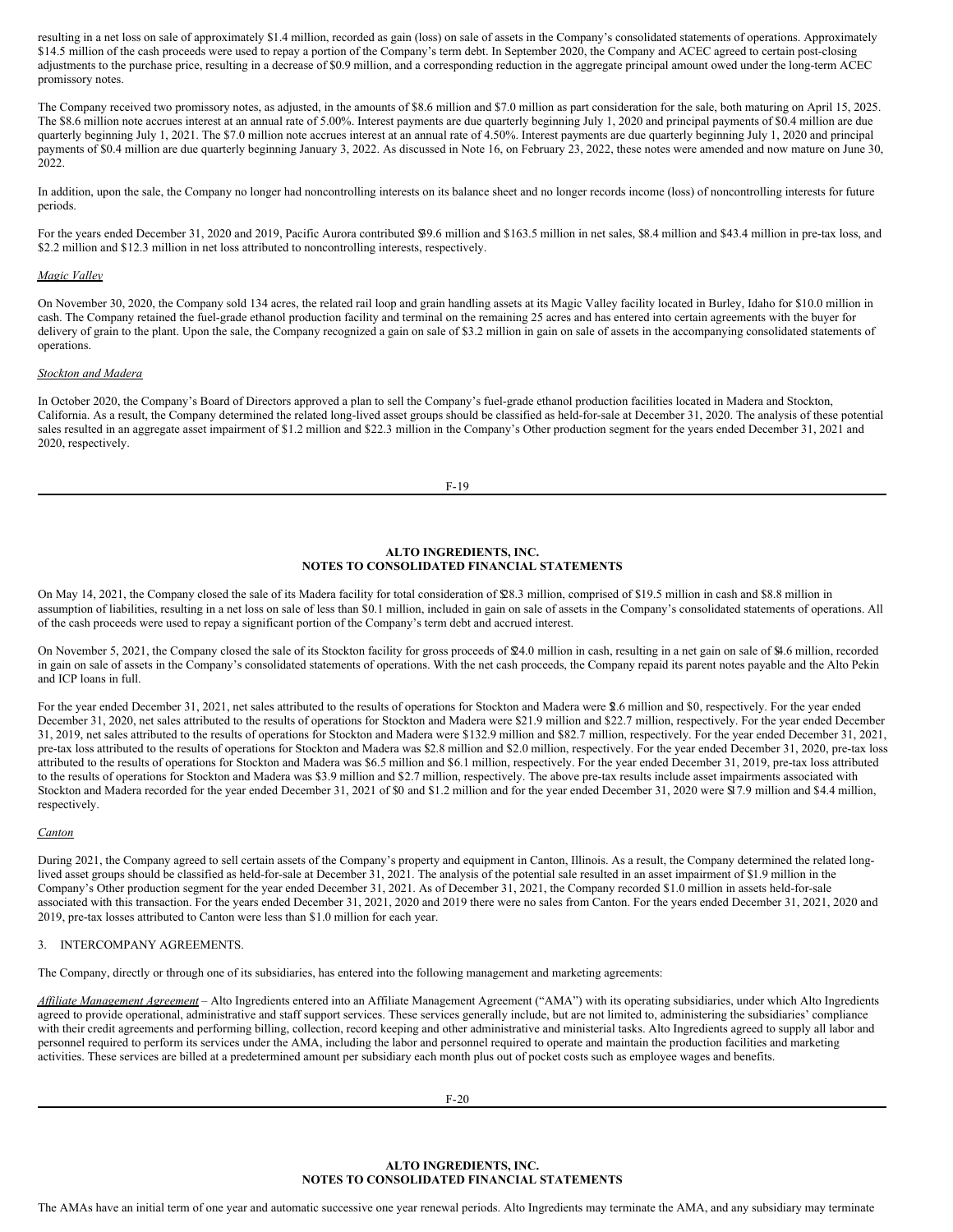the AMA, at any time by providing at least 90 days prior notice of such termination.

Alto Ingredients recorded revenues of approximately \$9,774,000, \$11,724,000 and \$12,682,000 related to the AMAs in place for the years ended December 31, 2021, 2020 and 2019, respectively. These amounts have been eliminated upon consolidation.

*Ethanol Marketing Agreements* – Kinergy entered into separate marketing agreements with each of the Company's production facilities, which granted it the exclusive right to purchase, market and sell the alcohols produced at those facilities. Under the terms of the marketing agreements, within ten days after delivering alcohol to Kinergy, an amount is paid to Kinergy equal to (i) the estimated purchase price payable by the third-party purchaser of the alcohol, minus (ii) the estimated amount of transportation costs to be incurred, minus (iii) the estimated incentive fee payable to Kinergy, which equals 1% of the aggregate third-party purchase price, provided that the marketing fee shall not be less than \$0.015 per gallon and not more than \$0.0225 per gallon. Each of the marketing agreements had an initial term of one year and successive one year renewal periods at the option of the individual plant.

Kinergy recorded revenues of approximately \$4,496,000, \$4,275,000 and \$7,900,800 related to the marketing agreements for the years ended December 31, 2021, 2020 and 2019, respectively. These amounts have been eliminated upon consolidation.

*Corn Procurement and Handling Agreements* – Alto Nutrients entered into separate corn procurement and handling agreements with each of the Company's production facilities, with the exception of the Pacific Aurora facilities. Under the terms of the corn procurement and handling agreements, each facility appointed Alto Nutrients as its exclusive agent to solicit, negotiate, enter into and administer, on its behalf, corn supply arrangements to procure the corn necessary to operate the facility. Alto Nutrients also provides grain handling services including, but not limited to, receiving, unloading and conveying corn into the facility's storage and, in the case of whole corn delivered, processing and hammering the whole corn.

Under these agreements, Alto Nutrients receives a fee of \$0.03 per bushel of corn delivered to each production facility as consideration for its procurement and handling services, payable monthly. Each corn procurement and handling agreement had an initial term of one year and successive one year renewal periods at the option of the individual facility. Alto Nutrients recorded revenues of approximately \$2,694,000, \$2,595,000 and \$4,288,000 related to the corn procurement and handling agreements for the years ended December 31, 2021, 2020 and 2019, respectively. These amounts have been eliminated upon consolidation.

Through April 15, 2020, each Pacific Aurora production facility operated under a grain procurement agreement with ACEC. Under this agreement, ACEC received a fee of \$0.03 per bushel of corn delivered to each facility as consideration for ACEC's procurement and handling services, payable monthly. The grain procurement agreement had an initial term of one year and successive one year renewal periods at the option of the individual facility. Pacific Aurora recorded expenses of approximately \$210,000 and \$1,103,000 for the years ended December 31, 2020 and 2019, respectively, associated with these agreements. These amounts have not been eliminated upon consolidation as they were with a related but unconsolidated third-party.

#### F-21

# **ALTO INGREDIENTS, INC. NOTES TO CONSOLIDATED FINANCIAL STATEMENTS**

*Essential Ingredients Marketing Agreements* – Alto Nutrients entered into separate marketing agreements with each of the Company's production facilities (except for the Company's Magic Valley facility), which grant Alto Nutrients the exclusive right to market, purchase and sell the various essential ingredients produced at each facility. Under the terms of the marketing agreements, within ten days after a facility delivers essential ingredients to Alto Nutrients, the production facility is paid an amount equal to (i) the estimated purchase price payable by the third-party purchaser of the essential ingredients, minus (ii) the estimated amount of transportation costs to be incurred, minus (iii) the estimated amount of fees and taxes payable to governmental authorities in connection with the tonnage of the essential ingredients produced or marketed, minus (iv) the estimated incentive fee payable to the Company, which equals (a) 5% of the aggregate third-party purchase price for wet corn gluten feed, wet distillers grains, corn condensed distillers solubles and distillers grains with solubles, or (b) 1% of the aggregate third-party purchase price for corn gluten meal, dry corn gluten feed, dry distillers grains, corn germ and corn oil. Each marketing agreement had an initial term of one year and successive one year renewal periods at the option of the individual facility.

Alto Nutrients recorded revenues of approximately \$2,871,000, \$2,778,000 and \$6,029,000 related to the marketing agreements for the years ended December 31, 2021, 2020 and 2019, respectively. These amounts have been eliminated upon consolidation.

# 4. SEGMENTS.

The Company reports its financial and operating performance inthree segments: (1) marketing and distribution, which includes marketing and merchant trading for Companyproduced alcohols and essential ingredients on an aggregated basis, and third-party fuel-grade ethanol (2) Pekin Campus production, which includes the production and sale of alcohols and essential ingredients produced at the Company's Pekin, Illinois campus, and (3) Other production, which includes the production and sale of fuel-grade ethanol and essential ingredients produced at all of the Company's other production facilities on an aggregated basis, none of which are individually so significant to be considered a reportable segment.

Income before provision for income taxes includes management fees charged by Alto Ingredients to the segments. The Pekin Campus production segment incurred \$4,344,000, \$4,344,000 and \$4,014,000 in management fees for the years ended December 31, 2021, 2020 and 2019, respectively. The marketing and distribution segment incurred \$3,480,000 in management fees for each of the years ended December 31, 2021, 2020 and 2019, respectively. The Other production segment incurred \$,950,000, \$3,893,000 and \$5,188,000 in management fees for the years ended December 31, 2021, 2020 and 2019, respectively. Corporate activities include selling, general and administrative expenses, consisting primarily of corporate employee compensation, professional fees and overhead costs not directly related to a specific operating segment.

During the normal course of business, the segments do business with each other. The preponderance of this activity occurs when the Company's marketing segment markets alcohol produced by the production segments for a marketing fee, as discussed in Note 3. These intersegment activities are considered arms'-length transactions. Consequently, although these transactions impact segment performance, they do not impact the Company's consolidated results since all revenues and corresponding costs are eliminated in consolidation.

For the year ended December 31, 2021, capital expenditures incurred by the Pekin Campus segment and the Other production segment were approximately \$14.3 million and \$2.1 million, respectively. For the years ended December 31, 2020 and 2019, capital expenditures were substantially all incurred at the Company's Pekin Campus production segment.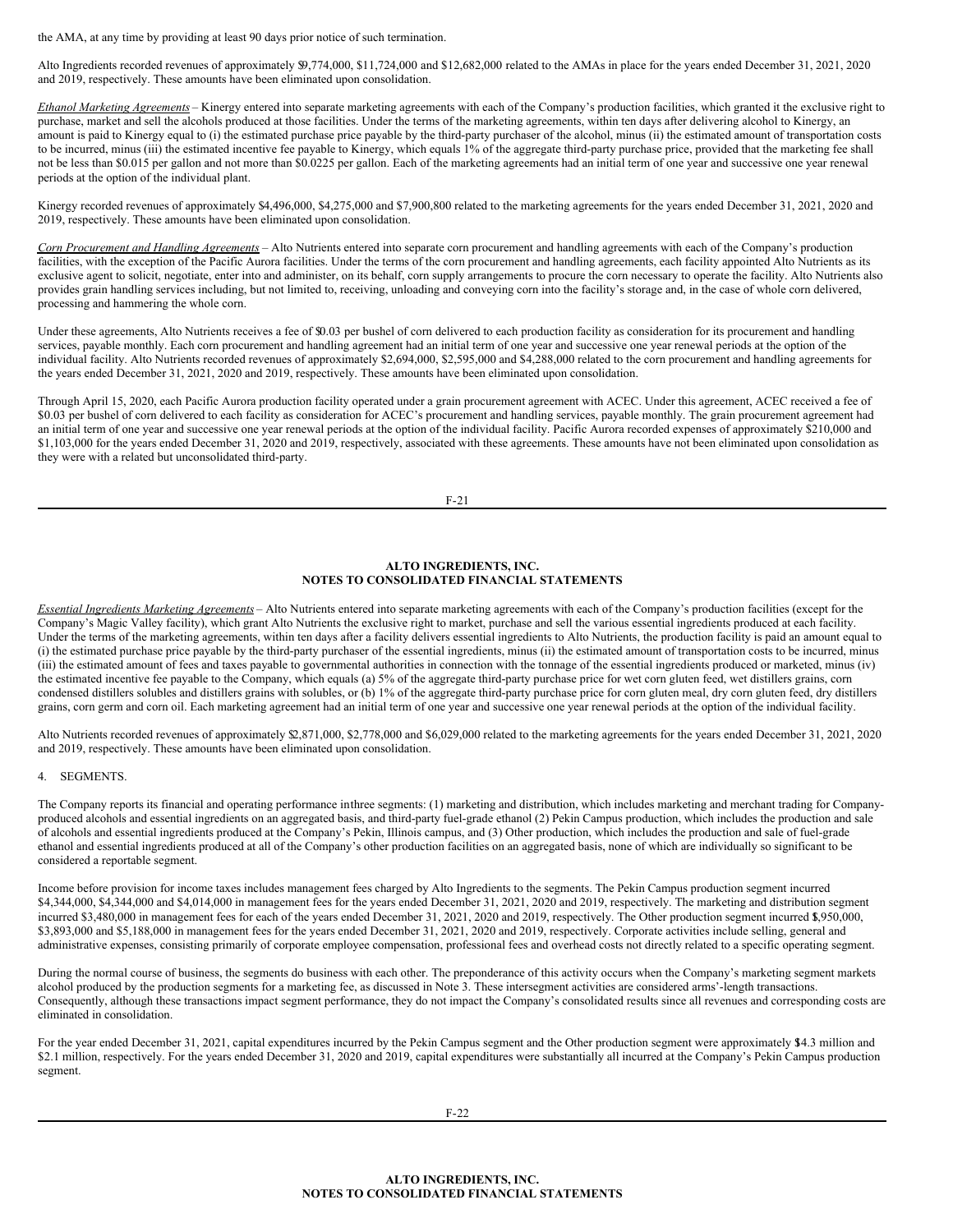The following tables set forth certain financial data for the Company's operating segments (in thousands):

|                                                            |              | <b>Years Ended December 31,</b> |                 |              |                     |
|------------------------------------------------------------|--------------|---------------------------------|-----------------|--------------|---------------------|
|                                                            |              | 2021                            | 2020            |              | 2019                |
| Net Sales                                                  |              |                                 |                 |              |                     |
| Pekin Campus production, recorded as gross:                |              |                                 |                 |              |                     |
| Alcohol sales                                              | \$           | 498,195<br>\$                   | 330,432         | $\mathbb{S}$ | 343,610             |
| Essential ingredient sales                                 |              | 189,535                         | 130,270         |              | 138,987             |
| Intersegment sales                                         |              | 1,193                           | 645             |              | 1,110               |
| <b>Total Pekin Campus sales</b>                            |              | 688,923                         | 461,347         |              | 483,707             |
| Marketing and distribution:                                |              |                                 |                 |              |                     |
| Alcohol sales, gross                                       | $\mathbb{S}$ | 379,422<br>$\mathbb{S}$         | 256,209         | \$           | 355,101             |
| Alcohol sales, net                                         |              | 1,753                           | 1,529           |              | 1,831               |
| Intersegment sales                                         |              | 10,061                          | 9,648           |              | 18,219              |
| Total marketing and distribution sales                     |              | 391,236                         | 267,386         |              | 375,151             |
| Other Production, recorded as gross:                       |              |                                 |                 |              |                     |
| Alcohol sales                                              | $\mathbb{S}$ | 107,931<br>$\mathbb{S}$         | 137,703         | $\mathbb{S}$ | 455,343             |
| Essential ingredient sales                                 |              | 31,056                          | 40,880          |              | 130,009             |
| Intersegment sales                                         |              | 964                             | 1,309           |              | 509                 |
| Total Other production sales                               |              | 139,951                         | 179,892         |              | 585,861             |
| Intersegment eliminations                                  |              | (12,218)                        | (11,602)        |              | (19, 838)           |
| Net sales as reported                                      | S            | 1,207,892<br>\$                 | 897,023         | \$           | 1,424,881           |
|                                                            |              |                                 |                 |              |                     |
| Cost of goods sold:                                        |              |                                 |                 |              |                     |
| Pekin Campus production                                    | $\mathbb{S}$ | $\mathcal{S}$<br>638,371        | 389,125         | $\mathbb{S}$ | 481,262             |
| Marketing and distribution                                 |              | 371,371                         | 253,465         |              | 347,185             |
| Other production                                           |              | 136,401                         | 206,412         |              | 612,040             |
| Intersegment eliminations                                  |              | (6,035)                         | (4,838)         |              | (5,668)             |
| Cost of goods sold as reported                             | \$           | $\mathbf S$<br>1,140,108        | 844,164         | S            | 1,434,819           |
|                                                            |              |                                 |                 |              |                     |
| Income (loss) before provision (benefit) for income taxes: |              |                                 |                 |              |                     |
| Pekin Campus production                                    | $\mathbb{S}$ | 41,622<br>\$<br>11,756          | 53,898<br>4,889 | $\mathbb{S}$ | (21, 441)<br>12,533 |
| Marketing and distribution<br>Other production             |              | (3,762)                         | (54, 677)       |              | (77, 019)           |
| Corporate activities                                       |              | (2,065)                         | (21, 409)       |              | (15,375)            |
|                                                            |              | 47,551<br>\$                    | (17,299)        | $\mathbb S$  | (101, 302)          |
|                                                            |              |                                 |                 |              |                     |
| Depreciation expense:                                      |              |                                 |                 |              |                     |
| Pekin Campus production                                    | \$           | 17,352<br>\$                    | 17,450          | $\mathbf S$  | 17,535              |
| Other production<br>Corporate activities                   |              | 5,890<br>50                     | 12,691<br>127   |              | 30,107              |
|                                                            |              |                                 |                 |              | 267                 |
|                                                            | \$           | 23,292<br>\$                    | 30,268          | \$           | 47,909              |

F-23

# **ALTO INGREDIENTS, INC. NOTES TO CONSOLIDATED FINANCIAL STATEMENTS**

| 756   | 6,038  | 7,556  |
|-------|--------|--------|
| 963   | 1,574  | 3,053  |
| 167   | 334    | 13     |
| 1.701 | 9.997  | 9.584  |
| 3,587 | 17.943 | 20,206 |
|       |        |        |

The following table sets forth the Company's total assets by operating segment (in thousands):

|                            |   | December 31,<br>2021 |  | December 31,<br>2020 |  |
|----------------------------|---|----------------------|--|----------------------|--|
| <b>Total assets:</b>       |   |                      |  |                      |  |
| Pekin Campus production    | ъ | 266,197              |  | 234,439              |  |
| Marketing and distribution |   | 130,302              |  | 89,337               |  |
| Other production           |   | 57,046               |  | 102,409              |  |
| Corporate assets           |   | 31,408               |  | 50,633               |  |
|                            |   | 484,953              |  | 476,818              |  |

# 5. PROPERTY AND EQUIPMENT.

*Interest expense:*

Property and equipment consisted of the following (in thousands):

|                                | December   |      |
|--------------------------------|------------|------|
|                                | 2021       | 2020 |
| Facilities and plant equipment | 039<br>364 | 740  |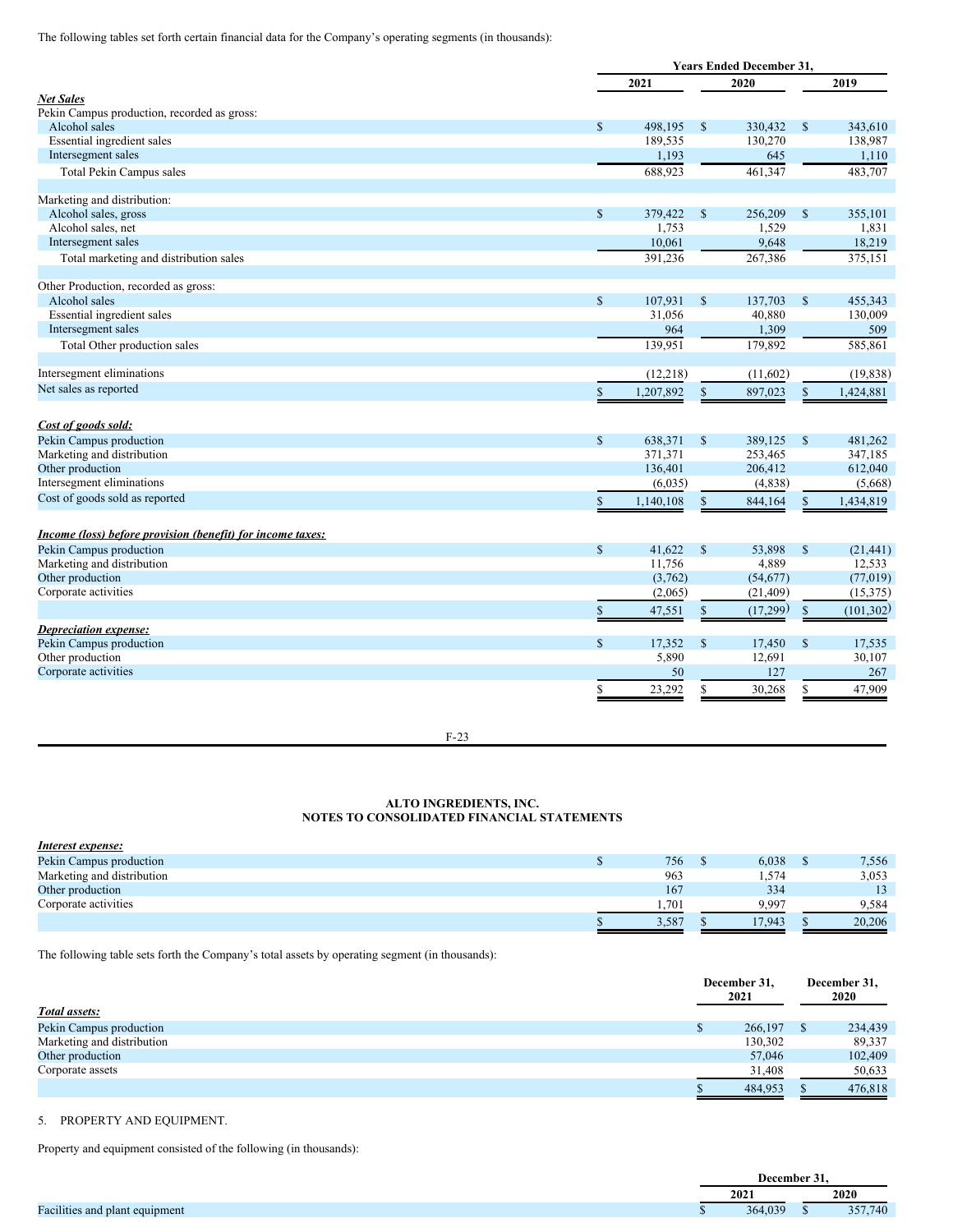| Land                                    | 4,072     | 4,837      |
|-----------------------------------------|-----------|------------|
| Other equipment, vehicles and furniture | 7,656     | 7,858      |
| Construction in progress                | 22,505    | 11.828     |
|                                         | 398,272   | 382,263    |
| Accumulated depreciation                | (175.722) | (152, 777) |
|                                         | 222,550   | 229,486    |

Depreciation expense was \$23,292,000, \$30,268,000 and \$47,909,000 for the years ended December 31, 2021, 2020 and 2019, respectively.

F-24

## **ALTO INGREDIENTS, INC. NOTES TO CONSOLIDATED FINANCIAL STATEMENTS**

The Company capitalized interest of \$628,000, \$224,000 and \$563,000 for the years ended December 31, 2021, 2020 and 2019, respectively, related to its capital investment activities.

# 6. DERIVATIVES.

The business and activities of the Company expose it to a variety of market risks, including risks related to changes in commodity prices. The Company monitors and manages these financial exposures as an integral part of its risk management program. This program recognizes the unpredictability of financial markets and seeks to reduce the potentially adverse effects that market volatility could have on operating results.

*Commodity Risk* – *Cash Flow Hedges* – The Company uses derivative instruments to protect cash flows from fluctuations caused by volatility in commodity prices for periods of up to twelve months in order to protect gross profit margins from potentially adverse effects of market and price volatility on alcohol sales and purchase commitments where the prices are set at a future date and/or if the contracts specify a floating or index-based price. In addition, the Company hedges anticipated sales of alcohol to minimize its exposure to the potentially adverse effects of price volatility. These derivatives may be designated and documented as cash flow hedges and effectiveness is evaluated by assessing the probability of the anticipated transactions and regressing commodity futures prices against the Company's purchase and sales prices. Ineffectiveness, which is defined as the degree to which the derivative does not offset the underlying exposure, is recognized immediately in cost of goods sold. For the years ended December 31, 2021, 2020 and 2019, the Company did not designate any of its derivatives as cash flow hedges.

*Commodity Risk – Non-Designated Hedges* – The Company uses derivative instruments to lock in prices for certain amounts of corn and alcohols by entering into exchangetraded futures contracts or options for those commodities. These derivatives are not designated for hedge accounting treatment. The changes in fair value of these contracts are recorded on the balance sheet and recognized immediately in cost of goods sold. The Company recognized net gains of \$21,619,000, \$14,780,000 and \$555,000 as the change in the fair value of these contracts for the years ended December 31, 2021, 2020 and 2019, respectively.

#### F-25

### **ALTO INGREDIENTS, INC. NOTES TO CONSOLIDATED FINANCIAL STATEMENTS**

*Non-Designated Derivative Instruments* – The classification and amounts of the Company's derivatives not designated as hedging instruments, and related cash collateral balances, are as follows (in thousands):

|                           |                               | As of December 31, 2021 |                               |                   |  |  |  |  |  |
|---------------------------|-------------------------------|-------------------------|-------------------------------|-------------------|--|--|--|--|--|
|                           | <b>Assets</b>                 |                         | <b>Liabilities</b>            |                   |  |  |  |  |  |
| <b>Type of Instrument</b> | <b>Balance Sheet Location</b> | <b>Fair Value</b>       | <b>Balance Sheet Location</b> | <b>Fair Value</b> |  |  |  |  |  |
| Cash collateral balance   | Restricted cash               | 11,513                  |                               |                   |  |  |  |  |  |
| Commodity contracts       | Derivative assets             | 15,839                  | Derivative liabilities        | 13,582            |  |  |  |  |  |
|                           |                               |                         | As of December 31, 2020       |                   |  |  |  |  |  |
|                           | <b>Assets</b>                 |                         | <b>Liabilities</b>            |                   |  |  |  |  |  |
| <b>Type of Instrument</b> | <b>Balance Sheet Location</b> | <b>Fair Value</b>       | <b>Balance Sheet Location</b> | <b>Fair Value</b> |  |  |  |  |  |
| Cash collateral balance   | Restricted cash               | 520                     |                               |                   |  |  |  |  |  |
| Commodity contracts       | Derivative assets             | 17.149                  | Derivative liabilities        |                   |  |  |  |  |  |

The above amounts represent the gross balances of the contracts; however, the Company does have a right of offset with each of its derivative brokers, but its intent is to close out positions individually, therefore, they are reported at gross.

The classification and amounts of the Company's recognized gains (losses) for its derivatives not designated as hedging instruments are as follows (in thousands):

| <b>Type of Instrument</b> |                                          |  | <b>Realized Gains (Losses)</b>   |  |       |  |         |  |  |
|---------------------------|------------------------------------------|--|----------------------------------|--|-------|--|---------|--|--|
|                           |                                          |  | For the Years Ended December 31, |  |       |  |         |  |  |
|                           | <b>Statements of Operations Location</b> |  | 2021                             |  | 2020  |  | 2019    |  |  |
| Commodity contracts       | Cost of goods sold                       |  | 32.618                           |  | 2.102 |  | (4,568) |  |  |
|                           |                                          |  | 32.618                           |  | 2.102 |  | (4,568) |  |  |

**Unrealized Gains (Losses)**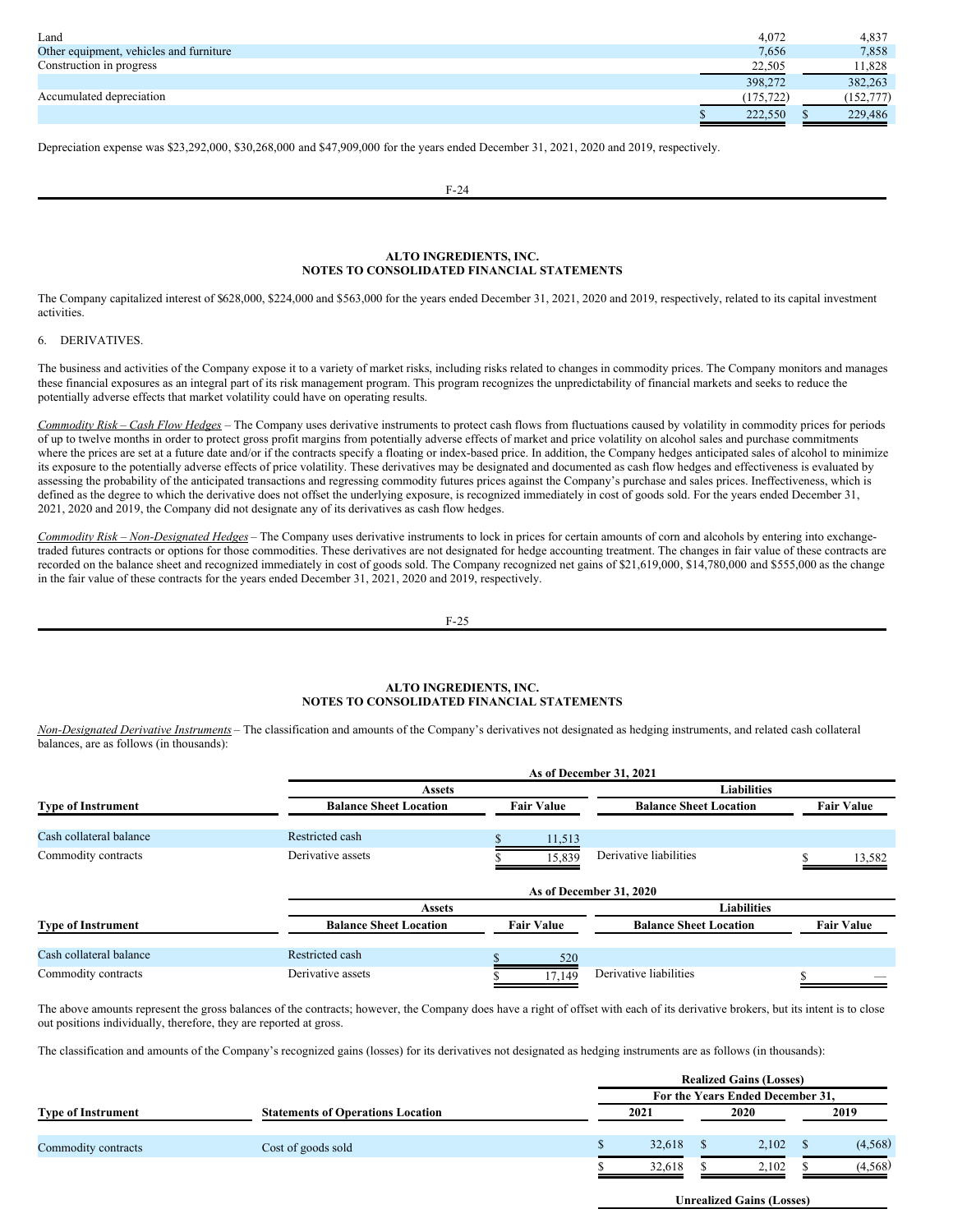|                           |                                                  |  | For the Years Ended December 31. |  |        |  |       |  |  |  |  |  |  |  |  |  |      |
|---------------------------|--------------------------------------------------|--|----------------------------------|--|--------|--|-------|--|--|--|--|--|--|--|--|--|------|
| <b>Type of Instrument</b> | 2021<br><b>Statements of Operations Location</b> |  |                                  |  | 2020   |  |       |  |  |  |  |  |  |  |  |  | 2019 |
|                           |                                                  |  |                                  |  |        |  |       |  |  |  |  |  |  |  |  |  |      |
| Commodity contracts       | Cost of goods sold                               |  | (10.999)                         |  | 12.678 |  | 5,123 |  |  |  |  |  |  |  |  |  |      |
|                           |                                                  |  | (10.999)                         |  | .2,678 |  | 5,123 |  |  |  |  |  |  |  |  |  |      |

F-26

# **ALTO INGREDIENTS, INC. NOTES TO CONSOLIDATED FINANCIAL STATEMENTS**

7. DEBT.

Long-term borrowings are summarized as follows (in thousands):

|                                       |  | December 31,<br>2021 | December 31,<br><b>2020</b> |           |  |
|---------------------------------------|--|----------------------|-----------------------------|-----------|--|
| Kinergy line of credit                |  | 50,401               | Ъ.                          | 32,512    |  |
| Pekin loans                           |  |                      |                             | 20,580    |  |
| <b>ICP</b> loans                      |  | _                    |                             | 9,384     |  |
| <b>CARES</b> Act loans                |  | $\sim$               |                             | 9,860     |  |
| Parent notes payable                  |  |                      |                             | 25,533    |  |
|                                       |  | 50,401               |                             | 97,869    |  |
| Less unamortized debt premium         |  | _                    |                             | 230       |  |
| Less unamortized debt financing costs |  | (40)                 |                             | (759)     |  |
| Less short-term portion               |  |                      |                             | (25, 533) |  |
| Long-term debt                        |  | 50,361               |                             | 71,807    |  |

*Kinergy Line of Credit* – Kinergy has an operating line of credit for an aggregate amount of up to \$100,000,000. The line of credit matures onAugust 2, 2023. The credit facility is based on Kinergy's eligible accounts receivable and inventory levels, subject to certain concentration reserves. The credit facility is subject to certain other sublimits, including inventory loan limits. Interest accrues under the line of credit at a rate equal to (i) the daily Secured Overnight Financing Rate, plus (ii) a specified applicable margin ranging between 1.75% and 2.25%. The applicable margin was 2.00%, for a total rate of 2.05% at December 31, 2021. The credit facility's monthly unused line fee is an annual rate equal to 0.25% to 0.375% depending on the average daily principal balance during the immediately preceding month. Payments that may be made by Kinergy to the Company as reimbursement for management and other services provided by the Company to Kinergy are limited under the terms of the credit facility to \$1,500,000 per fiscal quarter. The credit facility also includes the accounts receivable of Alto Nutrients as additional collateral. Payments that may be made by Alto Nutrients to the Company as reimbursement for management and other services provided by the Company to Alto Nutrients are limited under the terms of the credit facility to \$500,000 per fiscal quarter.

If the monthly excess borrowing availability of Kinergy and Alto Nutrients falls below certain thresholds, they are collectively required to maintain a fixed-charge coverage ratio (calculated as a twelve-month rolling earnings before interest, taxes, depreciation and amortization divided by the sum of interest expense, capital expenditures, principal payments of indebtedness, indebtedness from capital leases and taxes paid during such twelve-month rolling period) of at least 2.0 and are prohibited from incurring certain additional indebtedness (other than specific intercompany indebtedness).

The obligations of Kinergy and Alto Nutrients under the credit facility are secured by a first-priority security interest in all of their assets in favor of the lender. Alto Ingredients has guaranteed all of Kinergy's obligations under the line of credit. As of December 31, 2021, Kinergy had \$25.4 million in unused borrowing availability under the credit facility.

# F-27

# **ALTO INGREDIENTS, INC. NOTES TO CONSOLIDATED FINANCIAL STATEMENTS**

Pekin Loans – On December 15, 2016, Alto Pekin entered into a credit agreement with  $f<sup>st</sup> Farm Credit Services, PCA and CoBank, ACB, ("CoBank"). Under the terms of the$ agreement, Alto Pekin borrowed from 1<sup>st</sup> Farm Credit Services \$64.0 million under a term loan facility that was to mature onAugust 20, 2021 and up to \$32.0 million under a revolving term loan facility that was to mature on February 1, 2022. These loans were secured by a first-priority security interest in all of Alto Pekin's assets.

On November 5, 2021, the Company repaid in full the outstanding balances on these loans.

*ICP Loans* — On September 15, 2017, ICP, Compeer Financial, PCA, or Compeer, and CoBank as agent, entered into a credit agreement. Under the terms of the agreement,  $\overline{ICP}$  borrowed from Compeer \$24.0 million under a term loan facility that was to mature on September 20, 2021, and up to \$18.0 million under a revolving term loan facility that was to mature on September 1, 2022. These loans were secured by a first-priority security interest in all of ICP's assets.

On November 5, 2021, the Company repaid in full the outstanding balances on these loans.

*Parent Notes Payable* – On December 12, 2016, the Company entered into a Note Purchase Agreement with five accredited investors and sold \$55.0 million in aggregate principal amount of senior secured notes to the investors in a private offering for aggregate gross proceeds of 97% of the principal amount of the notes sold. On June 26, 2017, the Company entered into a second Note Purchase Agreement with five accredited investors and sold an additional \$13.9 million in aggregate principal amount of senior secured notes to the investors in a private offering for aggregate gross proceeds of 97% of the principal amount of the notes sold (and collectively with the notes previously sold, the "Notes"). The Notes were secured by a first-priority security interest in all of the Company's equity interests in Alto Op Co.

On May 14, 2021, with proceeds from the Company's sale of its Madera, California facility, the Company repaid \$19.3 million of principal on the Notes, resulting in an aggregate remaining balance of \$0.7 million.

On November 5, 2021, the Company repaid the remaining outstanding balance on the Notes.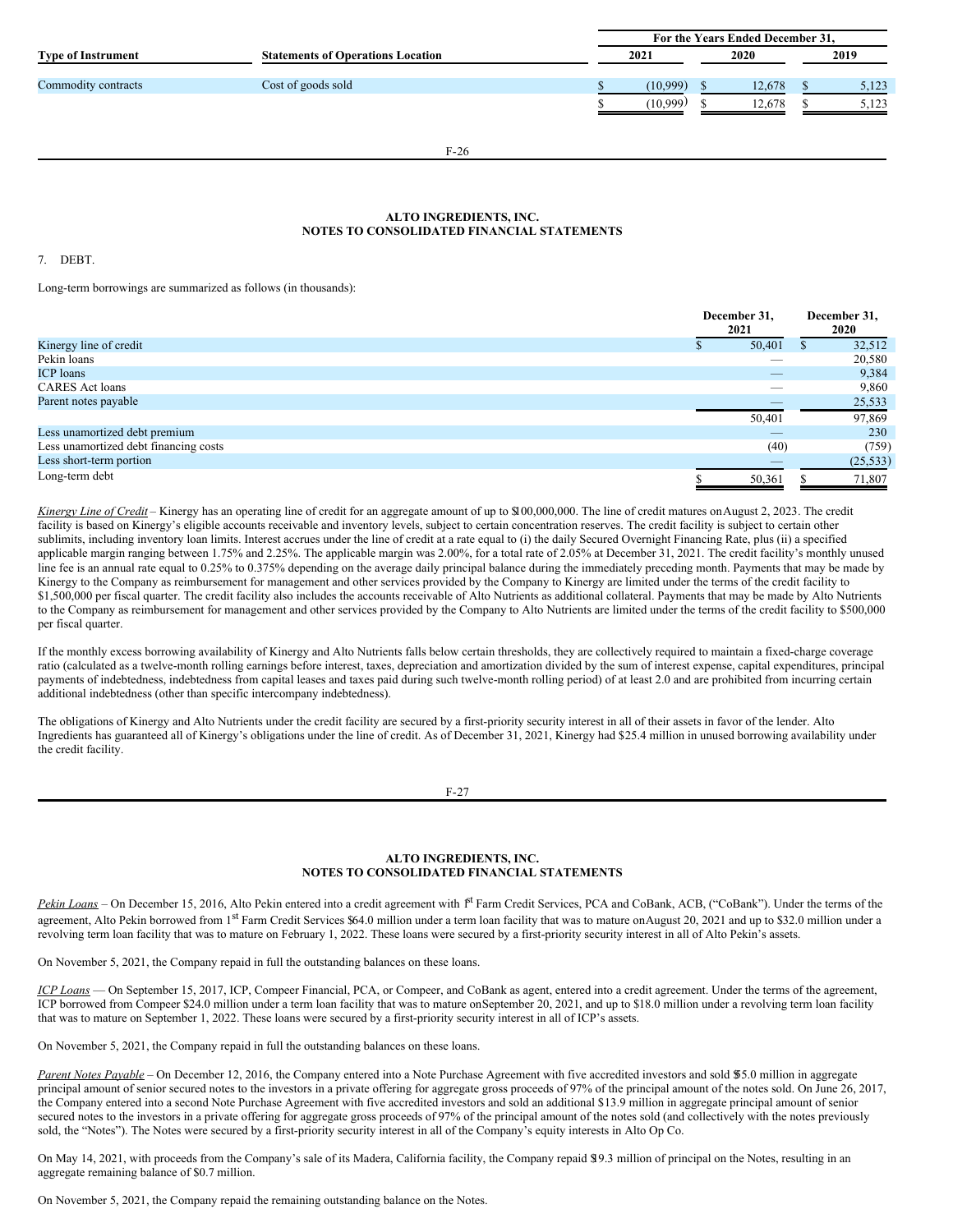*CARES Act Loans* – On May 4, 2020, Alto Ingredients and Alto Pekin, received loan proceeds from Bank of America, NA under the Coronavirus Aid, Relief, and Economic Security Act ("CARES Act"), through the Paycheck Protection Program administered by the U.S. Small Business Administration ("SBA"). Alto Ingredients received \$6.0 million and Alto Pekin received \$3.9 million in loan proceeds. Under the terms of the loans, certain amounts may be forgiven if they are used for qualifying expenses as described in the CARES Act. In June 2021, the SBA approved Alto Pekin's forgiveness application for the full amount of \$3.9 million. In September 2021, the SBA approved Alto Ingredients' forgiveness application for the full amount of \$6.0 million. As a result, the Company recognized income from loan forgiveness of \$9.9 million for the year ended December 31, 2021. The SBA may audit the loan forgiveness applications and further examine eligibility for forgiveness, including the facts and circumstances existing at the time the loans were made. The Company can provide no assurances that any loan forgiven will not require repayment following an audit by the SBA.

## **ALTO INGREDIENTS, INC. NOTES TO CONSOLIDATED FINANCIAL STATEMENTS**

*Maturities of Long-term Debt* – The Company's long-term debt matures as follows (in thousands):

| December 31: |                                                                                                                                                                                                                                                                                                                                                                                       |
|--------------|---------------------------------------------------------------------------------------------------------------------------------------------------------------------------------------------------------------------------------------------------------------------------------------------------------------------------------------------------------------------------------------|
| 2022         | $\hspace{1.0cm} \overline{\hspace{1.0cm} \hspace{1.0cm} \hspace{1.0cm} \hspace{1.0cm} } \hspace{1.0cm} \hspace{1.0cm} \hspace{1.0cm} \hspace{1.0cm} \hspace{1.0cm} \hspace{1.0cm} \hspace{1.0cm} \hspace{1.0cm} \hspace{1.0cm} \hspace{1.0cm} \hspace{1.0cm} \hspace{1.0cm} \hspace{1.0cm} \hspace{1.0cm} \hspace{1.0cm} \hspace{1.0cm} \hspace{1.0cm} \hspace{1.0cm} \hspace{1.0cm}$ |
| 2023         | 50,401                                                                                                                                                                                                                                                                                                                                                                                |
|              | 50.401                                                                                                                                                                                                                                                                                                                                                                                |

8. LEASES.

The Company leases equipment and land for certain of its facilities. Operating lease right of use assets and liabilities are recognized at commencement date based on the present value of lease payments over the lease term. The Company uses its estimated incremental borrowing rate, unless an implicit rate is readily determinable, as the discount rate for each lease in determining the present value of lease payments. For the years ended December 31, 2021 and 2020, the Company's weighted-average discount rate was 6.00%. Operating lease expense is recognized on a straight-line basis over the lease term.

Upon the adoption of ASC 842, the Company elected the following practical expedients allowable under the guidance: not to reassess whether any expired or existing contracts are or contain leases; not to reassess the lease classification for any expired or existing leases; not to reassess initial direct costs for any existing leases; not to separately identify lease and non-lease components; and not to evaluate historical land easements. Additionally, the Company elected the short-term lease exemption policy, applying the requirements of ASC 842 to only long-term (greater than 1 year) leases.

The Company determines if an arrangement is a lease or contains a lease at inception.The Company's leases have remaining lease terms of approximately 1 year to 54 years, which includes options to extend the lease when it is reasonably certain the Company will exercise those options. For the year ended December 31, 2021, the weightedaverage remaining lease terms of equipment and land-related leases were 3.08 years and 22.82 years, respectively. The Company does not have lease arrangements with residual value guarantees, sale-leaseback terms or material restrictive covenants. The Company does not have any material finance lease obligations nor sublease agreements.

Leases consist of the following:

| 11,046 |
|--------|
|        |
|        |
| 2,180  |
|        |
| 8,715  |
|        |

The Components of lease costs were as follows (in thousands):

|                     |       | <b>Years Ended December 31.</b> |      |        |  |
|---------------------|-------|---------------------------------|------|--------|--|
|                     | 2021  | 2020                            | 2019 |        |  |
| Fixed lease cost    | 4.500 | 5.732                           |      | 10,093 |  |
| Variable lease cost | 238   | 212                             |      | 328    |  |
| Net lease cost      | 4.738 | 5.944                           |      | 10.421 |  |

The following table summarizes the remaining maturities of the Company's operating lease liabilities, assuming all land lease extensions are taken, as of December 31, 2021 (in thousands):

| <b>Year Ended:</b>   | Equipment                | <b>Land Related</b> |
|----------------------|--------------------------|---------------------|
| 2022                 | 4,201                    | 559                 |
| 2023                 | 2,778                    | 461                 |
| 2024                 | 1,535                    | 436                 |
| 2025                 | 1,082                    | 595                 |
| 2026                 | 504                      | 608                 |
| 2027-76              | $\overline{\phantom{a}}$ | 5,382               |
| <b>Less Interest</b> | (932)                    | (3,918)             |
|                      | 9,168                    | 4,123               |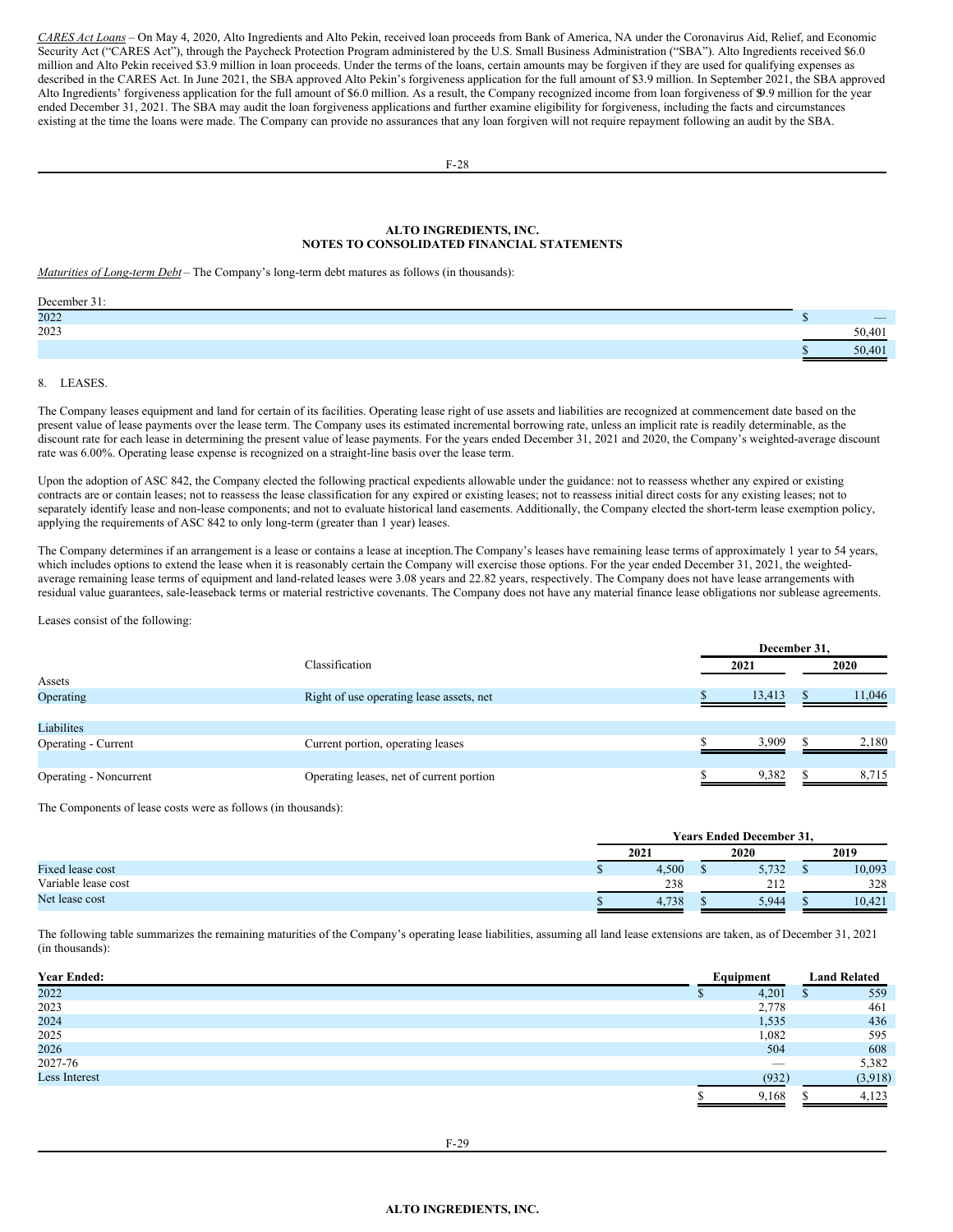# **NOTES TO CONSOLIDATED FINANCIAL STATEMENTS**

## 9. PENSION PLANS.

*Retirement Plan -* The Company sponsors a defined benefit pension plan (the "Retirement Plan") that is noncontributory, and covers only "grandfathered" unionized employees at its Alto Pekin production facilities. Benefits are based on a prescribed formula based upon the employee's years of service. Employees hired after November 1, 2010, are not eligible to participate in the Retirement Plan. The Company uses a December 31<sup>st</sup> measurement date for its Retirement Plan. The Company's funding policy is to make the minimum annual contribution required by applicable regulations.

Information related to the Retirement Plan as of and for the years ended December 31, 2021 and 2020 is presented below (dollars in thousands):

|                                                         |               | 2021    |              | 2020     |
|---------------------------------------------------------|---------------|---------|--------------|----------|
| Changes in plan assets:                                 |               |         |              |          |
| Fair value of plan assets, beginning                    | <sup>\$</sup> | 17,588  | S            | 15,654   |
| Actual gains                                            |               | 2,399   |              | 1,969    |
| Benefits paid                                           |               | (763)   |              | (721)    |
| Company contributions                                   |               | 763     |              | 686      |
| Participant contributions                               |               |         |              |          |
| Fair value of plan assets, ending                       |               | 19,987  |              | 17,588   |
| Less: projected accumulated benefit obligation          |               | 23,828  |              | 24,629   |
| Funded status, (underfunded)/overfunded                 |               | (3,841) |              | (7,041)  |
|                                                         |               |         |              |          |
| Amounts recognized in the consolidated balance sheets:  |               |         |              |          |
| Other liabilities                                       | \$            | (3,841) | <sup>S</sup> | (7,041)  |
| Accumulated other comprehensive loss                    | <sup>\$</sup> | 574     | S            | 3,199    |
|                                                         |               |         |              |          |
| Assumptions used in computation of benefit obligations: |               |         |              |          |
| Discount rate                                           |               | 2.80%   |              | $2.50\%$ |
| Expected long-term return on plan assets                |               | 5.75%   |              | 6.25%    |
| Rate of compensation increase                           |               |         |              |          |

|                                                          | <b>Years Ended December 31.</b> |  |                          |  |                          |
|----------------------------------------------------------|---------------------------------|--|--------------------------|--|--------------------------|
|                                                          | 2021                            |  | 2020                     |  | 2019                     |
| Components of net periodic benefit costs are as follows: |                                 |  |                          |  |                          |
| Service cost                                             | 436                             |  | 405                      |  | 374                      |
| Interest cost                                            | 605                             |  | 690                      |  | 760                      |
| Amortization of net loss                                 | 98                              |  | $\overline{\phantom{a}}$ |  | $\overline{\phantom{a}}$ |
| Expected return on plan assets                           | (952)                           |  | (903)                    |  | (760)                    |
| Net periodic benefit cost                                | 187                             |  | 192                      |  | 374                      |
|                                                          |                                 |  |                          |  |                          |

F-30

## **ALTO INGREDIENTS, INC. NOTES TO CONSOLIDATED FINANCIAL STATEMENTS**

The Company expects to make contributions in the year ending December 31, 2022 of approximately \$0.85 million. Net periodic benefit cost for 2022 is estimated at less than \$0.1 million.

The following table summarizes the expected benefit payments for the Company's Retirement Plan for each of the next five fiscal years and in the aggregate for the five fiscal years thereafter (in thousands):

| December 31: |        |
|--------------|--------|
| 2022         | 850    |
| 2023         | 900    |
| 2024         | 940    |
| 2025         | ,000   |
| 2026         | 1,020  |
| 2027-31      | 5,780  |
|              | 10,490 |

See Note 16 for discussion of the Retirement Plan's fair value disclosures.

Historical and future expected returns of multiple asset classes were analyzed to develop a risk-free real rate of return and risk premiums for each asset class. The overall rate for each asset class was developed by combining a long-term inflation component, the risk-free real rate of return, and the associated risk premium. A weighted-average rate was developed based on those overall rates and the target asset allocation of the Retirement Plan.

The Company's pension committee is responsible for overseeing the investment of pension plan assets. The pension committee is responsible for determining and monitoring the appropriate asset allocations and for selecting or replacing investment managers, trustees, and custodians. The Retirement Plan's current investment target allocations are 50% equities and 50% debt. The pension committee periodically reviews the actual asset allocation in light of these targets and rebalances investments as necessary. The pension committee also evaluates the performance of investment managers as compared to the performance of specified benchmarks and peers and monitors the investment managers to ensure adherence to their stated investment style and to the Retirement Plan's investment guidelines.

*Postretirement Plan -* The Company also sponsors a health care plan and life insurance plan (the "Postretirement Plan") that provides postretirement medical benefits and life insurance to certain "grandfathered" unionized employees at its Alto Pekin production facilities. Employees hired after December 31, 2000, are not eligible to participate in the Postretirement Plan. The plan is contributory, with contributions required at the same rate as active employees. Benefit eligibility under the plan reduces at age  $65$  from a defined benefit to a defined dollar cap based upon years of service.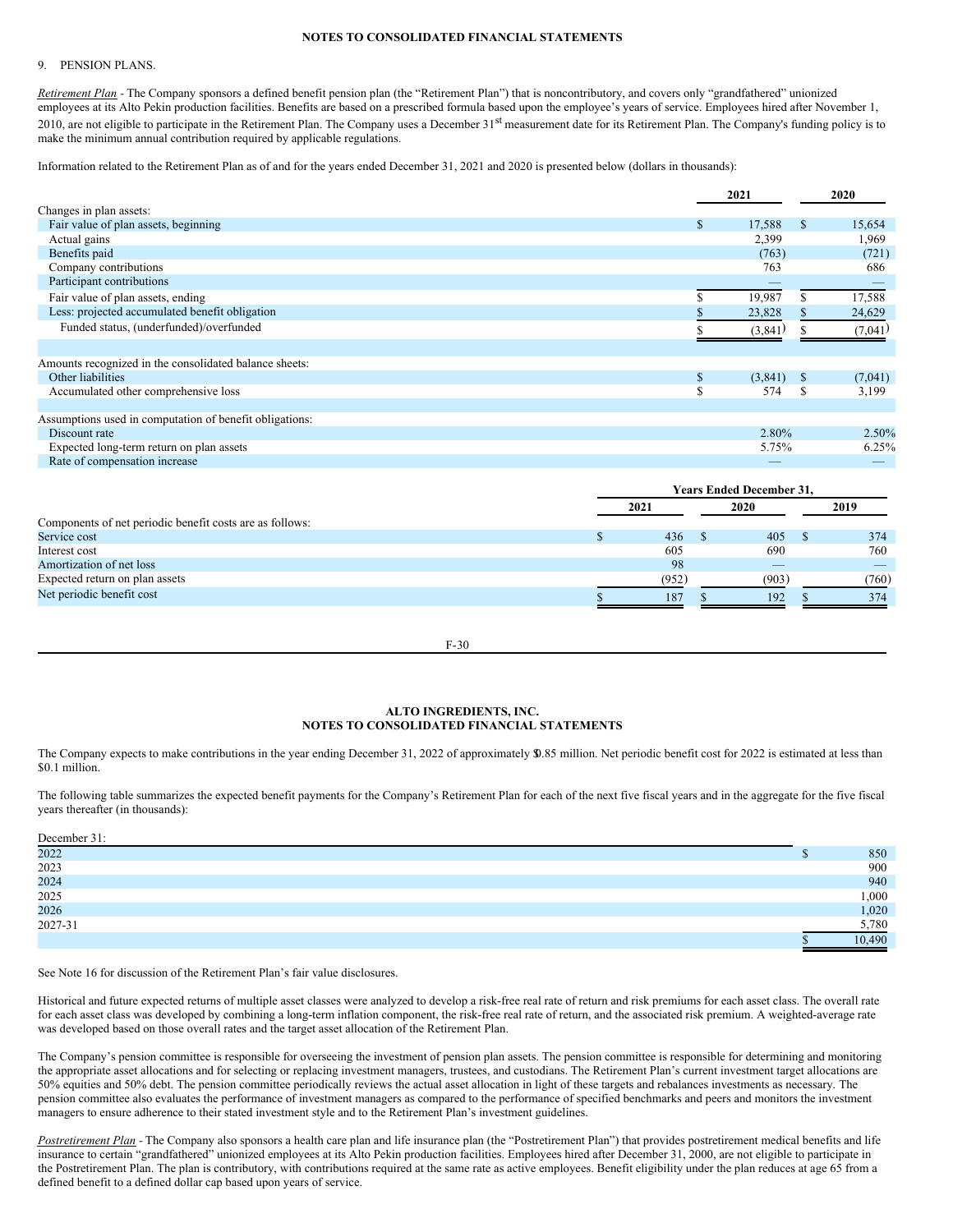# **ALTO INGREDIENTS, INC. NOTES TO CONSOLIDATED FINANCIAL STATEMENTS**

Information related to the Postretirement Plan as of December 31, 2021 and 2020 is presented below (dollars in thousands):

|                                                          |   | 2021         |      | 2020    |
|----------------------------------------------------------|---|--------------|------|---------|
| Amounts at the end of the year:                          |   |              |      |         |
| Accumulated/projected benefit obligation                 |   | 4,313        |      | 5,296   |
| Fair value of plan assets                                |   |              |      |         |
| Funded status, (underfunded)/overfunded                  |   | (4,313)      |      | (5,296) |
|                                                          |   |              |      |         |
| Amounts recognized in the consolidated balance sheets:   |   |              |      |         |
| Accrued liabilities                                      |   | (210)        | - S  | (300)   |
| Other liabilities                                        |   | $(4,103)$ \$ |      | (4,996) |
| Accumulated other comprehensive (income) loss            | S | (290)        | - \$ | 679     |
|                                                          |   |              |      |         |
| Discount rate used in computation of benefit obligations |   | 2.50%        |      | 2.05%   |

|                                                          | <b>Years Ended December 31,</b> |      |  |      |  |      |
|----------------------------------------------------------|---------------------------------|------|--|------|--|------|
|                                                          |                                 | 2021 |  | 2020 |  | 2019 |
| Components of net periodic benefit costs are as follows: |                                 |      |  |      |  |      |
| Service cost                                             |                                 | 42   |  | 54   |  | 67   |
| Interest cost                                            |                                 | 105  |  | 151  |  | 219  |
| Amortization of prior service cost                       |                                 | 25   |  | 30   |  | 122  |
| Net periodic benefit cost                                |                                 | 172  |  | 235  |  | 408  |
| Amounts recognized in the plan for the year:             |                                 |      |  |      |  |      |
| Participant contributions                                |                                 | 32   |  | 26   |  | 24   |
|                                                          |                                 |      |  |      |  |      |
| Benefits paid                                            |                                 | 217  |  | 200  |  | 195  |

The Company does not expect to recognize any amortization of net actuarial loss during the year ended December 31, 2021.

The following table summarizes the expected benefit payments for the Company's Postretirement Plan for each of the next five fiscal years and in the aggregate for the five fiscal years thereafter (in thousands):

| December 31: |       |
|--------------|-------|
| 2022         | 210   |
| 2023         | 240   |
| 2024<br>2025 | 260   |
|              | 280   |
| 2026         | 330   |
| 2027-2031    | ,720  |
|              | 3,040 |

For purposes of determining the cost and obligation for pre-Medicare postretirement medical benefits, a 7.00% annual rate of increase in the per capita cost of covered benefits (i.e., health care trend rate) was assumed for the Postretirement Plan in 2023, adjusted to a rate of 4.50% in 2032. Assumed health care cost trend rates have a significant effect on the amounts reported for health care plans.



# **ALTO INGREDIENTS, INC. NOTES TO CONSOLIDATED FINANCIAL STATEMENTS**

### 10. INCOME TAXES.

The Company recorded a provision (benefit) for income taxes as follows (in thousands):

|                              | <b>Years Ended December 31.</b> |       |  |                          |  |      |
|------------------------------|---------------------------------|-------|--|--------------------------|--|------|
|                              |                                 | 2021  |  | 2020                     |  | 2019 |
| Current provision (benefit)  |                                 | 1,469 |  | $\overline{\phantom{a}}$ |  | (22) |
| Deferred provision (benefit) |                                 | _     |  |                          |  |      |
| Total                        |                                 | 1,469 |  | .                        |  | (20) |

A reconciliation of the differences between the United States statutory federal income tax rate and the effective tax rate as provided in the consolidated statements of operations is as follows:

|                                            |        | <b>Years Ended December 31.</b> |          |  |  |  |
|--------------------------------------------|--------|---------------------------------|----------|--|--|--|
|                                            | 2021   | 2020                            | 2019     |  |  |  |
| Statutory rate                             | 21.0%  | 21.0%                           | $21.0\%$ |  |  |  |
| State income taxes, net of federal benefit | 6.0    |                                 | J.,      |  |  |  |
| Change in valuation allowance              | (18.8) | (9.4)                           | (22.4)   |  |  |  |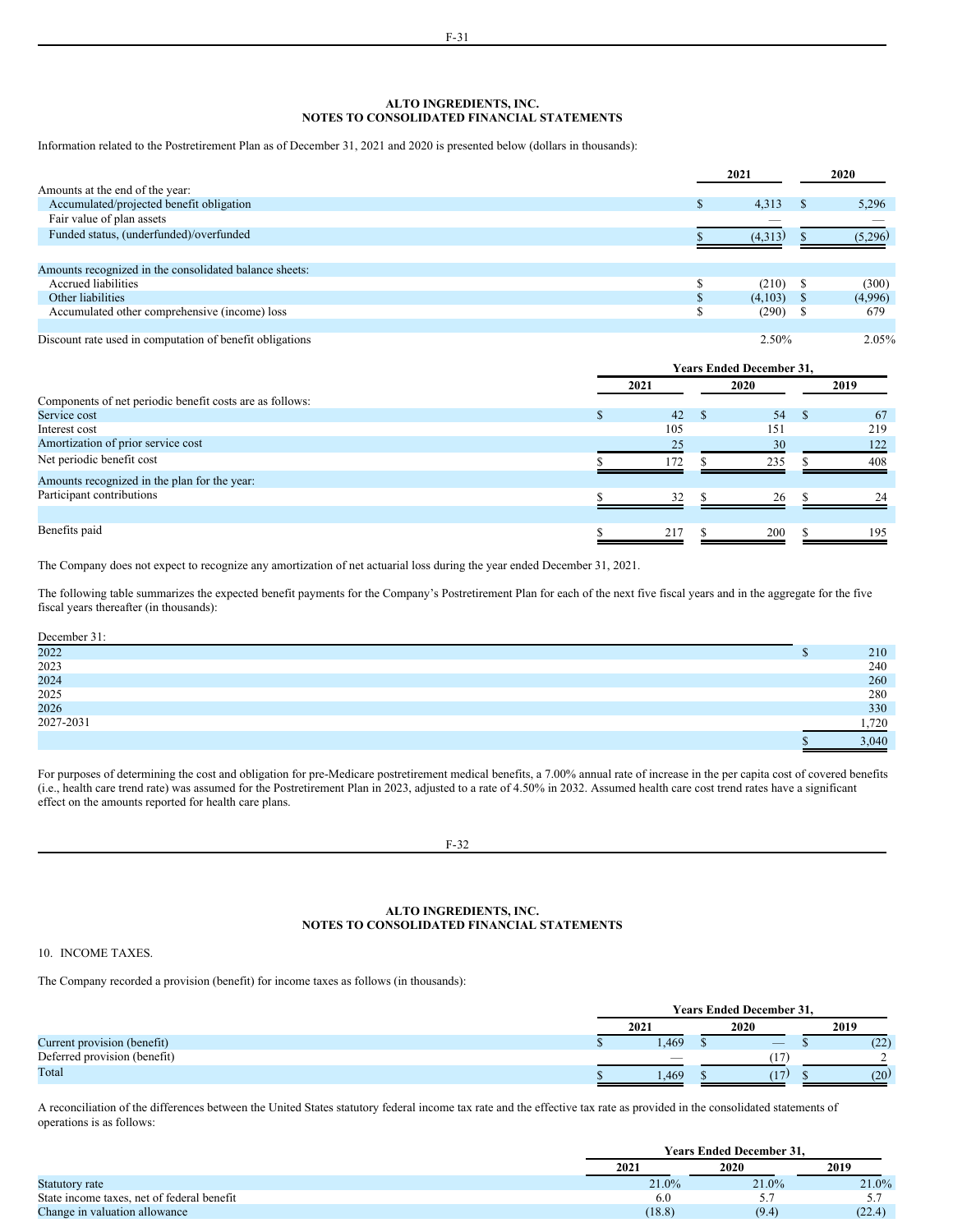| Income from loan forgiveness | (5.5)                    | $\overline{\phantom{a}}$ | $\overline{\phantom{a}}$ |
|------------------------------|--------------------------|--------------------------|--------------------------|
| Fair value adjustments       |                          | (12.7)                   | _                        |
| Noncontrolling interest      | $\overline{\phantom{a}}$ | (3.4)                    | (3.3)                    |
| Non-deductible items         | 0.4                      | (0.4)                    | (0.1)                    |
| Other                        | (0.1)                    | (0.8)                    | (1.0)                    |
| Effective rate               | $3.0\%$                  | $(0.0)$ %                | $(0.1)$ %                |
|                              |                          |                          |                          |

F-33

# **ALTO INGREDIENTS, INC. NOTES TO CONSOLIDATED FINANCIAL STATEMENTS**

Deferred income taxes are provided using the asset and liability method to reflect temporary differences between the financial statement carrying amounts and the tax bases of assets and liabilities using presently enacted tax rates and laws. The components of deferred income taxes included in the consolidated balance sheets were as follows (in thousands):

|                                                             |                        | December 31,           |
|-------------------------------------------------------------|------------------------|------------------------|
|                                                             | 2021                   | 2020                   |
| Deferred tax assets:                                        |                        |                        |
| Net operating loss carryforwards                            | $\mathbb{S}$<br>46,159 | 61,208<br><sup>S</sup> |
| Capital loss                                                | 28,640                 | 29,684                 |
| Disallowed interest                                         | 1,059                  | 6,255                  |
| R&D, Energy and AMT credits                                 | 3,742                  | 3,864                  |
| Pension liability                                           | 2,189                  | 3,235                  |
| Railcar contracts                                           | 618                    | 302                    |
| Stock-based compensation                                    | 479                    | 441                    |
| Allowance for doubtful accounts and other assets            | 367                    | 461                    |
| Other                                                       | 2,646                  | 1,963                  |
| Total deferred tax assets                                   | 85,899                 | 107,413                |
| Deferred tax liabilities:                                   |                        |                        |
| Property and equipment                                      | (8,896)                | (16,243)               |
| Intangibles                                                 | (749)                  | (749)                  |
| Derivatives                                                 | (606)                  | (4, 497)               |
| Other                                                       | (300)                  | (472)                  |
| Total deferred tax liabilities                              | (10, 551)              | (21,961)               |
| Valuation allowance                                         | (75, 584)              | (85,688)               |
| Net deferred tax liabilities, included in other liabilities | (236)                  | (236)                  |

A portion of the Company's net operating loss carryforwards are subject to provisions of the tax law that limit the use of losses incurred by a corporation prior to the date certain ownership changes occur. These limitations also apply to certain depreciation deductions associated with assets on hand at the time of the ownership change and otherwise allowable during the five-year period following the ownership change. As the five-year limitation period lapsed in 2019, these disallowed deductions are reflected in property and equipment in the schedule above but continue to be subject to the annual limitation that applies to the pre-change net operating losses. Due to the limitation on the use of net operating losses and depreciation deductions, a significant portion of these carryforwards will expire regardless of whether the Company generates future taxable income. After reducing these net operating loss carryforwards for the amount which will expire due to this limitation, the Company had remaining federal net operating loss carryforwards of approximately \$168,720,000 and state net operating loss carryforwards of approximately \$173,825,000 at December 31, 2021. These net operating loss carryforwards expire as follows (in thousands):

| <b>Tax Years</b>  | Federal    |  | <b>State</b> |
|-------------------|------------|--|--------------|
| 2022-2026         | 3,831<br>Φ |  | 3,374        |
| 2027-2031         | 16,289     |  | 76,288       |
| 2032-2036         | 55,671     |  | 24,796       |
| 2037 and after*   | 92.929     |  | 69.367       |
| <b>Total NOLs</b> | 168,720    |  | 173,825      |

Includes indefinite life federal net operating losses of \$80.7 million generated after 2017.

F-34

# **ALTO INGREDIENTS, INC. NOTES TO CONSOLIDATED FINANCIAL STATEMENTS**

Approximately \$99,236,000 is available to utilize against federal taxable income for2022.

To the extent amounts are not utilized in any year, they may be carried forward to the next year until expiration. These amounts may change if there are future additional limitations on their utilization.

Federal capital loss of \$107,699,000 may be carried forward for 5 years and will expire in 2025. State capital loss of \$103,098,000 may be carried forward for 5 years for most of the states in which the Company files returns and will expire in 2025.

In assessing whether the deferred tax assets are realizable, a more likely than not standard is applied. If it is determined that it is more likely than not that deferred tax assets will not be realized, a valuation allowance must be established against the deferred tax assets. The ultimate realization of deferred tax assets is dependent upon the generation of future taxable income during the periods in which the associated temporary differences become deductible. Management considers the scheduled reversal of deferred tax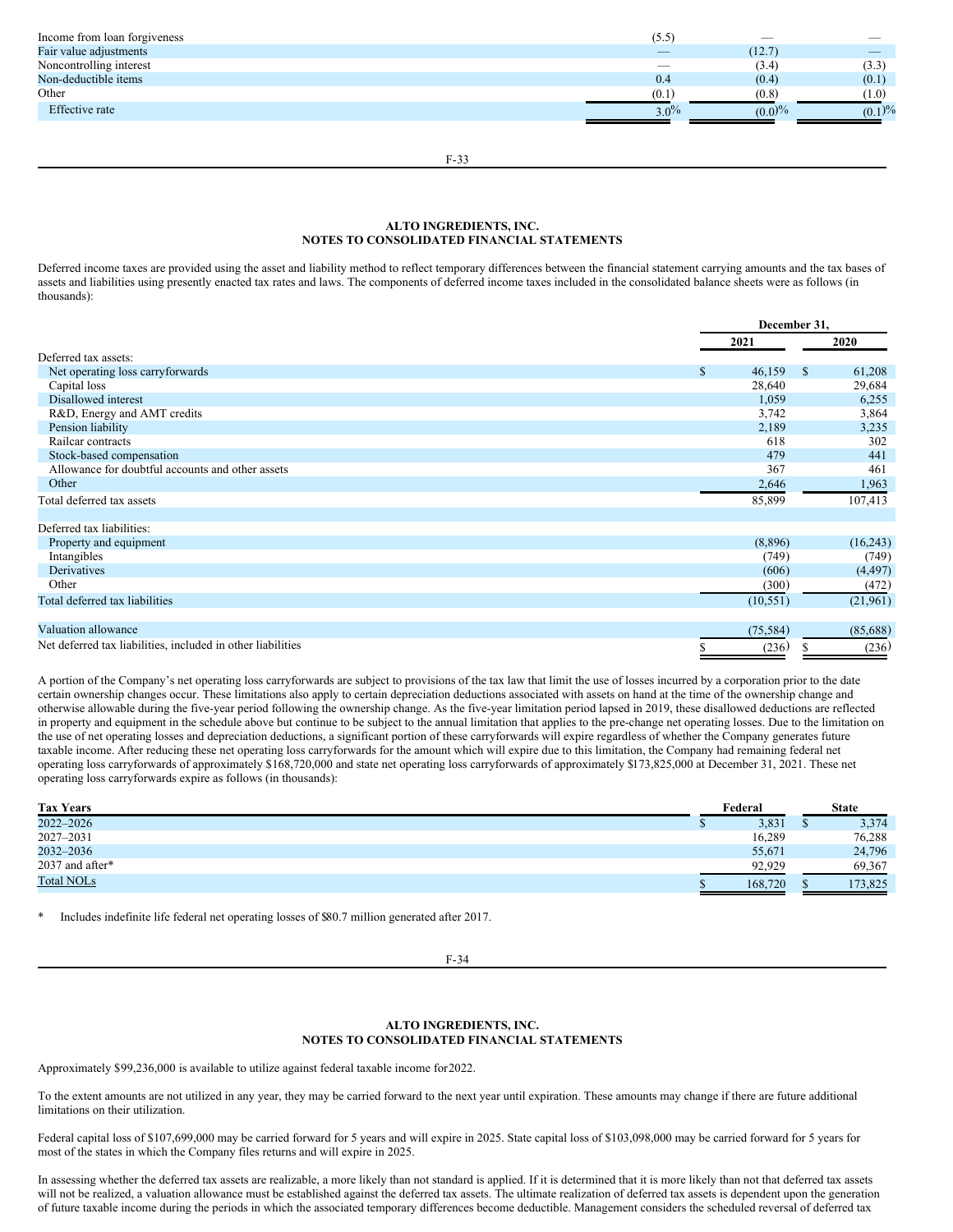liabilities, projected future taxable income and tax planning strategies in making this assessment.

A valuation allowance was established in the amount of \$75,584,000 and \$85,688,000 as of December 31, 2021 and 2020, respectively, based on the Company's assessment of the future realizability of certain deferred tax assets. The valuation allowance on deferred tax assets is related to future deductible temporary differences and net operating loss carryforwards for which the Company has concluded it is more likely than not that these items will not be realized in the ordinary course of operations.

For the year ended December 31, 2021, the Company recorded a decrease in valuation allowance of \$0,104,000. This was primarily related to utilization of net operating losses as the Company generated taxable income for the year. For the year ended December 31, 2020, the Company recorded an increase in valuation allowance of \$1,623,000. This was primarily the offsetting impact of an increase in deferred tax assets associated with the capital loss carryforward offset by changes in depreciation and other adjustments associated with property plant and equipment, and mark-to-market adjustments related to derivatives in 2020. For the year ended December 31, 2019, the Company recorded an increase in the valuation allowance of \$43,477,000. Of this increase, \$22,641,000 was primarily the offsetting impact of an increase in deferred tax assets associated with additional net operating losses in 2019. The remaining increase of \$20,836,000 relates to a deferred asset related to previously disallowed depreciation discussed above.

### **ALTO INGREDIENTS, INC. NOTES TO CONSOLIDATED FINANCIAL STATEMENTS**

The Company is subject to income tax in the United States federal jurisdiction and various state jurisdictions and has identified its federal tax return and tax returns in state jurisdictions below as "major" tax filings. These jurisdictions, along with the years still open to audit under the applicable statutes of limitation, are as follows:

| <b>Jurisdiction</b> | <b>Tax Years</b> |
|---------------------|------------------|
|                     |                  |
| Federal             | $2018 - 2020$    |
| Alabama             | $2018 - 2020$    |
| Arizona             | $2017 - 2020$    |
| Arkansas            | $2018 - 2020$    |
| California          | $2017 - 2020$    |
| Colorado            | $2017 - 2020$    |
| Connecticut         | $2018 - 2020$    |
| Georgia             | $2018 - 2020$    |
| Idaho               | $2018 - 2020$    |
| Illinois            | $2018 - 2020$    |
| Indiana             | $2018 - 2020$    |
| Iowa                | $2018 - 2020$    |
| Kansas              | $2018 - 2020$    |
| Louisiana           | $2018 - 2020$    |
| Michigan            | $2018 - 2020$    |
| Minnesota           | $2018 - 2020$    |
| Mississippi         | $2018 - 2020$    |
| Missouri            | $2018 - 2020$    |
| Nebraska            | $2018 - 2020$    |
| New Mexico          | $2018 - 2020$    |
| Oklahoma            | $2018 - 2020$    |
| Oregon              | $2018 - 2020$    |
| Pennsylvania        | $2018 - 2020$    |
| Rhode Island        | $2018 - 2020$    |
| South Carolina      | $2018 - 2020$    |
| Tennessee           | $2018 - 2020$    |
| Texas               | $2017 - 2020$    |

However, because the Company had net operating losses and credits carried forward in several of the jurisdictions, including the United States federal and California jurisdictions, certain items attributable to closed tax years are still subject to adjustment by applicable taxing authorities through an adjustment to tax attributes carried forward to open years.

# 11. PREFERRED STOCK.

The Company has 6,734,835 undesignated shares of authorized and unissued preferred stock, which may be designated and issued in the future on the authority of the Company's Board of Directors. As of December 31, 2021, the Company had the following designated classes of preferred stock:

*Series A Preferred Stock* – The Company has authorized 1,684,375 shares of Series A Cumulative Redeemable Convertible Preferred Stock ("Series A Preferred Stock"), with none outstanding at December 31, 2021 and 2020. Shares of Series A Preferred Stock that are converted into shares of the Company's common stock revert to undesignated shares of authorized and unissued preferred stock.

# **ALTO INGREDIENTS, INC. NOTES TO CONSOLIDATED FINANCIAL STATEMENTS**

Upon any issuance, the Series A Preferred Stock would rank senior in liquidation and dividend preferences to the Company's common stock. Holders of Series A Preferred Stock would be entitled to quarterly cumulative dividends payable in arrears in cash in an amount equal to 5% per annum of the purchase price per share of the Series A Preferred Stock. The holders of the Series A Preferred Stock would have conversion rights initially equivalent to two shares of common stock for each share of Series A Preferred Stock, subject to customary antidilution adjustments. Certain specified issuances will not result in antidilution adjustments. The shares of Series A Preferred Stock would also be subject to forced conversion upon the occurrence of a transaction that would result in an internal rate of return to the holders of the Series A Preferred Stock of 25% or more. Accrued but unpaid dividends on the Series A Preferred Stock are to be paid in cash upon any conversion of the Series A Preferred Stock.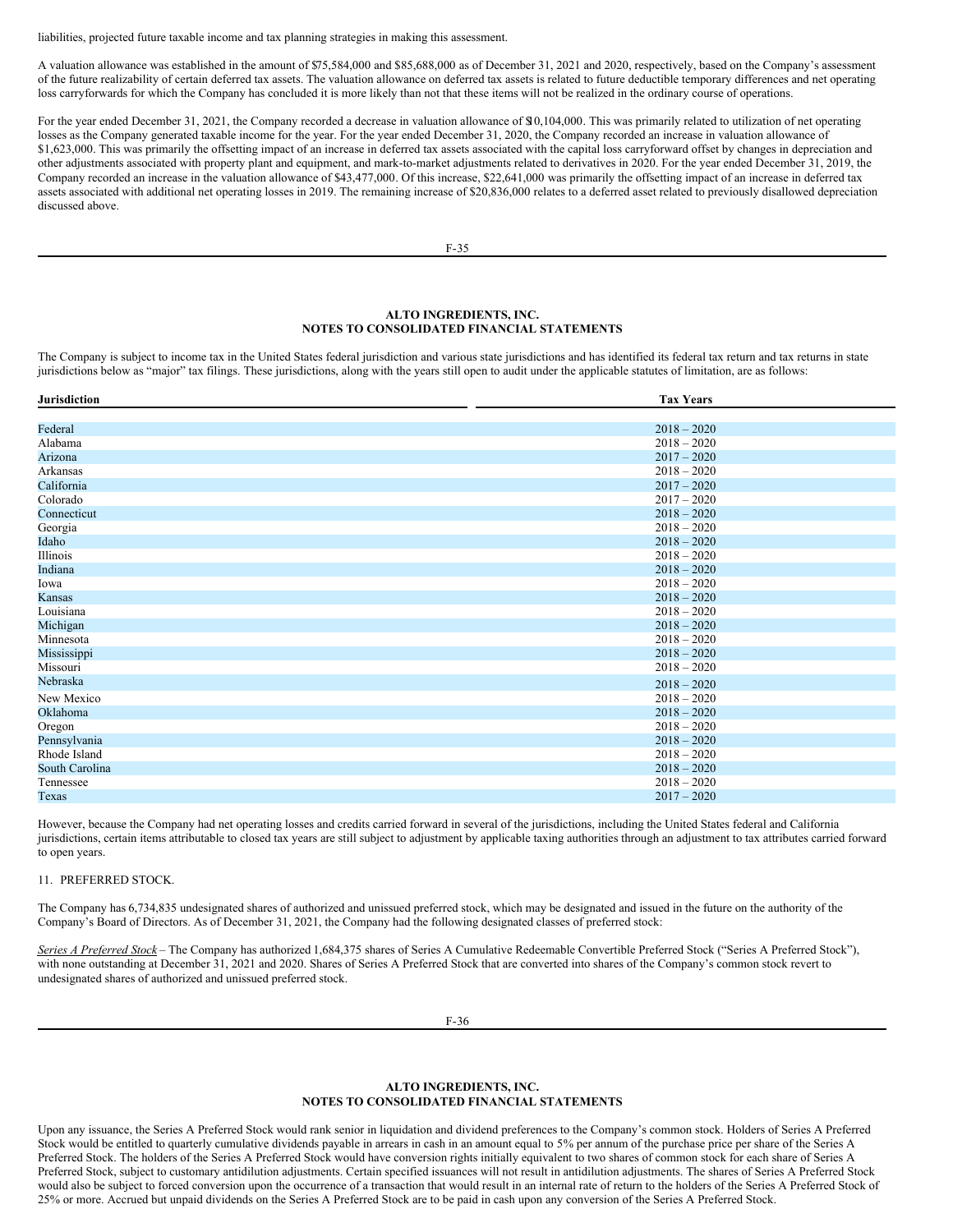The holders of Series A Preferred Stock would have a liquidation preference over the holders of the Company's common stock equivalent to the purchase price per share of the Series A Preferred Stock plus any accrued and unpaid dividends on the Series A Preferred Stock. A liquidation would be deemed to occur upon the happening of customary events, including transfer of all or substantially all of the Company's capital stock or assets or a merger, consolidation, share exchange, reorganization or other transaction or series of related transactions, unless holders of 66 2/3% of the Series A Preferred Stock vote affirmatively in favor of or otherwise consent to such transaction.

*Series B Preferred Stock* – The Company has authorized 1,580,790 shares of Series B Cumulative Convertible Preferred Stock ("Series B Preferred Stock"), with926,942 shares outstanding at December 31, 2021 and 2020. Shares of Series B Preferred Stock that are converted into shares of the Company's common stock revert to undesignated shares of authorized and unissued preferred stock.

The Series B Preferred Stock ranks senior in liquidation and dividend preferences to the Company's common stock. Holders of Series B Preferred Stock are entitled to quarterly cumulative dividends payable in arrears in cash in an amount equal to 7.00% per annum of the purchase price per share of the Series B Preferred Stock; however, subject to the provisions of the Letter Agreement described below, such dividends may, at the option of the Company, be paid in additional shares of Series B Preferred Stock based initially on the liquidation value of the Series B Preferred Stock. In addition to the quarterly cumulative dividends, holders of the Series B Preferred Stock are entitled to participate in any common stock dividends declared by the Company to its common stockholders. The holders of Series B Preferred Stock have a liquidation preference over the holders of the Company's common stock initially equivalent to \$19.50 per share of the Series B Preferred Stock plus any accrued and unpaid dividends on the Series B Preferred Stock. A liquidation will be deemed to occur upon the happening of customary events, including the transfer of all or substantially all of the capital stock or assets of the Company or a merger, consolidation, share exchange, reorganization or other transaction or series of related transaction, unless holders of 66 2/3% of the Series B Preferred Stock vote affirmatively in favor of or otherwise consent that such transaction shall not be treated as a liquidation. The Company believes that such liquidation events are within its control and therefore has classified the Series B Preferred Stock in stockholders' equity*.*

As of December 31, 2021, the Series B Preferred Stock was convertible into964,230 shares of the Company's common stock. The conversion ratio is subject to customary antidilution adjustments. In addition, antidilution adjustments are to occur in the event that the Company issues equity securities, including derivative securities convertible into equity securities (on an as-converted or as-exercised basis), at a price less than the conversion price then in effect. The shares of Series B Preferred Stock are also subject to forced conversion upon the occurrence of a transaction that would result in an internal rate of return to the holders of the Series B Preferred Stock of 25% or more. The forced conversion is to be based upon the conversion ratio as last adjusted. Accrued but unpaid dividends on the Series B Preferred Stock are to be paid in cash upon any conversion of the Series B Preferred Stock.

F-37

# **ALTO INGREDIENTS, INC. NOTES TO CONSOLIDATED FINANCIAL STATEMENTS**

The holders of Series B Preferred Stock vote together as a single class with the holders of the Company's common stock on all actions to be taken by the Company's stockholders. Each share of Series B Preferred Stock entitles the holder to approximately 0.03 votes per share on all matters to be voted on by the stockholders of the Company. Notwithstanding the foregoing, the holders of Series B Preferred Stock are afforded numerous customary protective provisions with respect to certain actions that may only be approved by holders of a majority of the shares of Series B Preferred Stock.

In 2008, the Company entered into Letter Agreements with Lyles United LLC ("Lyles United") and other purchasers under which the Company expressly waived its rights under the Certificate of Designations relating to the Series B Preferred Stock to make dividend payments in additional shares of Series B Preferred Stock in lieu of cash dividend payments without the prior written consent of Lyles United and the other purchasers.

On or about December 19, 2019, the Company and the holders of its Series B Preferred Stock entered into letter agreements under which the holders agreed that until the earlier of (i) the Company's repayment of its obligations in respect of its senior secured notes and thereafter until the next scheduled quarterly installment of Series B Preferred Stock dividends, or (ii) the occurrence of a specified event of default under the letter agreement, or (iii) two years from the date of the letter agreement (collectively, the "Waiver Period"), the holders waive any rights and remedies against the Company with respect to any unpaid dividends. Cumulative dividends on the Series B Preferred Stock continued to accrue during the Waiver Period and remained owing to the holders of the Series B Preferred Stock. The letter agreement expired in December 2021. As a result, the Company paid all accrued and unpaid Series B Preferred Stock dividends and resumed quarterly dividend payments on its Series B Preferred Stock on December 31, 2021.

*Registration Rights Agreement* – In connection with the sale of its Series B Preferred Stock, the Company entered into a registration rights agreement with Lyles United. The registration rights agreement is to be effective until the holders of the Series B Preferred Stock, and their affiliates, as a group, own less than 10% for each of the series issued, including common stock into which such Series B Preferred Stock has been converted. The registration rights agreement provides that holders of a majority of the Series B Preferred Stock, including common stock into which such Series B Preferred Stock has been converted, may demand and cause the Company to register on their behalf the shares of common stock issued, issuable or that may be issuable upon conversion of the Preferred Stock and as payment of dividends thereon, and upon exercise of the related warrants (collectively, the "Registrable Securities"). The Company is required to keep such registration statement effective until such time as all of the Registrable Securities are sold or until such holders may avail themselves of Rule 144 for sales of Registrable Securities without registration under the Securities Act of 1933, as amended. The holders are entitled to two demand registrations on Form S-1 and unlimited demand registrations on Form S-3; provided, however, that the Company is not obligated to effect more than one demand registration on Form S-3 in any calendar year. In addition to the demand registration rights afforded the holders under the registration rights agreement, the holders are entitled to unlimited "piggyback" registration rights. These rights entitle the holders who so elect to be included in registration statements to be filed by the Company with respect to other registrations of equity securities. The Company is responsible for all costs of registration, plus reasonable fees of one legal counsel for the holders, which fees are not to exceed \$25,000 per registration. The registration rights agreement includes customary representations and warranties on the part of both the Company and the holders and other customary terms and conditions.

F-38

# **ALTO INGREDIENTS, INC. NOTES TO CONSOLIDATED FINANCIAL STATEMENTS**

# 12. COMMON STOCK AND WARRANTS.

*Warrants issued to Senior Noteholders* – On December 22, 2019, in connection with an extension of the Company's Notes, the Company issued warrants to purchase an aggregate of 5,500,000 shares of the Company's common stock. The warrants had an exercise price of \$1.00 per share and were exercisable commencing June 22, 2020 and were to expire on December 22, 2020. The Company had determined that the warrants issued in this transaction did not meet the conditions for classification in stockholders' equity and as such, the Company recorded them as a liability at fair value. These warrants were initially valued at \$977,000 as of December 31, 2019. Until they were exercised, the Company revalued them at each reporting period. In August 2020, these warrants were fully exercised for \$1.00 per share. See Note 15 for the Company's fair value assumptions.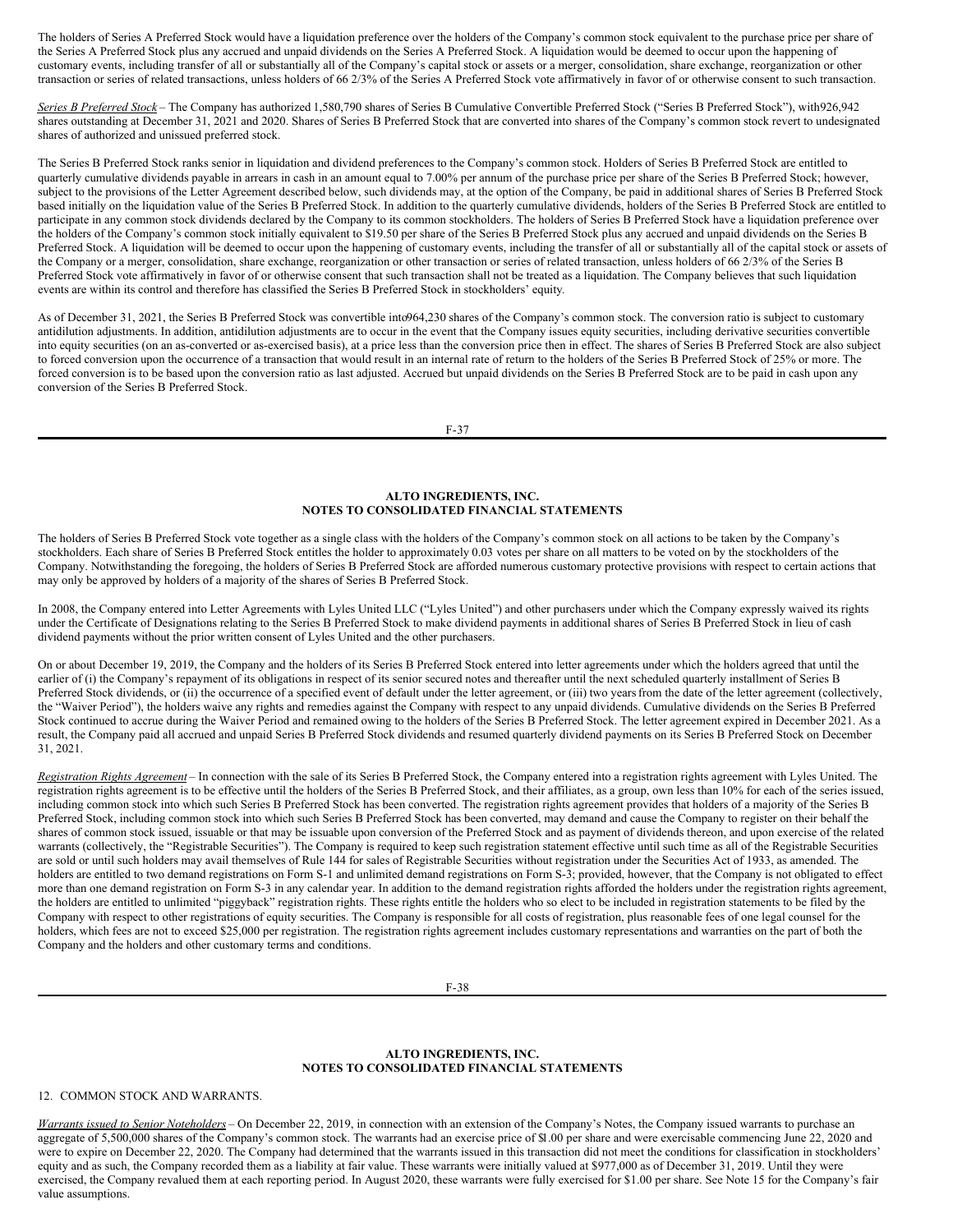*Warrants issued in Equity Of ering* – On October 28, 2020, the Company closed an underwritten public offering of5,075,000 shares of its common stock at a public offering price of \$8.42 per share and 5-year pre-funded warrants to purchase3,825,493 shares of common stock at a public offering price of \$8.42 per pre-funded warrant. The Company had determined that the warrants issued in this transaction did not meet the conditions for classification in stockholders' equity and as such, the Company recorded them as a liability at fair value. In November 2020, these warrants were fully exercised. For the period they were outstanding in 2020, the Company revalued them at each reporting period. See Note 15 for the Company's fair value assumptions.

In addition, in a concurrent private placement, the Company also issued to the investor, for a nominal price, warrants to purchase an additional8,900,493 shares of common stock at an exercise price of \$9.757 per share. The warrants became exercisable after the six-month anniversary of the offering and will expire on the 18-month anniversary of the offering, or April 28, 2022. The Company had determined that when initially issued, these warrants did not meet the conditions for classification in stockholders' equity, however, in November 2020, the Company amended these warrants which then met the conditions of classification in stockholders' equity and as such, the Company recorded them initially as a liability at fair value and upon their amendment, reclassified their then fair value to equity. See Note 15 for the Company's fair value assumptions.

The aggregate gross proceeds from the offerings of common stock, pre-funded warrants and warrants were approximately \$75.0 million. The net offering proceeds were approximately \$70.5 million after deducting underwriting discounts and commissions and other estimated offering expenses.

### **ALTO INGREDIENTS, INC. NOTES TO CONSOLIDATED FINANCIAL STATEMENTS**

**Weighted**

The following table summarizes warrant activity for the years ended December 31, 2021, 2020 and 2019 (number of shares in thousands):

|                               | Number of<br><b>Shares</b>      |              | Price per<br><b>Share</b> | weignted<br>Average<br><b>Exercise Price</b> |      |  |
|-------------------------------|---------------------------------|--------------|---------------------------|----------------------------------------------|------|--|
| Balance at December 31, 2018  | $\hspace{0.1mm}-\hspace{0.1mm}$ |              | $\qquad \qquad -$         |                                              | _    |  |
| Warrants issued               | 5,500                           |              | 1.00                      |                                              | 1.00 |  |
| Balance at December 31, 2019  | 5.500                           |              | 1.00                      |                                              | 1.00 |  |
| Warrants exercised            | $(5,500)$ \$                    |              | 1.00                      |                                              | 1.00 |  |
| Pre-funded warrants issued    | 3,825                           | $\mathbf{S}$ | 0.00 <sub>1</sub>         |                                              | 0.00 |  |
| Pre-funded warrants exercised | $(3,825)$ \$                    |              | 0.00                      |                                              | 0.00 |  |
| Series A warrants issued      | 8,900                           | ъ.           | 9.76                      | - \$                                         | 9.76 |  |
| Balance at December 31, 2020  | 8,900                           |              | 9.76                      |                                              | 9.76 |  |
| Balance at December 31, 2021  | 8.900                           |              | 9.76                      |                                              | 9.76 |  |

*Nonvoting Common Stock* – In 2015, the Company issued nonvoting common stock convertible at a holder's election into voting common stock. As of December 31, 2021, an aggregate of 3,539,236 shares of nonvoting common stock had been converted into an equal number of shares of the Company's voting common stock. As of December 31, 2021, 896 shares of nonvoting common stock were outstanding.

*At-the-Market Program* – In October 2018, the Company established an "at-the-market" equity distribution program under which it could offer and sell shares of common stock to, or through, sales agents by means of ordinary brokers' transactions on The Nasdaq Stock Market, in block transactions, or as otherwise agreed between the Company and its sales agent at prices deemed appropriate. For the years ended December 31, 2020 and 2019, the Company issued 1,421,000 and 3,137,000 shares of common stock through its "at-the-market" equity program that resulted in net proceeds of \$5,296,000 and \$3,670,000 and fees paid to its sales agent of \$171,000 and \$66,000, respectively. The Company terminated its "at-the-market" program in October 2020.

13. STOCK-BASED COMPENSATION.

The Company has two equity incentive compensation plans: a 2006 Stock Incentive Plan and a 2016 Stock Incentive Plan.

*2006 Stock Incentive Plan* – The 2006 Stock Incentive Plan authorized the issuance of incentive stock options ("ISOs") and non-qualified stock options ("NQOs"), restricted stock, restricted stock units, stock appreciation rights, direct stock issuances and other stock-based awards to the Company's officers, directors or key employees or to consultants that do business with the Company for up to an aggregate of 1,715,000 shares of common stock. In June 2016, the 2006 Stock Incentive plan was terminated, except to the extent of issued and outstanding unvested stock awards and options.

*2016 Stock Incentive Plan* – On June 16, 2016, the Company's shareholders approved the 2016 Stock Incentive Plan, which authorizes the issuance of ISOs, NQOs, restricted stock, restricted stock units, stock appreciation rights, direct stock issuances and other stock-based awards to the Company's officers, directors or key employees or to consultants that do business with the Company initially for up to an aggregate of 1,150,000 shares of common stock. On June 14, 2018, the Company's shareholders approved an increase to the aggregate number of shares authorized under the 2016 Stock Incentive Plan to 3,650,000 shares. On November 7, 2019, the Company's shareholders approved an increase to the aggregate number of shares authorized under the 2016 Stock Incentive Plan to 5,650,000 shares. On November 18, 2020, the Company's shareholders approved an increase to the aggregate number of shares authorized under the 2016 Stock Incentive Plan to 7,400,000 shares.

F-40

# **ALTO INGREDIENTS, INC. NOTES TO CONSOLIDATED FINANCIAL STATEMENTS**

*Stock Options* – Summaries of the status of Company's stock option plans as of December 31, 2021 and 2020 and of changes in options outstanding under the Company's plans during those years are as follows (number of shares in thousands):

|               | <b>Years Ended December 31,</b> |                 |               |      |                 |  |  |  |
|---------------|---------------------------------|-----------------|---------------|------|-----------------|--|--|--|
| 2021          |                                 |                 |               | 2020 |                 |  |  |  |
|               |                                 | Weighted        |               |      | Weighted        |  |  |  |
|               |                                 | Average         |               |      | Average         |  |  |  |
| <b>Number</b> |                                 | <b>Exercise</b> | <b>Number</b> |      | <b>Exercise</b> |  |  |  |
| of Shares     |                                 | Price           | of Shares     |      | Price           |  |  |  |
| 207           |                                 | 4.16            | 229           |      | 4.15            |  |  |  |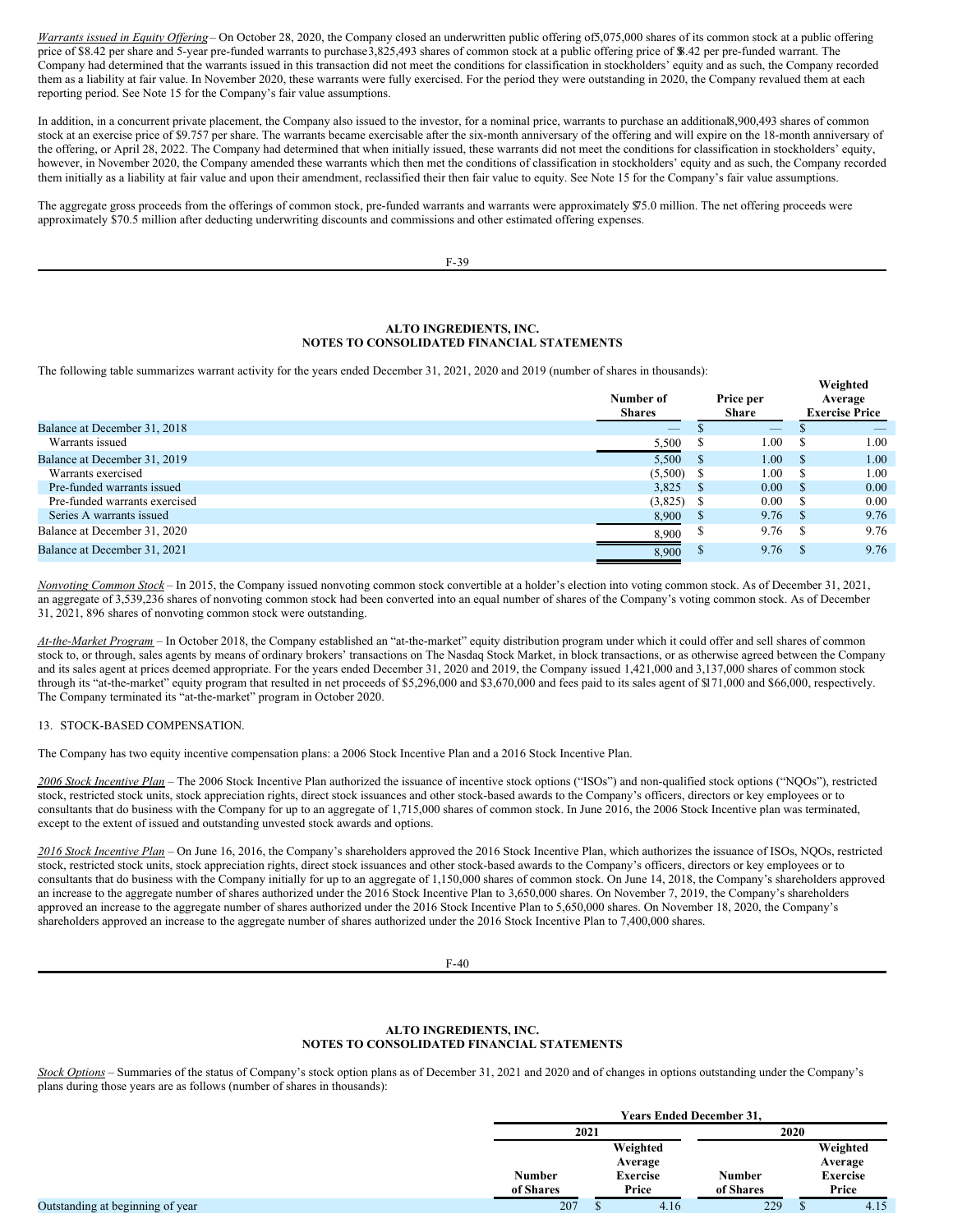| Options exercised                  | 124 | 3.14  | າາ<br>ے ک                |                          |
|------------------------------------|-----|-------|--------------------------|--------------------------|
| Options expired                    | (9) | 12.90 | $\overline{\phantom{a}}$ | $\overline{\phantom{a}}$ |
| Outstanding at end of year         | 74  |       | 207                      | 4.16                     |
| Options exercisable at end of year | 74  |       | 207                      | 4.16                     |

Stock options outstanding as of December 31, 2021 were as follows (number of shares in thousands):

|                                       |                              | <b>Options Exercisable</b>                                      |                                                  |      |                              |    |  |                                                  |      |  |  |
|---------------------------------------|------------------------------|-----------------------------------------------------------------|--------------------------------------------------|------|------------------------------|----|--|--------------------------------------------------|------|--|--|
| Range of<br><b>Exercise</b><br>Prices | <b>Number</b><br>Outstanding | Weighted-<br>Average<br>Remaining<br>Contractual<br>Life (yrs.) | Weighted-<br>Average<br><b>Exercise</b><br>Price |      | <b>Number</b><br>Exercisable |    |  | Weighted-<br>Average<br><b>Exercise</b><br>Price |      |  |  |
| \$<br>3.74                            | 74                           | 1.46                                                            |                                                  | 3.74 |                              | 74 |  |                                                  | 3.74 |  |  |

The aggregate intrinsic value of the options outstanding was \$79,000, \$262,000 and \$0 as of December 31, 2021, 2020 and 2019, respectively.

*Restricted Stock* – A summary of unvested restricted stock activity is as follows (shares in thousands):

|                               | Number of<br><b>Shares</b> |              | Weighted-<br>Average<br><b>Grant Date</b><br><b>Fair Value</b><br>Per Share |
|-------------------------------|----------------------------|--------------|-----------------------------------------------------------------------------|
| Unvested at December 31, 2019 | 2,201                      | S            | 1.84                                                                        |
| Issued                        | 1,663                      | S            | 1.25                                                                        |
| Vested                        | $(1,290)$ \$               |              | 2.08                                                                        |
| Canceled                      | (314)                      | -S           | 1.33                                                                        |
| Unvested at December 31, 2020 | 2,260                      | $\mathbb{S}$ | 1.34                                                                        |
| Issued                        | 750                        | S            | 5.76                                                                        |
| Vested                        | $(1,525)$ \$               |              | 1.64                                                                        |
| Canceled                      | (98)                       | -S           | 2.77                                                                        |
| Unvested at December 31, 2021 | 1,387                      | \$           | 3.30                                                                        |

F-41

# **ALTO INGREDIENTS, INC. NOTES TO CONSOLIDATED FINANCIAL STATEMENTS**

The fair value of the common stock at vesting aggregated \$8,810,000, \$1,639,000 and \$599,000 for the years ended December 31, 2021, 2020 and 2019, respectively. Stockbased compensation expense related to employee and non-employee restricted stock and option grants recognized in the accompanying consolidated statements of operations, was as follows (in thousands):

|                                        | <b>Years Ended December 31.</b> |  |       |  |       |  |
|----------------------------------------|---------------------------------|--|-------|--|-------|--|
|                                        | 2021                            |  | 2020  |  | 2019  |  |
| Employees                              | 1.758                           |  | 2.025 |  | 2.422 |  |
| Non-employees                          | 1.129                           |  | 654   |  | 387   |  |
| Total stock-based compensation expense | 2.883                           |  | 2,679 |  | 2.809 |  |

Employee grants typically have a two or three-year vesting schedule, while non-employee grants have a one-year vesting schedule. At December 31, 2021, the total compensation expense related to unvested awards which had not been recognized was \$3,036,000 and the associated weighted-average period over which the compensation expense attributable to those unvested awards will be recognized was approximately 0.61 years.

# 14. COMMITMENTS AND CONTINGENCIES.

*Commitments* – The following is a description of significant commitments at December 31, 2021:

*Sales Commitments* – At December 31, 2021, the Company had entered into sales contracts with its major customers to sell certain quantities of alcohol and essential ingredients. The Company had open alcohol indexed-price contracts for 155,326,000 gallons as of December 31, 2021 and open fixed-price alcohol sales contracts totaling \$205,701,000 as of December 31, 2021. The Company had open fixed-price sales contracts for essential ingredients totaling \$18,758,000 and open indexed-price sales contracts of essential ingredients for 5,054,000 tons as of December 31, 2021. These sales contracts are scheduled for completion over the next twelve months.

*Purchase Commitments* – At December 31, 2021, the Company had indexed-price purchase contracts to purchase62,748,000 gallons of alcohol and fixed-price purchase contracts to purchase \$153,986,000 of alcohol from its suppliers. The Company had fixed-price purchase contracts to purchase \$52,022,000 of corn from its suppliers as of December 31, 2021. The Company had fixed-price purchase contracts for natural gas totaling \$18,300,000 and indexed-price purchase contracts for natural gas totaling 3,900,000 MMBTU. The Company also had future commitments for certain capital projects totaling \$19,400,000. These purchase commitments are scheduled to be satisfied through mid-2022.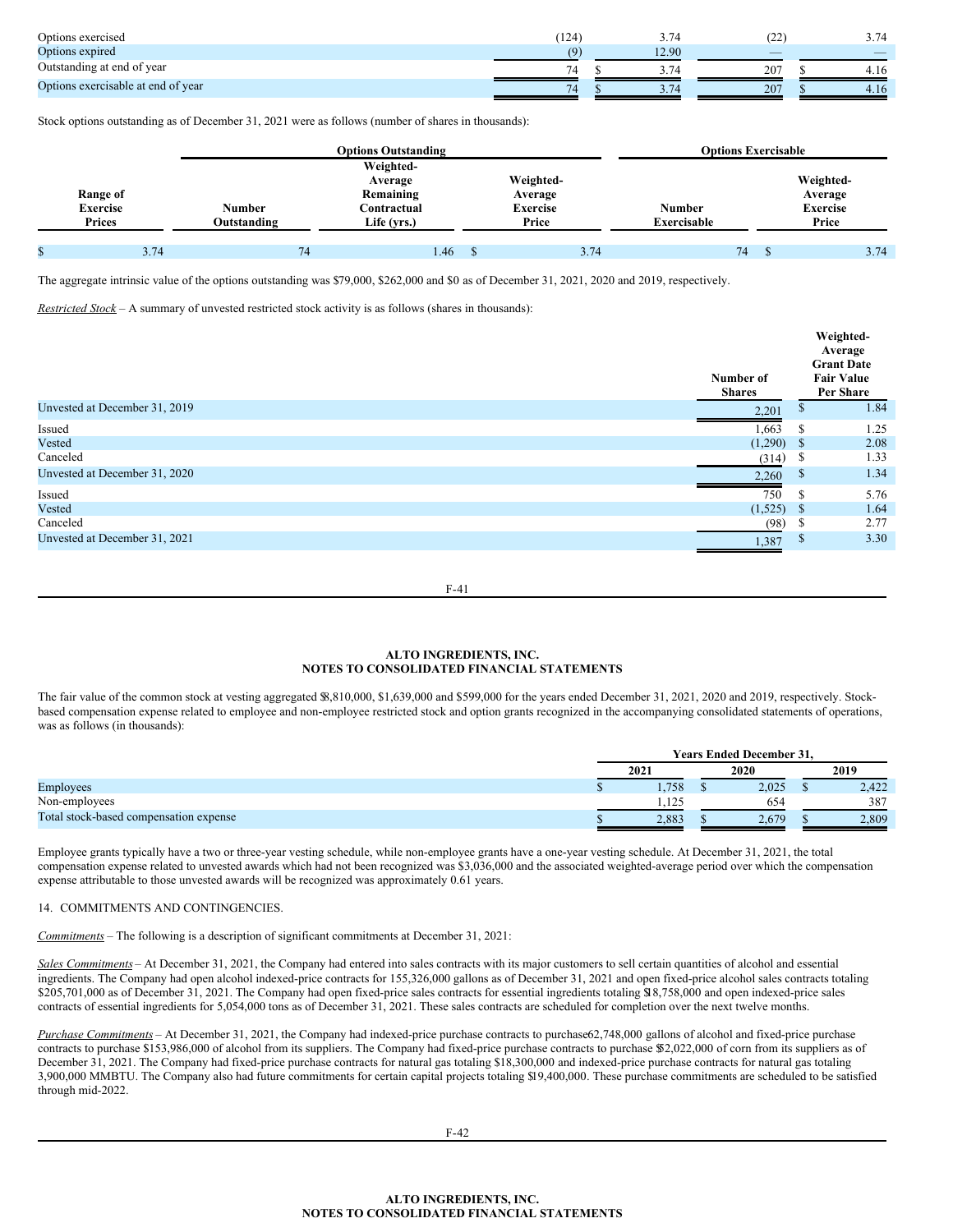*Contingencies* – The following is a description of significant contingencies at December 31, 2021:

*Litigation* – The Company is subject to various claims and contingencies in the ordinary course of its business, including those related to litigation, business transactions, employee-related matters, and others. When the Company is aware of a claim or potential claim, it assesses the likelihood of any loss or exposure. If it is probable that a loss will result and the amount of the loss can be reasonably estimated, the Company will record a liability for the loss. If the loss is not probable or the amount of the loss cannot be reasonably estimated, the Company discloses the claim if the likelihood of a potential loss is reasonably possible, and the amount involved could be material. While there can be no assurances, the Company does not expect that any of its pending legal proceedings will have a material financial impact on the Company's operating results.

## 15. FAIR VALUE MEASUREMENTS.

The fair value hierarchy prioritizes the inputs used in valuation techniques into three levels, as follows:

- Level 1 Observable inputs unadjusted quoted prices in active markets for identical assets and liabilities;
- Level 2 Observable inputs other than quoted prices included in Level 1 that are observable for the asset or liability through corroboration with market data; and
- Level 3 Unobservable inputs includes amounts derived from valuation models where one or more significant inputs are unobservable. For fair value measurements using significant unobservable inputs, a description of the inputs and the information used to develop the inputs is required along with a reconciliation of Level 3 values from the prior reporting period.

*Pooled separate accounts* – Pooled separate accounts invest primarily in domestic and international stocks, commercial paper or single mutual funds. The net asset value is used as a practical expedient to determine fair value for these accounts. Each pooled separate account provides for redemptions by the Retirement Plan at reported net asset values per share, with little to no advance notice requirement, therefore these funds are classified within Level 2 of the valuation hierarchy.

*Long-Lived Assets Held-for-Sale* – The Company recorded its long-lived assets associated with its property and equipment held-for-sale at fair value at December 31, 2021 and 2020 of \$1,000,000 and \$58,295,000, respectively. The fair values of these assets are based on observable values for the assets through corroboration with market data and are designated as Level 3 inputs.

*Warrants issued to Senior Noteholders* – The Company's warrants issued December 22, 2019, were valued using the Black-Scholes Valuation Model and adjusted for quarterly. On August 5, 2020, these warrants were exercised in full and prior to exercise, the Company adjusted their fair value using the following assumptions (fair value dollars in thousands):

|                          | <b>Risk Free</b> |       |                   |                 |         |  |                   |  |
|--------------------------|------------------|-------|-------------------|-----------------|---------|--|-------------------|--|
|                          | <b>Exercise</b>  |       |                   | <b>Interest</b> | Term    |  |                   |  |
| <b>Original Issuance</b> |                  | Price | <b>Volatility</b> | Rate            | (vears) |  | <b>Fair Value</b> |  |
| 12/22/19                 |                  | 1.00  | 178.0%            | 0.08%           | 0.10    |  | 8,474             |  |
|                          |                  |       |                   |                 |         |  |                   |  |
|                          |                  |       |                   |                 |         |  |                   |  |

F-43

## **ALTO INGREDIENTS, INC. NOTES TO CONSOLIDATED FINANCIAL STATEMENTS**

The assumptions used and related fair value for these warrants as of December 31, 2019 were as follows (fair value dollars in thousands):

|                          | <b>Risk Free</b> |      |                   |          |                                             |  |                   |  |
|--------------------------|------------------|------|-------------------|----------|---------------------------------------------|--|-------------------|--|
|                          | xercise          |      |                   | Interest | Term<br>the contract of the contract of the |  |                   |  |
| <b>Original Issuance</b> | Price            |      | <b>Volatility</b> | Rate     | <i>(vears)</i>                              |  | <b>Fair Value</b> |  |
| 12/22/19                 |                  | 1.00 | 76.0%             | .66%     | 3.00                                        |  | 977               |  |

*Warrants issued in Equity Of ering* – The Company issued pre-funded warrants and other warrants with exercise prices of \$0.001 and \$9.757, respectively. The Company valued these warrants upon issuance using the Binomial valuation methodology. On November 16, 2020, the pre-funded warrants were exercised, and as a result, were revalued immediately prior to their exercise. Further, the other warrants were amended on November 24, 2020, resulting in equity accounting, and accordingly were revalued immediately prior to their amendment. The assumptions used were as follows (fair value dollars in thousands):

|                     |            | <b>Risk Free</b> |            |                 |         |  |                   |  |  |
|---------------------|------------|------------------|------------|-----------------|---------|--|-------------------|--|--|
|                     | Valuation  | <b>Exercise</b>  |            | <b>Interest</b> | Term    |  |                   |  |  |
| <b>Warrant Type</b> | Date       | Price            | Volatilitv | Rate            | (vears) |  | <b>Fair Value</b> |  |  |
| Pre-funded          | 10/28/2020 | 0.01             | 97.0%      | $0.34\%$        | 5.00    |  | 23,638            |  |  |
| Other               | 10/28/2020 | 9.76             | 134.0%     | 0.14%           | . . 50  |  | 27,048            |  |  |
| Pre-funded          | 11/16/2020 | 0.01             | 97.0%      | 0.40%           | 4.95    |  | 21,916            |  |  |
| Other               | 11/24/2020 | 9.76             | 135.0%     | 0.13%           | 1.45    |  | 31,231            |  |  |

The fair values of the warrants are based on unobservable inputs and are designated as Level 3 inputs. The changes in the Company's fair value of its Level 3 inputs with respect to its warrants were as follows (in thousands):

|                                                | <b>Warrants to</b> |               |  |                                 |  |          |
|------------------------------------------------|--------------------|---------------|--|---------------------------------|--|----------|
|                                                |                    | <b>Senior</b> |  | Pre-funded                      |  | Other    |
|                                                | <b>Noteholders</b> |               |  | Warrants                        |  | Warrants |
| Balance, December 31, 2019                     |                    | 977           |  | $\hspace{0.1mm}-\hspace{0.1mm}$ |  |          |
| Issuance of warrants in October 2020 offering  |                    |               |  | 23,638                          |  | 27,048   |
|                                                |                    | (8, 474)      |  | (21,917)                        |  | (31,231) |
| Exercise of warrants/reclass to equity in 2020 |                    |               |  |                                 |  |          |
| Adjustments to fair value for 2020             |                    | 7.497         |  | (1, 721)                        |  | 4,183    |
| Balance, December 31, 2021                     |                    | $-$           |  | $\overline{\phantom{a}}$        |  |          |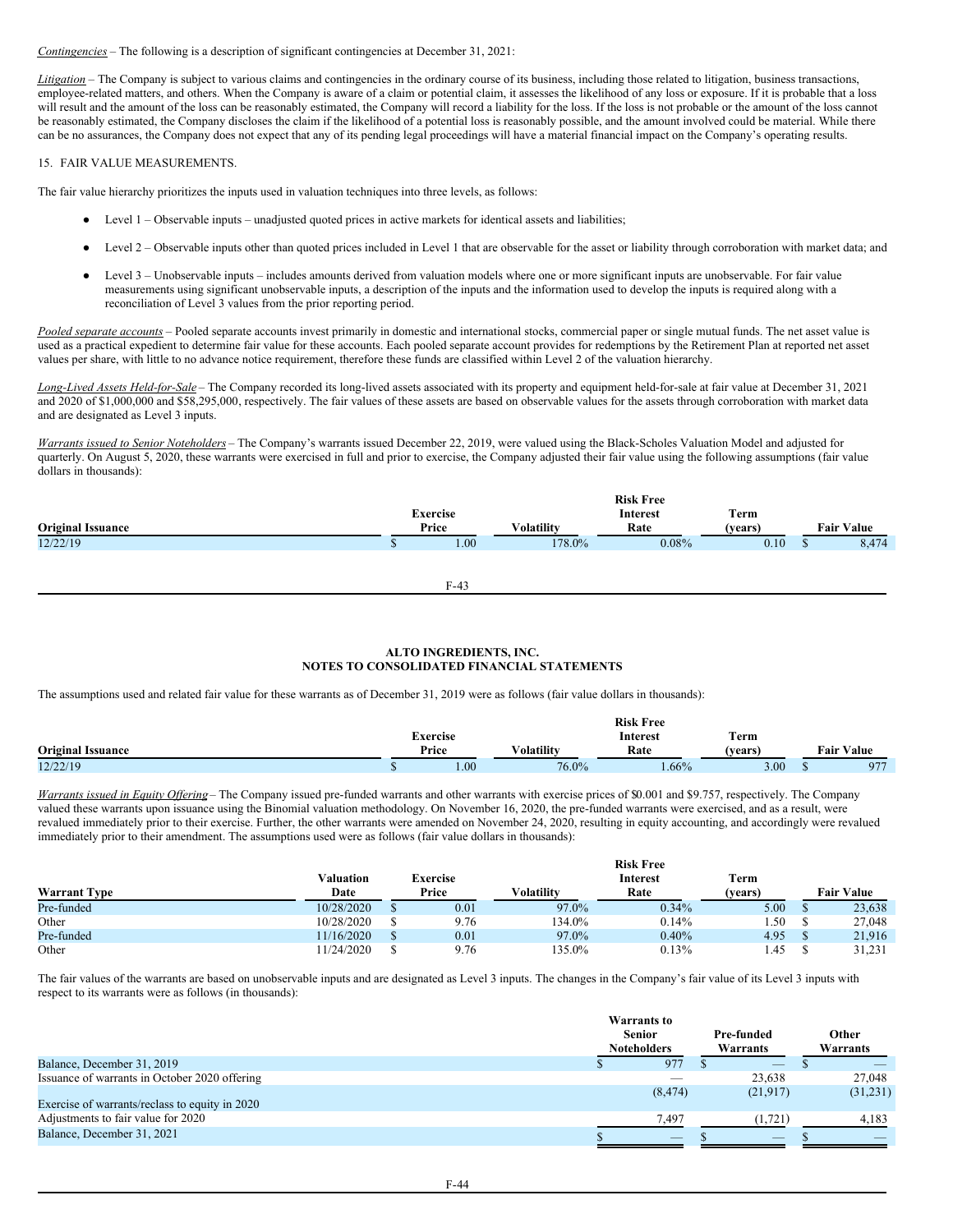# **ALTO INGREDIENTS, INC. NOTES TO CONSOLIDATED FINANCIAL STATEMENTS**

*Other Derivative Instruments* – The Company's other derivative instruments consist of commodity positions. The fair values of the commodity positions are based on quoted prices on the commodity exchanges and are designated as Level 1 inputs.

The following table summarizes recurring and nonrecurring fair value measurements by level at December 31, 2021 (in thousands):

| Assets:                                                          |     | Fair<br>Value |      | Level 1 |    | Level 2 |          | Level 3 | <b>Benefit Plan</b><br>Percentage<br>Allocation |
|------------------------------------------------------------------|-----|---------------|------|---------|----|---------|----------|---------|-------------------------------------------------|
| Derivative financial instruments                                 | \$. | 15,839        | - \$ | 15,839  | -S | $-$     | <b>S</b> |         |                                                 |
| Long-lived assets held-for-sale                                  |     | 1,000         |      |         |    |         |          | 1,000   |                                                 |
| Defined benefit plan assets $(1)$<br>(pooled separate accounts): |     |               |      |         |    |         |          |         |                                                 |
| Large U.S. Equity $(2)$                                          |     | 5,612         |      | --      |    | 5,612   |          |         | 28%                                             |
| Small/Mid U.S. Equity(3)                                         |     | 3,684         |      | _       |    | 3,684   |          | _       | 18%                                             |
| International Equity(4)                                          |     | 2,909         |      |         |    | 2,909   |          |         | 15%                                             |
| Fixed Income(5)                                                  |     | 7,782         |      |         |    | 7,782   |          |         | 39%                                             |
|                                                                  |     | 36,826        |      | 15,839  |    | 19,987  |          | 1,000   |                                                 |
| Liabilities:                                                     |     |               |      |         |    |         |          |         |                                                 |
| Derivative financial instruments                                 |     | 13,582        |      | 13,582  |    |         |          |         |                                                 |

The following table summarizes recurring and nonrecurring fair value measurements by level at December 31, 2020 (in thousands):

| Assets:                          |     | Fair<br>Value |              | Level 1     | Level 2 |              | Level 3                  | <b>Benefit Plan</b><br>Percentage<br>Allocation |
|----------------------------------|-----|---------------|--------------|-------------|---------|--------------|--------------------------|-------------------------------------------------|
| Derivative financial instruments | \$. | 17,149        | $\mathbf{s}$ | $17,149$ \$ |         | $\mathbf{s}$ |                          |                                                 |
| Long-lived assets held-for-sale  |     | 58,295        |              | _           |         |              | 58,295                   |                                                 |
| Defined benefit plan assets(1)   |     |               |              |             |         |              |                          |                                                 |
| (pooled separate accounts):      |     |               |              |             |         |              |                          |                                                 |
| Large U.S. Equity(2)             |     | 5,470         |              | _           | 5,470   |              |                          | 31%                                             |
| Small/Mid U.S. Equity(3)         |     | 2,605         |              |             | 2,605   |              |                          | 15%                                             |
| International Equity(4)          |     | 2,921         |              | _           | 2,921   |              | $\overline{\phantom{a}}$ | 17%                                             |
| Fixed Income(5)                  |     | 6,592         |              | _           | 6,592   |              |                          | 37%                                             |
|                                  |     | 93,032        |              | 17,149      | 17,588  |              | 58,295                   |                                                 |
|                                  |     |               |              |             |         |              |                          |                                                 |
| Liabilities:                     |     |               |              |             |         |              |                          |                                                 |
|                                  |     |               |              |             |         |              |                          |                                                 |
|                                  |     |               |              |             |         |              |                          |                                                 |

(1) See Note 9 for accounting discussion.

(2) This category includes investments in funds comprised of equity securities of large U.S. companies. The funds are valued using the net asset value method in which an average of the market prices for the underlying investments is used to value the fund.

| _<br>I<br>$\sim$ |
|------------------|
|------------------|

# **ALTO INGREDIENTS, INC. NOTES TO CONSOLIDATED FINANCIAL STATEMENTS**

- (3) This category includes investments in funds comprised of equity securities of small- and medium-sized U.S. companies. The funds are valued using the net asset value method in which an average of the market prices for the underlying investments is used to value the fund.
- (4) This category includes investments in funds comprised of equity securities of foreign companies including emerging markets. The funds are valued using the net asset value method in which an average of the market prices for the underlying investments is used to value the fund.
- (5) This category includes investments in funds comprised of U.S. and foreign investment-grade fixed income securities, high-yield fixed income securities that are rated below investment-grade, U.S. treasury securities, mortgage-backed securities, and other asset-backed securities. The funds are valued using the net asset value method in which an average of the market prices for the underlying investments is used to value the fund.
- 16. SUBSEQUENT EVENTS.

*Acquisition of Eagle Alcohol*– On January 14, 2022, Alto Ingredients, Inc. purchased 100% of the membership interests of Eagle Alcohol. The purchase price was \$14.0 million in cash plus an estimated net working capital adjustment of \$1.3 million in cash. The selling members of Eagle Alcohol are eligible to receive up to an additional \$14.0 million of contingent consideration, payable through a combination of \$9.0 million in cash over the next three years and an aggregate of \$5.0 million in the Company's common stock on the fourth and fifth year anniversaries of the closing date, subject to the satisfaction of certain conditions, including continued employment with the Company.

Eagle Alcohol specializes in break bulk distribution of specialty alcohols. Eagle Alcohol purchases bulk alcohol from suppliers, including the Company. Then it stores, denatures, packages, and resells alcohol products in smaller sizes, including tank trucks, totes, and drums, that garner a premium to bulk alcohols. Eagle Alcohol delivers products to customers in the beverage, food, pharma, and related-process industries via its own dedicated trucking fleet and common carrier. The acquisition will provide the Company further vertical integration and reach new markets in the specialty alcohol industry.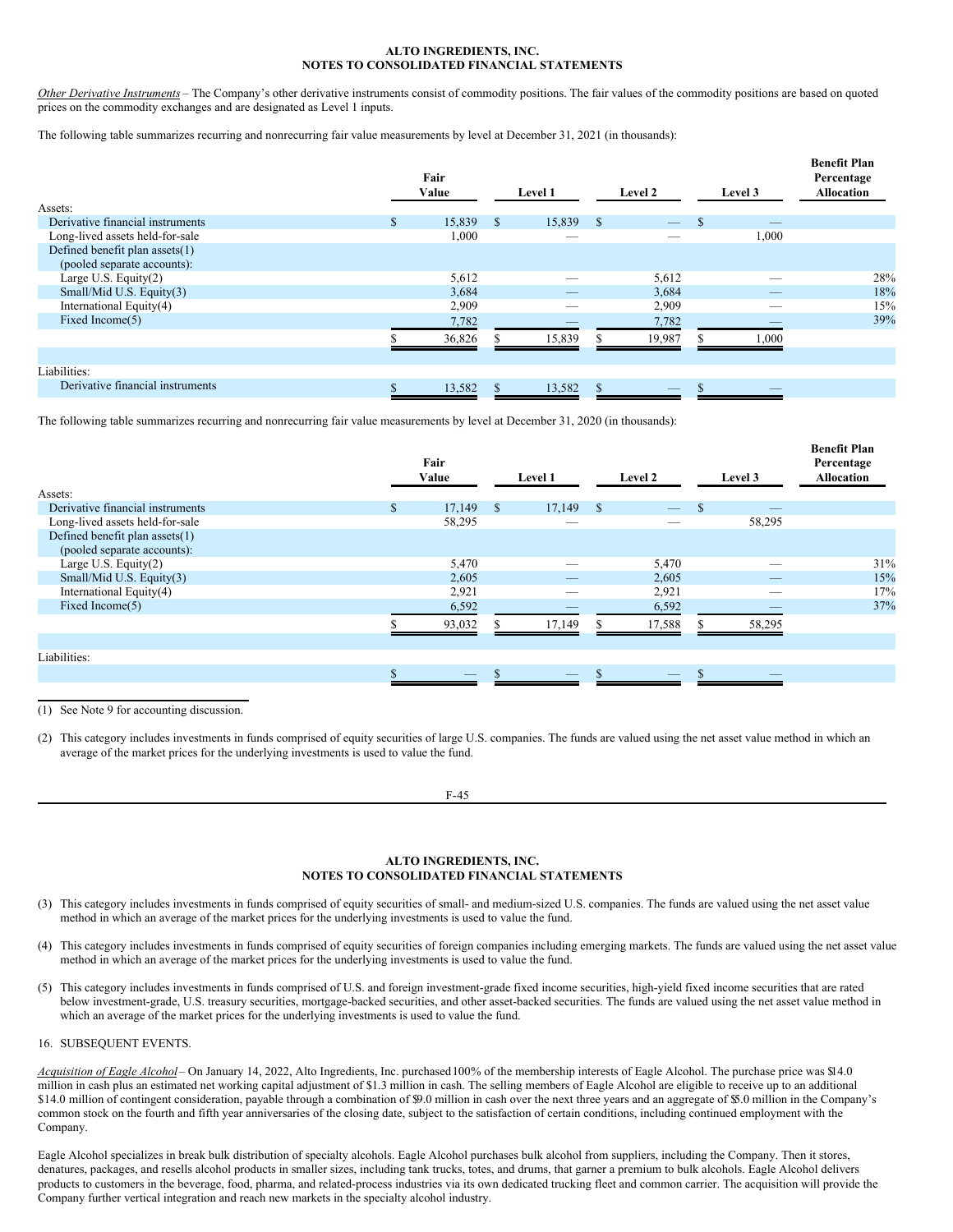Eagle Alcohol's unaudited results for 2021 generated \$35.7 million in net sales and \$3.6 million in pre-tax income. Assuming the acquisition had closed on January 1, 2021, the combined consolidated financials of the Company, on a pro forma unaudited basis, excluding any intangible amortization, would have resulted in net sales of \$1,243.6 million, pre-tax income of \$51.2 million, and diluted earnings per share of \$0.66.

The allocation of the estimated purchase price has not been completed. Preliminarily, the Company estimates acquired tangible assets of approximately \$8.6 million, acquired intangible assets, including any goodwill, of approximately \$12.8 million and liabilities of approximately \$6.1 million.

The Company expects to recognize certain identifiable intangible assets with respect to customers and tradename, which is ongoing and an estimate cannot be provided. In addition, a final valuation may include either an asset or liability associated with any material out-of-market contract positions.

The actual determination of the purchase price allocation on the closing date will be based on the final net tangible and intangible assets of Eagle Alcohol as of January 14, 2022, based on completion of the valuation of the fair value of such net assets. The Company anticipates that the ultimate purchase price allocation of balance sheet amounts such as current assets and liabilities, property and equipment, intangible assets and long-term assets and liabilities will differ from the preliminary assessment noted above, including any income tax impact. Any changes to the initial estimates of the fair value of the acquired assets and assumed liabilities will be recorded as adjustments to those assets and liabilities and residual amounts will be allocated to goodwill if net assets acquired are less than the purchase price. If net assets acquired exceed the purchase price, the residual amount will result in a bargain purchase gain.

*Amendments to Notes Receivable –* On February 23, 2022, the Company settled certain post-closing indemnification claims with ACEC, amending the Company's notes receivable with ACEC. These amendments reduced the overall principal balance by \$1.6 million and accelerated the maturity dates of the notes to June 30, 2022.

F-46

# **INDEX TO EXHIBITS**

| <b>Exhibit</b><br>Number | Description*                                                                                                                                                      | Form   | File<br>Number | <b>Exhibit</b><br>Number | <b>Filing</b><br>Date | Filed<br><b>Herewith</b> |
|--------------------------|-------------------------------------------------------------------------------------------------------------------------------------------------------------------|--------|----------------|--------------------------|-----------------------|--------------------------|
| $\overline{2.1}$         | Asset Purchase Agreement dated April 23, 2021 by and<br>among the Registrant, Pacific Ethanol Madera LLC and<br>Seaboard Energy California, LLC                   | $10-o$ | 000-21467      | 10.1                     | 08/10/2021            |                          |
| 2.2                      | First Amendment to Asset Purchase Agreement dated July<br>30, 2021 by and among the Registrant, Pacific Ethanol<br>Madera LLC and Seaboard Energy California, LLC | $10-o$ | 000-21467      | 10.2                     | 08/10/2021            |                          |
| 2.3                      | Asset Purchase Agreement dated November 5, 2021 by and<br>among the Registrant, Pacific Ethanol Stockton LLC and<br><b>Pelican Acquisition LLC</b>                |        |                |                          |                       | $\mathbf{X}$             |
| 3.1                      | Certificate of Incorporation                                                                                                                                      | $10-o$ | 000-21467      | 3.1                      | 11/06/2015            |                          |
| 3.2                      | Certificate of Designations, Powers, Preferences and Rights<br>of the Series A Cumulative Redeemable Convertible<br><b>Preferred Stock</b>                        | $10-Q$ | 000-21467      | 3.2                      | 11/06/2015            |                          |
| 3.3                      | Certificate of Designations, Powers, Preferences and Rights<br>of the Series B Cumulative Convertible Preferred Stock                                             | $10-o$ | 000-21467      | 3.3                      | 11/06/2015            |                          |
| 3.4                      | Certificate of Amendment to Certificate of Incorporation<br>dated June 3, 2010                                                                                    | $10-o$ | 000-21467      | 3.4                      | 11/06/2015            |                          |
| 3.5                      | Certificate of Amendment to Certificate of Incorporation<br>effective June 8, 2011                                                                                | $10-Q$ | 000-21467      | 3.5                      | 11/06/2015            |                          |
| 3.6                      | Certificate of Amendment to Certificate of Incorporation<br>effective May 14, 2013                                                                                | $10-Q$ | 000-21467      | 3.6                      | 11/06/2015            |                          |
| 3.7                      | Certificate of Amendment to Certificate of Incorporation<br>effective July 1, 2015                                                                                | $10-o$ | 000-21467      | 3.7                      | 11/06/2015            |                          |
| 3.8                      | Certificate of Amendment to Certificate of Incorporation<br>effective January 12, 2021                                                                            | $8-K$  | 000-21467      | 3.1                      | 01/13/2021            |                          |
| 3.9                      | <b>Second Amended and Restated Bylaws</b>                                                                                                                         | $8-K$  | 000-21467      | 3.2                      | 01/13/2021            |                          |
| 4.1                      | Description of Securities Registered Pursuant to Section 12 of<br>the Securities Exchange Act of 1934                                                             | $10-K$ | 000-21467      | 4.1                      | 03/30/2020            |                          |
| 10.1                     | 2006 Stock Incentive Plan, as amended#                                                                                                                            | $S-8$  | 333-196876     | 4.1                      | 06/18/2014            |                          |
| 10.2                     | 2016 Stock Incentive Plan, as amended#                                                                                                                            | $S-8$  | 333-250180     | 4.10                     | 11/18/2020            |                          |
| 10.3                     | Form of Employee Restricted Stock Agreement under 2016<br><b>Stock Incentive Plan#</b>                                                                            | $10-K$ | 000-21467      | 10.5                     | 03/15/2018            |                          |

-44-

|                          |                                                                                                                                    |        |                       | <b>Where Located</b>            |                |                          |
|--------------------------|------------------------------------------------------------------------------------------------------------------------------------|--------|-----------------------|---------------------------------|----------------|--------------------------|
| Exhibit<br><b>Number</b> | Description*                                                                                                                       | Form   | File<br><b>Number</b> | <b>Exhibit</b><br><b>Number</b> | Filing<br>Date | Filed<br><b>Herewith</b> |
| 10.4                     | Form of Non-Employee Director Restricted Stock Agreement<br>under 2016 Stock Incentive Plan#                                       | $10-K$ | 000-21467             | 10.6                            | 03/15/2017     |                          |
| 10.5                     | Amended and Restated Executive Employment Agreement<br>dated November 7, 2016 between the Registrant and<br>Christopher W. Wright# | $10-K$ | 000-21467             | 10.8                            | 03/15/2017     |                          |
| 10.6                     | Amended and Restated Executive Employment Agreement<br>dated November 7, 2016 between the Registrant and Bryon<br>T. McGregor#     | $10-K$ | 000-21467             | 10.9                            | 03/15/2017     |                          |
| 10.7                     | Amended and Restated Executive Employment Agreement<br>dated November 7, 2016 between the Registrant and James<br>R. Sneed#        | $10-K$ | 000-21467             | 10.12                           | 03/15/2017     |                          |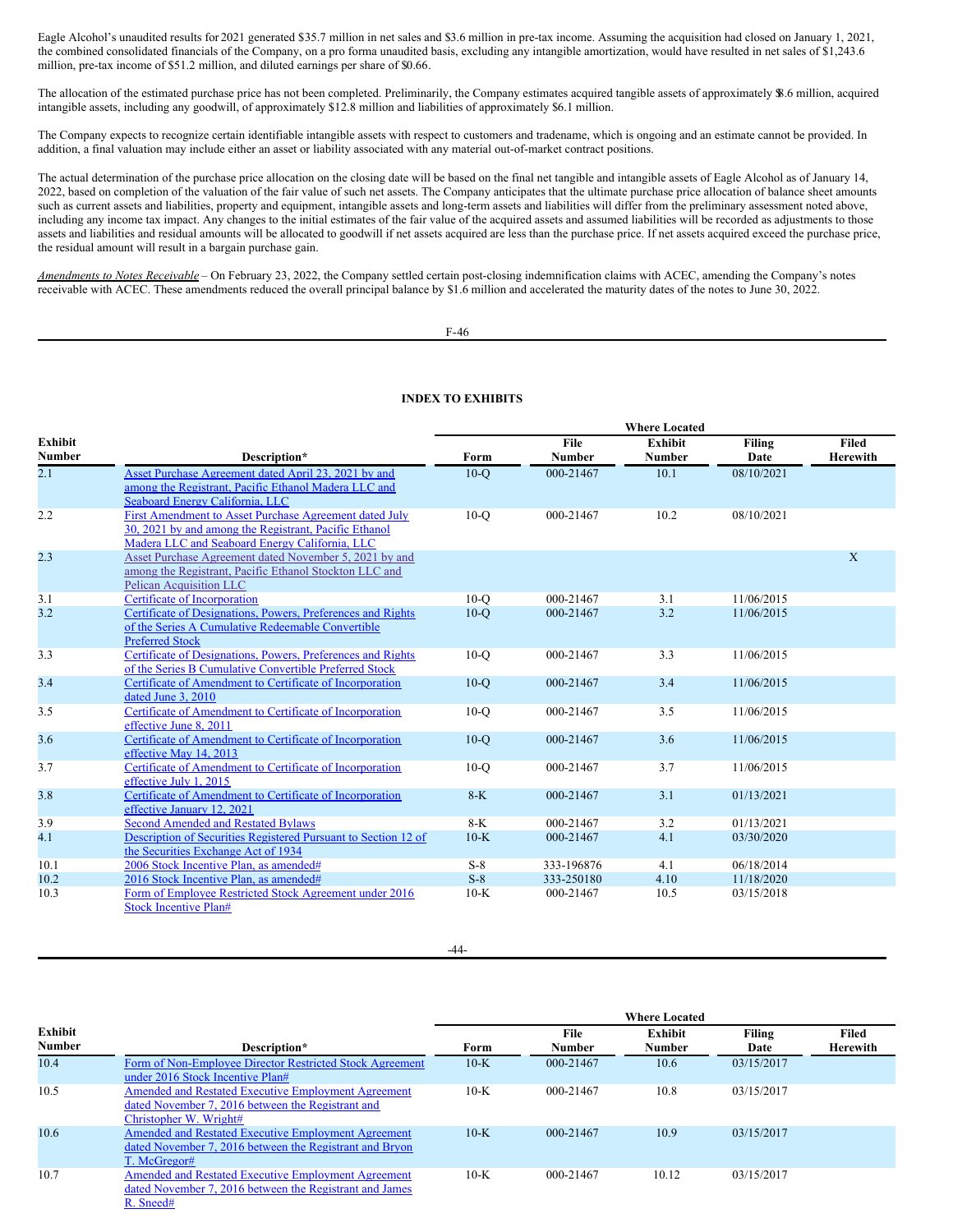| 10.8  | Second Amended and Restated Employment Agreement<br>dated July 26, 2018 between the Registrant and Michael D.<br>Kandris#                                                                                                       | $8-K$  | 000-21467 | 10.1  | 08/07/2020 |   |
|-------|---------------------------------------------------------------------------------------------------------------------------------------------------------------------------------------------------------------------------------|--------|-----------|-------|------------|---|
| 10.9  | Employment Agreement dated February 1, 2022 between the<br>Registrant and Auste M. Graham#                                                                                                                                      |        |           |       |            | X |
| 10.10 | Form of Indemnity Agreement between the Registrant and<br>each of its Executive Officers and Directors#                                                                                                                         | $10-K$ | 000-21467 | 10.46 | 03/31/2010 |   |
| 10.11 | Policy for Recoupment of Incentive Compensation dated<br>March 29, 2018#                                                                                                                                                        | $10-K$ | 000-21467 | 10.17 | 03/18/2019 |   |
| 10.12 | Form of Clawback Policy Acknowledgement and<br>$A$ greement#                                                                                                                                                                    | $10-K$ | 000-21467 | 10.18 | 03/18/2019 |   |
| 10.13 | <b>Registration Rights Agreement dated March 27, 2008</b><br>between the Registrant and Lyles United, LLC                                                                                                                       | $8-K$  | 000-21467 | 10.4  | 03/27/2008 |   |
| 10.14 | Letter Agreement dated March 27, 2008 between the<br>Registrant and Lyles United, LLC                                                                                                                                           | $8-K$  | 000-21467 | 10.5  | 03/27/2008 |   |
| 10.15 | Letter Agreement dated May 22, 2008 among the Registrant,<br>Neil M. Koehler, Bill Jones, Paul P. Koehler and Thomas D.<br>Koehler#                                                                                             | $8-K$  | 000-21467 | 10.3  | 05/23/2008 |   |
| 10.16 | Second Amended and Restated Credit Agreement dated<br>August 2, 2017 among Kinergy Marketing LLC, Pacific Ag.<br>Products, LLC, Wells Fargo Bank, National Association, and<br>the parties thereto from time to time as lenders | $8-K$  | 000-21467 | 10.1  | 08/08/2017 |   |
|       |                                                                                                                                                                                                                                 |        |           |       |            |   |

-45-

|                                 |                                                                                                                                                                                                                                                                       |        |                       | <b>Where Located</b>     |                       |                          |
|---------------------------------|-----------------------------------------------------------------------------------------------------------------------------------------------------------------------------------------------------------------------------------------------------------------------|--------|-----------------------|--------------------------|-----------------------|--------------------------|
| <b>Exhibit</b><br><b>Number</b> | Description*                                                                                                                                                                                                                                                          | Form   | File<br><b>Number</b> | <b>Exhibit</b><br>Number | <b>Filing</b><br>Date | <b>Filed</b><br>Herewith |
| 10.17                           | Amendment No. 1 to Second Amended and Restated Credit<br>Agreement dated March 27, 2019 by and among Kinergy<br>Marketing LLC, Pacific Ag. Products, LLC and Wells Fargo<br><b>Bank, National Association</b>                                                         | $10-Q$ | 000-21467             | 10.7                     | 05/03/2019            |                          |
| 10.18                           | Amendment No. 2 to Second Amended and Restated Credit<br>Agreement dated July 31, 2019 by and among Kinergy<br>Marketing LLC, Pacific Ag. Products, LLC, the parties<br>thereto from time to time as lenders and Wells Fargo Bank,<br><b>National Association</b>     | $8-K$  | 000-21467             | 10.1                     | 08/06/2019            |                          |
| 10.19                           | Amendment No. 3 to Second Amended and Restated Credit<br>Agreement dated November 19, 2019 by and among Kinergy<br>Marketing LLC, Pacific Ag. Products, LLC, the parties<br>thereto from time to time as lenders and Wells Fargo Bank,<br><b>National Association</b> | $10-K$ | 000-21467             | 10.61                    | 03/30/2020            |                          |
| 10.20                           | Waiver, Consent and Amendment No. 4 to Second Amended<br>and Restated Credit Agreement dated March 8, 2021 by and<br>among Kinergy Marketing LLC, Alto Nutrients, LLC and<br>Wells Fargo Bank, National Association                                                   |        |                       |                          |                       | X                        |
| 10.21                           | Waiver, Consent, and Amendment No. 5 to Second Amended<br>and Restated Credit Agreement dated June 10, 2021 by and<br>among Kinergy Marketing LLC, Alto Nutrients, LLC and<br>Wells Fargo Bank, National Association                                                  |        |                       |                          |                       | X                        |
| 10.22                           | Second Amended and Restated Guarantee dated August 2,<br>2017 by the Registrant in favor of Wells Fargo Bank,<br>National Association, for and on behalf of the lenders                                                                                               | $8-K$  | 000-21467             | 10.2                     | 08/08/2017            |                          |
| 10.23                           | Secured Promissory Note (Negotiable) dated April 15, 2020<br>in the amount of \$8,580,000 by Pacific Aurora, LLC in favor<br>of Pacific Ethanol Central, LLC                                                                                                          | $8-K$  | 000-21467             | 10.4                     | 04/21/2020            |                          |
| 10.24                           | Secured Promissory Note (Non-Negotiable) dated April 15,<br>2020 in the amount of \$7,920,000 by Pacific Aurora, LLC in<br>favor of Pacific Ethanol Central, LLC                                                                                                      | $8-K$  | 000-21467             | 10.5                     | 04/21/2020            |                          |
| 10.25                           | Series A Warrant to Purchase Common Stock dated October<br>28, 2020 for 8,900,493 shares by and between the Registrant<br>and CVI Investments, Inc.                                                                                                                   | $10-K$ | 000-21467             | 10.85                    | 03/26/2021            |                          |
|                                 |                                                                                                                                                                                                                                                                       |        |                       |                          |                       |                          |

-46-

|               |                                                                                                                                                                         |        |               | <b>Where Located</b> |            |                 |
|---------------|-------------------------------------------------------------------------------------------------------------------------------------------------------------------------|--------|---------------|----------------------|------------|-----------------|
| Exhibit       |                                                                                                                                                                         |        | File          | Exhibit              | Filing     | Filed           |
| <b>Number</b> | Description*                                                                                                                                                            | Form   | <b>Number</b> | <b>Number</b>        | Date       | <b>Herewith</b> |
| 10.26         | Registration Rights Agreement dated October 28, 2020 by<br>and between the Registrant and CVI Investments, Inc.                                                         | $10-K$ | 000-21467     | 10.86                | 03/26/2021 |                 |
| 21.1          | Subsidiaries of the Registrant                                                                                                                                          |        |               |                      |            |                 |
| 23.1          | Consent of Independent Registered Public Accounting Firm                                                                                                                |        |               |                      |            |                 |
| 31.1          | Certification Required by Rule 13a-14(a) of the Securities<br>Exchange Act of 1934, as amended, as Adopted Pursuant to<br>Section 302 of the Sarbanes-Oxley Act of 2002 |        |               |                      |            |                 |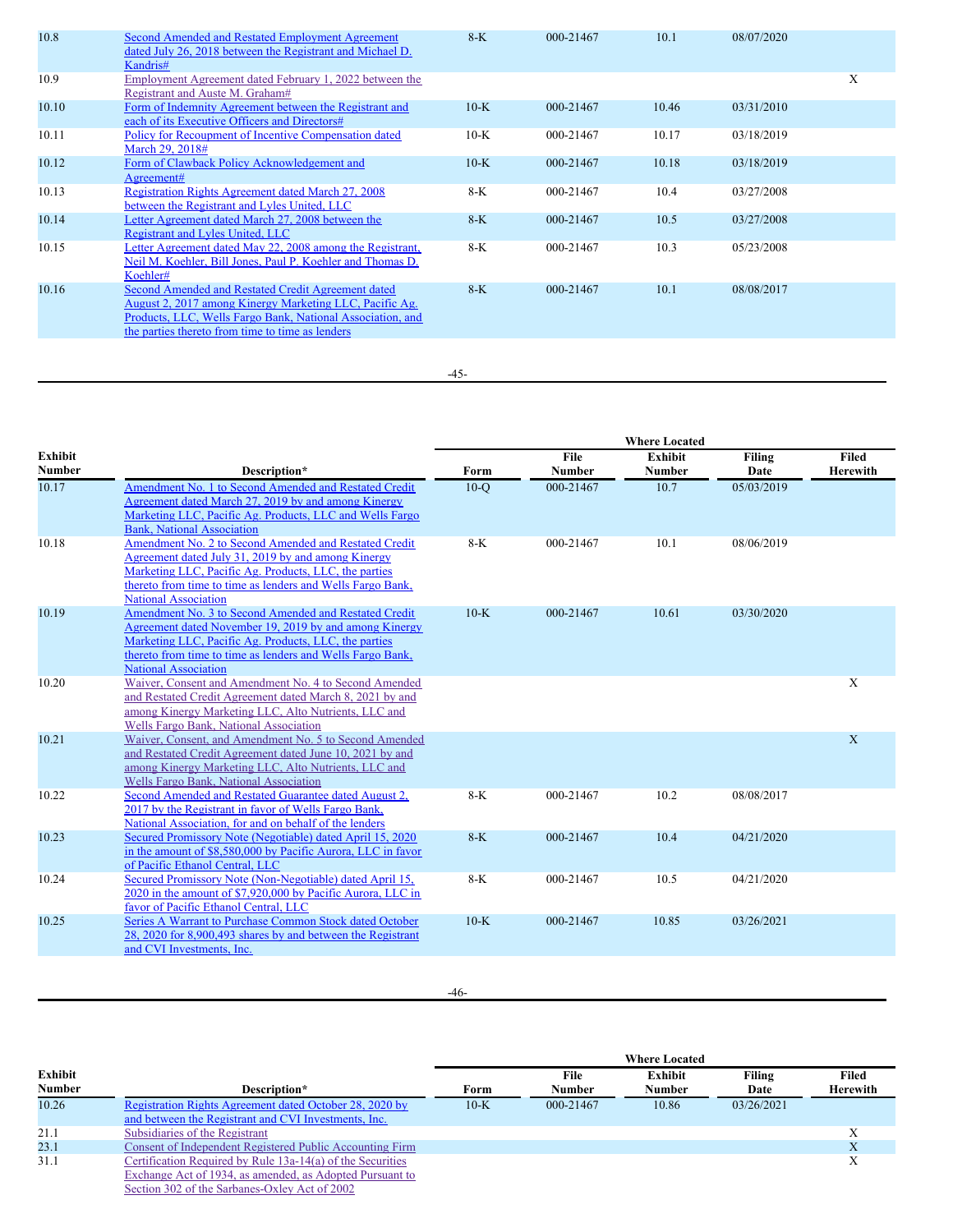| 31.2    | Certification Required by Rule 13a-14(a) of the Securities<br>Exchange Act of 1934, as amended, as Adopted Pursuant to<br>Section 302 of the Sarbanes-Oxley Act of 2002             | $\lambda$ |
|---------|-------------------------------------------------------------------------------------------------------------------------------------------------------------------------------------|-----------|
| 32.1    | Certification of Chief Executive Officer and Chief Financial<br>Officer Pursuant to 18 U.S.C. Section 1350, as Adopted<br>Pursuant to Section 906 of the Sarbanes-Oxley Act of 2002 | Х         |
| 101.INS | Inline XBRL Instance Document                                                                                                                                                       |           |
| 101.SCH | Inline XBRL Taxonomy Extension Schema                                                                                                                                               |           |
| 101.CAL | Inline XBRL Taxonomy Extension Calculation Linkbase                                                                                                                                 |           |
| 101.DEF | Inline XBRL Taxonomy Extension Definition Linkbase                                                                                                                                  |           |
| 101.LAB | Inline XBRL Taxonomy Extension Label Linkbase                                                                                                                                       |           |
| 101.PRE | Inline XBRL Taxonomy Extension Presentation Linkbase                                                                                                                                |           |
| 104     | Cover Page Interactive Data File (formatted as Inline XBRL<br>with applicable taxonomy extension information contained in<br>Exhibits 101)                                          | $\lambda$ |

 $(\#)$  A contract, compensatory plan or arrangement to which a director or executive officer is a party or in which one or more directors or executive officers are eligible to participate.

(\*) Certain of the agreements filed as exhibits contain representations and warranties made by the parties thereto. The assertions embodied in such representations and warranties are not necessarily assertions of fact, but a mechanism for the parties to allocate risk. Accordingly, investors should not rely on the representations and warranties as characterizations of the actual state of facts or for any other purpose at the time they were made or otherwise.

-47-

# **SIGNATURES**

Pursuant to the requirements of Section 13 or 15(d) of the Securities Exchange Act of 1934, the Registrant has duly caused this report to be signed on its behalf by the undersigned, thereunto duly authorized on this 14<sup>th</sup> day of March, 2022.

# **ALTO INGREDIENTS, INC.**

/s/ MICHAEL D. KANDRIS

Michel D. Kandris President and Chief Executive Officer

Pursuant to the requirements of the Securities Exchange Act of 1934, this report has been signed below by the following persons on behalf of the Registrant and in the capacities and on the dates indicated.

| Signature                                    | Title                                                                                                        | Date           |
|----------------------------------------------|--------------------------------------------------------------------------------------------------------------|----------------|
| /s/ WILLIAM L. JONES<br>William L. Jones     | Chairman of the Board and Director                                                                           | March 14, 2022 |
| /s/ MICHAEL D. KANDRIS<br>Michael D. Kandris | President, Chief Executive Officer<br>(Principal Executive Officer), Chief Operating Officer<br>and Director | March 14, 2022 |
| /s/ BRYON T. MCGREGOR<br>Bryon T. McGregor   | Chief Financial Officer (Principal<br>Financial and Accounting Officer)                                      | March 14, 2022 |
| /s/ TERRY L. STONE<br>Terry L. Stone         | Director                                                                                                     | March 14, 2022 |
| /s/ JOHN L. PRINCE<br>John L. Prince         | Director                                                                                                     | March 14, 2022 |
| /s/ DOUGLAS L. KIETA<br>Douglas L. Kieta     | Director                                                                                                     | March 14, 2022 |
| /s/ GILBERT E. NATHAN<br>Gilbert E. Nathan   | Director                                                                                                     | March 14, 2022 |
| /s/ DIANNE S. NURY<br>Dianne S. Nury         | Director                                                                                                     | March 14, 2022 |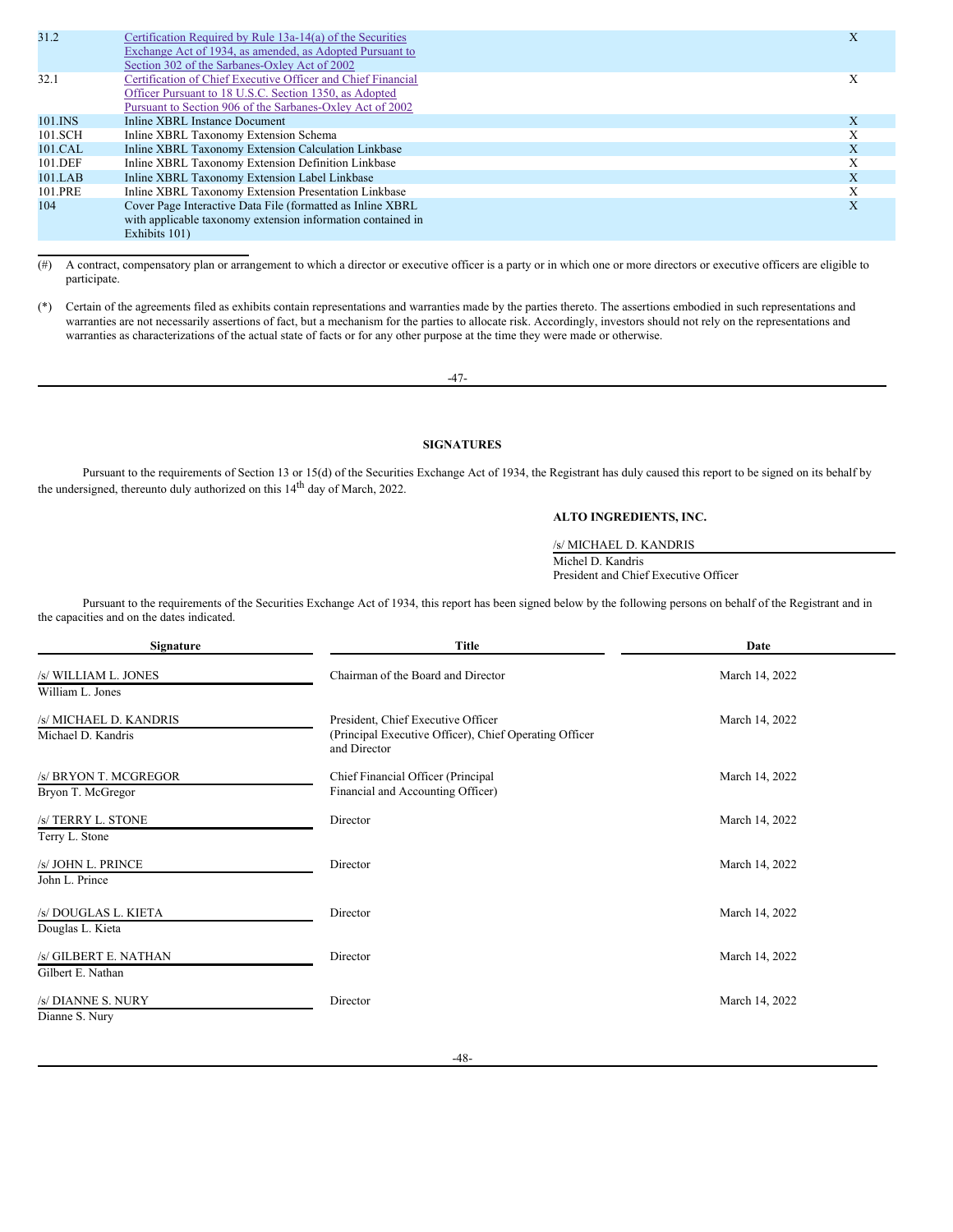**EXECUTION COPY**

**Exhibit 2.3**

# **ASSET PURCHASE AGREEMENT**

**dated as of November 5, 2021 by and among**

# **PACIFIC ETHANOL STOCKTON LLC**

**as Seller,**

# **PELICAN ACQUISITION LLC**

# **as Purchaser,**

**and for purposes of Article V and Article XI,**

# **ALTO INGREDIENTS, INC.**

**as Seller Parent**

# **TABLE OF CONTENTS**

|                            |                                                           | <b>ARTICLE I</b>      |          |
|----------------------------|-----------------------------------------------------------|-----------------------|----------|
|                            |                                                           | <b>DEFINITIONS</b>    |          |
|                            |                                                           |                       |          |
| Section 1.1                | Definitions                                               |                       | 1        |
| Section 1.2                | Interpretation                                            |                       | 11       |
|                            |                                                           |                       |          |
|                            |                                                           | <b>ARTICLE II</b>     |          |
|                            |                                                           |                       |          |
|                            |                                                           | PURCHASE AND SALE     |          |
|                            |                                                           |                       |          |
| Section 2.1                | Purchase and Sale of the Purchased Assets                 |                       | 12       |
| Section 2.2<br>Section 2.3 | <b>Assumed Liabilities</b><br><b>Excluded Liabilities</b> |                       | 13<br>13 |
|                            |                                                           |                       |          |
|                            |                                                           | <b>ARTICLE III</b>    |          |
|                            |                                                           |                       |          |
|                            |                                                           | <b>PURCHASE PRICE</b> |          |
|                            |                                                           |                       |          |
| Section 3.1                | Purchase Price                                            |                       | 14       |
| Section 3.2                | Proration                                                 |                       | 14       |
| Section 3.3                | Allocation of Purchase Price                              |                       | 14       |
|                            |                                                           |                       |          |
|                            |                                                           | <b>ARTICLE IV</b>     |          |
|                            |                                                           |                       |          |
|                            |                                                           | <b>CLOSING</b>        |          |
| Section 4.1                | Closing Date                                              |                       | 14       |
| Section 4.2                | Closing Deliveries by Seller                              |                       | 15       |
| Section 4.3                | Closing Deliveries by Purchaser                           |                       | 16       |
|                            |                                                           |                       |          |
|                            |                                                           |                       |          |

# ARTICLE V

# REPRESENTATIONS AND WARRANTIES OF SELLER AND SELLER PARENT

| Section 5.1 | Organization and Qualification; Authority and Enforceability.           | 16           |
|-------------|-------------------------------------------------------------------------|--------------|
| Section 5.2 | No Conflict                                                             |              |
| Section 5.3 | Consents                                                                |              |
| Section 5.4 | Litigation                                                              |              |
| Section 5.5 | Title to and Condition of Properties and Facility; Performance Reports. |              |
| Section 5.6 | Compliance with Laws; Permits                                           | 19           |
| Section 5.7 | <b>Employee Matters</b>                                                 | 20           |
| Section 5.8 | Tax Matters                                                             |              |
| Section 5.9 | Intellectual Property                                                   | $^{\circ}$ 1 |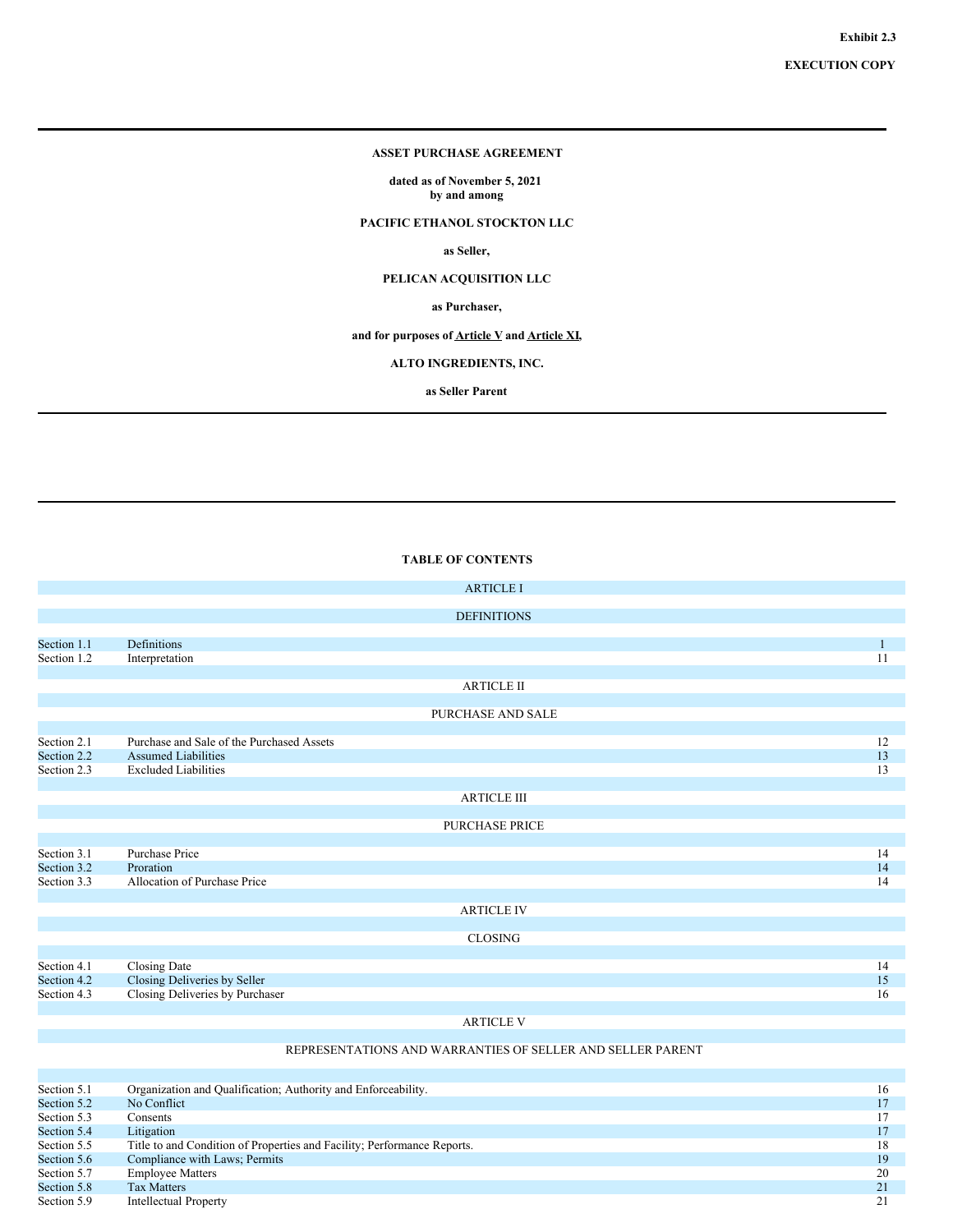| Section 5.10 | <b>Environmental Matters</b>                                                         | 21     |
|--------------|--------------------------------------------------------------------------------------|--------|
| Section 5.11 | <b>Assigned Contracts</b>                                                            | 22     |
| Section 5.12 | <b>Brokers</b>                                                                       | 23     |
| Section 5.13 | Disclaimer                                                                           | 23     |
|              |                                                                                      |        |
|              | <b>ARTICLE VI</b>                                                                    |        |
|              |                                                                                      |        |
|              | REPRESENTATIONS AND WARRANTIES OF PURCHASER                                          |        |
|              |                                                                                      |        |
| Section 6.1  | Organization and Qualification; Authority and Enforceability.                        | 24     |
| Section 6.2  | No Conflict                                                                          | 24     |
| Section 6.3  | Purchaser Approvals                                                                  | 24     |
| Section 6.4  | Actions                                                                              | 24     |
| Section 6.5  | Compliance with Laws                                                                 | 24     |
| Section 6.6  | Sufficiency of Funds                                                                 | 25     |
| Section 6.7  | <b>Brokers</b>                                                                       | 25     |
|              |                                                                                      | 25     |
| Section 6.8  | Investigation by Purchaser; No Other Representations and Warranties and Non-Reliance |        |
|              |                                                                                      |        |
|              | <b>ARTICLE VII</b>                                                                   |        |
|              |                                                                                      |        |
|              | ADDITIONAL COVENANTS AND AGREEMENTS                                                  |        |
|              |                                                                                      |        |
| Section 7.1  | Conduct of the Facility                                                              | 26     |
| Section 7.2  | Access to Information; Confidentiality                                               | 27     |
| Section 7.3  | Schedules                                                                            | 27     |
| Section 7.4  | Further Action; Permits                                                              | 28     |
| Section 7.5  | Payments                                                                             | 28     |
| Section 7.6  | Misallocated Assets                                                                  | 28     |
| Section 7.7  | Books, Records and Files                                                             | 29     |
| Section 7.8  | Names Following Closing                                                              | 29     |
| Section 7.9  | Insurance                                                                            | 29     |
| Section 7.10 | Termination of Intercompany Arrangements                                             | 30     |
|              |                                                                                      |        |
| Section 7.11 | <b>CARB</b> Compliance                                                               | 30     |
| Section 7.12 | Seller Parent Letter of Credit                                                       | 30     |
| Section 7.13 | Employment                                                                           | 30     |
| Section 7.14 | Vessel Inspection                                                                    | 31     |
| Section 7.15 | Consents                                                                             | 31     |
| Section 7.16 | <b>Exclusive Dealing</b>                                                             | 31     |
| Section 7.17 | RFS Engineering Review                                                               | 32     |
|              |                                                                                      |        |
|              | <b>ARTICLE VIII</b>                                                                  |        |
|              |                                                                                      |        |
|              | <b>TAXES</b>                                                                         |        |
|              |                                                                                      |        |
| Section 8.1  | Periodic Taxes                                                                       |        |
|              |                                                                                      | $32\,$ |
| Section 8.2  | Refunds                                                                              | 32     |
|              |                                                                                      |        |
|              |                                                                                      |        |
|              | ii                                                                                   |        |
|              |                                                                                      |        |
|              |                                                                                      |        |
|              |                                                                                      |        |
| Section 8.3  | <b>Resolution of Tax Controversies</b>                                               |        |
|              |                                                                                      | 33     |
| Section 8.4  | Tax Cooperation                                                                      | 33     |
| Section 8.5  | Conveyance Taxes                                                                     | 33     |
| Section 8.6  | <b>Amended Tax Returns</b>                                                           | 33     |
|              |                                                                                      |        |
|              | <b>ARTICLE IX</b>                                                                    |        |
|              |                                                                                      |        |
|              | <b>CONDITIONS</b>                                                                    |        |
|              |                                                                                      |        |
| Section 9.1  | Conditions to Obligations of Each Party                                              | 34     |
| Section 9.2  | Conditions to Obligations of Seller                                                  | 34     |
| Section 9.3  | Conditions to Obligations of Purchaser                                               | 34     |
|              |                                                                                      |        |
|              | <b>ARTICLE X</b>                                                                     |        |
|              |                                                                                      |        |
|              | <b>TERMINATION</b>                                                                   |        |
|              |                                                                                      |        |
| Section 10.1 | Termination                                                                          | 35     |
| Section 10.2 | <b>Effect of Termination</b>                                                         | 35     |
| Section 10.3 | Notice of Termination                                                                | 36     |
|              |                                                                                      |        |
|              |                                                                                      |        |
|              | <b>ARTICLE XI</b>                                                                    |        |
|              |                                                                                      |        |
|              | SURVIVAL AND INDEMNIFICATION                                                         |        |
|              |                                                                                      |        |
| Section 11.1 | Survival                                                                             | 36     |
| Section 11.2 | Indemnification by Purchaser                                                         | 36     |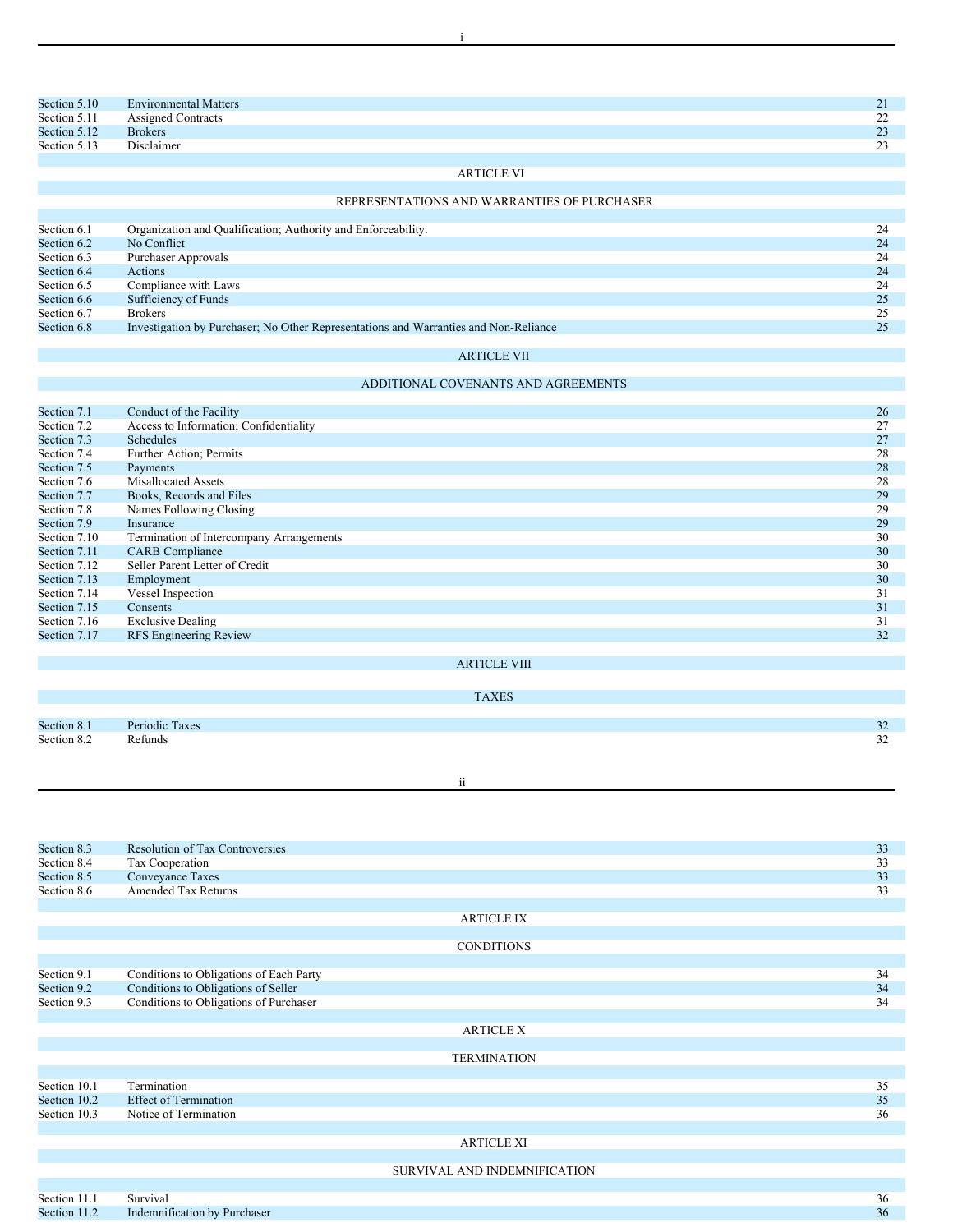| 38 |
|----|
|    |
|    |
| 42 |
| 43 |
| 43 |
|    |

# ARTICLE XII

# MISCELLANEOUS

| Section 12.1  | Assignment                               | 43 |
|---------------|------------------------------------------|----|
| Section 12.2  | <b>Public Announcements</b>              | 43 |
| Section 12.3  | Expenses                                 | 44 |
| Section 12.4  | Severability                             | 44 |
| Section 12.5  | No Third Party Beneficiaries             | 44 |
| Section 12.6  | Waiver                                   | 44 |
| Section 12.7  | Governing Law                            | 44 |
| Section 12.8  | Jurisdiction                             | 44 |
| Section 12.9  | Waiver of Jury Trial                     | 44 |
| Section 12.10 | Specific Performance                     | 45 |
| Section 12.11 | Headings                                 | 45 |
| Section 12.12 | Counterparts                             | 45 |
| Section 12.13 | <b>Notices</b>                           | 45 |
| Section 12.14 | Performance of Obligations by Affiliates | 46 |
| Section 12.15 | Amendment                                | 46 |
| Section 12.16 | Entire Agreement                         | 47 |
| Section 12.17 | <b>Bulk Sales Law</b>                    | 47 |

iii

# Exhibits

| Exhibit A | Form of Bill of Sale and Assignment and Assumption Agreement                                                                             |
|-----------|------------------------------------------------------------------------------------------------------------------------------------------|
| Exhibit B | Form of Ethanol Marketing Agreement                                                                                                      |
| Exhibit C | Form of Seller Parent Letter of Credit                                                                                                   |
| Exhibit D | Form of Transition Services Agreement                                                                                                    |
| Exhibit E | Form of Stockton Transit Agreement                                                                                                       |
| Exhibit F | Form of Assignment and Assumption Lease, Consent to Assignment and Acknowledgment and Form of Memorandum of Assignment and Assumption of |
|           | Lease                                                                                                                                    |
| Exhibit G | Form of Assignment and Assumption of Sublease                                                                                            |
| Exhibit H | Form of FIRPTA Certificate                                                                                                               |
| Exhibit I | California Form RE 593                                                                                                                   |
|           |                                                                                                                                          |

**Schedules** 

| Schedule $2.1(a)$  | Tangible Personal Property                             |
|--------------------|--------------------------------------------------------|
| Schedule $2.1(c)$  | <b>Assigned Contracts</b>                              |
| Schedule 3.3       | Allocation of Purchase Price                           |
| Schedule 5.3       | Seller Approvals                                       |
| Schedule $5.5(a)$  | Title                                                  |
| Schedule $5.5(b)$  | Site Leases and Easements                              |
| Schedule $5.5(d)$  | Maintenance and Repair                                 |
| Schedule $5.5(c)$  | Description of Real Property at Site                   |
| Schedule $5.5(e)$  | Performance Reports                                    |
| Schedule $5.6(a)$  | Compliance with Laws                                   |
| Schedule $5.6(c)$  | Permits                                                |
| Schedule $5.6(d)$  | Absence of Permits                                     |
| Schedule $5.6(f)$  | Violation, Cancellation, Default or Dispute of Permits |
| Schedule $5.10(c)$ | Release of Hazardous Materials                         |
| Schedule $5.10(e)$ | List of Off-Site Hazardous Materials Facilities        |
|                    |                                                        |

iv

# **ASSET PURCHASE AGREEMENT**

THIS ASSET PURCHASE AGREEMENT (this "**Agreement**"), dated effective as of November 5, 2021, is made and entered into by and among Pacific Ethanol Stockton LLC, a Delaware limited liability company (the "**Seller**"), Pelican Acquisition LLC, a California limited liability company (the "**Purchaser**"), and, for purposes of Article V and Article XI hereof, Alto Ingredients, Inc. a Delaware corporation ("**Seller Parent**"). Seller, Purchaser and (as provided above) Seller Parent are each referred to individually as a "**Party**" and collectively as the "**Parties**."

# **RECITALS**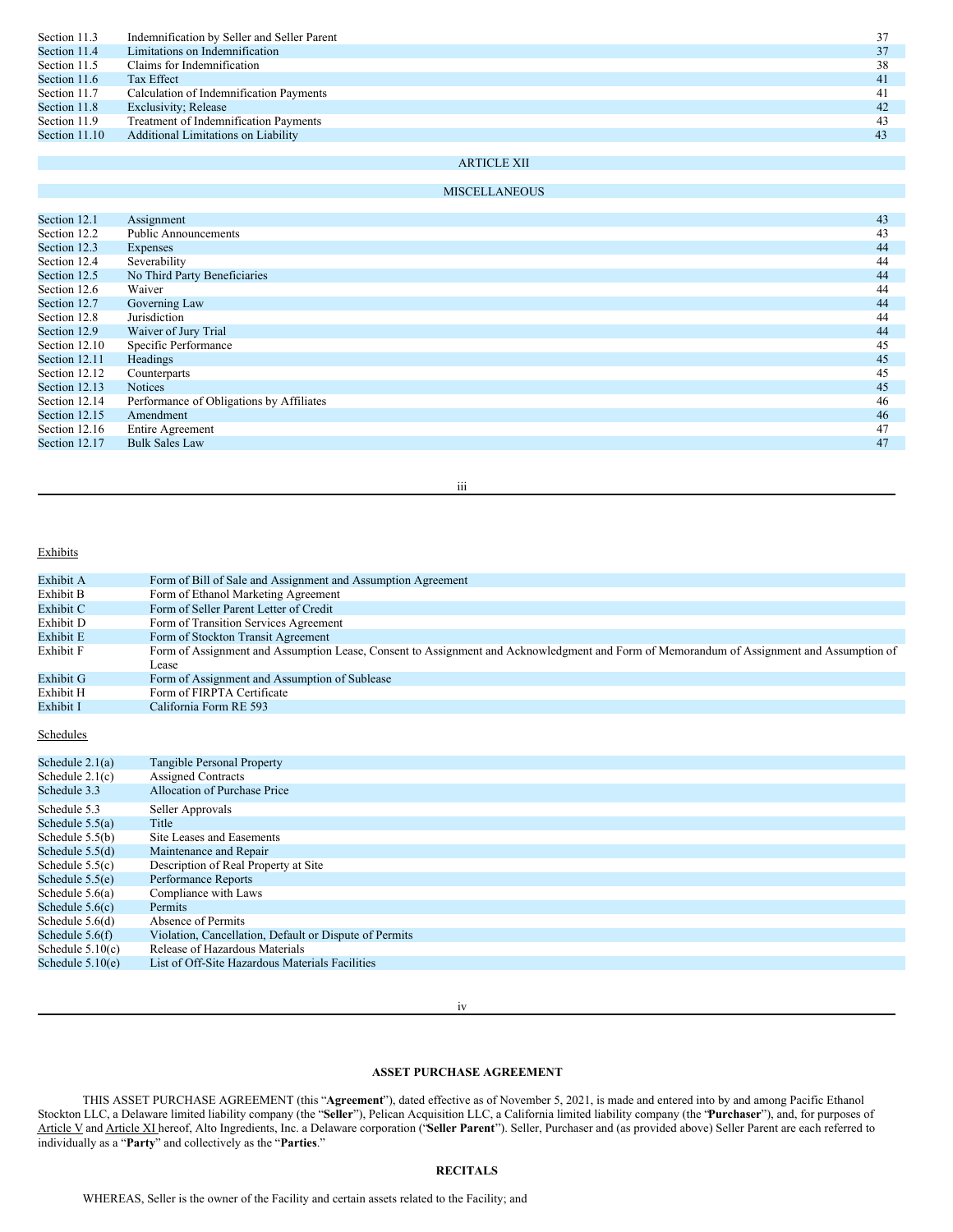WHEREAS, Seller wishes to sell to Purchaser, and Purchaser wishes to purchase from Seller, all right, title and interest in and to the Purchased Assets, and in connection therewith Purchaser is willing to assume the Assumed Liabilities, all upon the terms and subject to the conditions set forth herein.

NOW, THEREFORE, in consideration of the foregoing and the mutual representations, warranties, covenants, agreements and conditions set forth in this Agreement, and for other good and valuable consideration, the sufficiency and receipt of which is hereby acknowledged, the Parties intending to be legally bound, agree as follows:

### **ARTICLE I**

#### **DEFINITIONS**

Section 1.1 Definitions. The following terms have the following meanings when used herein:

"**Acceptable Bank**" means any United States commercial bank(s) or financial institution(s) or a United States branch of a foreign commercial bank(s) or financial institution(s) having a long-term unsecured senior debt rating of at least A2 or better by Moody's and A or better by S&P.

"**Action**" means any claim, action, lawsuit, arbitration, inquiry, proceeding or investigation by or before any Governmental Authority.

"**Affiliate**" means, with respect to any Person, any other Person directly or indirectly controlling or controlled by, or under direct or indirect common control with, such Person. For purposes of this definition, a Person shall be deemed to control another Person if it (a) owns or controls more than fifty percent (50%) of the voting equity of the other Person (or other comparable ownership if the Person is not a corporation) or (b) possesses the power to direct or cause the direction of the management policies of a Person, by contract or otherwise.

"**Agreed Amount**" has the meaning set forth in Section 11.5(a)(ii).

"**Agreement**" has the meaning set forth in the preamble to this Agreement.

"**Airgas Sublease**" means that certain sublease agreement dated March 15, 2018, between Seller, as sublessor, and Airgas USA, LLC, a Delaware limited liability company, as sublessee.

"**Allocation Schedule**" has the meaning set forth inSection 3.3.

"**Ancillary Agreements**" means any and all written agreements (including the Bill of Sale, Assignment and Assumption Agreement, the Transition Services Agreement, the Stockton Transit Agreement and the Ethanol Marketing Agreement), documents, certificates or other instruments to be entered into or executed by Seller, Purchaser, or their Affiliates, in connection with the transactions contemplated by this Agreement.

"**Annual Adjustment Date**" has the meaning set forth in in Sections 1.2.1 and 5.4.1 of the Ground Lease.

"**Asset Acquisition Statement**" has the meaning set forth in Section 3.3.

"**Assigned Contracts**" and "**Assigned Contract**" have the meanings set forth in **Section 2.1(c)**.

"**Assumed Liabilities**" means the following Liabilities (in each case, excluding any and all Excluded Liabilities): (a) all Liabilities of Seller under each of the Assigned Contracts and Assumed Permits accruing after the Closing Date; (b) all Liabilities for Taxes to the extent arising out of the ownership or operation of the Purchased Assets or the Assumed Liabilities after the Closing Date or otherwise apportioned to Purchaser pursuant to Article II or otherwise in this Agreement; (c) any Liabilities relating to or arising out of Purchaser's ownership or operation of the Purchased Assets from and after the Closing Date; and (d) all Liabilities of Seller and/or Seller Parent, as applicable, under the Site Leases, the Airgas Sublease and the Maintenance Agreement first arising after the Closing Date and not relating to any breach, default or violation of Seller or any other act or omission of Seller thereunder. For the avoidance of doubt, Assumed Liabilities shall not include Liabilities for Seller's portion of the Conveyance Taxes.

"**Assumed Permits**" has the meaning set forth in Section 2.1(e).

"**Base Rent**" has the meaning set forth in Section 1.2.2 of the Ground Lease.

"**Bill of Sale and Assignment and Assumption Agreement**" means a bill of sale and assignment and assumption agreement, to be entered into by and among Seller, Seller Parent and Purchaser, on the other, in substantially the form attached hereto as Exhibit A.

"Books, Records and Files" has the meaning set forth in Section 2.1(d).

"**Business Day**" means any day that is not a Saturday, a Sunday or other day on which banks are required or authorized by Law to be closed in the State of California.

5

"**CARB**" means the California Air Resources Board or any successor body politic or corporate.

"CARB Compliance Requirements" has the meaning set forth in Section 7.11.

"Closing" has the meaning set forth in Section 4.1.

"Closing Date" has the meaning set forth in Section 4.1.

"**Code**" means the Internal Revenue Code of 1986, as amended.

"**Competition Law**" means any Law that prohibits, restricts or regulates actions having the purpose or effect of monopolization or restraint of trade or lessening of competition through merger or acquisition.

"**Confidential Information**" means all ideas, information, knowledge and discoveries, whether or not patentable, trademarkable or copyrightable, that are not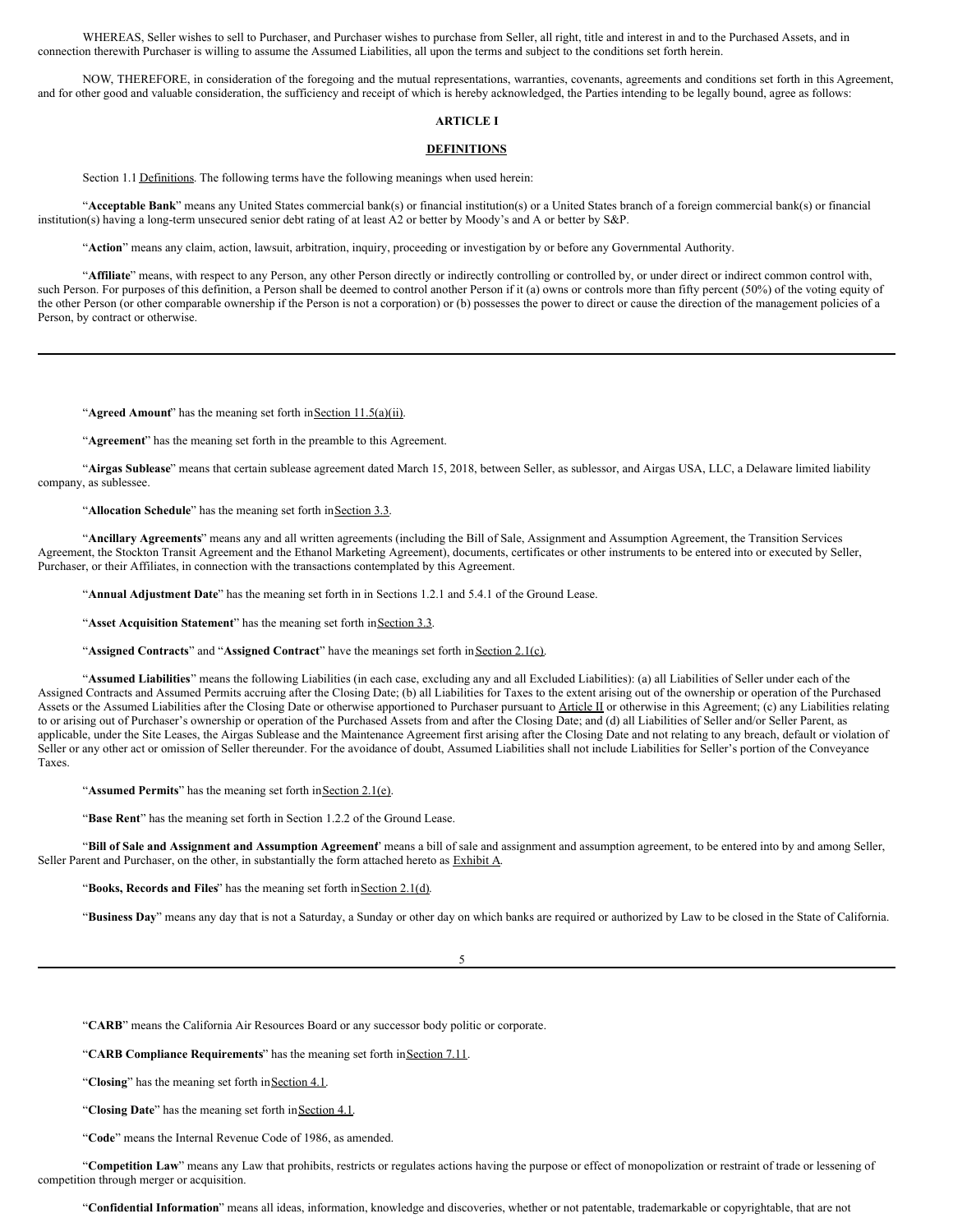generally known in the trade or industry and about which Seller or its Affiliates have knowledge as a result of their participation in, or direct or indirect beneficial ownership of the Facility or the Purchased Assets, or negotiation or consummation of the transactions contemplated by this Agreement, including all information or knowledge relating to Purchaser or its Affiliates. Notwithstanding the foregoing, the term "**Confidential Information**" shall not include any information that now or hereafter is in the public domain by means other than disclosure after the date hereof by Seller or its Affiliates.

### "**Confidentiality Agreement**" has the meaning set forth inSection 7.2(b).

"**Consent**" means any consent, approval, authorization, registration, declaration, filing, notice of, with or to any Person or under any Law, or the expiration or termination of a waiting period under any Competition Law, in each case required to permit the consummation of the transactions contemplated by this Agreement.

"**Contract**" means any loan or credit agreement, bond, debenture, note, mortgage, indenture, lease, supply agreement, affiliate agreement, hedging or futures agreements, distribution agreement, sales agreement, license agreement, manufacturing agreement or other contract, agreement, arrangement, obligation, commitment or instrument that is legally binding, other than a Permit.

"Conveyance Taxes" has the meaning set forth in Section 8.5.

"**Contested Amount**" has the meaning set forth inSection 11.5(a)(ii).

"Deductible" has the meaning set forth in Section 11.4(c)(i).

"**Direct Claim**" has the meaning set forth in Section 11.5(b)(i).

"**Direct Claim Agreed Amount**" has the meaning set forth in Section 11.5(b)(ii).

"Direct Claim Contested Amount" has the meaning set forth in Section 11.5(b)(ii).

6

"**Direct Claim Notice**" has the meaning set forth inSection 11.5(b)(i).

# "Direct Claim Response Notice" has the meaning set forth in Section 11.5(b)(ii).

"**Easements**" means all licenses, concessions, easements, rights-of-way, encroachment agreements, restrictive covenants, municipal right-of-way agreements and other agreements (other than leases and Permits) to which Seller or its Affiliates is a party relating to the ownership, rights in, access to, or use or operation of the Facility, including those Easements described on Schedule 5.5(b).

"**Employee Benefit Plan**" means any bonus, deferred compensation, pension, retirement, profit-sharing, incentive, share appreciation right, thrift, savings, employment, termination, severance, compensation, welfare, medical, health or other plan, agreement, policy or arrangement currently maintained, sponsored or contributed to, or required to be contributed to, by Seller Parent for the benefit of any Facility Employee.

"**Encumbrance**" means any lien, pledge, hypothecation, charge, mortgage, security interest or other encumbrance.

"**End Date**" has the meaning set forth inSection 10.1(b).

"**Engineering Review**" has the meaning set forth inSection 7.17.

"**Environmental Attributes**" means any emissions or renewable energy credits, energy conservation credits, benefits, offsets and allowances, emission reduction credits or words of similar import or regulatory effect (including emissions reduction credits or allowances under all applicable emission trading, compliance or budget programs, or any other federal, state or regional emission, renewable energy or energy conservation trading or budget program) that have been held, allocated to or acquired for the development, construction, ownership, lease, operation, use or maintenance of the Facility.

"**Environmental Laws**" means any and all Laws, whenever in effect, and any amendments thereto (whether common law, public law, rule, order, regulation, or otherwise), directives, judgments, and other requirements promulgated or entered into by any Governmental Authority relating to the environment, human health, public safety (but only with respect to exposure to Hazardous Materials), air, wildlife, wildlife habitat, preservation or reclamation of natural, cultural or archaeological resources, or to the management, handling, use, generation, treatment, storage, transportation, disposal, manufacture, distribution, formulation, packaging, labeling, Release or threatened Release of or exposure to Hazardous Materials, including but not limited to: the Comprehensive Environmental Response, Compensation, and Liability Act of 1980 ("**CERCLA**"), as amended by the Superfund Amendments and Reauthorization Act of 1986, 42 U.S.C. §§ 9601 et seq.; the Federal Water Pollution Control Act, 33 U.S.C. § 1251 et seq.; the Clean Air Act, 42 U.S.C. § 7401 et seq.; the Toxic Substances Control Act, 15 U.S.C. § 2601 et seq.; the Emergency Planning and Community Right to Know Act of 1986, 42 U.S.C. § 11001 et seq.; the Safe Drinking Water Act, 42 U.S.C. § 300(f) et seq.; the Hazardous Materials Transportation Act, 49 U.S.C. § 5101 et seq.; the Federal Insecticide, Fungicide and Rodenticide Act, 7 U.S.C. § 136 et seq.; the Resource Conservation and Recovery Act of 1976, 42 U.S.C. § 6901 et seq.; the Oil Pollution Act of 1990, 33 U.S.C. § 2701 et seq.; the Occupational Safety and Health Act, 29 U.S.C. § 651 et seq.; the National Environmental Policy Act, 42 U.S.C. § 4321 et seq.; the Endangered Species Act, 16 U.S.C. § 1531 et seq.; the Bald and Golden Eagle Protection Act, 16 U.S.C. § 668 et seq.; the Migratory Bird Treaty Act, 16 U.S.C. § 703 et seq.; National Historic Preservation Act of 1966, 16 U.S.C. 470 et seq.; and any similar, analogous, or implementing state or local Laws, all amendments or regulations promulgated thereunder; and any applicable standard of conduct under any common law doctrine, including but not limited to, negligence, nuisance, or trespass, personal injury, or property damage related to protection of the environment or related to or arising out of the presence, Release, or exposure to Hazardous Materials.

"**Environmental Notice**" means any written directive, notice of violation or infraction, or notice respecting any claim or demand relating to actual or alleged noncompliance with any Environmental Law or any term or condition of any Permit.

"**EPA**" means the United States Environmental Protection Agency.

"**ERISA**" means the Employee Retirement Income Security Act of 1974 and the applicable rules and regulations promulgated thereunder.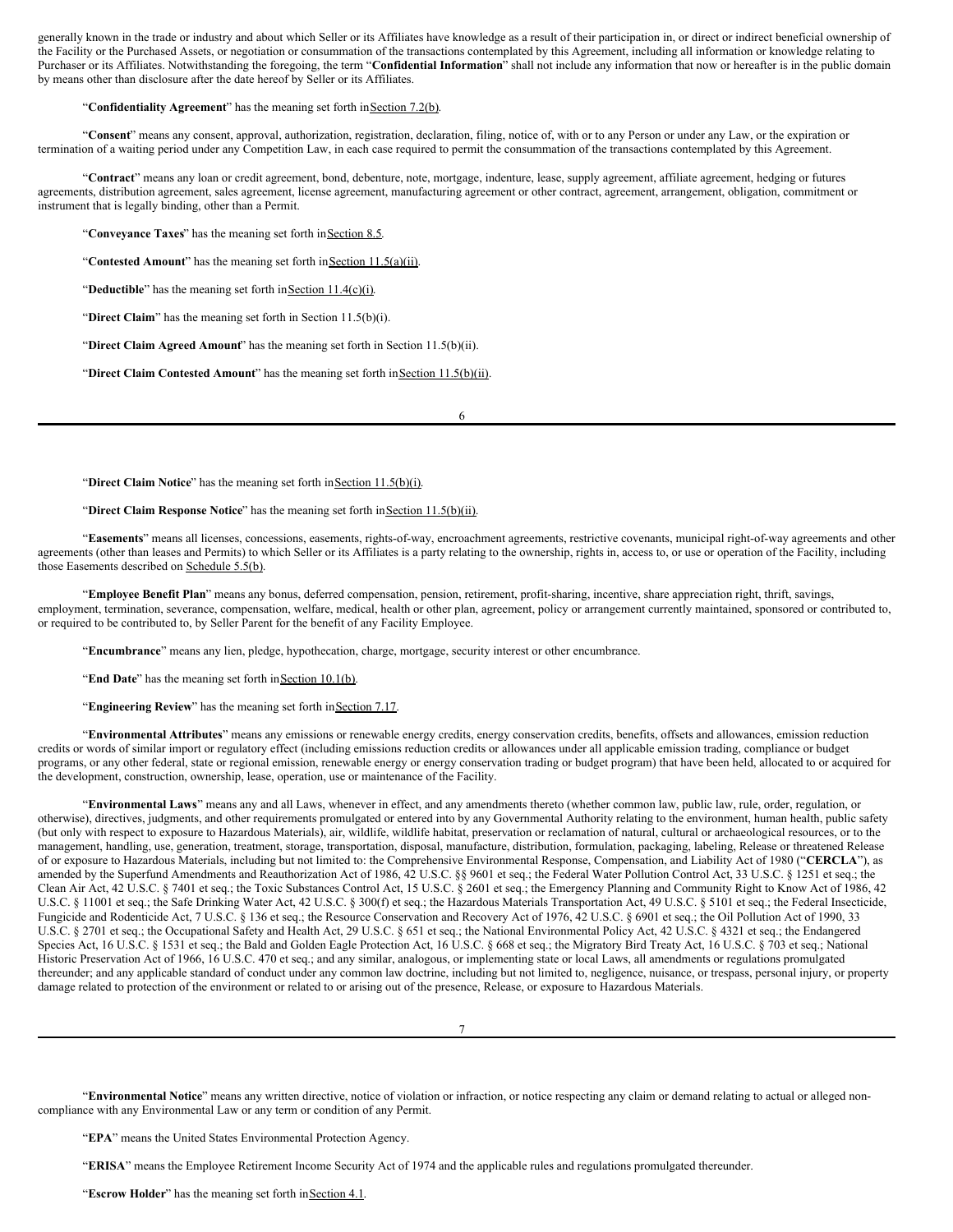"**Ethanol Marketing Agreement**" means that certain Ethanol Marketing Agreement to be entered into at the Closing by and between Kinergy and Purchaser, in substantially the form attached hereto as **Exhibit B**.

"**Excluded Liabilities**" has the meaning set forth inSection 2.3.

"**Expiry Date**" has the meaning set forth in Section 7.12.

"**Facility**" means Seller's ethanol plant located on the Site, including without limitation all ethanol producing equipment, auxiliary equipment, logistical assets and appurtenant facilities, such as any water treatment facilities and waste disposal facilities. "**Facility**" also includes (i) all facilities, fixtures, furnishings, equipment, and rights used in connection with or otherwise appurtenant to the ownership, use, or operation of the Facility, and (ii) the Real Property and all other property used in connection with or otherwise appurtenant to the ownership, use, or operation of the Facility.

"**Facility Employee**" means any employee of Seller Parent employed at the Facility.

"**Final Contested Amount**" has the meaning set forth inSection 11.5(a)(ii).

"**Final Direct Claim Contested Amount**" has the meaning set forth inSection 11.5(b)(ii).

"**Governmental Authority**" means any nation, government, state or other political subdivision thereof, whether foreign or domestic, including any municipality, township or county, and any entity exercising executive, legislative, judicial, regulatory, or administrative functions of or pertaining to government, including any corporation, or other entity, owned or controlled by any of the foregoing.

| I            |  |
|--------------|--|
| I            |  |
| ï<br>×<br>۰, |  |

"**Governmental Order**" means any order, writ, judgment, injunction, decree, stipulation, determination or award entered by or with any Governmental Authority.

"**Ground Lease**" means that certain Ordinance No. 218 Lease by The Stockton Port District to Pacific Ethanol Stockton, LLC, dated February 5, 2007, by and between Seller and The Stockton Port District, as amended by the First Addendum to Lease (Ordinance No. 218), dated August 1, 2008, by and between Seller and The Stockton Port District, and as recorded in the official records of San Joaquin County, California pursuant to the Memorandum of Lease, dated August 1, 2008, by and between Seller and The Stockton Port District, which lease term was extended to February 4, 2027 pursuant to an email correspondence by and between Seller and The Stockton Port District on May 10, 2018 and confirmed by that letter from The Port of Stockton dated September 23, 2021.

"**Hazardous Materials**" means (a) materials listed in 40 C.F.R. § 302.4 and materials defined as hazardous substances pursuant to Section 101(14) of CERCLA, (b) any substances regulated by any Governmental Authority as a "hazardous substance," "extremely hazardous substance," "hazardous material," "hazardous waste," "infectious waste," "medical waste," "toxic substance," "toxic pollutant," "contaminant," "pollutant" or any other formulation intended to classify substances by reason of deleterious properties such as ignitability, corrosivity, reactivity, carcinogenicity, toxicity, or reproductive toxicity, and (c) pollutants, effluents, residues, contaminants, asbestos, petroleum (including crude oil or any fraction thereof, all petroleum- related products, by-products, and wastes), polychlorinated biphenyls, urea formaldehyde, radon gas, methane gas, radioactive materials (including any source, special nuclear, or by-product material), explosives, chlorofluorocarbons, lead or lead-based materials, and any other substance with respect to which any requirement or Liability may be imposed pursuant to any Environmental Law.

"**Indebtedness**" means, with respect to any Person: (a) any indebtedness for borrowed money or issued in substitution for or exchange of indebtedness for borrowed money, including any such indebtedness evidenced by any note, bond (including surety and appeal bonds, performance bonds and other obligations of a like nature), letter of credit (to the extent of any amounts drawn thereunder by the beneficiary thereof), debenture, mortgage or similar debt instrument; (b) bank overdrafts or Liability obligations under a letter of credit, bankers' acceptance note, purchase facility or other similar facility; (c) Liabilities for the deferred purchase price of property acquired by, or services rendered to, such Person that are required to be classified and accounted for under generally accepted account principles as debt (excluding accounts payable arising in the ordinary course of business but including all Liabilities created or arising under any conditional sale or other title retention agreement with respect to any such property); (d) Liabilities in respect of finance leases; (e) all unpaid penalties (including prepayment penalties), interest, fees, premiums, costs and expenses (if any) relating to any indebtedness or Liabilities specified in clauses (a) through (d) above; (f) obligations in respect of derivative, hedges or similar instruments; (g) any off-balance sheet indebtedness; (h) all guarantees given by such Person in respect of Indebtedness of any other Person and any Indebtedness of any other Person that is secured by an Encumbrance on the property of such Person; and (i) Liabilities under any interest rate protection agreement, interest rate future agreement, interest rate option agreement, interest rate swap agreement or other similar agreement designed to protect against fluctuations in interest rates or other currency fluctuations.

9

"**Indemnified Party**" means any Person asserting a claim for indemnification under any provision ofArticle XI.

"**Indemnifying Party**" means any Person against whom a claim for indemnification is being asserted under any provision ofArticle XI.

"**Intellectual Property**" means (a) patents, patent applications (including patents issued thereon) and statutory invention registrations, including reissues, divisions, continuations, continuations in part, extensions and reexaminations thereof, (b) trademarks, service marks, trade names, service names, trade dress and logos, including all goodwill associated therewith, and registrations and applications for registration thereof, and all reissues, extensions and renewals of any of the foregoing, (c) copyrightable works, copyrights, moral rights, mask work rights, database rights and design rights, whether or not registered, and registrations and applications for registration thereof, and (d) intellectual property rights arising from or in respect of trade secrets and other confidential or proprietary processes, methods, designs, formulae, technical information, knowhow, drawings, blueprints, designs, quality assurance and control procedures, design tools, simulation capability, manuals and technical information.

"**IRS**" means the United States Internal Revenue Service.

"**Kinergy**" means Kinergy Marketing, LLC, an Oregon limited liability company and wholly-owned subsidiary of Seller Parent.

"**Knowledge**" means (i) in the case of Seller, the actual knowledge (after reasonable inquiry) of Michael D. Kandris, Bryon McGregor, Rob Olander, Jeff Unsinger, Patrick McKenzie and Christopher W. Wright, and (ii) in the case of Purchaser, the actual knowledge (after reasonable inquiry) of John Zuckerman, Tom Zuckerman, Neil Koehler and Paul Koehler.

"**Law**" means any United States federal, state or local, or any foreign, statute, law, ordinance, regulation, rule, code, order, other requirement or rule of law.

"**Liability**" or "**Liabilities**" means (a) any direct or indirect liability, Indebtedness, guaranty, endorsement, claim, Loss, obligation or responsibility, whether fixed or unfixed, known or unknown, asserted or unasserted, liquidated or unliquidated, secured or unsecured, absolute or contingent, due or to become due, accrued or unaccrued, and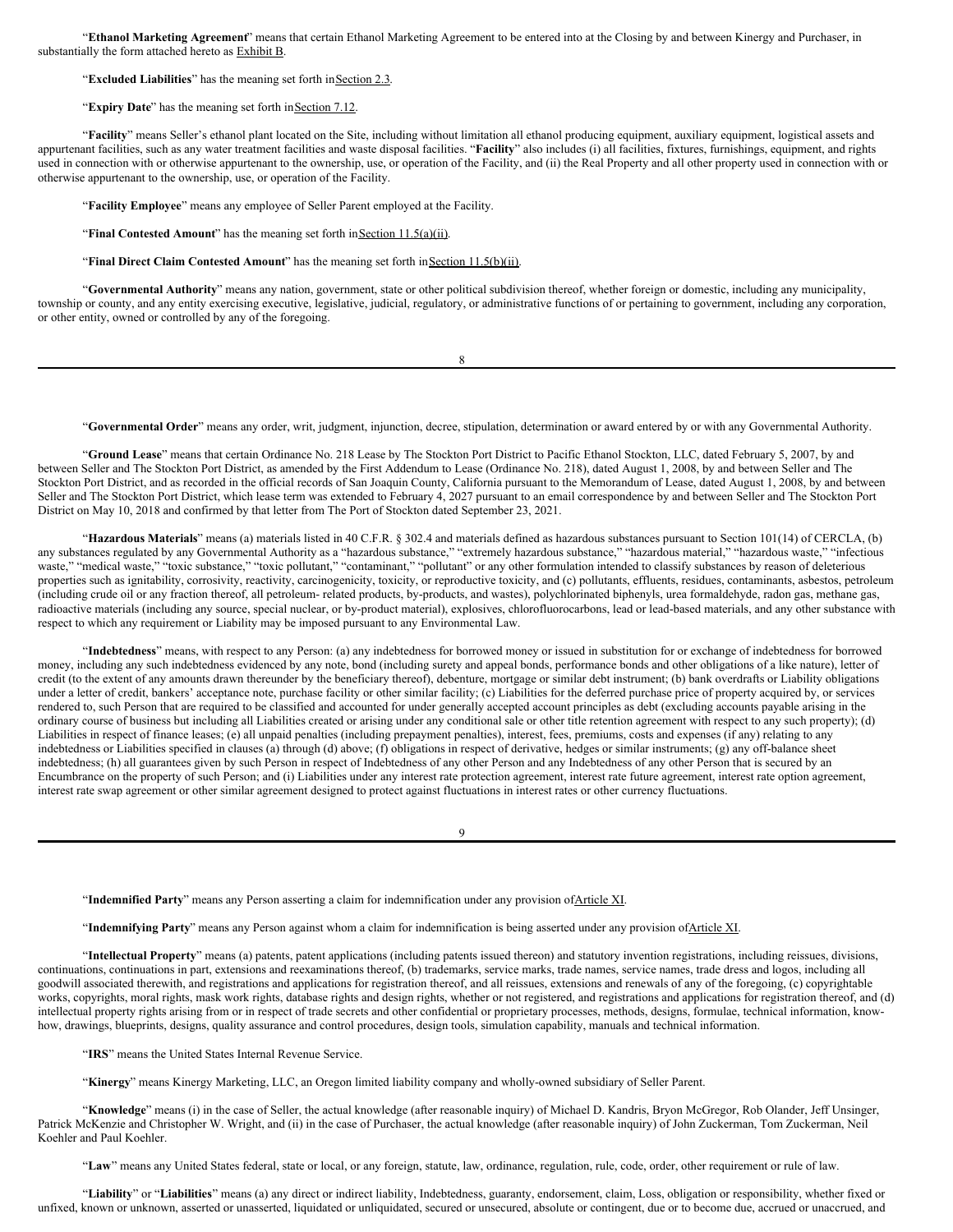(b) anything done or omitted to be done or any act, neglect, default, omission, breach of contract or breach of duty on the part of Seller on or prior to the Closing Date or referable to the period up and including the Closing Date.

"**Litigation**" means any complaint, Action, suit, proceeding, mediation, arbitration or other alternate dispute resolution procedure, demand, review, citation, demand, summons, audit, examination, investigation, subpoena of any nature, inquiry, (whether civil, criminal, regulatory, administrative or otherwise) in law or in equity.

"**Losses**" means any losses, liabilities, fines, damages, penalties, costs and expenses (including without limitation interest, court costs, reasonable fees of attorneys, accountants and other experts), in each case that are suffered, incurred, or due and payable.

"**Low Carbon Fuel Standard Regulation**" means the regulation set forth in Title 17 of the California Code of Regulations, §§ 95480-95503.

"Maintenance Agreement" means that certain Maintenance Agreement for the Pacific Ethanol Stockton Project, dated December 11, 2006, by and among Seller Parent, State Building & Construction Trade Council of California and San Joaquin, Claveras, Alpine Building & Construction Trade Council.

"**Material Adverse Effect**" means an event, change, occurrence, circumstance, development or effect that has or could have a material adverse effect, individually or in the aggregate, on the Purchased Assets, taken as a whole, or the ability of Seller or Purchaser to perform its respective obligations under this Agreement or any Ancillary Agreement; provided, however, that in no event shall any of the following, alone or in combination, be deemed to constitute, or be taken into account, in determining whether there has been, or would be, a Material Adverse Effect: (a) any adverse change attributable to (i) the disclosure or execution of this Agreement, (ii) the disclosure or consummation of the transactions contemplated by this Agreement or any of the Ancillary Agreements, or (iii) the business or activities in which Purchaser or its Affiliates are, or are proposed to be, engaged, or the identity of Purchaser or its Affiliates as Purchaser of the Purchased Assets, in each case, as a result of the announcement or pendency of this Agreement; (b) any event, change or effect (i) in the domestic or international financial, credit, securities or commodities markets (including interest rates, currency exchanges rates, and securities price levels or trading volumes), or domestic or international economic, regulatory or political conditions or (ii) in the industries and markets in which the Purchased Assets are used, including competition in any of the geographic areas in which the Purchased Assets are used; (c) global, national, regional or local political conditions or trends; (d) acts of war, terrorism (including by cyberattack or otherwise) or military or governmental action (or the escalation of any of the foregoing); (e) manmade disasters, natural disasters, weather developments, pandemics (including the novel coronavirus, COVID-19), and acts of God, including earthquakes, hurricanes, tsunamis, typhoons, lightning, hail storms, blizzards, tornadoes, droughts, crop shortages, floods, rising sea levels, cyclones, arctic frosts, mudslides and wildfires; (f) any event, change or effect resulting from any changes or anticipated or proposed changes including repeal or anticipated or proposed repeal, of any (i) Law or any legislative or political conditions, policy or practices of any Governmental Authority applicable to the use of the Purchased Assets, including and without limiting the generality of the foregoing, the Renewable Fuel Standard Program and other programs, quotas, and regulations under the Energy Policy Act of 2005 and the Energy Independence and Security Act of 2007, or (ii) applicable accounting regulations or principles, in each case of the foregoing subclauses (i) or (ii), including any change in the interpretation or enforcement thereof; (g) any action required to be taken pursuant to this Agreement or any Ancillary Agreement; or (h) any action or omission by Purchaser or its Affiliates, or action or omission approved or consented to by Purchaser or its Affiliates after the date hereof; except, in respect of the changes described in clauses (b) through (f), to the extent such changes would reasonably be expected to have a material, disproportionate effect on the Purchased Assets relative to comparable assets and properties (and then only to the extent of such disproportionate impact).

"**Non-Assigned Contract**" has the meaning set forth inSection 7.15(a)

11

"**Ordinary Course of Business**" means the ordinary and usual course of maintenance of the Purchased Assets by Seller as of the date hereof.

"**Party**" and "**Parties**" have the meanings set forth in the preamble to this Agreement.

"Pending Claim" has the meaning set forth in Section 7.12.

**"Performance Reports"** has the meaning set forth in Section 5.5(e).

"**Periodic Taxes**" has the meaning set forth inSection 8.1.

"**Permits**" means all permits (including all permits required by Environmental Laws), licenses, franchises, registrations, approvals, variances, qualifications, consents, certificates (including permanent unconditional certificates of occupancy), zoning by-laws or zoning approvals, and any authorizations or agreements of any sort whatsoever by or from any Governmental Authority, including any certificates of need, provider numbers and accreditation necessary to the siting, interconnection, ownership and operation of the Facility.

"**Permitted Encumbrances**" means the following: (i) Encumbrances for utilities and current Taxes not yet due and payable; (ii) applicable zoning Laws, building codes, land use restrictions and other similar restrictions imposed by Law; (iii) all Assumed Liabilities and Assigned Contracts; (iv) the Airgas Sublease; (v) prior to the Closing Date, any Encumbrances set forth on Schedule 5.5(a); and (vi) such other Encumbrances or title exceptions as set forth in the Title Policy which have been accepted or waived in writing by Purchaser on the Closing Date.

"**Person**" means any individual, corporation, partnership, limited partnership, joint venture, limited liability company, trust or unincorporated organization or Governmental Authority or any other entity.

"**Post-Closing Tax Period**" means any taxable period (or portion thereof) commencing after the Closing Date, including such portion of any Straddle Period commencing after the Closing Date.

"**Pre-Closing Tax Period**" means any taxable period (or portion thereof) ending on or prior to the Closing Date, including such portion of any Straddle Period up to and including the Closing Date.

"**Purchase Price**" has the meaning set forth inSection 3.1.

"Purchased Assets" has the meaning set forth in Section 2.1.

"**Purchaser**" has the meaning set forth in the preamble to this Agreement.

"**Purchaser Indemnified Parties**" means Purchaser, its Affiliates, and their respective directors, officers, agents, successors and permitted assigns.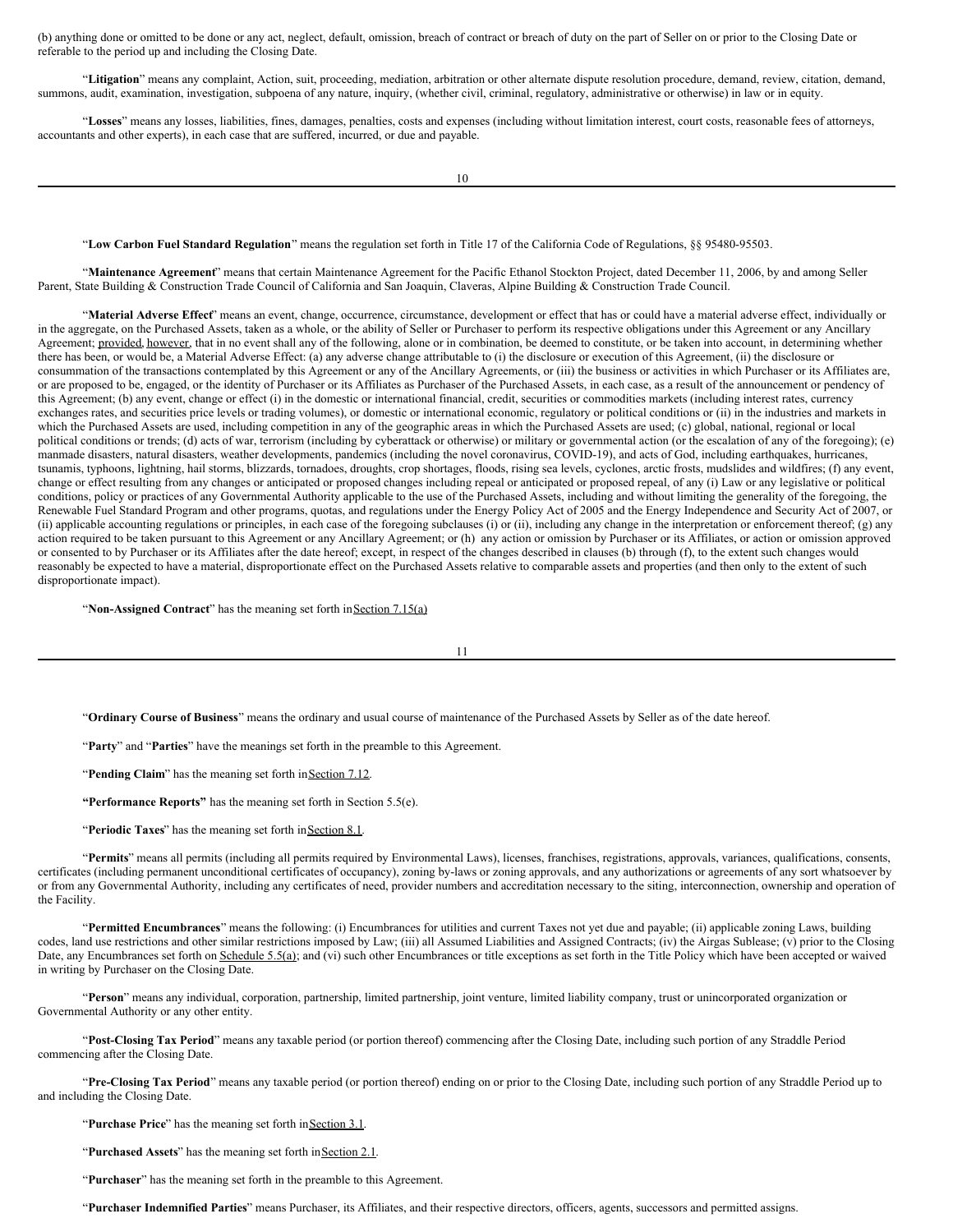"**Real Property**" means all interests in real property leased by and to Seller with respect to the Facility, including the Site Leases, the Airgas Sublease, and all of Seller's right, title, and interest in and to all other privileges, rights, Easements, and appurtenant rights related to such real property, Site Leases, and Airgas Sublease.

12

"**Release**" means (a) any releasing, spilling, leaking, pumping, pouring, emitting, emptying, discharging, injecting, escaping, leaching, migrating, disposing or dumping into the indoor or outdoor environment, and (b) any other action defined as or included in the definition of "release" or words of similar import under any applicable Environmental Law.

"**Renewable Fuel Standard Program**" means the Renewable Fuel Standard Program under the Energy Policy Act of 2005 and the Energy Independence and Security Act of 2007 and implementing regulations, including 40 C.F.R. Part 80, Subpart M.

"**Rent Start Date**" has the meaning set forth in Section 1.2.35 of the Ground Lease.

"Replacement Letter of Credit" has the meaning set forth in Section 7.12.

"**Reports**" means all surveys, title policies, opinions or other title reports, tests, evaluations, inspections and investigations of the Real Property that are in Seller's possession or control, including soils testing, geotechnical borings and compaction surveys, wetlands delineations, historic resource and environmental site assessments.

"**Response Notice**" has the meaning set forth inSection 11.5(a)(ii).

"**Schedules**" means the schedules attached to this Agreement.

"**Seller**" has the meaning set forth in the preamble to this Agreement.

"**Seller Indemnified Parties**" means Seller, Seller Parent, their respective Affiliates, and their respective directors, officers, agents, successors and permitted assigns.

"**Seller Parent**" has the meaning set forth in the preamble.

"**Seller Parent Letter of Credit**" means an irrevocable, standby letter of credit for the benefit of Purchaser in a face value equal to \$2,400,000 and with a term of nineteen (19) months, substantially in the form of  $\overline{\text{Exhibit C}}$ , from an Acceptable Bank.

"Site" has the meaning set forth in Section 5.5(c).

"Site Leases" has the meaning set forth in Section 5.5(b).

"**State**" means any one of the states comprising the United States of America.

"**Stockton Transit Agreement**" means that certain Stockton Transit Agreement to be entered into at the Closing by and between Kinergy and Purchaser, in substantially the form attached hereto as **Exhibit E**.

"**Straddle Period**" means any taxable period beginning before the Closing Date and ending on or after the Closing Date.

13

"**Survival Expiration Date"** has the meaning set forth inSection 7.12.

"**Tangible Personal Property**" means all office equipment and supplies, machinery, equipment, hardware, furniture, fixtures, tools, tangible or digital computer systems (including computers, screens, servers, workstations, routers, hubs, switches, networks, data communications lines and hardware) and telecommunications systems and all other tangible personal property; provided, however, that Tangible Personal Property shall not include any Intellectual Property.

"Tax" (or "Taxes" as the context may require) means any and all federal, state, local or foreign taxes, fees, levies, duties, tariffs, imposts and other charges of any kind, imposed by any Governmental Authority or taxing authority, including taxes or other charges on, measured by, or with respect to income, franchise, windfall or other profits, gross receipts, property, sales, use, capital stock, payroll, employment, social security, workers' compensation, unemployment compensation or net worth; taxes or other charges in the nature of excise, withholding, ad valorem, stamp, transfer, unclaimed property, value-added or gains taxes; license, registration and documentation fees; and customs duties, tariffs and similar charges (whether or not imposed on Seller or on any of its Affiliates).

"Tax Return" means any return, report, declaration, election, estimate, information statement, claim for refund and return or other document (including any related or supporting information and any amendment to any of the foregoing) filed or required to be filed with any taxing authority with respect to Taxes.

"Third Party Claim" has the meaning set forth in Section  $11.5(a)(i)$ .

"Third Party Claim Notice" has the meaning set forth in Section 11.5(a)(i).

"**Title Insurer**" means North American Title Company.

"**Title Policy**" means an ALTA Owner's Policy of title insurance issued by the Title Insurer insuring that title to (i) the leasehold interest in the Real Property and (ii) the Easements are vested in Purchaser (or its designated vestee), subject only to Permitted Encumbrances, in the amount equal to \$24,000,000, with extended coverages and endorsements as Purchaser shall have reasonably requested.

"Transition Services Agreement' means that certain Transition Services Agreement, to be entered into at the Closing by and between Seller Parent and Purchaser, in substantially the form attached hereto as **Exhibit D**.

"**United States**" means the United States of America and its territories and possessions.

Section 1.2 Interpretation . Unless otherwise required by the context in which any term appears: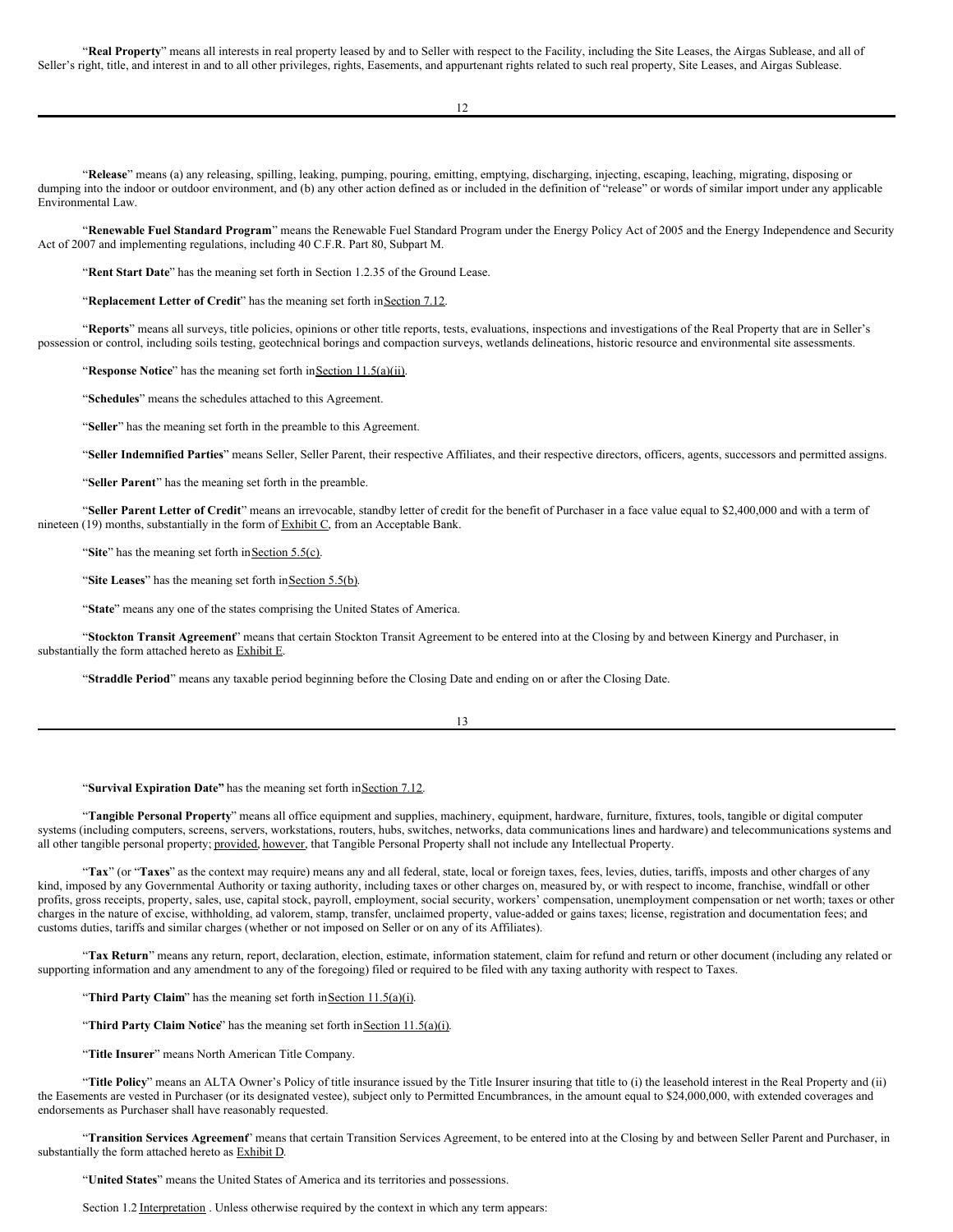14

(b) References to "Articles," "Sections," "Annexes," "Schedules" or "Exhibits" shall be to articles, sections, annexes, schedules or exhibits of or to this Agreement. The words "herein," "hereof," "herewith" and "hereunder" and words of similar import shall refer to this Agreement as a whole and not to any particular section or subsection of this Agreement, and references to "clauses" shall be to separate clauses of the section or subsection in which the reference occurs. The words "include," "includes" or "including" shall mean "including, without limitation" and the word "or" shall not be exclusive.

(c) The term "day" shall mean a calendar day, commencing at 12:00 a.m. (prevailing Pacific time). The term "month" shall mean a calendar month provided, however, that when a period measured in months commences on a date other than the first day of a month, the period shall run from the date on which it commences to the corresponding date in the next month and, as appropriate, to succeeding months thereafter. Whenever an event is to be performed or a payment is to be made by a particular date and the date in question falls on a day which is not a Business Day, the event shall be performed, or the payment shall be made, on the next succeeding Business Day; provided, however, that all calculations shall be made regardless of whether any given day is a Business Day and whether or not any given period ends on a Business Day.

(d) All references to "dollars" or "\$" shall be deemed references to the lawful money of the United States. All references to a particular entity shall include such entity's successors and permitted assigns unless otherwise specifically provided herein.

(e) All references herein to any Law or to any Contract or other agreement shall be to such Law, Contract or other agreement as amended, supplemented or modified from time to time unless otherwise specifically provided herein.

(f) The Parties have participated jointly in the negotiation and drafting of this Agreement. In the event of an ambiguity or question of intent or interpretation arises, this Agreement shall be construed as if drafted jointly by the Parties and no presumption or burden of proof shall arise favoring or disfavoring any Party by virtue of the authorship of any provisions of this Agreement.

# **ARTICLE II**

### **PURCHASE AND SALE**

Section 2.1 Purchase and Sale of the Purchased Assets. On the terms and subject to the conditions of this Agreement, at and as of the Closing Date, Seller shall sell, assign, convey, transfer and deliver, or cause to be sold, assigned, conveyed, transferred and delivered, to Purchaser, and Purchaser shall purchase and acquire and take assignment and delivery from Seller and, with respect to certain Assigned Contracts, Seller's Affiliates, all of Seller's and, with respect to certain Assigned Contracts, Seller's Affiliates', right, full title and interest, free and clear of any Encumbrances (other than Permitted Encumbrances), in each and all of the Purchased Assets. "**Purchased Assets**" shall mean all properties, assets, interests and rights of every nature, tangible and intangible of Seller and, with respect to certain Assigned Contracts, Seller's Affiliates', real or personal, now or existing or hereafter acquired, whether or not reflected on the books or financial statements of Seller constituting or otherwise relating to the Facility, and in any event, including the following assets:

(a) the Facility, including all Tangible Personal Property located at the Facility, including those items listed on Schedule 2.1(a);

(b) Seller's leasehold interest in and to the Real Property described on Schedule 5.5(c) pursuant to the Site Leases and the Airgas Sublease;

(c) the Contracts of Seller and/or Seller's Affiliates', listed onSchedule 2.1(c) (the "**Assigned Contracts**");

(d) copies of all documents, instruments, papers, books, records, files, data and certificates (collectively, "**Books, Records and Files**") to the extent exclusively related to the Facility; provided, however, that Seller may redact any information subject to attorney-client privilege or to the extent used in, or related to, the Excluded Liabilities from Books, Records and Files;

(e) all Permits relating to the Facility (including associated air credits, emissions credits and entitlements), but only if and to the extent that such Permits are transferable by Seller to Purchaser, as the case may be, by assignment or otherwise (including upon request or application to a Governmental Authority or any third party, or which will pass to Purchaser, as the case may be, as successor in title to the Purchased Assets by operation of Law), listed on Schedule 5.6(c) (the "Assumed Permits");

(f) all causes of action, lawsuits, judgments, claims and demands of any nature available to or being pursued by Seller or any of its Affiliates to the extent related to the Purchased Assets, the Assumed Liabilities or the ownership, use, function or value of any Purchased Asset, whether arising by way of counterclaim or otherwise; and

(g) all guaranties, warranties, indemnities and similar rights in favor of Seller or any of its Affiliates to the extent related to any Purchased Asset.

Section 2.2 Assumed Liabilities. On the terms and subject to the conditions of this Agreement, at and as of the Closing Date, Purchaser shall assume and shall perform, pay and discharge when due the Assumed Liabilities.

Section 2.3 Excluded Liabilities. Notwithstanding anything in this Agreement to the contrary, Purchaser shall not and does not assume, and shall be deemed not to have assumed and shall not be obligated to pay, perform, discharge or in any other manner be liable or responsible for (a) any Liabilities of Seller that are not Assumed Liabilities, whether existing on the Closing Date or arising thereafter, (b) any expenses incurred or to be incurred by Seller in connection with this Agreement and the consummation of the transactions contemplated hereby, (c) any Liabilities arising out of, relating to or with respect to the employment or engagement (or termination thereof) by Seller or any of its Affiliates of any individual, including any and all employees and contractors of Seller and its Affiliates, (d) any Liabilities that relate to any Employee Benefit Plan, (e) except as provide in **Article VIII**, all Taxes with respect to the Purchased Assets or the Facility, (f) all Indebtedness of Seller, (g) any liability of Seller under the Low Carbon Fuel Standard Regulation existing on or accrued as of the Closing Date, and (h) any other Liabilities expressly allocated to Seller under this Agreement (collectively, the "**Excluded Liabilities**").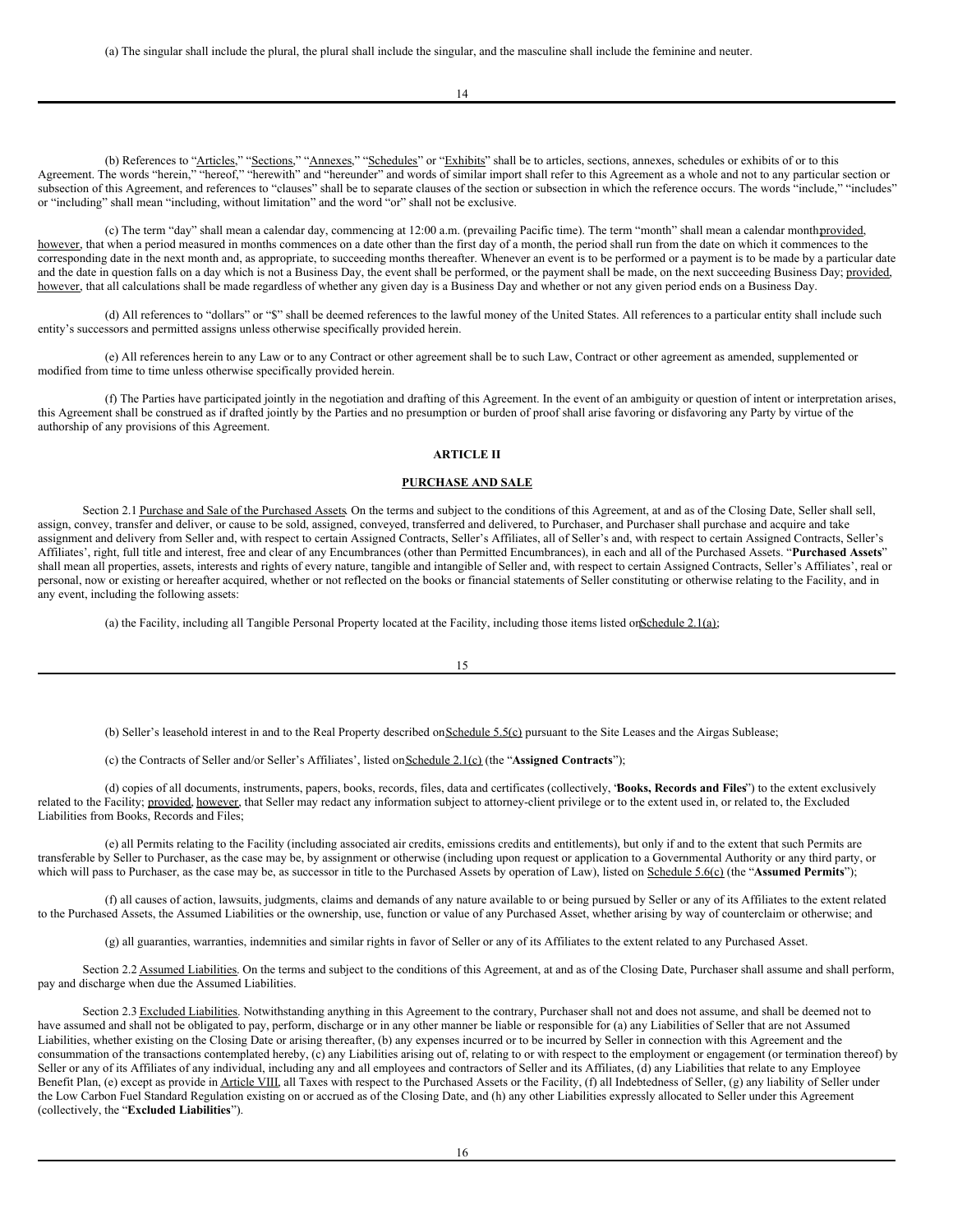## **ARTICLE III**

### **PURCHASE PRICE**

Section 3.1 Purchase Price. Subject to the terms and conditions of this Agreement, at the Closing, as consideration for the sale, transfer, conveyance and assignment of the Purchased Assets to Purchaser, Purchaser shall deliver to Seller (or one or more of its designees) one or more wire transfers of immediately available funds to the wire transfer address or addresses as provided by Seller to Purchaser on or before the Business Day prior to the Closing Date equal to \$24,000,000 (the "**Purchase Price**").

Section 3.2 Proration. Any charges for utilities or rent related to the Site or Purchased Assets for periods within which the Closing Date falls, if any, will be prorated between Seller on the one hand, and Purchaser on the other hand, as of the Closing Date. The parties will settle such expenses as mutually agreed upon, either as of, or as soon as reasonably practicable following the Closing Date, with Seller bearing the portion of such expenses allocable to all periods ending on or before the Closing Date, and Purchaser bearing the portion of such expenses allocable to all periods following the Closing Date.

Section 3.3 Allocation of Purchase Price. Seller and Purchaser shall allocate the Purchase Price and the Assumed Liabilities among the Purchased Assets as specified in attached Schedule 3.3 (the "**Allocation Schedule**"), and, in accordance with §1060 of the Code, Seller shall prepare and deliver to Purchaser copies of Form 8594 consistent with such allocation and any required exhibits thereto (the "**Asset Acquisition Statement**"**)** within thirty (30) days after the Closing. All income and other Tax Returns and reports filed by Seller and Purchaser shall be prepared consistently with the Allocation Schedule. Neither Purchaser nor Seller shall, nor will they permit their respective Affiliates to, take any position inconsistent with the Asset Acquisition Statement.

# **ARTICLE IV**

### **CLOSING**

Section 4.1 Closing Date. Subject to the terms and conditions of this Agreement, the closing of the transactions contemplated by this Agreement (the "**Closing**") shall take place remotely via an exchange of documents and signatures and by wire transfer of funds on the fifth (5<sup>th</sup>) Business Day following the satisfaction or waiver of each of the conditions set forth in Article IX (other than those conditions that by their nature are to be satisfied at the Closing, but subject to the satisfaction or waiver of those conditions at the Closing) unless another place, time and/or date as are agreed to in writing by the Parties (the day on which the Closing takes place, the "**Closing Date**"). The Closing shall be deemed to have occurred and to be effective as of 12:01 a.m. Pacific Time on the Closing Date. The exchange of documents and signatures, the wire transfer of funds, and other actions required to complete the Closing shall be effectuated through an escrow with Title Insurer's office located at 1217 West Tokay Street, Suite A, Lodi, California 95240, Attn: Jennifer Patino (jennifer.patino@doma.com) ("**Escrow Holder**"). Seller and Purchaser shall execute such escrow instructions as may be appropriate to enable Escrow Holder to effectuate the Closing in accordance with the terms of this Agreement; provided, however, that in the event of any conflict between the provisions of this Agreement and any escrow instructions, the terms of this Agreement shall control. Escrow Holder's escrow fee shall be paid equally by Seller and Purchaser.

17

Section 4.2 Closing Deliveries by Seller. At the Closing, Seller shall deliver or cause to be delivered to Purchaser the following:

(a) a duly executed counterpart of the Bill of Sale and Assignment and Assumption Agreement;

(b) an Assignment and Assumption of Lease, Consent to Assignment and Acknowledgement, together with a Memorandum of Assignment and Assumption of Lease, both in the forms attached hereto as **Exhibit F**, duly executed by Seller and The Stockton Port District;

(c) an Assignment and Assumption of Sublease, in the form attached hereto as Exhibit G, duly executed by Seller;

(d) Seller Parent Letter of Credit, in the form attached hereto asExhibit C, duly issued by an Acceptable Bank for the benefit of Purchaser;

(e) a Transition Services Agreement, in the form attached hereto asExhibit D, duly executed by Seller Parent;

(f) a Stockton Transit Agreement, in the form attached hereto as Exhibit E, duly executed by Kinergy;

(g) an Ethanol Marketing Agreement, in the form attached hereto asExhibit B, duly executed by Kinergy;

(h) the certificate required by  $Section 9.3(c)$ ;

(i) a certificate of non-foreign status of Seller dated as of the Closing Date, in the form attached hereto as **Exhibit H**, that satisfies the requirements of Section 1445(b)(2) of the Code and Treasury Regulation §1.1445-2(b)(2);

(j) a California Form RE 593 or applicable exemption certificate, in the form attached hereto as Exhibit I;

(k) a landlord estoppel certificate with respect to the Site Leases signed by The Stockton Port District in form reasonably satisfactory to Purchaser and a tenant estoppel certificate with respect to the Airgas Sublease, in form reasonably satisfactory to Purchaser;

(l) an owner's affidavit in form and substance sufficient to allow for issuance of the Title Policy;

#### (m) the Title Policy; and

(n) such other assignments and other instruments of transfer or conveyance as Purchaser may reasonably request or as may otherwise be necessary to evidence or effect the sale, assignment, transfer, conveyance and delivery of the Purchased Assets to Purchaser and assumption of Assumed Liabilities by Purchaser.

Section 4.3 Closing Deliveries by Purchaser. At the Closing, Purchaser shall deliver to Seller the following:

(a) the Purchase Price, by wire transfer of immediately available funds to an account or accounts designated by Seller no later than five (5) Business Days prior to the Closing Date;

(b) a duly executed counterpart of the Bill of Sale and Assignment and Assumption Agreement;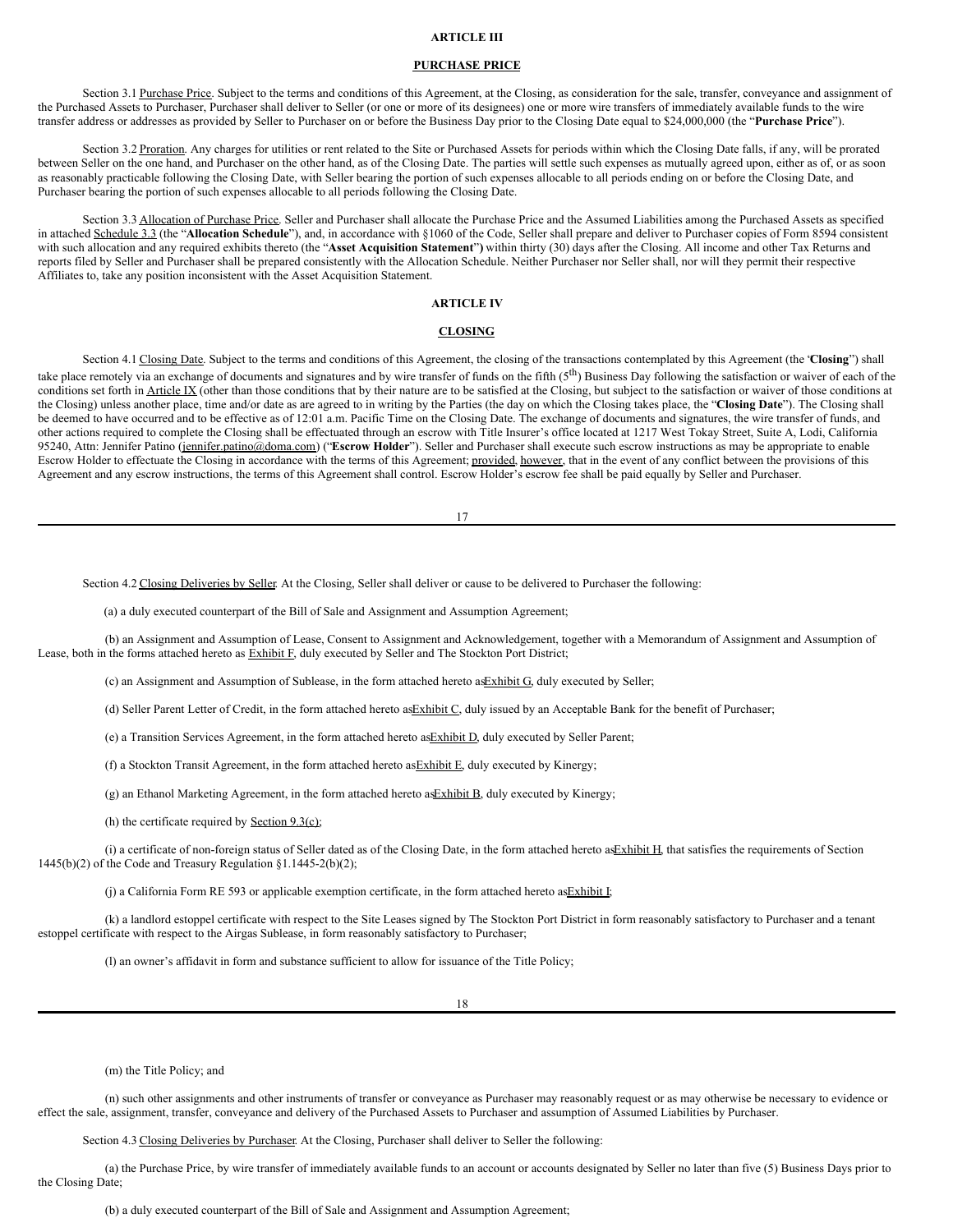(c) duly executed counterparts of the Assignment and Assumption of Lease, Consent to Assignment and Acknowledgement and the Memorandum of Assignment and Assumption of Lease;

(d) a duly executed counterpart of the Assignment and Assumption of Sublease;

(e) a duly executed counterpart of the Transition Services Agreement;

(f) a duly executed counterpart of the Stockton Transit Agreement;

(g) a duly executed counterpart of the Ethanol Marketing Agreement;

(h) a Preliminary Change of Ownership Report, duly executed by Purchaser;and

(i) the certificate required by Section  $9.2(c)$ .

19

# **ARTICLE V**

# **REPRESENTATIONS AND WARRANTIES OF SELLER AND SELLER PARENT**

Except as set forth in the Schedules (it being understood and agreed by the Parties that disclosure of any item in any section or subsection of the Schedules shall be deemed disclosure with respect to any other section or subsection of the Schedules to which the relevance of such item is reasonably apparent), Seller and Seller Parent, jointly and severally, hereby represent and warrant to Purchaser as follows:

### Section 5.1 Organization and Qualification; Authority and Enforceability.

(a) Seller is a limited liability company duly organized, validly existing and in good standing under the Laws of the State of Delaware and has all necessary corporate power and authority to enter into, execute and deliver this Agreement and the Ancillary Agreements, to carry out its obligations hereunder and thereunder and to consummate the transactions contemplated hereby and thereby. The individuals identified with respect to Seller in the definition of the term "Knowledge" are the individuals within Seller's organization who are most knowledgeable of the matters to which the representations and warranties of Seller set forth in this Article V pertain.

(b) The execution and delivery of this Agreement and the Ancillary Agreements by Seller, the performance by Seller of its obligations hereunder and thereunder and the consummation by Seller of the transactions contemplated hereby and thereby have been duly authorized by all requisite corporate action on the part of Seller. This Agreement has been, and the Ancillary Agreements when executed and delivered by Seller will be, duly executed and delivered by Seller, and, assuming due authorization, execution and delivery by Purchaser and any other parties thereto, this Agreement is, and the Ancillary Agreements when executed and delivered by Seller will be, legal, valid and binding obligations of Seller, enforceable against it in accordance with their respective terms, subject in each case to the effect of any applicable bankruptcy, reorganization, insolvency, moratorium, rehabilitation, liquidation, fraudulent conveyance, preferential transfer or similar Laws now or hereafter in effect relating to or affecting creditors' rights and remedies generally and subject, as to enforceability, to the effect of general equitable principles (regardless of whether enforcement is sought in a proceeding in equity or at law).

Section 5.2 No Conflict. Except for the approvals set forth on Schedule 5.3, and except as may result from any facts or circumstances relating solely to Purchaser, the execution, delivery and performance by Seller of this Agreement and the Ancillary Agreements do not, and the consummation of the transactions contemplated hereby and compliance by Seller with the terms hereof will not, (a) conflict with or violate any provision of the certificate of organization or limited liability company or operating agreement of Seller, (b) conflict with or violate any Law or Governmental Order applicable to Seller or the Purchased Assets or (c) conflict with, result in any breach of, constitute a default (or event that, with the giving of notice or lapse of time, or both, would become a default) under, require any Consent under, or give to others any rights of termination, acceleration or cancellation of, any Contract included in the Purchased Assets to which Seller is a party, except, in the case of clauses (b) and (c), as would not reasonably be expected to have a Material Adverse Effect.

Section 5.3 Consents. The approvals or consents of, or notices to, any third party required for or in connection with the execution and delivery of this Agreement and the Ancillary Agreements by Seller or Seller Parent or in connection with the consummation of the transactions contemplated herein are set forth on Schedule 5.3. No other approval of a Governmental Authority or other Person is required for Seller's execution, delivery or performance of this Agreement and the Ancillary Agreements.

Section 5.4 Litigation. There is no Litigation pending or threatened against Seller or Seller's managers, members, or officers (in such capacity) or their respective business, assets (including the Purchased Assets) or Liabilities. To Seller's Knowledge, no event has occurred and no action has been taken that is reasonably likely to result in such Litigation. None of Seller, the Purchased Assets or Liabilities is subject to any Governmental Order.

20

#### Section 5.5 Title to and Condition of Properties and Facility; Performance Reports.

(a) Seller is the direct owner, holder of record and beneficial owner of the Purchased Assets, and the Purchased Assets are the only assets used in the operation of the Facility. Except for the Permitted Encumbrances, there are no other interests in real property related to the Purchased Assets or required for access to the Real Property or for the operation of the Facility other than the Real Property. The Real Property is all the real property required for operation of the Facility. Except as set forth on Schedule 5.5(a), Seller has good title to or a valid leasehold interest in (as applicable) the Real Property and all of the tangible and intangible assets owned or leased by Seller in connection with the Facility, free and clear of all Encumbrances, other than Permitted Encumbrances. All assets related to the Facility are owned or leased by Seller and no Affiliate of Seller owns any interest in any material asset related to the Facility.

(b) All Real Property leases (the "**Site Leases**") and Easements necessary to operate and maintain the Facility are set forth onSchedule 5.5(b), have been executed and delivered by the applicable landowner, and are in full force and effect. Except as set forth on Schedule 5.5(b), Seller is not a sublessor or grantor under any sublease or other instrument granting to any Person any right to the possession, lease, occupancy, use or enjoyment of any of the Real Property and no other Person has any right to the possession, lease, occupancy, use or enjoyment of any of the Real Property, except as otherwise provided in the Permitted Encumbrances. Seller's use of the Real Property in connection with the operation of the Facility does not violate any Law, covenant, condition, restriction, Easement, license, permit or agreement applicable to Seller or the Real Property.

(c) Schedule 5.5(c) sets forth a legal description of all Real Property covered by the Site Leases and the Airgas Sublease, including a map of the areas covered by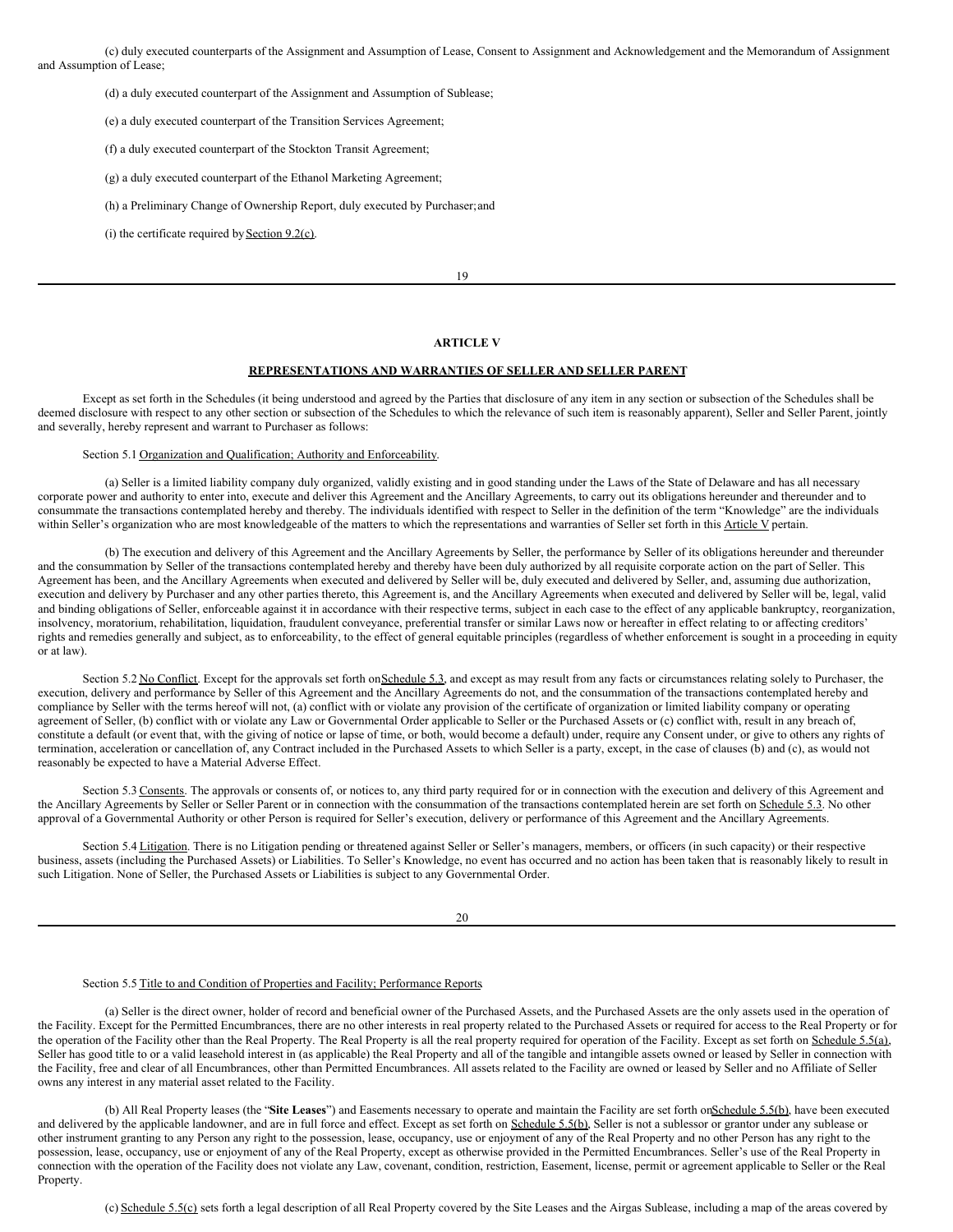<span id="page-63-0"></span>the Site Leases and the Airgas Sublease (the "**Site**"). To Seller's Knowledge, no fact or condition exists that would prohibit or have a material effect on the existing rights of access to and from the Real Property from and to the existing highways and roads, and there is no pending or, to Seller's Knowledge, threatened restriction or denial, governmental or otherwise, upon such ingress and egress.

(d) Except for the components of the abandoned Cogeneration facility installed by Dresser Rand (now Siemens) that are non-functioning, to Seller's Knowledge, all Tangible Personal Property included in the Purchased Assets are (i) in good operating condition, ordinary wear and tear excepted, and (ii) suitable for the purposes to which they are currently being and/or were previously being used. Except as set forth in Schedule 5.5(d), to Seller's Knowledge, no Tangible Personal Property included in the Purchased Assets are in need of maintenance, repairs or inspection.

(e) Schedule 5.5(e) sets forth a list of certain management/operations reports (the "**Performance Reports**") provided by Seller to Purchaser regarding the performance of the Purchased Assets and the Facility. The information contained in the Performance Reports is accurate in all material respects.

(f) The Rent Start Date was October 1, 2008.

(g) The Annual Adjustment Date on which Base Rent is adjusted pursuant to Section 5.4 of the Ground Lease is October 1.

(h) The Base Rent currently payable under the Ground Lease (as adjusted on October 1. 2021) is \$39,238.28 per month. Base Rent has been paid by Seller through November 30, 2021.

(i) Other than Base Rent, which is subject to annual rate increases, Seller is not obligated to make any regularly scheduled, recurring payments to The Stockton Port District, except a fixed monthly storm water discharge fee currently in the amount of \$6,534.00.

(j) Neither the whole nor any portion of the Facility or the Purchased Assets, including the Real Property, is subject to any Governmental Order to be sold or is being condemned, expropriated or otherwise taken by any Governmental Authority with or without payment of compensation therefor, and to Seller's Knowledge it has not received any written notice that any such condemnation, expropriation or taking has been planned, scheduled or proposed. To Seller's Knowledge, it has not received any written notice of any existing, proposed or contemplated plan to construct, modify or realign any street, highway, power line or pipeline that could have a material and adverse effect on Purchaser's proposed use or occupancy of the Real Property after Closing.

(k) Seller has not granted any options, rights of first refusal or other purchase rights to any Person (other than Purchaser) with respect to the Purchased Assets.

(l) To Seller's Knowledge, it has not received written notice of any pending or threatened requests, applications or proceedings to alter or restrict the zoning or other use restrictions applicable to the Real Property.

## Section 5.6 Compliance with Laws; Permits.

(a) Except as set forth on Schedule 5.6(a), Seller is not in material violation of any Laws or Governmental Orders applicable to Seller with respect to the operation of the Purchased Assets. Except as set forth on Schedule 5.6(a), for the past five (5) years Seller has not received written notice of any violation or alleged violation of any Laws or Governmental Orders by Seller applicable to the condition or operation of the Purchased Assets.

(b) All reports, filings and returns required to be filed by or on behalf of Seller with any Governmental Authority with respect to the Facility have been filed and, when filed, were true, correct and complete in all material respects.

(c) Schedule 5.6(c) sets forth all Permits (including Assumed Permits) held by Seller with respect to the Facility. To Seller's Knowledge, the notations on Schedule 5.6(c) indicating whether Permits are transferrable and what actions must be taken by Seller or Purchaser in connection with the Transactions are complete and correct.

| I |  |
|---|--|

(d) Except as set forth onSchedule 5.6(d), Seller possesses or previously possessed all material Permits necessary to entitle Seller to own, operate and use the Purchased Assets in compliance with all applicable Laws and regulations (including Environmental Laws) and to carry on and conduct the operation of the Site substantially as currently and/or previously conducted in compliance with all applicable Laws and regulations (including Environmental Laws).

(e) Seller has fulfilled and performed its obligations under each of the Permits, and, to Seller's Knowledge, no event has occurred or condition or state of facts exists which constitutes or, after notice or lapse of time or both, would constitute a breach or default under any such Permit or which permits or, after notice or lapse of time or both, would permit revocation or termination of any such Permit, or which might adversely affect the rights of Seller under any such Permit, except in each case as would not reasonably be expected to have a Material Adverse Effect

(f) Except as set forth on Schedule 5.6(f), no notice of violation, cancellation, default or any dispute concerning any Permit currently held by Seller, or of any event, condition or state of facts described in the preceding clause is known to exist by Seller within the last three (3) years. Except as set forth on Schedule 5.6(f), each of the Permits is valid, existing and in full force and effect.

# Section 5.7 Employee Matters.

(a) Neither Seller nor any of its Affiliates (including Seller Parent) have made any commitments or representations to any Person regarding (i) potential employment or engagement by Purchaser or any other Affiliate of Purchaser at the Facility or otherwise after the Closing Date, or (ii) any terms and conditions of such potential employment by Purchaser or any Affiliate thereof following the Closing Date. Neither Seller nor any of its Affiliates (including Seller Parent) is party to or bound by any collective bargaining agreement or other Contract with any labor organization or similar employee representative body with respect to the Facility Employees.

(b) There does not now exist, nor, to Seller's Knowledge, do any circumstances exist that could be expected to result in, any Liability under or with respect to (i) Title IV of ERISA, (ii) Sections 302 and 502 of ERISA, (iii) Sections 412 and 4971 of the Code, (iv) any Employee Benefit Plan, or (v) any "multiemployer plan" (as defined in Section 3(37) of ERISA) or any voluntary employees' beneficiary association (as described in Section 501(c)(9) of the Code), in each case, that could be a Liability of Purchaser or of the Facility following the Closing Date. In addition, there does not now exist, nor, to Seller's Knowledge, do any circumstances exist that could be expected to result in, any Liability for failure to comply with the provisions of Section 601, et seq. of ERISA and Section 4980B of the Code and Section 701, et seq. of ERISA and Subtitle K of the Code that could be a Liability of Purchaser or of the Facility following the Closing Date.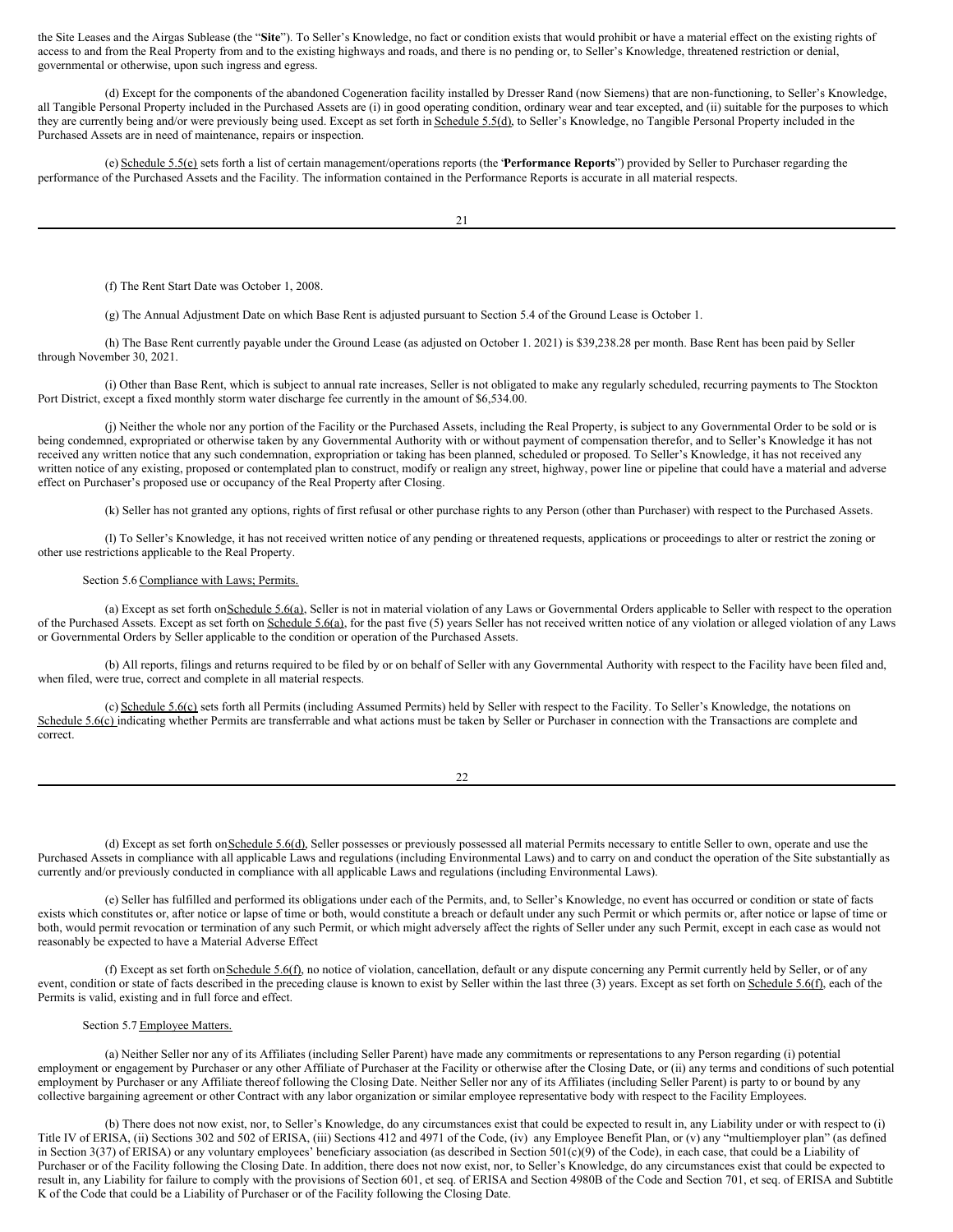Section 5.8 Tax Matters. All material non-income Tax Returns that were required to have been filed by Seller in respect of or in relation to the Purchased Assets have been duly and timely filed (taking into account any extensions of time in which to file). Seller has timely paid or withheld and remitted all material Taxes shown as due on such Tax Returns or has established an adequate accrual for all material Taxes through the end of the last period for which Seller ordinarily records items on its books. There are no Encumbrances for Taxes (other than Permitted Encumbrances) upon any of the Purchased Assets. Any other representation or warranty contained in this  $\Delta$ rticle V notwithstanding, the representations and warranties contained in this Section 5.8 constitute the sole representations and warranties of Seller relating to Tax matters.

Section 5.9 Intellectual Property. Seller does not have any Intellectual Property rights of any kind necessary for the use of the Facility. Seller owns or has licenses or rights to use for the current operation of, all Intellectual Property currently used in respect of the Facility. Seller, with respect to the Facility has not (i) infringed upon or misappropriated any Intellectual Property rights of any Person or (ii) received any written charge, complaint, claim, demand, or notice alleging any such interference, infringement, misappropriation, or violation (including any claim that a Person must license or refrain from using any Intellectual Property rights of any such Person in connection with the Facility).

### Section 5.10 Environmental Matters.

(a) Seller is currently and has been for the past ten (10) years in material compliance with all Environmental Laws, and Seller has not received from any Person any Environmental Notice or any Environmental claim, which, in each case, either remains pending or unresolved, or is the source of ongoing obligations or requirements as of the Closing Date.

(b) To Seller's Knowledge there are no past or present events, conditions, circumstances, activities, practices, incidents, actions, omissions or plans that may reasonably be expected to (A) interfere with or prevent material compliance or continued material compliance by the Purchased Assets with all Environmental Laws or (B) give rise to any material Liability, including Liability under any Environmental Laws, or otherwise form the basis of any Action, notice of violation, study or investigation, based on or related to the manufacture, processing, distribution, use, treatment, storage, disposal, transport or handling, or the emission, discharge, release or threatened release into the environment, of any Hazardous Materials on or about the Site.

(c) Except as set forth on Schedule 5.10(c), neither Seller nor any party on behalf of Seller has caused a Release of Hazardous Materials, including any Releases, transportation, or disposals off-site, in contravention of any Environmental Laws with respect to the business or assets of the Facility or the Real Property. Except as set forth on Schedule 5.10(c), Seller has not received any written warning notice, notice of violation, administrative complaint, judicial complaint or other written notice or request for information by any federal, state or local environmental agency or other public agency with respect to the presence or alleged presence of Hazardous Materials at the Real Property (including soils, groundwater, surface water, buildings and other structure located on any such Real Property) or with respect to Seller's violation of any Environmental Laws.

24

(d) There are no underground storage tanks located on the Real Property. None of the Real Property is listed on, or has been proposed for listing on, the National Priorities List (or CERCLIS) under CERCLA, or any similar state list.

(e) Schedule 5.10(e) contains a complete and accurate list of all off-site Hazardous Materials treatment, storage, or disposal facilities or locations used by Seller in the past five  $(5)$  years as to which Seller may retain liability, and, to Seller's Knowledge, none of these facilities or locations has been placed or proposed for placement on the National Priorities List (or CERCLIS) under CERCLA, or any similar state list, and the neither the Seller nor Seller has received any Environmental Notice regarding potential liabilities with respect to such off-site Hazardous Materials treatment, storage, or disposal facilities or locations used by Seller.

(f) Seller has not retained or assumed, by contract or operation of Law, any material liabilities or obligations of third parties under any Environmental Laws.

(g) Seller has provided or otherwise made available to Purchaser (to the extent available and in Seller's possession): (i) any and all environmental reports, studies, audits, records, sampling data, site assessments, risk assessments, economic models and other similar documents with respect to the Facility related to compliance with Environmental Laws or the Release of Hazardous Materials; and (ii) any and all material documents concerning planned or anticipated capital expenditures required to reduce, offset, limit or otherwise control pollution and/or emissions, manage waste or otherwise ensure compliance with current or future Environmental Laws (including, without limitation, costs of remediation, pollution control equipment and operational changes).

#### Section 5.11 Assigned Contracts.

(a) Schedule 2.1(c) contains a true, correct and complete list of all Assigned Contracts including a description of those Assigned Contracts that can only be assigned to Purchaser in part. Seller has provided Purchaser true, correct and complete copies of all Assigned Contracts (including any amendments, addendum or modifications thereto).

(b) Neither Seller or any Affiliate of Seller is in default in any material respect under any Assigned Contract, nor has any event or omission occurred that, through the passage of time or the giving of notice, or both, would constitute a default thereunder or cause the acceleration of any of the obligations thereunder of Seller or an Affiliate of Seller or result in the creation of any Encumbrance on the Purchased Assets, other than Permitted Encumbrances. To Seller's Knowledge, no third party is in default under any Assigned Contract, nor has any event or omission occurred that, through the passage of time or the giving of notice, or both, would constitute a default by such a third party in any material respect thereunder, or give rise to an automatic termination, or the right of discretionary termination thereof. Each Assigned Contract is in full force and effect and is a valid and binding agreement enforceable against Seller and/or an Affiliate of Seller and, to Seller's Knowledge, the other party or parties thereto in accordance with its terms, in each case, subject to the effect of any applicable bankruptcy, reorganization, insolvency, moratorium, rehabilitation, liquidation, fraudulent conveyance, preferential transfer or similar Laws now or hereafter in effect relating to or affecting creditors' rights and remedies generally and subject, as to enforceability, to the effect of general equitable principles (regardless of whether enforcement is sought in a proceeding in equity or at law). Neither Seller nor any Affiliate of Seller, as applicable, has waived any of their respective rights under any Assigned Contract. Neither Seller nor any Affiliate of Seller, as applicable, owes any accrued indemnity to any counterparty to any Assigned Contract.

Section 5.12 Brokers. None of Seller or any of its members, officers, employees, partners, or agents have retained, employed or used any broker or finder in connection with the transactions provided for herein or the negotiation thereof, nor are any of them responsible for the payment of any broker's or finder's fees. In the event any claim is made for a broker's or finder's fee based upon any statement, representation, or agreement by Seller, Seller will indemnify, hold harmless, protect, and defend Purchaser from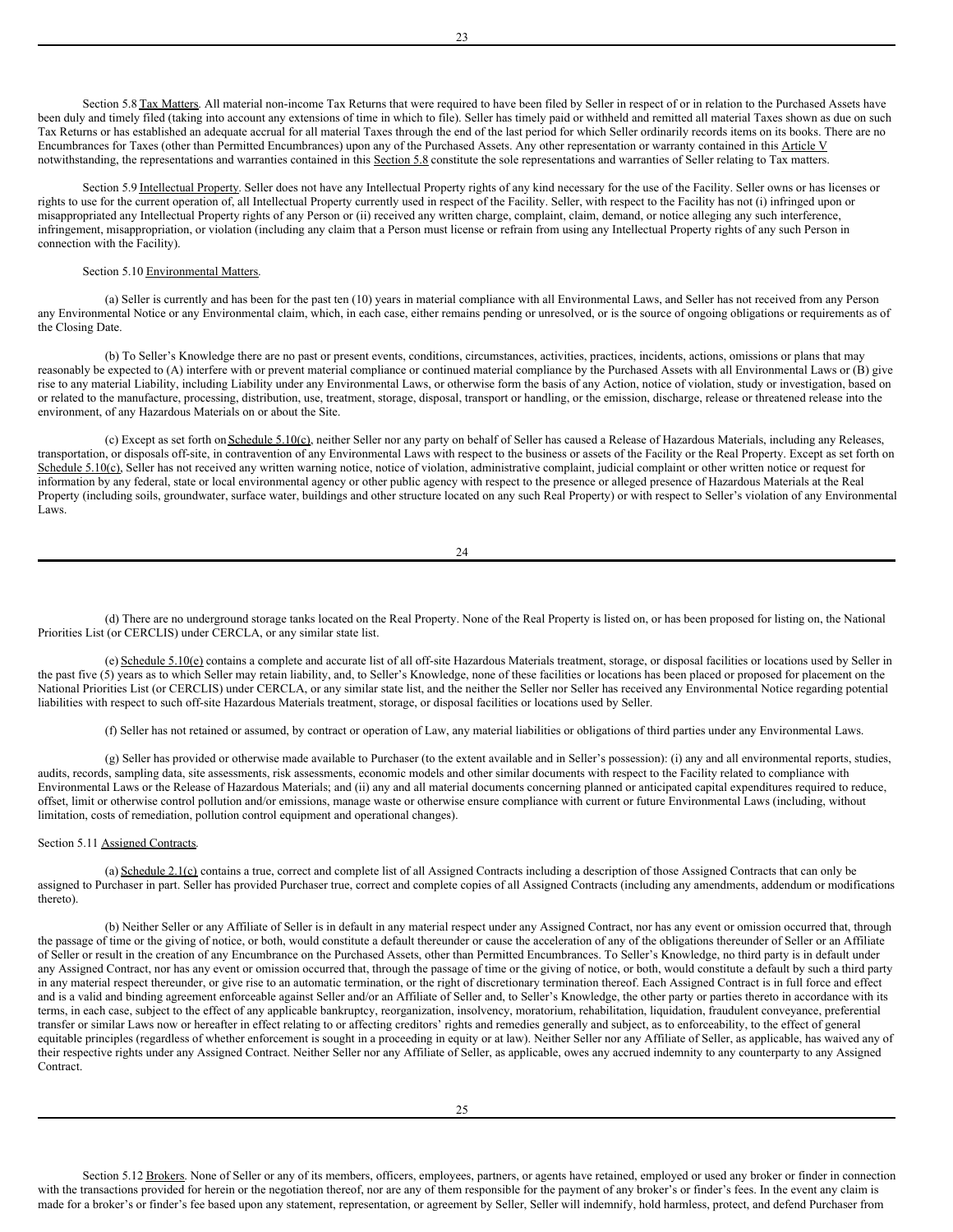#### and against such claim pursuant to Section 11.3.

Section 5.13 Disclaimer. EXCEPT AS AND TO THE EXTENT SET FORTH IN ARTICLE VOR IN ANY ANCILLARY AGREEMENTS, PURCHASER ACKNOWLEDGES AND AGREES THAT THE PURCHASED ASSETS ARE BEING SOLD BY SELLER ON AN "AS IS, WHERE IS" BASIS. NONE OF SELLER, SELLER PARENT OR ANY OF THEIR AFFILIATES, MEMBERS, OFFICERS, MANAGERS, EMPLOYEES, DIRECTORS OR AGENTS MAKE OR HAVE MADE ANY OTHER REPRESENTATION, WARRANTY OR STATEMENTS OF ANY KIND, EXPRESS OR IMPLIED, AT LAW OR IN EQUITY, IN RESPECT OF SELLER OR SELLER PARENT, THE PURCHASED ASSETS, THE REAL PROPERTY, THE FACILITY, THE ASSIGNED CONTRACTS, THE ASSUMED LIABILITIES, THE AVAILABILITY OF CARB'S APPROVED FUEL PATHWAY CODES TO PURCHASER OR THE SITE, THEIR FINANCIAL CONDITION, RESULTS OF OPERATIONS, FUTURE OPERATING OR FINANCIAL RESULTS, ESTIMATES, PROJECTIONS, FORECASTS, PLANS OR PROSPECTS (INCLUDING THE REASONABLENESS OF THE ASSUMPTIONS UNDERLYING SUCH ESTIMATES, PROJECTIONS, FORECASTS, PLANS OR PROSPECTS) OR THE ACCURACY OR COMPLETENESS OF ANY INFORMATION REGARDING SELLER, SELLER PARENT, THE PURCHASED ASSETS, THE REAL PROPERTY, THE FACILITY, THE ASSIGNED CONTRACTS, THE ASSUMED LIABILITIES, THE AVAILABILITY OF CARB'S APPROVED FUEL PATHWAY CODES TO PURCHASER OR THE SITE, AND SELLER AND SELLER PARENT EXPRESSLY DISCLAIM ANY SUCH REPRESENTATION, WARRANTY OR STATEMENTS OF ANY KIND (OR ERRORS THEREIN OR OMISSIONS THEREFROM). NOTWITHSTANDING ANYTHING TO THE CONTRARY CONTAINED IN THIS AGREEMENT, EXCEPT AS SET FORTH IN ARTICLE V, NONE OF SELLER, SELLER PARENT OR ANY OF THEIR AFFILIATES, MEMBERS, OFFICERS, MANAGERS, EMPLOYEES, DIRECTORS OR AGENTS MAKE OR HAVE MADE ANY OTHER REPRESENTATION, WARRANTY OR STATEMENTS OF ANY KIND, EXPRESS OR IMPLIED, AT LAW OR IN EQUITY, IN RESPECT OF THE EXCLUDED LIABILITIES INCLUDING WARRANTIES OF MERCHANTABILITY OR FITNESS FOR A PARTICULAR PURPOSE.

26

# **ARTICLE VI**

### **REPRESENTATIONS AND WARRANTIES OF PURCHASER**

Purchaser hereby represents and warrants to Seller as follows:

### Section 6.1 Organization and Qualification; Authority and Enforceability.

(a) Purchaser is a limited liability company duly organized, validly existing and in good standing under the Laws of the State of California and has all necessary organizational power and authority to enter into, execute and deliver this Agreement and the Ancillary Agreements, to carry out its obligations hereunder and thereunder and to consummate the transactions contemplated hereby and thereby.

(b) The execution and delivery of this Agreement and the Ancillary Agreements by Purchaser, the performance by Purchaser of its obligations hereunder and thereunder and the consummation by Purchaser of the transactions contemplated hereby and thereby have been duly authorized by all requisite organizational or similar action on the part of Purchaser. This Agreement has been, and the Ancillary Agreements when executed and delivered by Purchaser will be, duly executed and delivered by Purchaser, and, assuming due authorization, execution and delivery by Seller and any other parties thereto, this Agreement is, and the Ancillary Agreements when executed and delivered by Purchaser will be, legal, valid and binding obligations of Purchaser enforceable against it in accordance with their respective terms, subject in each case to the effect of any applicable bankruptcy, reorganization, insolvency, moratorium, rehabilitation, liquidation, fraudulent conveyance, preferential transfer or similar Laws now or hereafter in effect relating to or affecting creditors' rights and remedies generally and subject, as to enforceability, to the effect of general equitable principles (regardless of whether enforcement is sought in a proceeding in equity or at law).

Section 6.2 No Conflict. Except as may result from any facts or circumstances relating solely to Seller, the execution, delivery and performance by Purchaser of this Agreement and the Ancillary Agreements do not, and the consummation of the transactions contemplated hereby and compliance by Purchaser with the terms hereof will not, (a) conflict with or violate of any provision of the certificate of incorporation or bylaws (or similar organizational documents) of Purchaser, (b) conflict with or violate any Law or Governmental Order applicable to Purchaser or its assets, properties or businesses or (c) conflict with, result in any breach of, constitute a default (or event which with the giving of notice or lapse of time, or both, would become a default) under, require any Consent under, or give to others any rights of termination, acceleration or cancellation of, any Contract to which Purchaser is a party.

Section 6.3 Purchaser Approvals. No approval of a Governmental Authority or other Person is required for Purchaser's execution, delivery or performance of this Agreement and the Ancillary Agreements.

Section 6.4 Actions . There is no Action pending or threatened against Purchaser or Purchaser's managers, members, or officers (in such capacity) or their respective business, assets or Liabilities. To Purchaser's Knowledge, no event has occurred and no action has been taken that is reasonably likely to result in such Action. Purchaser is not subject to any Governmental Order.

Section 6.5 Compliance with Laws. Purchaser is not in violation of any Law applicable to Purchaser.

24

Section 6.6 Sufficiency of Funds. Purchaser has, and will have as of the Closing, sufficient cash in immediately available funds required for the consummation of the transactions contemplated by this Agreement and the Ancillary Agreements and are sufficient in amount to provide Purchaser with the funds necessary for Purchaser to consummate the transactions contemplated hereby and thereby and to satisfy its obligations under this Agreement, including for Purchaser to pay the Purchase Price and its expenses in connection with the transactions contemplated by this Agreement.

Section 6.7 Brokers. Neither Purchaser nor any of its members, officers, employees or agents have retained, employed or used any broker or finder in connection with the transactions provided for herein or in connection with the negotiation thereof, nor are any of them responsible for the payment of any broker's or finder's fees. In the event any claim is made for a broker's or finder's fee based upon any statement, representation, or agreement by Purchaser, Purchaser will indemnify, hold harmless, protect, and defend Seller from and against such claim pursuant to Section 11.2.

#### Section 6.8 Investigation by Purchaser; No Other Representations and Warranties and Non-Reliance.

(a) Purchaser has conducted to its satisfaction its own independent review and analysis of the Facility, the Purchased Assets and Assumed Liabilities and agrees and acknowledges that Purchaser has been provided access to the Purchased Assets and Assumed Liabilities for this purpose. Purchaser acknowledges that, should the Closing occur, Purchaser shall acquire the Purchased Assets, Assumed Liabilities and Facility without any representation or warranty as to merchantability or fitness thereof for any particular purpose, in an "as is" condition and on a "where is" basis, except as otherwise expressly set forth in this Agreement or in any Ancillary Agreement.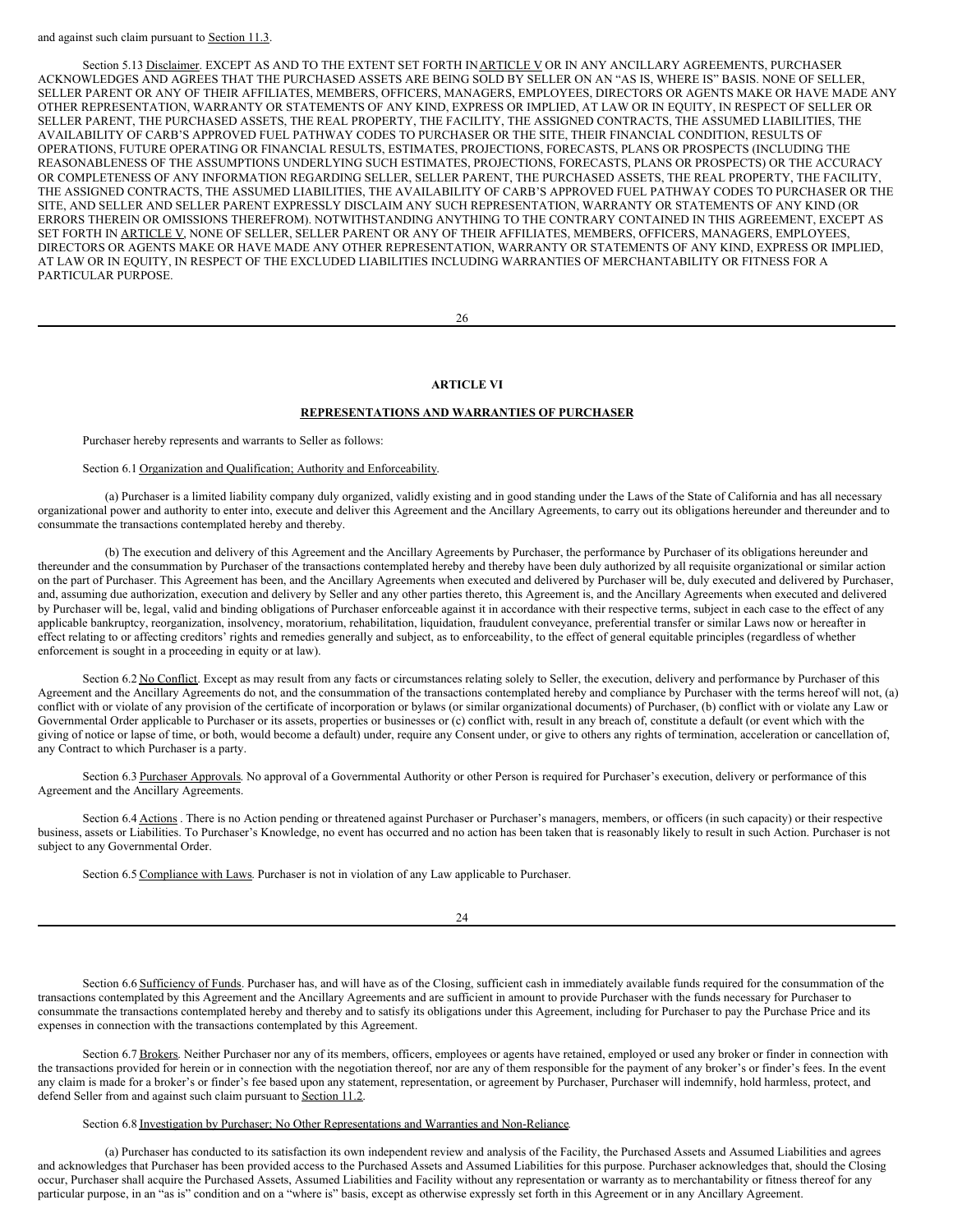(b) Purchaser expressly agrees and acknowledges, on behalf of itself and its Affiliates, that (i) none of Seller nor any of its Affiliates, stockholders, directors, partners, officers, employees, representatives, advisors or any other Person has made any representation or warranty, expressed or implied, as to the Facility, the Purchased Assets and Assumed Liabilities, their financial condition, results of operations, future operating or financial results, estimates, projections, forecasts, plans or prospects (including the reasonableness of the assumptions underlying such estimates, projections, forecasts, plans or prospects) or the accuracy or completeness of any information regarding Seller, Seller Parent, the Purchased Assets, the Assumed Liabilities or the Facility furnished or made available to Purchaser and its Affiliates and representatives, except as expressly set forth in Article V or in any Ancillary Agreement, (ii) Purchaser has not relied and is not relying, and expressly disclaims reliance, on any representation, warranty or other statement of any kind from Seller or any of its Affiliates, stockholders, directors, partners, officers, employees, representatives, advisors or any other Person in determining to enter into this Agreement, except as expressly set forth in Article V or in any Ancillary Agreement, and (iii) none of Seller nor any of its Affiliates, stockholders, directors, partners, officers, employees, representatives, advisors or any other Person shall have or be subject to any Liability to Purchaser or any of its Affiliates or representatives resulting from the distribution (or non-distribution) to Purchaser or its Affiliates or representatives, or Purchaser's or its Affiliates' or representatives' use of, any such information, including any information, documents or material made available to Purchaser or its Affiliates, advisors or representatives in any data rooms, management presentations or in any other form (including in each case errors therein or omission therefrom) in expectation of or negotiation of this Agreement and the transactions contemplated hereby.

# **ARTICLE VII**

### **ADDITIONAL COVENANTS AND AGREEMENTS**

#### Section 7.1 Conduct of the Facility.

(a) From the date hereof and continuing until the earlier of the termination of this Agreement or the Closing Date, except (i) as required by applicable Law, (ii) as required by this Agreement or any Ancillary Agreement or (iii) as otherwise waived or consented to by Purchaser (which consent shall not be unreasonably withheld, conditioned or delayed), Seller shall:

(i) use commercially reasonable efforts to (1) maintain the current state of the Purchased Assets (normal wear and tear excepted) and (2) comply in all material respects with all Laws applicable to the operation of the Facility, the Site and the Purchased Assets;

(ii) except as may be agreed between Purchaser and Seller, maintain and preserve all Assumed Permits set forth on Schedule 5.6(c), and Seller agrees to cooperate with Purchaser to obtain or transfer to Purchaser all requisite Assumed Permits, and to obtain all consents and approvals from any Governmental Authority or other third party required for the effective transfer or assignment of the Assumed Permits;

(iii) preserve in full force and effect, and perform in a timely manner all of Seller's obligations under, all Assigned Contracts, including, without limitation, the Site Leases and Airgas Sublease; and

(iv) maintain, obtain or keep, or cause to be kept, in full force and effect all existing insurance policies.

(b) From the date hereof and continuing until the earlier of the termination of this Agreement or the Closing Date, except (i) as required by applicable Law, (ii) as contemplated by or required to implement this Agreement or any Ancillary Agreement or (iii) as otherwise waived or consented to by Purchaser (which consent shall not be unreasonably withheld, conditioned or delayed), Seller shall not do any of the following with respect to the Purchased Assets:

(i) permit, allow or suffer any of the Purchased Assets to be subjected to any Encumbrance, other than Permitted Encumbrances;

(ii) amend, assign, terminate, cancel, abandon or modify any Assigned Contract or Assumed Permit;

(iii) make any sale, assignment, transfer or other conveyance of any of the Purchased Assets or interest therein; or

(iv) initiate or settle any Action involving any of the Purchased Assets

#### 26

### Section 7.2 Access to Information; Confidentiality.

(a) From the date hereof until the Closing, upon reasonable prior notice from Purchaser, Seller shall use commercially reasonable efforts to: (i) afford Purchaser and its authorized representatives reasonable access to the properties and Books, Records and Files of the Facility, and (ii) furnish to the officers, directors, employees, and authorized representatives of Purchaser such additional financial and operating data and other information regarding the Facility (or copies thereof) as Purchaser may from time to time reasonably request; provided, however, that any such access or furnishing of information shall be scheduled and coordinated through a designated representative of Seller and shall be conducted at Purchaser's expense, during normal business hours, under the supervision of Seller's personnel and in such a manner as not to interfere with the normal operations of the Facility; provided, further, that Purchaser shall not have the right to undertake a Phase II environmental investigation, including sampling of any environmental media or building materials. Notwithstanding anything to the contrary contained in this Agreement, Seller shall not be required to (i) disclose any information to Purchaser if such disclosure would be reasonably likely to (x) cause significant competitive harm to the Facility if the transactions contemplated hereby are not consummated, and Purchaser's use of the material is not otherwise restricted under the terms of the Confidentiality Agreement, (y) jeopardize any attorney-client or other legal privilege or (z) contravene any applicable Laws, fiduciary duty or binding agreement entered into prior to the date hereof, (ii) provide access to or copies of any income Tax Returns of Seller or its Affiliates or (iii) prepare or provide any reports or other financial statements for the Facility, Seller or any of its Affiliates, change any fiscal period, or prepare or provide any reports or any other financial or other information regarding the Facility, Seller or any of its Affiliates that is not in the possession of Seller or is otherwise not in a form that is customarily prepared by Seller.

(b) The terms of the Confidentiality Agreement, dated as of March 22, 2021 between Purchaser and Seller (as amended, the "**Confidentiality Agreement**"), shall continue in full force and effect until the Closing, at which time the Confidentiality Agreement shall terminate; provided, however, that, from and after the Closing, except as would have been permitted under the terms of the Confidentiality Agreement, Purchaser shall, and shall cause its officers, directors, managers, partners, employees, representatives and Affiliates to, treat and hold as confidential, and not disclose to any Person any Confidential Information relating to Seller or the Excluded Liabilities. If this Agreement is, for any reason, terminated prior to the Closing, the Confidentiality Agreement shall continue in full force and effect.

(c) Nothing provided to Purchaser or any other Person pursuant toSection 7.2(a) shall in any way lessen or diminish Purchaser's obligations under the Confidentiality Agreement. Purchaser acknowledges and agrees that any Confidential Information provided to Purchaser or any other Person pursuant to Section 7.2(a) or otherwise by or on behalf of Seller or any Representative (as defined in the Confidentiality Agreement) of Seller shall be subject to the terms and conditions of the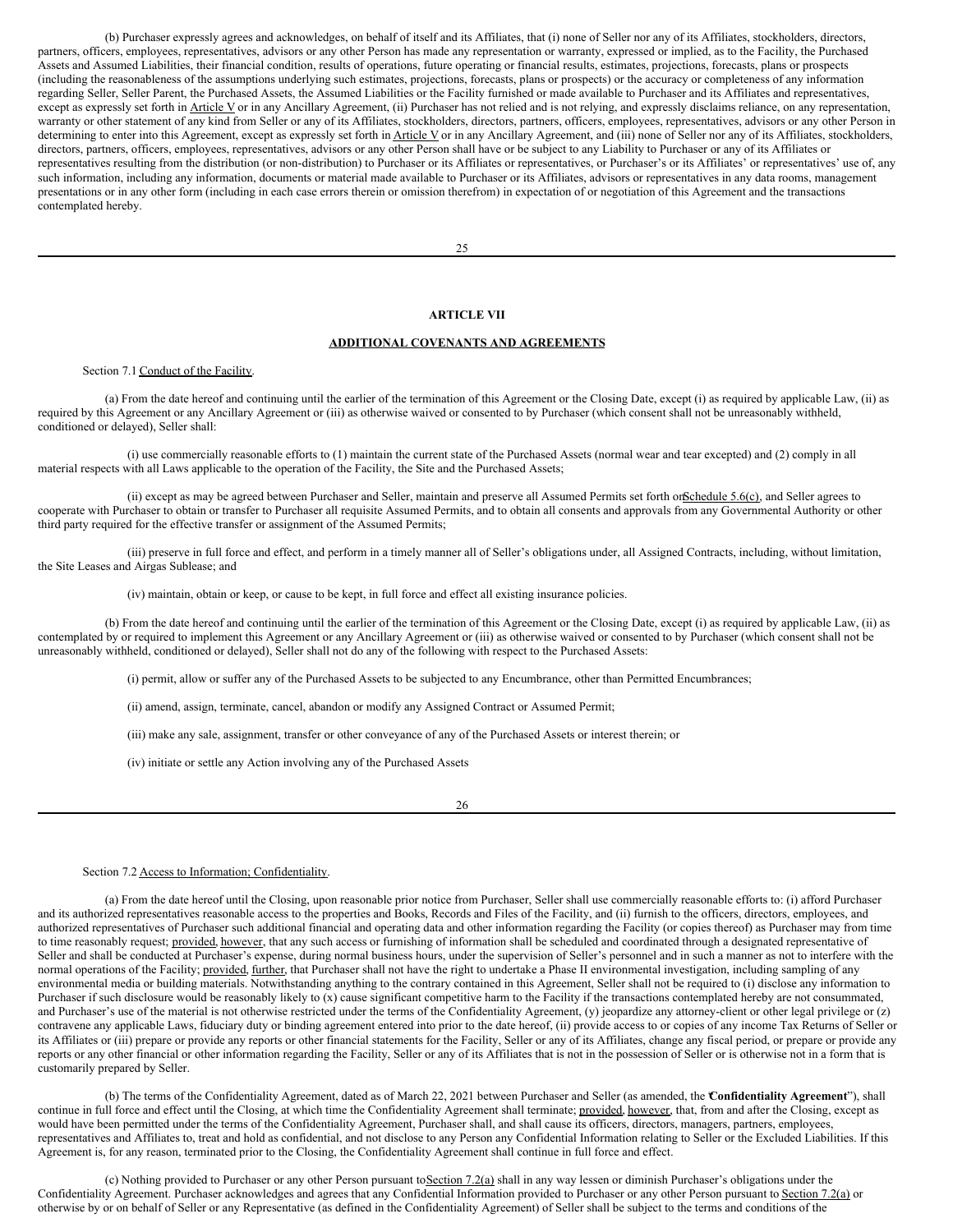Section 7.3 Schedules. From time to time prior to the Closing, Seller may supplement and amend the Schedules with respect to any matter arising after the delivery thereof that, if existing at, or occurring on, the date hereof, could have been set forth on, or described in, the Schedules. Any such supplement or amendment of the Schedules shall (i) be deemed to have cured any breach of representation or warranty that otherwise might have existed hereunder but for the supplement or amendment, and Purchaser Indemnified Parties will not have any claim (for indemnification or otherwise) against Seller or any other Person with respect thereto, and (ii) not give rise to any right of Purchaser to terminate this Agreement; provided, however, that such supplement or amendment shall not impair Purchaser's right to terminate this Agreement pursuant to Section 10.1(e) in the event the facts, events or occurrences disclosed on such supplement or amendment relate to breaches of the representations and warranties of Seller contained in this Agreement which constitute a Material Adverse Effect. Any such supplement or amendment hereunder shall be provided to Purchaser not less than two (2) Business Days prior to the Closing Date; provided, however, that a new supplement or amendment may be provided prior to the Closing for any fact, event or occurrence Seller did not have Knowledge of prior to the second Business Day prior to the Closing but has Knowledge of prior to the Closing.

#### Section 7.4 Further Action; Permits.

(a) From time to time after the date of this Agreement, upon request of any Party and without further consideration, each Party shall execute and deliver to the requesting Party such documents and take such action as may be reasonably requested by the requesting Party to consummate more effectively the intent and purpose of the Parties under this Agreement and the transactions contemplated by this Agreement.

(b) Purchaser and Seller shall use commercially reasonable efforts to cooperate with one another with respect to the transfer or reissuance of the Assumed Permits, including executing any necessary forms as required. In addition, following the Closing, upon Purchaser's request, Seller shall use its commercially reasonable efforts to assist Purchaser in connection with applying for and obtaining any Permits relating to the Facility and/or necessary for the operation of the Facility that are not Assumed Permits.

Section 7.5 Payments. Seller shall, or shall cause its applicable Affiliate to, promptly pay or deliver to Purchaser (or its designated Affiliates) any monies or checks exclusively related to the Facility that have been sent to Seller or any of its Affiliates on or after the Closing Date by customers, suppliers or other contracting parties of the Facility to the extent that they are in respect of any Purchased Assets or Assumed Liabilities hereunder. Purchaser shall, or shall cause its applicable Affiliate to, promptly pay or deliver to Seller (or its designated Affiliates) any monies or checks that have been sent to Purchaser (including the Facility) on or after the Closing Date to the extent that they are not due to the Facility or are in respect of an Excluded Asset or Excluded Liability hereunder.

Section 7.6 Misallocated Assets. In the event that the Parties determine that certain assets, rights or properties which properly constitute Purchased Assets were not transferred to Purchaser at Closing, subject to Section 7.4, Seller shall promptly take all steps reasonably necessary to transfer and deliver any and all of such assets (and any related Liability) to Purchaser without the payment by Purchaser of any further consideration therefor. In the event that the Parties determine that certain assets were transferred to Purchaser at Closing that were not intended to be conveyed pursuant to this Agreement, then Purchaser shall promptly take all steps reasonably necessary to transfer and deliver any and all of such assets (and any related Liability) to Seller without the payment by Seller of any further consideration therefor.

28

Section 7.7 Books, Records and Files. Purchaser and Seller agree that Seller may maintain copies of any Books, Records and Files that are included in the Purchased Assets and that are delivered to Purchaser hereunder and Seller may prepare a comprehensive index and file plan of such Books, Records and Files. Purchaser agrees to retain and maintain such Books, Records and Files for a period of at least seven (7) years after the Closing (plus any additional time as required by Law or during which Purchaser has been advised by Seller that (i) there is an ongoing Tax audit with respect to periods prior to the Closing or (ii) any such period is otherwise open to assessment; provided, however, that only such Books, Records and Files reasonably related to the appropriate Tax audit or period as advised by Seller shall be subject to such time extension). During such period, Purchaser agrees to give Seller and its representatives reasonable cooperation, access (including copies) and staff assistance, as needed, during normal business hours and upon reasonable notice, with respect to the Books, Records and Files delivered to Purchaser hereunder, and Seller agrees to give Purchaser and its representatives reasonable cooperation, access and staff assistance, as needed, during normal business hours and upon reasonable notice, with respect to the Books, Records and Files relating to the Facility and retained by Seller, in each case as may be necessary for general business purposes, including the defense of litigation, the preparation of Tax returns and financial statements and the management and handling of Tax audits; provided, however, that such cooperation, access and assistance does not unreasonably disrupt the normal operations of Purchaser or Seller or their respective Affiliates. Notwithstanding anything to the contrary contained in this Agreement, neither Seller nor any of its Affiliates shall be required to provide access to or copies of any income Tax Returns of Seller or any such Affiliate.

Section 7.8 Names Following Closing. Neither Purchaser nor any of its Affiliates shall use, or have the right to use the "Alto Ingredients," "Pacific Ethanol," "Kinergy" "Pacific Ethanol Stockton," "Illinois Corn Processing," "ICP," "Driven by Demand" or "Pacific Ag" names or marks, the "Alto Ingredients" logo, or any other name or mark owned or controlled by Seller or any of its Affiliates, or any name or mark that is similar to, derived from or embodies any of the foregoing. For the avoidance of doubt, the name "Pacific Ethanol" and the logo are registered trademarks of Seller Parent, and Seller Parent reserves all of its rights therein. Notwithstanding the foregoing, Seller Parent agrees to change the name of Seller promptly after Closing to a name that does not include the words "pacific" or "ethanol," and Seller Parent agrees that it shall not use its "Pacific Ethanol" trademark in connection with any carbon capture and sequestration venture within forty (40) miles of the Facility.

Section 7.9 Insurance. From and after the Closing, the Facility, the Purchased Assets, the Assumed Liabilities and the operations and assets and Liabilities in respect thereof, shall cease to be insured by Seller's or its Affiliates' insurance policies or by any of their self-insured programs, and neither Purchaser nor its Affiliates (including the Facility) shall have any access, right, title or interest to or in any such insurance policies (including to all claims and rights to make claims and all rights to proceeds) to cover the Facility, the Facility Employees, the Purchased Assets, the Assumed Liabilities, or the operations or assets or Liabilities in respect thereof. Seller or its Affiliates may amend any insurance policies in the manner it deems appropriate to give effect to this Section  $\overline{7.9}$ . From and after the Closing, Purchaser shall be responsible for securing all insurance it considers appropriate for the Facility, the Purchased Assets, the Assumed Liabilities, and the operations and assets and Liabilities in respect thereof. Purchaser further covenants and agrees not to seek to assert or to exercise any rights or claims of, or in respect of, the Facility, the Purchased Assets, the Assumed Liabilities, and the operations and assets and Liabilities in respect thereof, under or in respect of any past or current insurance policy under which any of the foregoing is a named insured.

Section 7.10 Termination of Intercompany Arrangements. Immediately prior to the Closing, except for the Ancillary Agreements, all arrangements, understandings or Contracts, including all obligations to provide goods, services or other benefits, between Seller and its Affiliates, on the one hand, and the Facility, on the other hand, shall automatically be terminated without further payment or performance and cease to have any further force and effect, such that no party thereto shall have any further obligations therefor or thereunder.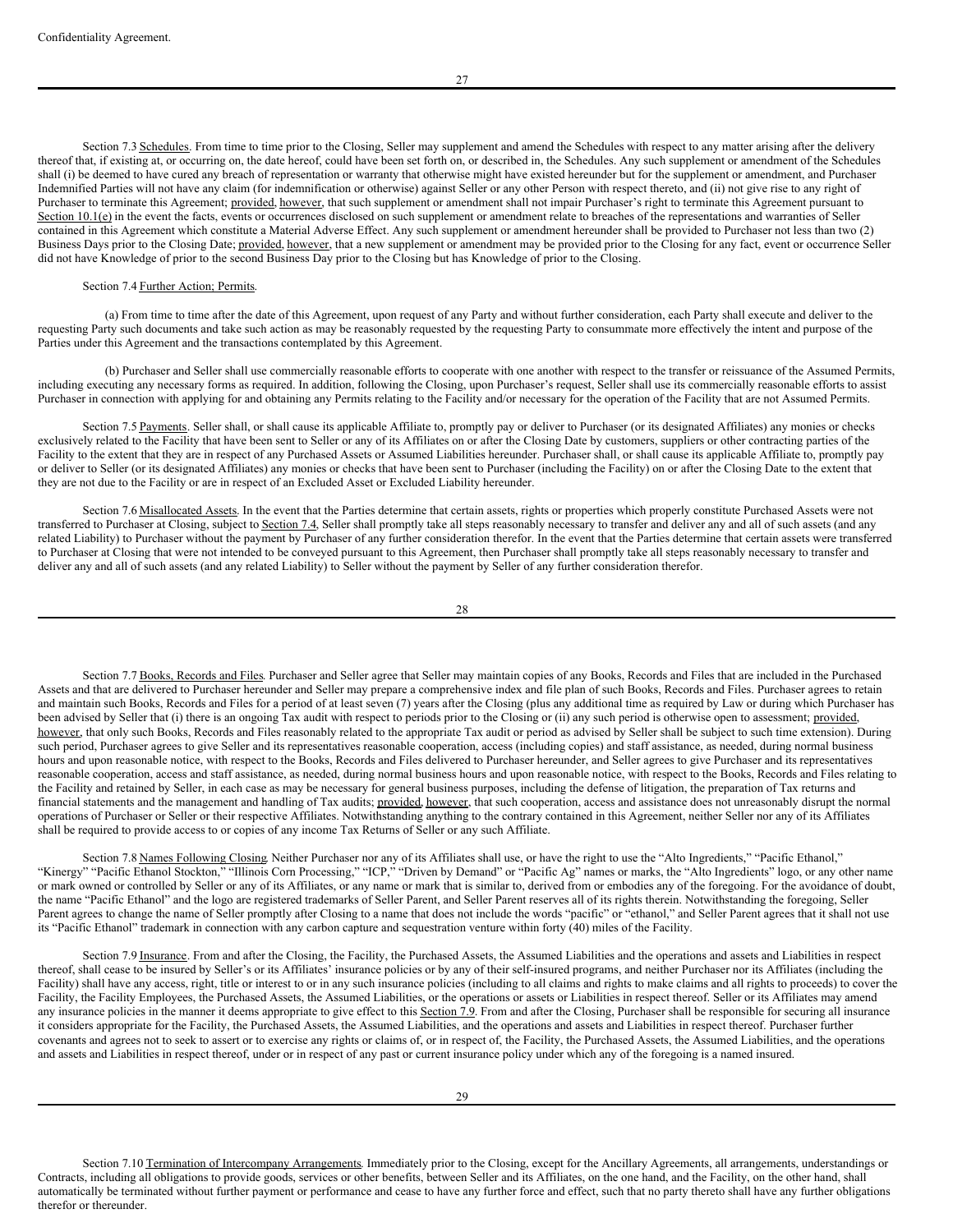Section 7.11 CARB Compliance. CARB has advised Seller that, although the Closing will occur before the upcoming triennial compliance event, Seller will retain the obligation to comply with CARB's regulations associated with the California Cap-and-Trade Program and the California Regulation for the Mandatory Reporting of Greenhouse Gas Emissions (the "**CARB Compliance Requirements**") related to the period of time Seller owned the Site. Seller shall take all necessary steps, before and/or after the Closing, to complete the CARB Compliance Requirements for the triennial period ending December 31, 2020.

Section 7.12 Seller Parent Letter of Credit At the Closing, Seller shall, at its cost, deliver to Purchaser the Seller Parent Letter of Credit. Seller shall cause the Seller Parent Letter of Credit to remain in full force and effect in accordance with its terms and with this Section 7.12. The Seller Parent Letter of Credit shall expire, and Purchaser shall cooperate to implement such expiry, upon the date that is nineteen (19) months after the Closing Date (the "**Expiry Date**"), at which such time Purchaser shall return the Seller Parent Letter of Credit to Seller; provided, however, that (A) if there are no pending claims pursuant to Section 11.3 (each, a "Pending Claim") that remain outstanding as of the date that is nineteen (19) months after the Closing Date (the "**Survival Expiration Date**"), then Purchaser shall cooperate to implement expiry of the Seller Parent Letter of Credit as soon as practicable after such Survival Expiration Date; and (B) if any Pending Claims remain outstanding on the Survival Expiration Date, the Seller Parent Letter of Credit shall be renewed or replaced prior to the Survival Expiration Date with a letter of credit in an amount equal to the aggregate amount of the Pending Claims from an Acceptable Bank (the "**Replacement Letter of Credit**"). The Replacement Letter of Credit will remain in full force and effect until all such Pending Claims have been satisfied or otherwise resolved, and shall be delivered to Purchaser not later than ten (10) days prior to the Expiry Date. In the event such Replacement Letter of Credit is not delivered to Purchaser by such date, then Purchaser shall have the right to draw on the Seller Parent Letter of Credit pursuant to the terms thereof the amount of the Pending Claims, in which case Purchaser shall retain such drawn funds until the Pending Claims are resolved pursuant to the terms hereof.

Section 7.13 Employment. It is expected that prior to the Closing, Purchaser may make an offer of "at-will" employment effective as of the Closing Date to one or more Facility Employees of Seller, provided that Purchaser may elect not to make an offer to any of such Facility Employees in Purchaser's sole discretion. Any such "at-will" employment will: (i) be contingent on the Closing, (ii) be subject to and in compliance with Purchaser's standard human resources policies and procedures, including requirement for proof evidencing a legal right to work in the United States, and (iii) have terms, including the position, salary and responsibilities of such Facility Employee, which will be determined by Purchaser in its sole discretion.

30

Section 7.14 Vessel Inspection. At Seller's sole cost and expense, Seller shall cause the API 510 vessel inspection of Seller's molesieves to be completed, and shall complete any repairs indicated by such inspection, including the replacement of the media to the extent necessary. Seller expects that the inspections and possible repairs will not be scheduled until after the Closing. Seller and Purchaser shall cooperate to arrange for the work to be performed at times convenient to Purchaser.

Section 7.15 Consents. Notwithstanding anything contained in this Agreement:

(a) To the extent that assignment by Seller to Purchaser of any Assigned Contract or other right is not permitted or is not permitted without the consent of a third party, this Agreement shall not be deemed to constitute an undertaking to assign the same if such consent is not obtained or if such an undertaking otherwise would constitute a breach of or cause a loss of benefits thereunder. Seller shall use commercially reasonable efforts to obtain any and all such third party consents prior to the Closing Date.

(b) If and to the extent that any required third party consent is unable to be obtained, Seller shall continue to be bound by any such Assigned Contract or other right (each, a "**Non-Assigned Contract**"). In such event, to the extent Purchaser deems reasonably necessary, (i) Seller shall make the benefit of such Non-Assigned Contract available to Purchaser, and (ii) the assignment provisions of this Agreement shall operate to the extent permitted by law or the applicable Non-Assigned Contract to create a subcontract, sublease or sublicense with Purchaser to perform each relevant Non-Assigned Contract at a price equal to the monies, rights and other consideration receivable or payable by Seller with respect to the performance by or enjoyment of Purchaser under such subcontract, sublease or sublicense. To the extent such benefit is made available and/or such subcontract, sublease or sublicense is created, (1) Purchaser shall pay, perform and discharge fully all obligations of Seller under any such Non-Assigned Contract from and after the Closing Date, (2) Seller shall, without further consideration therefor, pay and remit to Purchaser promptly any monies, rights and other consideration received in respect of such Non- Assigned Contract performance, and (3) Seller shall exercise or exploit its rights and options under all such Non-Assigned Contracts only as reasonably directed by Purchaser and at Purchaser's expense.

(c) If and when any third party consent contemplated shall be obtained or any such Non-Assigned Contract shall otherwise be assignable, Seller shall promptly assign all of its rights and obligations thereunder or in connection therewith to Purchaser without payment of further consideration therefor.

Section 7.16 Exclusive Dealing. During the period from the date of this Agreement through the earlier of the Closing or the termination of this Agreement in accordance with its terms, (a) Seller shall not take any action to solicit, encourage, initiate or engage in discussions or negotiations with, or provide any information to or enter into any agreement with any Person (other than Purchaser) concerning any purchase of any of Purchased Assets, and (b) if Seller receives from any Person any inquiries, proposals or offers with respect to the Purchased Assets, Seller shall promptly notify such Person that Seller is contractually bound to forego any such discussions or negotiations. Seller shall immediately cease and cause to be terminated any existing negotiations with any Persons (other than Purchaser) conducted heretofore with respect to the Purchased Assets.

31

Section 7.17 RFS Engineering Review. Seller has engaged EcoEngineers to perform engineering reviews of its facilities as required by the Renewable Fuel Standard Program. Purchaser will require a valid engineering review of the Facility in order to qualify as a "RIN Owner" or a "RIN Generator" under the Renewable Fuel Standard Program. Seller shall: (i) direct EcoEngineers to complete its engineering review of the Facility by January 31, 2022 in accordance with terms of the engagement agreement between Purchaser and EcoEngineers (the "**Engineering Review**"), (ii) pay the fees associated with such Engineering Review, and (iii) take all other steps reasonably requested by Purchaser to enable Purchaser to use the results of the Engineering Review in connection with Purchaser's application with the EPA. For the avoidance of doubt, Seller's financial obligations pursuant to the foregoing sentence are limited to the payment of fees owing to EcoEngineers for the Engineering Review. All other expenses incurred after Closing in connection with Purchaser's qualification under the Renewable Fuel Standard Program shall be the responsibility of Purchaser.

# **ARTICLE VIII**

# **TAXES**

Section 8.1 Periodic Taxes. All personal property Taxes, real property Taxes and similar ad valorem obligations levied with respect to the Purchased Assets or the Facility for a Straddle Period ("**Periodic Taxes**") shall be apportioned between the Pre-Closing Tax Period and the Post-Closing Tax Period based on the number of days of such Straddle Period prior to and including the Closing Date, and the number of days of such Straddle Period beginning with the day after the Closing Date, respectively. Seller shall be liable for the Periodic Taxes attributable to any Pre-Closing Tax Period, and Purchaser shall be liable for all other Periodic Taxes. Purchaser shall be responsible for preparing and filing all Tax Returns for Periodic Taxes required to be filed after the Closing; provided, however, that to the extent such Tax Returns relate to any Pre-Closing Tax Period or Straddle Period, such Tax Returns shall be subject to the approval of Seller. Seller and Purchaser agree to consult and resolve in good faith any issue arising as a result of the review of such Tax Returns and to mutually consent to the filing of such returns. Seller shall remit its share of such Periodic Taxes to Purchaser no later than ten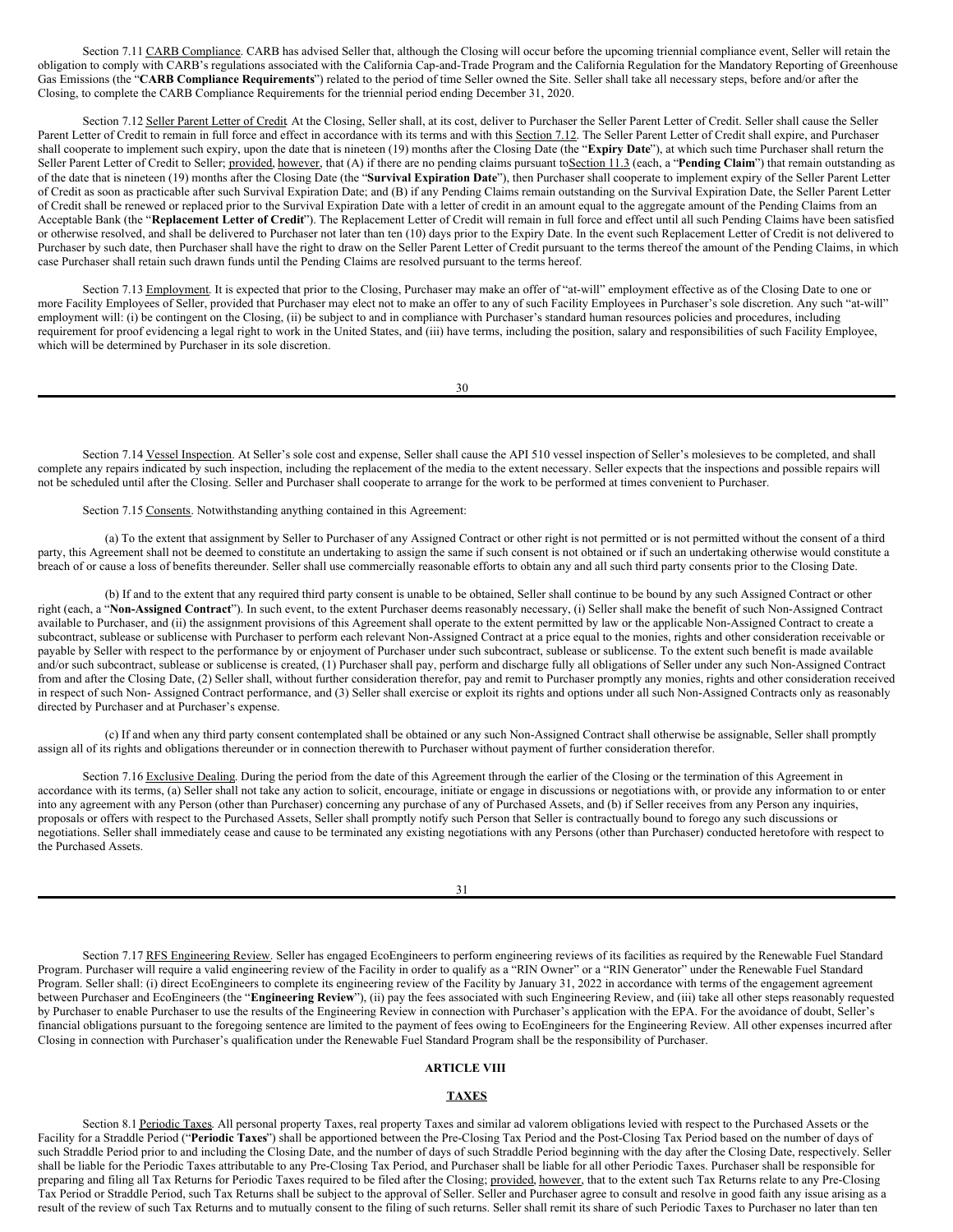#### (10) days before the due date for such Taxes.

Section 8.2 Refunds. Seller shall be entitled to retain or, to the extent actually received by or otherwise available to Purchaser or its Affiliates, receive prompt (and in all events within ten (10) Business Days) payment from Purchaser or any of its Affiliates of, any refund or credit (including refunds arising by reason of amended Tax Returns filed after the Closing or otherwise) with respect to Taxes paid or borne by Seller with respect to any Pre-Closing Tax Period relating to the Purchased Assets, the Assumed Liabilities or the Facility. Purchaser shall be entitled to retain or, to the extent actually received by Seller, receive prompt (and in all events within ten (10) Business Days) payment from Seller of, any refund or credit (including refunds arising by reason of amended Tax Returns filed after the Closing or otherwise) with respect to Taxes paid or borne by Purchaser with respect to any Post-Closing Tax Period relating to the Purchased Assets, the Assumed Liabilities or the Facility.

Section 8.3 Resolution of Tax Controversies. If a claim shall be made by any Governmental Authority or taxing authority that might result in an indemnity payment to Purchaser or any of its Affiliates pursuant to Section 8.1, Purchaser shall promptly (and in all events within ten (10) Business Days) notify Seller of such claim. In the event that a Governmental Authority or a taxing authority determines a deficiency in any Tax, the Party ultimately responsible for such Tax under this Agreement, whether by indemnity or otherwise, shall have authority to determine whether to dispute such deficiency determination and to control the prosecution or settlement of such dispute; provided, however, with respect to Straddle Periods, Seller shall control the dispute. The Party that is not ultimately responsible for such Tax under this Agreement shall have the right to participate at its own expense in the conduct of any such proceeding involving a Tax claim that would adversely affect such Party.

Section 8.4 Tax Cooperation. Seller and Purchaser agree to furnish or cause to be furnished to the other Party, upon request, as promptly as practical, such information and records and assistance (including making such of their respective officers, directors, employees and agents available as may reasonably be requested by such other Party) in connection with the preparation of any Tax Return, audit or other proceeding that relates to the Purchased Assets or the Facility, provided, however, in no event shall any Party or any of its respective Affiliates be required to provide access to or copies of any income Tax Returns of such Party or any such Affiliate. Any expense incurred in providing such information or assistance shall be borne by the Party requesting it.

Section 8.5 Conveyance Taxes. Notwithstanding any other provision of this Agreement to the contrary, all transfer, documentary, recording, sales, use, registration, stamp and other similar Taxes (including all applicable real estate transfer Taxes, but excluding any Taxes based on or attributable to income or capital gains) together with any conveyance fees, notarial and registry fees and recording costs (including any penalties and interest thereon) imposed by any taxing authority or other Governmental Authority in connection with the transfer of the Purchased Assets or the Facility to Purchaser or its Affiliates by this Agreement (collectively, the "**Conveyance Taxes**") shall be borne 50% by Seller and 50% by Purchaser, and shall be paid when due. At its own expense Purchaser shall, with the cooperation of Seller, file all necessary Tax Returns and other documentation with respect to all the Conveyances Taxes and, if required by applicable Law, the Parties shall, and shall cause their Affiliates to, join in the execution of any such Tax Returns and other documentation.

Section 8.6 Amended Tax Returns. Purchaser shall not amend any Tax Return related to the Facility, Assumed Liabilities or the Purchased Assets for a Pre-Closing Tax Period or a Straddle Period without the consent of Seller, which shall not be unreasonably withheld, conditioned or delayed.

33

### **ARTICLE IX**

## **CONDITIONS**

Section 9.1 Conditions to Obligations of Each Party. The respective obligations of each Party to this Agreement to consummate the transactions contemplated by this Agreement are subject to the requirement (or to the extent permitted by Law, written waiver by each of Seller and Purchaser) on or prior to the Closing Date, that there shall not be in effect any Governmental Order or any Law preventing, enjoining, restraining, making illegal or otherwise prohibiting the consummation of the transactions contemplated by this Agreement or the Ancillary Agreements.

Section 9.2 Conditions to Obligations of Seller. The obligations of Seller to effect the Closing shall be subject to satisfaction (or, to the extent permitted by applicable Law, waiver by Seller, in whole or in part) at or prior to the Closing of the following conditions:

(a) Each of the representations and warranties of Purchaser contained in Article VI shall be true and correct as of the Closing as if made at the Closing (other than such representations and warranties as are made as of another date, which shall be true and correct as of such date);

(b) Each of the covenants and agreements contained in this Agreement to be complied with by Purchaser on or before the Closing shall have been complied with in all material respects; and

(c) Seller shall have received a certificate, dated as of the Closing Date, signed on behalf of Purchaser by an officer of Purchaser to the effect that the conditions set forth in Section 9.2(a) and Section 9.2(b) have been satisfied by Purchaser.

Section 9.3 Conditions to Obligations of Purchaser. The obligations of Purchaser to effect the Closing shall be subject to satisfaction (or, to the extent permitted by applicable Law, waiver by Purchaser, in whole or in part) at or prior to the Closing of the following conditions:

(a) Each of the representations and warranties of Seller contained in Article V shall be true and correct as of the Closing as if made at the Closing (other than such representations and warranties as are made as of another date, which shall be true and correct as of such date), except in either case where any failure of such representations and warranties to be so true and correct has not had a Material Adverse Effect;

(b) Each of the covenants and agreements contained in this Agreement to be complied with by Seller on or before the Closing shall have been complied with in all material respects; and

(c) Purchaser shall have received a certificate, dated as of the Closing Date, signed on behalf of Seller by an officer of Seller to the effect that the conditions set forth in Section 9.3(a) and Section 9.3(b) have been satisfied by Seller.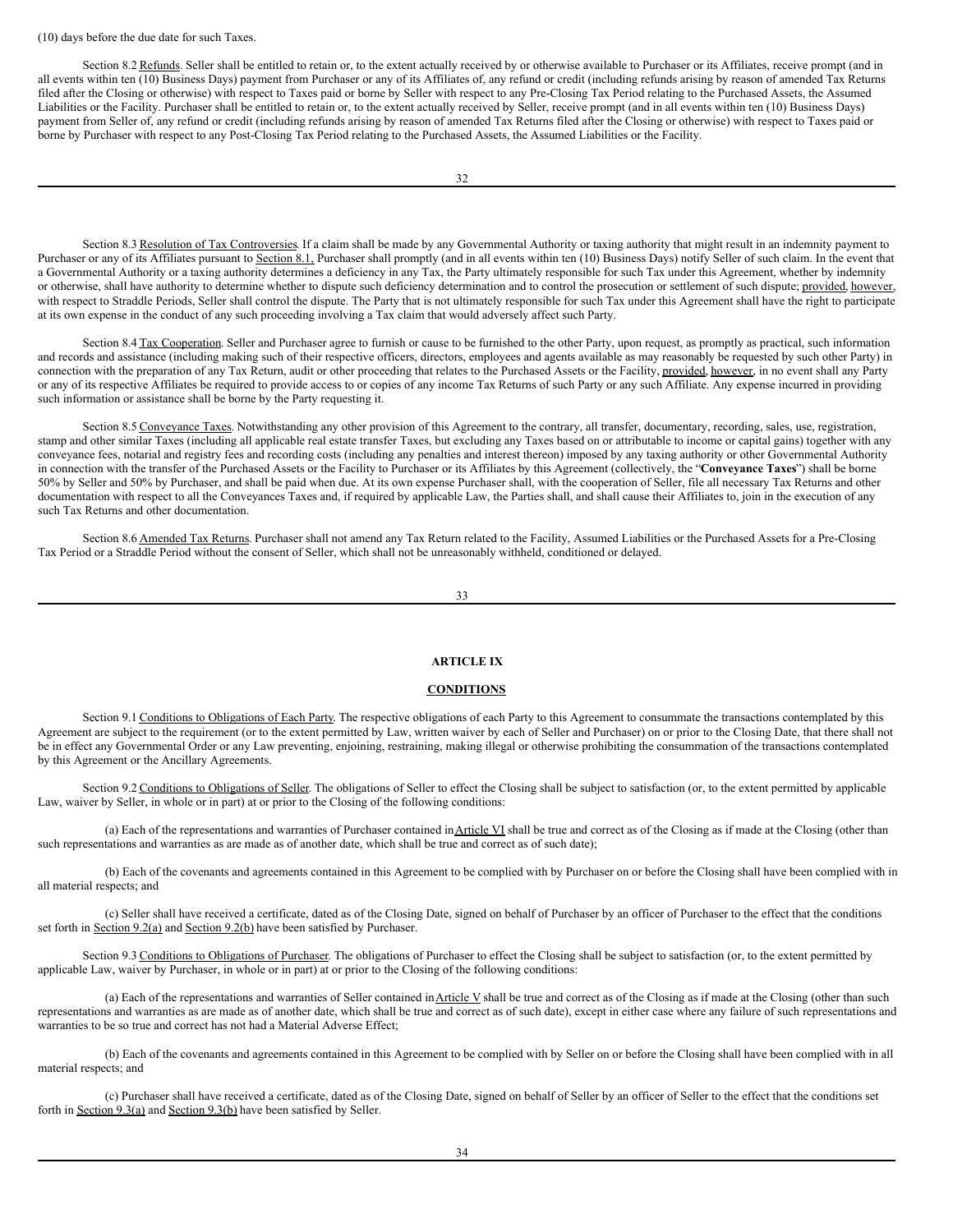# **ARTICLE X**

# **TERMINATION**

Section 10.1 Termination. This Agreement may be terminated and the transactions contemplated by this Agreement abandoned at any time prior to the Closing:

(a) by the mutual written consent of Seller and Purchaser;

(b) by either Seller or Purchaser, if the Closing shall not have occurred by November 5, 2021 (the "**End Date**"), unless any Party whose failure to fulfill any obligation under this Agreement shall have been the cause of, or shall have resulted in, the failure of the Closing to occur on or prior to such date; provided, however, that the End Date may be extended by the mutual written consent of Seller and Purchaser.

(c) by either Seller or Purchaser, in the event that any Law or Governmental Order of any Governmental Authority in the United States permanently restraining, enjoining or otherwise prohibiting the transactions contemplated by this Agreement shall have become final and non-appealable; provided, however, that the right to terminate this Agreement under this Section 10.1(c) shall not be available to any Party whose failure to fulfill any obligation under this Agreement shall have been the cause of, or shall have resulted in such Law or Governmental Order in the United States permanently restraining, enjoining or otherwise prohibiting the transactions contemplated by this Agreement;

(d) by Seller (but only so long as Seller is not in material breach of its obligations under this Agreement) if there has been a breach of any representation, warranty, covenant or agreement of Purchaser contained in this Agreement which cannot be or is not cured prior to the End Date;

(e) by Purchaser (but only so long as Purchaser is not in material breach of its obligations under this Agreement) if there has been a breach of any representation, warranty, covenant or agreement of Seller contained in this Agreement cannot be or is not cured prior to the End Date; or

(f) by Seller in the event (i) all of the conditions set forth inSection 9.3 have been and continue to be satisfied (other than conditions with respect to actions the Parties shall take at the Closing itself or which, by their nature, cannot be satisfied until the Closing, but in each case are capable of being satisfied at or prior to the Closing), (ii) Seller has notified Purchaser in writing that it is ready, willing and able to consummate the transactions contemplated by this Agreement, (iii) Purchaser has failed to complete the Closing when required pursuant to Section 4.1, and (iv) Purchaser fails to complete the Closing within three (3) Business Days after the date of receipt of the notice contemplated by clause (ii) and Seller stood ready, willing and able to consummate the transactions contemplated by this Agreement through the end of such three (3) Business Day period.

Section 10.2 Effect of Termination. If this Agreement is terminated and the transactions contemplated by this Agreement are abandoned as described in Section 10.1, this Agreement shall become null and void and of no further force and effect, except for the provisions of Section 7.2(b), this Section 10.2 and Article XII. Nothing in this Section 10.2 shall be deemed to release any Party from any liability for willful breach by such Party of the terms and provisions of this Agreement, including Purchaser's failure to close pursuant to Section 10.1(f).

35

Section 10.3 Notice of Termination. In the event of termination by Seller or Purchaser pursuant to Section 10.1, written notice of such termination and the basis thereof shall be given by the terminating Party to the other Party to this Agreement.

### **ARTICLE XI**

# **SURVIVAL AND INDEMNIFICATION**

Section 11.1 Survival.

(a) The representations and warranties of the Parties contained in this Agreement shall survive the Closing for a period of eighteen (18) months from the Closing Date and shall expire thereafter; provided, however, that (i) such representations and warranties shall survive for such period with respect to (but only with respect to) any inaccuracy therein or breach thereof, written notice of which shall have been duly and in good faith given within such period in accordance with Section 11.5(a) and Section 11.5(b), (ii) the representations and warranties in Section 5.10 with respect to environmental matters shall survive for a period of five (5) years after the Closing, and (iii) the representations and warranties in Section 5.1 and Section 6.1 as to authorization shall survive indefinitely.

(b) No covenant or agreement of the Parties contained in this Agreement that is to be performed at or prior to the Closing shall survive the Closingprovided, however, that the covenants and agreements that contemplate actions to be taken or not taken or obligations in effect after the Closing shall survive in accordance with their terms.

(c) Any claim or demand under this Article XI required to be made on or prior to the expiration of the applicable survival period set forth in thisArticle XI and not made on or prior to such expiration as described herein shall be irrevocably and unconditionally released and waived by the party seeking indemnification with respect thereto. It is the express intent of the Parties that, if the applicable period for an item as contemplated by this Article XI is shorter than the statute of limitations that would otherwise have been applicable to such item, then, by contract the applicable statute of limitations with respect to such item shall be reduced to the shortened survival period contemplated hereby.

Section 11.2 Indemnification by Purchaser. Subject to the other provisions of this Article XI, from and after the Closing, Purchaser shall be liable to the Seller Indemnified Parties for and shall indemnify the Seller Indemnified Parties against any and all Losses which any Seller Indemnified Parties may suffer or incur to the extent arising out of or related to:

(a) any breach of or inaccuracy in any representation or warranty of Purchaser contained inArticle VI of this Agreement;

(b) any breach by Purchaser of, or failure by Purchaser to perform, any of its covenants or other agreements set forth in this Agreement;

(c) the holding or use of the Purchased Assets by Purchaser or the operation of the Facility by Purchaser following the Closing; and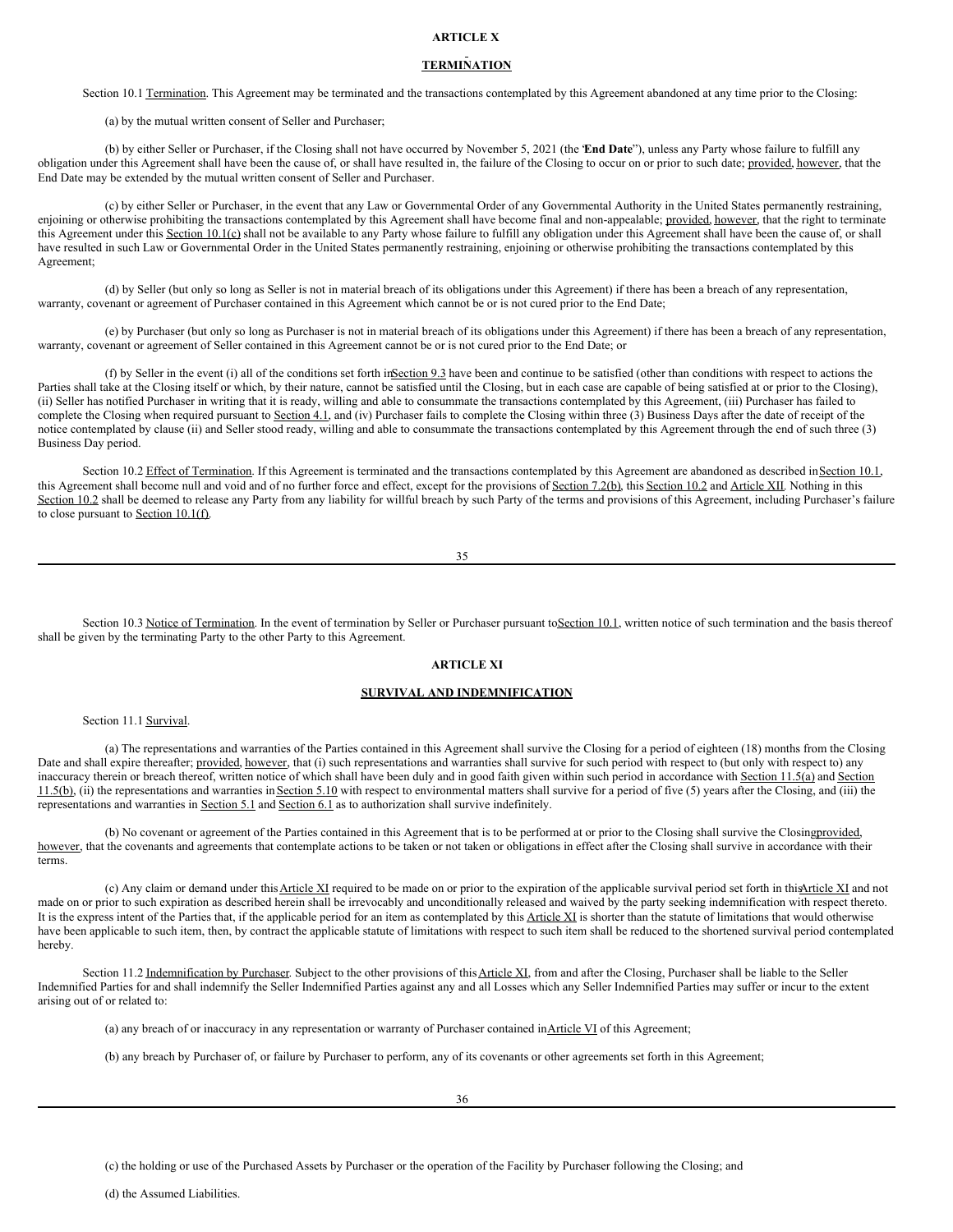Section 11.3 Indemnification by Seller and Seller Parent. Subject to the other provisions of this Article XI, from and after the Closing, Seller and Seller Parent shall, jointly and severally, be liable to the Purchaser Indemnified Parties for and shall indemnify the Purchaser Indemnified Parties against any and all Losses which any Purchaser Indemnified Parties may actually suffer or incur to the extent arising out of or related to:

(a) any breach of or inaccuracy in any warranty or representation of Seller or Seller Parent contained inArticle V of this Agreement;

(b) any breach by Seller or Seller Parent of, or failure by Seller or Seller Parent to perform, any of their respective covenants or other agreements set forth in this Agreement;

(c) the holding or use of the Purchased Assets by Seller or Seller Parent or the operation of the Facility by Seller or Seller Parent prior to the Closing; and

(d) the Excluded Liabilities.

Section 11.4 Limitations on Indemnification.

(a) Notwithstanding anything to the contrary contained in this Agreement, no amounts shall be payable in respect of any Losses arising undersection 11.2 or Section 11.3:

(i) to the extent that the Indemnified Party had a reasonable opportunity, but failed, to mitigate any such Losses;

(ii) to the extent it arises from or was caused by actions taken or failed to be taken by the Indemnified Party or any of its Affiliates after the Closing; or

(iii) to the extent any matter forming the basis for such Losses was (A) incurred by the Indemnified Party as an obligation that accrued under any Assigned Contract during the period of the Indemnified Party's responsibility for Liabilities accruing under the Assigned Contracts or (B) otherwise disclosed to or known by the Indemnified Party prior to the Closing

(b) For purposes of this **Article XI**, any materiality standards or qualification and any references to the defined term Material Adverse Effect in any representation or warranty shall not be taken into account in determining the amount of any indemnifiable Losses with respect to such inaccuracy.

37

(c) Notwithstanding anything to the contrary contained in this Agreement, the indemnity obligations of Seller under thisArticle XI shall be further limited as follows:

(i) no indemnity shall be payable by Seller under Section 11.3(a) or  $11.3(b)$  until and only to the extent that the aggregate amount of Losses exceeds \$125,000 (the "**Deductible**") in which event Seller shall be responsible for only for Losses exceeding the Deductible; and

(ii) Seller shall have no further indemnity obligations under Section 11.3(a) or Section 11.3(b) once the aggregate of all Losses paid by Seller with respect to such indemnity obligations equals \$2,400,000.

For the avoidance of doubt, the foregoing limitations on Seller's indemnity obligations with respect to Section 11.3(b) shall not apply to any failure by Seller to perform its agreement hereunder that Purchaser will not be responsible for any Excluded Liabilities or any failure of Seller to perform its affirmative indemnity obligations with respect to Excluded Liabilities.

Section 11.5 Claims for Indemnification. All claims for indemnification by any Indemnified Party shall be asserted and resolved as set forth in thisSection 11.5.

### (a) Third Party Claims.

(i) In the event that any written claim or demand for which, in the reasonable determination of the Indemnifying Party, an Indemnifying Party may be liable to any Indemnified Party hereunder is asserted against or sought to be collected from any Indemnified Party by a third party (which, for purposes of this Article XI, shall mean any party that is not a Seller Indemnified Party or Purchaser Indemnified Party), such Indemnified Party shall promptly, but in no event later than thirty (30) days following such Indemnified Party's receipt of such claim or demand (including a copy of any related written third party demand, claim or complaint) (a "**Third Party Claim**") deliver a written notification of the Third Party Claim, specifying the nature of and basis for such Third Party Claim, together with the amount or, if not then reasonably determinable, the estimated amount, determined in good faith, of the Losses arising from such Third Party Claim, and such other information as the Indemnifying Party shall reasonably request ("**Third Party Claim Notice**"). The Indemnifying Party shall be relieved of its obligations to indemnify the Indemnified Party with respect to such Third Party Claim if the Indemnified Party fails to timely deliver the Third Party Claim Notice and the Indemnifying Party is actually prejudiced thereby.

(ii) Within thirty (30) days after receipt by the Indemnifying Party of a Third Party Claim Notice, such Indemnifying Party may deliver to the Indemnified Party a written response (the "Response Notice") in which such Indemnifying Party: (i) agrees that the Indemnified Party is entitled to the full amount of the Third Party Claim as set forth in the Third Party Claim Notice, (ii) agrees that the Indemnified Party is entitled to part, but not all, of the full amount of the Third Party Claim as set forth in the Third Party Claim Notice (such amount agreed to under (i) or (ii), the "**Agreed Amount**"), or (iii) indicates that the Indemnifying Party disputes the entire full amount of the Third Party Claim as set forth in the Third Party Claim Notice. Any part of the full amount of the Third Party Claim as set forth in the Third Party Claim Notice that is not agreed to pursuant to the Response Notice shall be the "**Contested Amount**." If a Response Notice is not received within such thirty (30) day period, then the Indemnifying Party shall be conclusively deemed to have agreed that the Indemnified Party is entitled to the full amount of the Third Party Claim as set forth in the Third Party Claim Notice (and such amount shall be the Agreed Amount). If the Parties are unable to resolve the dispute relating to any Contested Amount within thirty (30) days after the delivery of the Response Notice, then the Parties shall be entitled to resort to any legal remedy available to such Parties, subject to the terms of this Agreement, to resolve such dispute including obtaining a final and non-appealable order of any court of competent jurisdiction directing the Indemnifying Party to pay the Indemnified Party all or a portion of the Contested Amount (the "**Final Contested Amount**"). The Indemnifying Party shall pay any Agreed Amount and/or any Final Contested Amount within five (5) Business Days after determination thereof, it being understood that the Purchaser Indemnified Party shall be entitled to draw upon the Seller Parent Letter of Credit and/or, if applicable, the Replacement Letter of Credit for any Agreed Amounts and/or Final Contested Amounts owed to the Purchaser Indemnified Party by the Indemnifying Party in connection with any claims for indemnification pursuant to this **Article XI** within five (5) Business Days after determination of such Agreed Amount and/or Final Contested Amount.

(iii) If a Third Party Claim is made against an Indemnified Party, the Indemnifying Party shall be entitled to participate therein and, to the extent that the Indemnifying Party shall wish, to assume the defense thereof provided, however, that the Third Party Claim involves only monetary damages and does not seek an injunction or other equitable relief or does not, in the good faith judgment of the Indemnified Party, based on the advice of counsel, involve a conflict of interest. After notice from the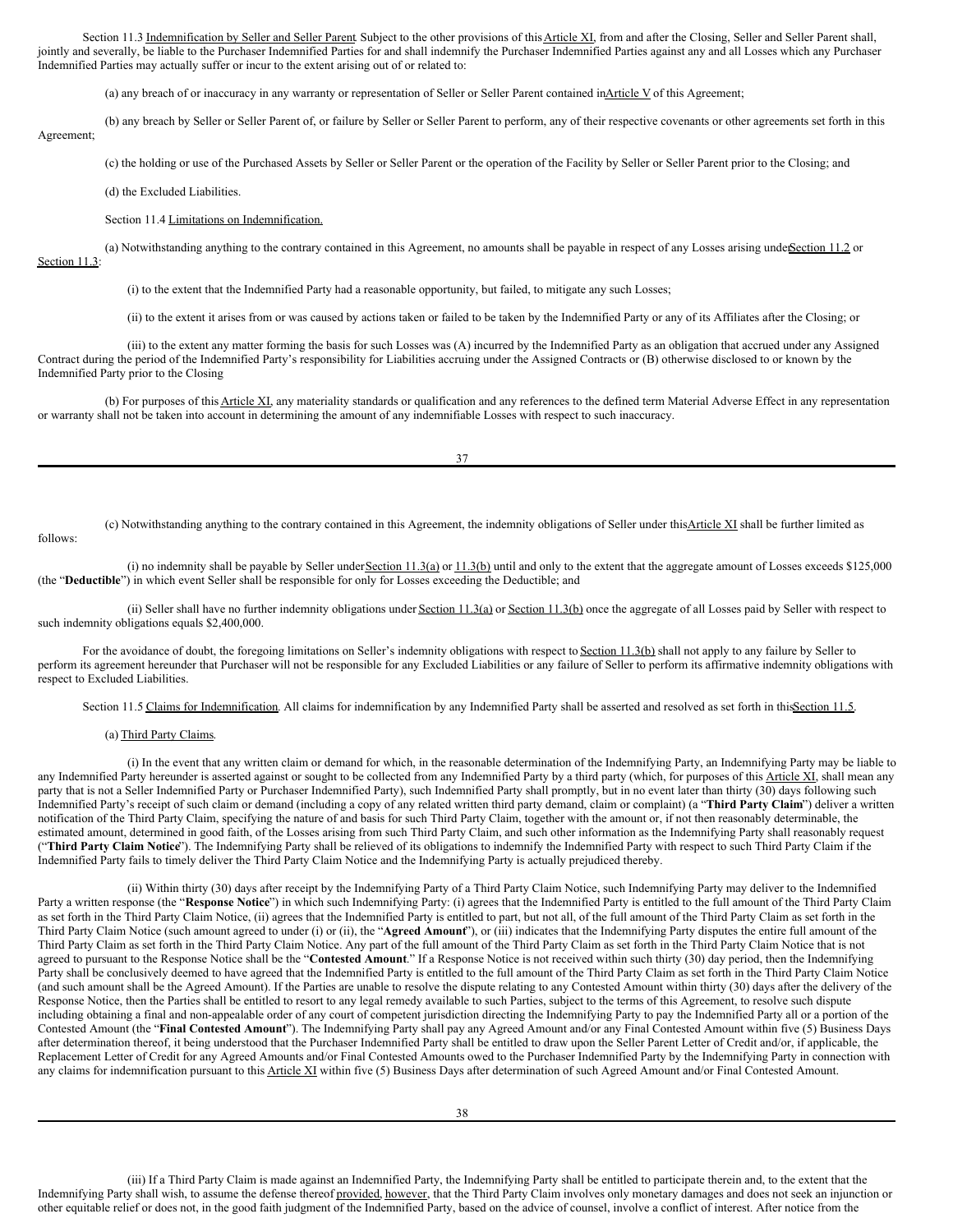Indemnifying Party to the Indemnified Party of such election to so assume the defense thereof, the Indemnifying Party shall not be liable to the Indemnified Party for any legal expenses of other counsel or any other expenses subsequently incurred by the Indemnified Party in connection with the defense thereof; provided, however, that in the event the Indemnifying Party fails to actively and diligently conduct the defense of such Third Party Claim, then in such event, upon twenty (20) days' notice during which time such failure to so conduct the defense of such Third Party Claim is not cured, the Indemnified Party may hire separate counsel, and reasonable fees and expenses of such counsel shall be borne by the Indemnifying Party. The Indemnified Party shall cooperate fully with the Indemnifying Party and its counsel in the defense against any such Third Party Claim. The Indemnified Party shall have the right to participate at its own expense in the defense of any Third Party Claim.

(iv) If the Indemnifying Party assumes the defense of any Third Party Claim, the Indemnified Party shall not settle such Third Party Claim unless the Indemnifying Party consents in writing. If the Indemnifying Party assumes the defense of any Third Party Claim, the Indemnifying Party shall not, without the prior written consent of the Indemnified Party (which may be withheld in the Indemnified Party's sole discretion), enter into any settlement or compromise or consent to the entry of any judgment with respect to such Third Party Claim if such settlement, compromise or judgment (x) does not include an unconditional release of the Indemnified Party and its Affiliates from all liability in respect of such Third Party Claim or (y) imposes equitable remedies or any obligation on the Indemnified Party or any of its Affiliates other than solely the payment of money damages for which the Indemnified Party will be indemnified hereunder. If the Indemnified Party is conducting the defense of any Third Party Claim, the Indemnified Party shall not settle such Third Party Claim without the prior written consent of the Indemnifying Party (such consent not to be unreasonably withheld or delayed).

(v) In the event that the Indemnifying Party does not elect to assume the defense of any Third Party Claim, then (a) the Indemnified Party shall (upon further notice to the Indemnifying Party) have the right to undertake the defense of such Third Party Claim; and (b) any failure of the Indemnified Party to defend or to participate in the defense of any such Third Party Claim shall not relieve the Indemnifying Party of its obligations hereunder or, notwithstanding any other provision of this Agreement, otherwise impose an obligation to defend the Indemnified Party hereunder.

39

#### (b) Direct Claims.

(i) In the event any Indemnified Party should have a claim or demand under Section 11.2 or Section 11.3 against any Indemnifying Party that does not involve a Third Party Claim (a "Direct Claim"), the Indemnified Party shall promptly deliver a written notification to the Indemnifying Party specifying the nature of and basis for such claim or demand, together with the amount or, if not then reasonably determinable, the estimated amount, determined in good faith, of the Losses arising from such claim or demand (a "**Direct Claim Notice**").

(ii) Within thirty (30) days after receipt by the Indemnifying Party of a Direct Claim Notice, such Indemnifying Party may deliver to the Indemnified Party a written response (the "**Direct Claim Response Notice**") in which such Indemnifying Party: (i) agrees that the Indemnified Party is entitled to the full amount of the Direct Claim as set forth in the Direct Claim Notice, (ii) agrees that the Indemnified Party is entitled to part, but not all, of the full amount of the Direct Claim as set forth in the Direct Claim Notice (such amount agreed to under (i) or (ii), the "**Direct Claim Agreed Amount**"), or (iii) indicates that the Indemnifying Party disputes the entire full amount of the Direct Claim as set forth in the Direct Claim Notice. Any part of the full amount of the Direct Claim as set forth in the Direct Claim Notice that is not agreed to pursuant to the Direct Claim Response Notice shall be the "**Direct Claim Contested Amount**." If a Direct Claim Response Notice is not received within such thirty (30) day period, then the Indemnifying Party shall be conclusively deemed to have agreed that the Indemnified Party is entitled to the full amount of the Direct Claim as set forth in the Direct Claim Notice (and such amount shall be the Direct Claim Agreed Amount). If the Parties are unable to resolve the dispute relating to any Direct Claim Contested Amount within thirty (30) days after the delivery of the Direct Claim Response Notice, then the Parties shall be entitled to resort to any legal remedy available to such Parties, subject to the terms of this Agreement, to resolve such dispute including obtaining a final and non-appealable order of any court of competent jurisdiction directing the Indemnifying Party to pay the Indemnified Party all or a portion of the Direct Claim Contested Amount (the "**Final Direct Claim Contested Amount**"). The Indemnifying Party shall pay any Direct Claim Agreed Amount within five (5) Business Days after determination thereof, it being understood that the Purchaser Indemnified Party shall be entitled to draw upon the Seller Parent Letter of Credit and/or, if applicable, the Replacement Letter of Credit for any Direct Claim Agreed Amounts and/or Final Direct Claim Contested Amounts owed to the Purchaser Indemnified Party by the Indemnifying Party in connection with any claims for indemnification pursuant to this Article XI within five (5) Business Days after determination of such Direct Claim Agreed Amount and/or Final Direct Claim Contested Amount.

(c) Access. In the event of any claim or demand for indemnity under Section 11.3, Purchaser agrees to give Seller and its representatives reasonable access to the books and records and employees of Purchaser in connection with the matters for which indemnification is sought to the extent Seller reasonably deems necessary in connection with its rights and obligations under this Article XI.

Section 11.6 Tax Effect. Any indemnification obligation of an Indemnifying Party under this Agreement shall be adjusted so as to give effect to any net reduction in federal, state, local or foreign income or franchise tax liability accrued or realized (either by decrease in Taxes paid or increase in a refund due) at any time by the Indemnified Party in connection with the satisfaction by the Indemnifying Party of any such indemnification obligation.

## Section 11.7 Calculation of Indemnification Payments.

(a) If any Purchaser Indemnified Party is entitled to indemnification pursuant to this Article XI, subject to the applicable limitations contained in this Article XI, including those contained in Section 11.4, the Losses indemnifiable thereunder shall be satisfied first from the Seller Parent Letter of Credit, and, to the extent the funds available under the Seller Parent Letter of Credit are not sufficient, Seller and/or Seller Parent shall pay such amounts directly to such Purchaser Indemnified Party (or its designee) by wire transfer of immediately available funds within five (5) Business Days after the final determination hereof to an account designated by the applicable Purchaser Indemnified Party.

(b) If any Losses sustained by an Indemnified Party are covered by an insurance policy or an indemnification, contribution, warranty, refund or similar obligation of another Person (other than an Affiliate of such Indemnified Party), the Indemnified Party shall use reasonable best efforts to collect such insurance proceeds or indemnity, contribution, warranty, refund or similar payments. If the Indemnified Party receives such insurance proceeds or indemnity, contribution, warranty, refund or similar payments prior to being indemnified under Section 11.2 or Section 11.3, as applicable, with respect to such Losses, the payment by an Indemnifying Party under thisArticle XI with respect to such Losses shall be reduced by the net amount of such insurance proceeds or indemnity, contribution, warranty, refund or similar payments to the extent related to such Losses, less reasonable attorney's fees and other expenses incurred in connection with such recovery. If the Indemnified Party receives such insurance proceeds or indemnity, contribution, warranty or similar payments after being indemnified by an Indemnifying Party with respect to such Losses, the Indemnified Party shall pay to the Indemnifying Party the net amount of such insurance proceeds or indemnity, contribution, warranty or similar payment to the extent related to such Losses, less reasonable attorney's fees and other expenses incurred in connection with such recovery. If any Indemnified Party receives payment under this Article XI on account of a claim that an Indemnifying Party believes in good faith is covered by an insurance policy or an indemnification, contribution, warranty, refund or similar obligation of another Person (other than an Affiliate of such Indemnified Party), that Indemnified Party shall (i) on written request of the Indemnifying Party assign, to the extent assignable, its rights under such insurance policy or indemnification, contribution or similar obligation with respect to such claim to the Indemnifying Party and (ii) be relieved of any further obligation to pursue collection of such insurance or indemnification, contribution, warranty or similar obligation (except that, if requested to do so by the Indemnifying Party, the Indemnified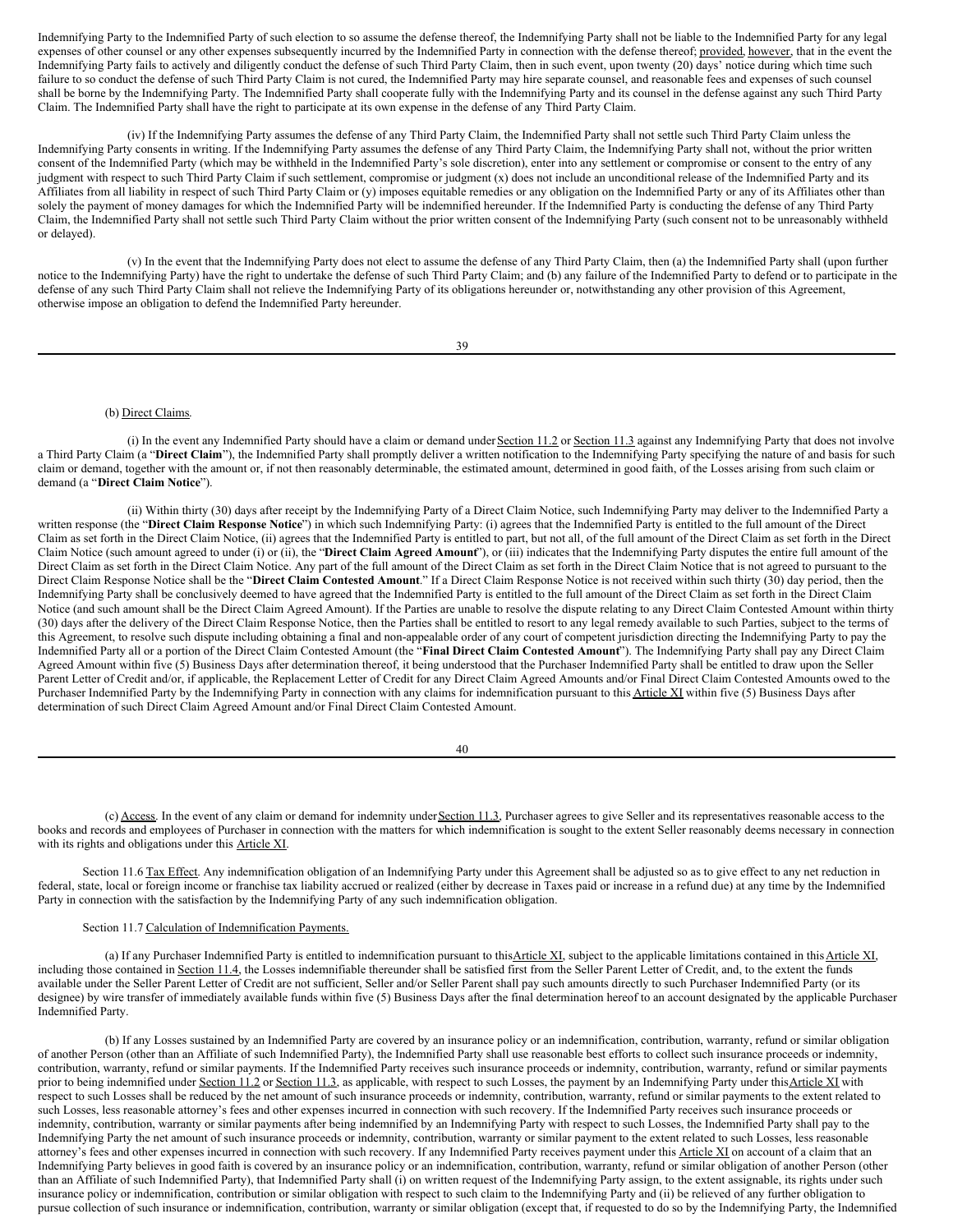Party shall reasonably cooperate with the Indemnifying Party at the Indemnifying Party's sole expense, to collect any such insurance or indemnification, contribution, warranty or similar obligation).

41

### Section 11.8 Exclusivity; Release.

(a) After the Closing, the indemnities set forth in thisArticle XI shall be the sole and exclusive remedy of the Parties, their successors and assigns, and their respective officers, managers or directors, employees, agents, members and Affiliates with respect to this Agreement, the events giving rise to this Agreement and the transactions contemplated hereby, except with respect to (i) claims for specific enforcement for breaches of covenants and agreements contained in this Agreement, and (ii) claims for fraud or intentional misrepresentation. Without limiting the foregoing, Purchaser, for itself and its Affiliates, does hereby irrevocably release, hold harmless and forever discharge Seller and its Affiliates from any and all Liabilities arising pursuant to Environmental Law or with respect to Hazardous Materials resulting from or arising out of or in connection with the Facility, the Assumed Liabilities and the Purchased Assets except for the remedies expressly set forth in this Agreement. In furtherance of, but subject to, the foregoing, Purchaser, for itself and on behalf of its Affiliates, hereby irrevocably waives any and all rights and benefits with respect to such Liabilities that it now has, or in the future may have conferred upon it by virtue of any Law or common law principle, in each case, which provides that a general release does not extend to claims which a party does not know or suspect to exist in its favor at the time of executing the release, if knowledge of such claims would have materially affected such party's settlement with the obligor. In connection with the foregoing, Purchaser hereby acknowledges that it is aware that factual matters now unknown to it and Seller or any of their respective Affiliates may have given, or hereafter may give, rise to Liabilities arising under Environmental Laws or with respect to Hazardous Materials, and Purchaser further agrees that the release set forth in this Section 11.8 has been negotiated and agreed upon in light of that awareness, and Purchaser, for itself and its Affiliates, nevertheless hereby intends irrevocably to release, hold harmless and forever discharge Seller and its Affiliates from all such Liabilities except for the remedies expressly set forth in this Agreement. The indemnities set forth in this Article XI apply only to matters arising out of this Agreement. Any Losses arising under or pursuant to an Ancillary Agreement shall be governed by the remedies, if any, contained in such Ancillary Agreement. The Parties shall not be entitled to a rescission of this Agreement or to any further indemnification rights or claims of any nature whatsoever in respect hereof (whether by Contract, Law or otherwise, all of which the Parties hereby waive).

(b) In connection with the release set forth in Section 11.8(a), Purchaser expressly waives any right or benefit available to Purchaser in any capacity under the provisions of Section 1542 of the Civil Code of California, which provides:

"A GENERAL RELEASE DOES NOT EXTEND TO CLAIMS THAT THE CREDITOR OR RELEASING PARTY DOES NOT KNOW OR SUSPECT TO EXIST IN HIS OR HER FAVOR AT THE TIME OF EXECUTING THE RELEASE AND THAT, IF KNOWN BY HIM OR HER, WOULD HAVE MATERIALLY AFFECTED HIS OR HER SETTLEMENT WITH THE DEBTOR OR RELEASED PARTY."

Purchaser acknowledges that the waiver of the section of the California Civil Code set forth above is an essential and material term of this release, and that Purchaser has read this provision, and intend these consequences even as to unknown claims which may exist at the time of this release.

42

Section 11.9 Treatment of Indemnification Payments. To the extent permitted by Law, any amounts payable pursuant to thisArticle XI shall be considered adjustments to the Purchase Price for all income Tax purposes and the Parties and their respective Affiliates agree to take no position inconsistent with such treatment in any Tax Return, in any refund claim, in any litigation, or otherwise unless required by a final determination by an applicable taxing authority.

Section 11.10 Additional Limitations on Liability. Notwithstanding anything to the contrary contained in this Agreement (including thisArticle XI), no Indemnifying Party shall be liable to any Indemnified Party, whether in contract, tort (including negligence and strict liability) or otherwise, at law or in equity, and Losses under this Article XI shall not include, (A) consequential, indirect, exemplary, special or punitive damages, (B) losses or damages based upon a multiple of profits or earnings, (C) losses or damages caused by diminution of value or loss of use, profits, revenue, opportunity or reputation or (D) interest charges or cost of capital, except, in each case, to the extent any such damages are awarded against or otherwise payable or incurred by an Indemnified Party in connection with a Third Party Claim.

## **ARTICLE XII**

### **MISCELLANEOUS**

Section 12.1 Assignment. This Agreement shall be binding upon and inure to the benefit of the Parties and their respective permitted successors and assigns;provided, however, that no assignment shall be made by either Party without the prior written consent of the other Party. Any attempted assignment in violation of this ection 12.1 shall be void.

Section 12.2 Public Announcements. The initial press release with respect to this Agreement and the Ancillary Agreements and the transactions contemplated hereby and thereby shall be agreed upon by Seller and Purchaser. Other than this initial press release, no Party shall issue or cause the publication of any press release or public announcement in respect of this Agreement and the Ancillary Agreements and the transactions contemplated hereby and thereby, without the prior written consent of the other Party hereto (which consent shall not be unreasonably withheld, conditioned or delayed), except as may be required by Law or stock exchange rules; provided, however, that no consent of the other Party will be required for any disclosure contained in, or substantially similar to, the initial press release, which may be filed by any Party in connection with any filing with Governmental Authority.

Section 12.3 Expenses. Whether or not the transactions contemplated hereby are consummated, and except as otherwise specified herein, each Party shall bear its own fees and expenses (including fees and disbursements to counsel, financial advisors and accountants) with respect to the transactions contemplated by this Agreement.

Section 12.4 Severability. Each of the provisions contained in this Agreement shall be severable, and the unenforceability of one provision shall not affect the enforceability of any other provision or of the remainder of this Agreement.

Section 12.5 No Third Party Beneficiaries. This Agreement is for the sole benefit of the Parties and their permitted assigns and nothing herein, express or implied, shall give or be construed to give to any Person, other than the Parties and their permitted assigns, any legal or equitable rights hereunder.

Section 12.6 Waiver. The failure of any Party to enforce any condition or part of this Agreement at any time shall not be construed as a waiver of that condition or part,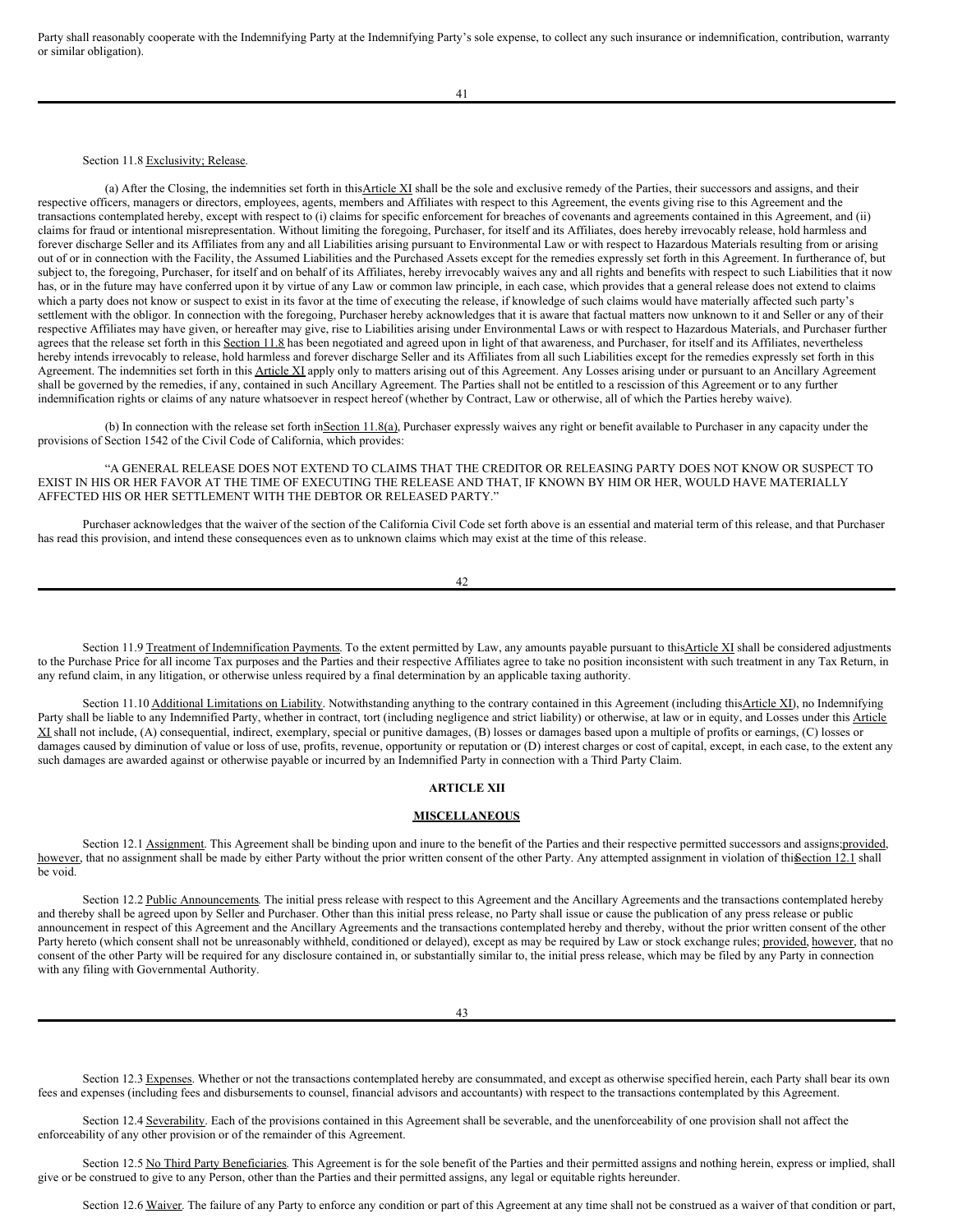nor shall it forfeit any rights to future enforcement thereof. Any waiver hereunder shall be effective only if delivered to the other Party in writing by the Party making such waiver.

Section 12.7 Governing Law. This Agreement shall be construed and enforced in accordance with and governed by the Laws of the State of California, without giving effect to any choice or conflict of law provision or rule (whether of the State of California or any other jurisdiction) that would cause the application of the laws of any jurisdiction other than the State of California.

Section 12.8 Jurisdiction. The Parties agree that any Action seeking to enforce any provision of, or based on any matter arising out of or in connection with this Agreement or the transactions contemplated hereby shall be exclusively brought in the San Joaquin County Superior Court located in Stockton, California, or, in the event (but only in the event) that such court does not have subject matter jurisdiction over such Action, the federal courts of the United States located in the Eastern District of California, and that any cause of action arising out of this Agreement shall be deemed to have arisen from a transaction of business in the State of California, and each of the Parties hereby irrevocably consents to the exclusive jurisdiction of such courts (and of the appropriate appellate courts therefrom) in any such Action and irrevocably waives, to the fullest extent permitted by Law, any objection that it may now or hereafter have to the laying of the venue of any such Action in any such court or that any such Action which is brought in any such court has been brought in an inconvenient forum, and the Parties irrevocably agree that all claims with respect to such Action shall be heard and determined exclusively in such court. Process in any such Action may be served on any Party anywhere in the world, whether within or without the jurisdiction of such court. Without limiting the foregoing, each Party agrees that delivery of notice to such Party as provided in Section 12.13 shall be deemed effective service of process on such Party.

44

Section 12.9 Waiver of Jury Trial. EACH OF THE PARTIES WAIVES TO THE FULLEST EXTENT PERMITTED BY APPLICABLE LAW ANY RIGHT IT MAY HAVE TO A TRIAL BY JURY WITH RESPECT TO ANY LITIGATION DIRECTLY OR INDIRECTLY ARISING OUT OF, UNDER OR IN CONNECTION WITH THIS AGREEMENT OR THE TRANSACTIONS CONTEMPLATED BY THIS AGREEMENT. EACH OF THE PARTIES HEREBY (A) CERTIFIES THAT NO REPRESENTATIVE, AGENT OR ATTORNEY OF THE OTHER PARTY HAS REPRESENTED, EXPRESSLY OR OTHERWISE, THAT SUCH OTHER PARTY WOULD NOT, IN THE EVENT OF LITIGATION, SEEK TO ENFORCE THE FOREGOING WAIVER, AND (B) ACKNOWLEDGES THAT IT HAS BEEN INDUCED TO ENTER INTO THIS AGREEMENT AND THE TRANSACTIONS CONTEMPLATED BY THIS AGREEMENT, AS APPLICABLE, BY, AMONG OTHER THINGS, THE MUTUAL WAIVERS AND CERTIFICATIONS IN THIS SECTION 12.9.

## Section 12.10 Specific Performance.

(a) The Parties acknowledge that, in view of the uniqueness of the Facility, the Purchased Assets, the Assumed Liabilities and the transactions contemplated by this Agreement, each Party would not have an adequate remedy at Law for money damages in the event that this Agreement has not been performed in accordance with its terms, and therefore agrees that the other Party shall be entitled to specific enforcement of the terms hereof in addition to any other remedy to which it may be entitled (in accordance with Section 12.8), at Law or in equity and without posting any bond or other undertaking.

(b) Without limiting the generality of the foregoing, Purchaser expressly agrees and acknowledges that, in consideration of the uniqueness of Seller's circumstances, Seller shall be entitled to injunctive relief and specific performance, and to such further and other relief as may be necessary and proper, to ensure compliance by Purchaser with its obligation to cause the Closing to occur, and Purchaser consents to the entry of such relief (and will not contest or appeal any such relief), without necessity of posting bond or other security (any requirements therefor being expressly waived).

(c) The Parties acknowledge that the provisions of thisSection 12.10 are reasonably necessary and commensurate with the need to protect the Parties against irreparable harm and to protect their legitimate business interests.

Section 12.11 Headings. The headings of the sections and subsections of this Agreement are inserted for convenience only and shall not be deemed to constitute a part hereof.

Section 12.12 Counterparts. The Parties may execute this Agreement (including by electronic transmission) in one or more counterparts, and each fully executed counterpart shall be deemed an original.

Section 12.13 Notices. All communications, notices and consents provided for herein shall be in writing and be given in person or by means of email (with request for assurance of receipt), by overnight courier or by mail, and shall become effective: (a) on delivery if given in person; (b) on the date of transmission if sent by email; (c) one (1) Business Day after delivery to the overnight service; or (d) four (4) Business Days after being mailed, with proper postage and documentation, for first-class registered or certified mail, prepaid.

Notices shall be addressed as follows:

If to Purchaser, to: Pelican Acquisition LLC PO Box 1804 Woodbridge, CA 95258 Attn: Thomas Zuckerman Email: tmz@zuco2.com

with a copy to:

Wendel Rosen LLP 1111 Broadway, 24<sup>th</sup> Floor Oakland, CA 94607 Attn: Timothy S. Williams Email: TWilliams@Wendel.com

If to Seller, to:

Pacific Ethanol Stockton LLC c/o Alto Ingredients, Inc. 1300 South Second Street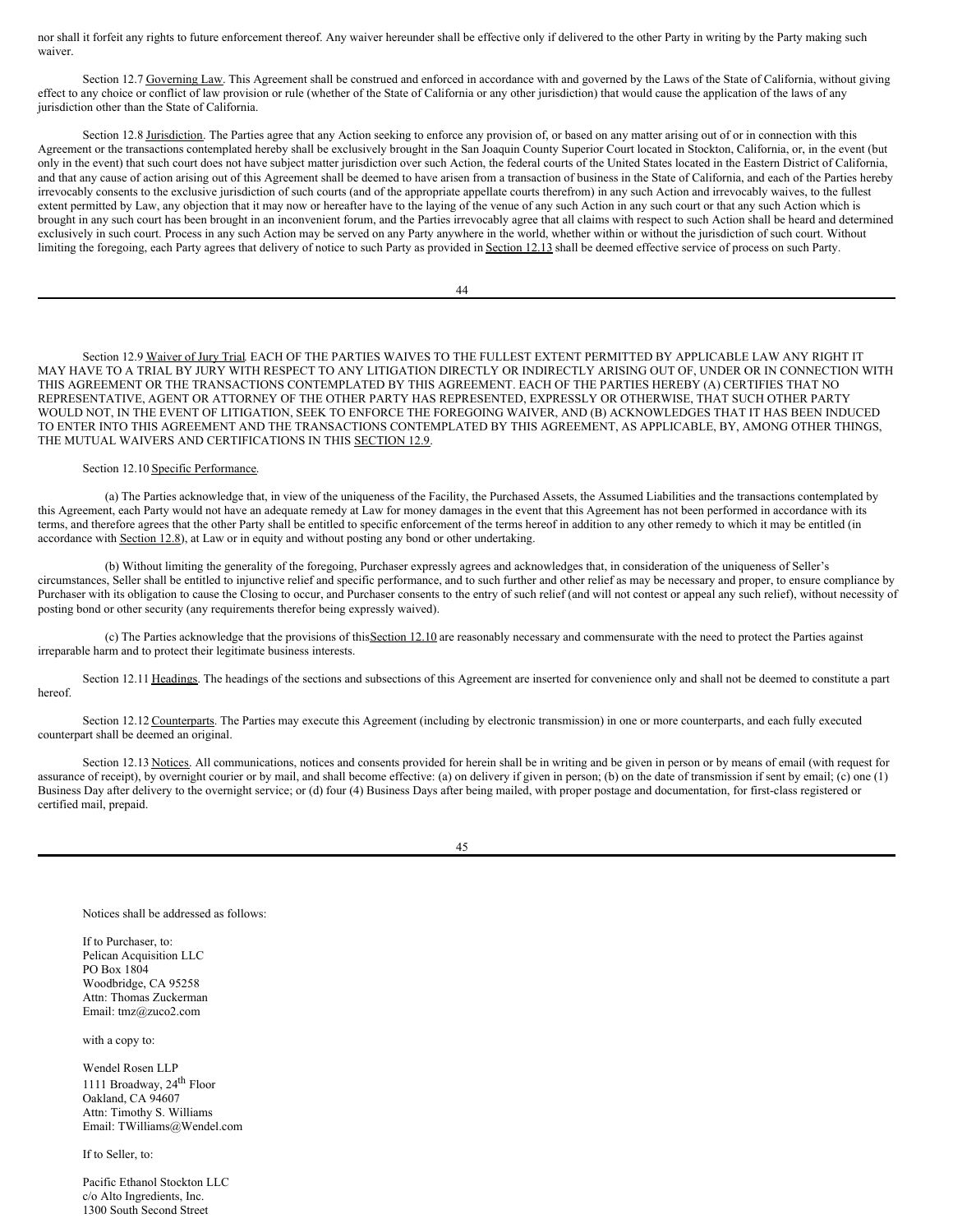Pekin, IL 61554 Attn: Christopher W. Wright, General Counsel Email: cwright@altoingredients.com

with a copy to:

Troutman Pepper Hamilton Sanders LLP 5 Park Plaza, 14<sup>th</sup> Floor Irvine, CA 92614 Attn: Larry A. Cerutti Email: larry.cerutti@troutman.com

provided, however, that if any party shall have designated a different address by notice to the others, then to the last address so designated.

Section 12.14 Performance of Obligations by Affiliates. Any obligation of Seller under or pursuant to this Agreement may be satisfied, met or fulfilled, in whole or in part, at Seller's sole and exclusive option, either by Seller directly or by any Affiliate of Seller that Seller causes to satisfy, meet or fulfill such obligation in whole or in part.

Section 12.15 Amendment. Except as otherwise specified herein, this Agreement may not be amended, supplemented or otherwise modified except by an instrument in writing signed by each of the Parties.

Section 12.16 Entire Agreement. This Agreement, the Ancillary Agreements and the Confidentiality Agreement contain the entire agreement of the Parties with respect to the transactions covered hereby, superseding all negotiations, prior discussions and preliminary agreements made prior to the date hereof.

Section 12.17 Bulk Sales Law. Each Party hereby waives compliance by the other Party or any of its Affiliates with any applicable bulk sale or bulk transfer laws of any jurisdiction in connection with the sale of the Purchased Assets to Purchaser.

\* \* \* \* \*

46

IN WITNESS WHEREOF, the Parties have caused this Agreement to be executed by their respective duly authorized officers as of the date first above written.

## **PURCHASER:**

PELICAN ACQUISITION LLC, a California limited liability company

- By: ZUCO2 LLC, a California limited liability company, Manager
- By: /s/ Thomas Zuckerman Thomas Zuckerman, Member

#### **SELLER:**

PACIFIC ETHANOL STOCKTON LLC, a Delaware limited liability company

By: /s/ Bryon T. McGregor

Name: Bryon T. McGregor Title: Chief Financial Officer

### **SELLER PARENT:**

ALTO INGREDIENTS, INC., a Delaware corporation

By: /s/ Bryon T. McGregor Name: Bryon T. McGregor Title: Chief Financial Officer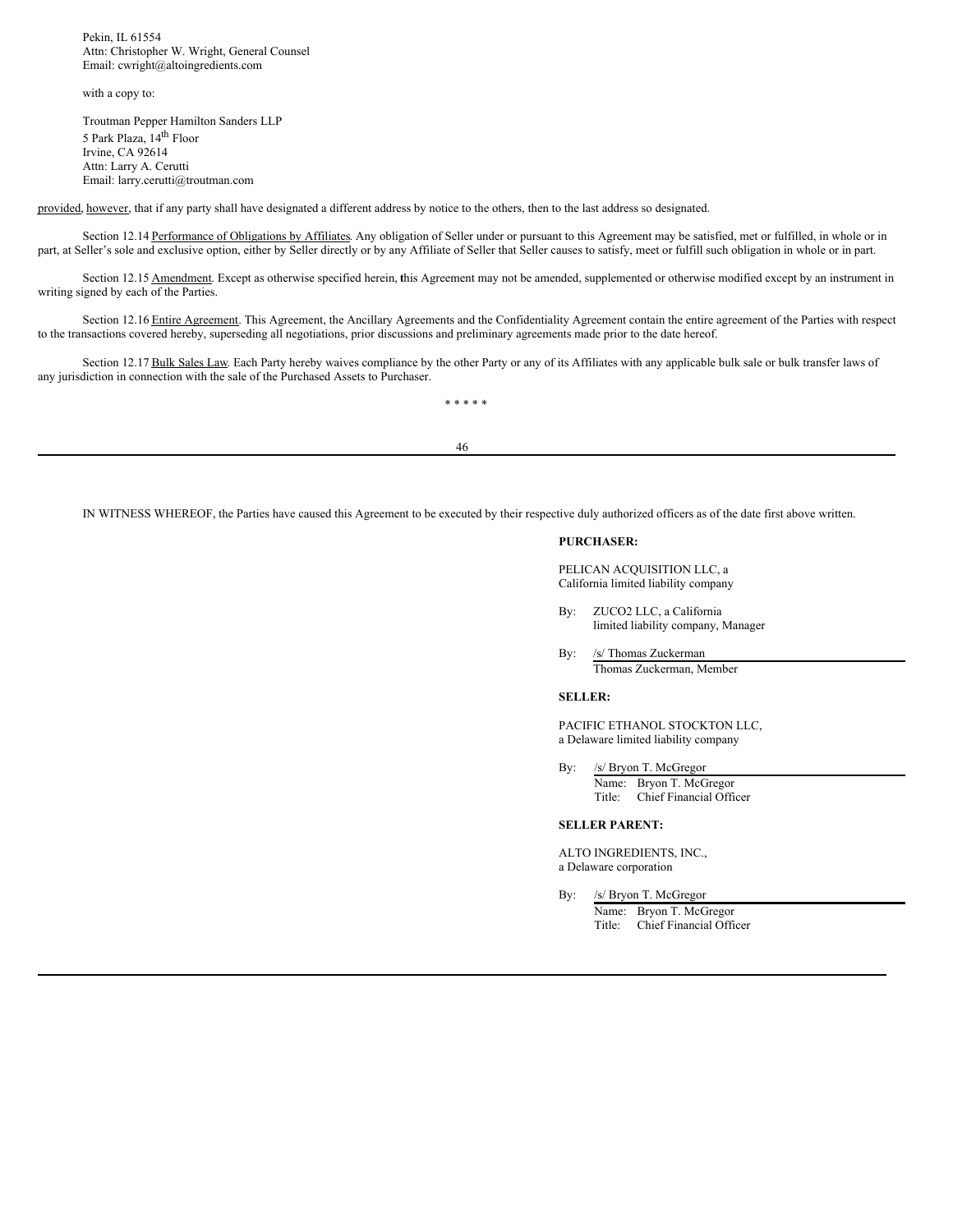# **EMPLOYMENT AGREEMENT for**

# **AUSTE M. GRAHAM**

This Employment Agreement ("Agreement") by and between Auste M. Graham ("Executive") and Alto Ingredients, Inc. (the "Company") (collectively, the "Parties") is effective as of the last date signed by the Parties.

**Whereas**, the Company desires to employ Executive to provide personal services to the Company, and wishes to provide Executive with certain compensation and benefits in return for her services; and

**Whereas**, Executive wishes to be employed by the Company and to provide personal services to the Company in return for certain compensation and benefits; and

**Now, Therefore**, in consideration of the mutual promises and covenants contained herein, it is hereby agreed by and between the parties hereto as follows:

#### **Employment by the Company.**

**1.1 Position.** Subject to terms and conditions set forth herein, the Company agrees to employ Executive in the position of Vice President, General Counsel and Executive hereby accepts such employment. During the term of Executive's employment with the Company, Executive will devote Executive's best efforts and substantially all of Executive's business time and attention to the business of the Company.

**1.2 Duties and Location.**Executive shall perform such duties as are customarily associated with Executive's then current title. Executive's primary office location shall be a location mutually acceptable to both the Executive and the Company. The Company reserves the right to reasonably require Executive to perform Executive's duties at places other than Executive's primary office location from time to time as agreed to by Executive, and to require reasonable business travel.

**1.3 Policies and Procedures.** The employment relationship between the parties shall be governed by the general employment policies and practices of the Company, except that when the terms of this Agreement differ from or are in conflict with the Company's general employment policies or practices, this Agreement shall control.

### **2. Compensation.**

**2.1 Salary.** For services to be rendered hereunder, Executive shall receive a bi-weekly salary of \$12,500.00, approximately \$325,000.00 on an annualized basis (the "Base Salary"), subject to standard payroll deductions and withholdings and payable in accordance with the Company's regular payroll schedule. Executive's Base Salary shall be reviewed annually and may be increased as approved by the Company's Board of Directors (the "Board") in its sole discretion.

1.

**2.2 Short Term Incentive.**Executive shall be entitled to participate in the Company's Short Term Incentive plan ("STI") with a payout target of fifty percent (50%) of Executive's Base Salary. The structure of the STI from time to time, whether any STI payout will be awarded, and the amount of the STI awarded to Executive, shall be in the discretion of the Compensation Committee of the Board. Since the STI award is intended both to reward past Company and Executive performance and to provide an incentive for Executive to remain with the Company, Executive must remain an active employee through the date that any such STI award is paid in order to be entitled to receive any such award, except as otherwise provided in Section 5.2. Executive will not be paid any STI award (including a prorated award) if Executive's employment terminates for any reason before the STI is paid to her, except as otherwise provided in Section 5.2. Any earned STI shall be paid, if at all, not later than March 15th of the year following the calendar year as to which performance was measured.

2.3 Executive Benefits, Long Term Incentive Compensation, and Other Compensation Plans and Programs.Executive shall be entitled to participate in such of the Company's benefit and deferred compensation plans and programs as may be made available to employees of the Company, including, without limitation, the Company's Long Term Incentive Plan ("LTI"), subject in each case to: (i) the generally applicable terms and conditions of the applicable plan or program and to the determinations of the Board or other person administering such plan or program, (ii) determinations by the Board or any such person as to whether and to what extent Executive shall so participate or cease to participate, and (iii) amendment, modification or termination of any such plan or program in the sole and absolute discretion of the Board. The current target value of the Executive's annual LTI grant is \$215,000. In Executive's position as Vice President, Executive does not accrue paid time off or "YTO" hours. Executive is responsible for managing her time away from work with the approval of her manager, and Executive is expected to ensure the amount of time away from work is reasonable and done in a manner that minimizes any disruption to the achievement of Executive's job duties.

**2.4 Signing Incentives.** Executive will receive a lump-sum signing bonus in the amount of \$100,000 (gross), subject to the condition stated below. This bonus will be paid (net of standard payroll deductions and withholdings) as soon as administratively feasible following Executive's first day of employment (the "Start Date"). The signing bonus is conditioned on Executive remaining employed by the Company for a year. Consequently, Executive will be obligated to repay the bonus in full in the event Executive resigns for any reason or is terminated for Cause within twelve (12) months of the Start Date. The Company reserves the right to recoup the signing bonus by setoff against Executive's salary or other amounts otherwise owed Executive. In addition, Executive will receive a one-time grant of 20,000 shares of restricted stock, which will vest annually in three (3) equal installments beginning on April 1, 2022. Executive will receive the LTI described above in addition to this one-time grant.

#### **3. Confidential Information Obligations.**

**3.1 Confidential Information Agreement.** As a condition of employment, Executive agrees to execute and abide by the Employee Confidential Information and Inventions Agreement attached hereto as Exhibit A.

**3.2 Third Party Agreements and Information.**Executive represents and warrants that Executive's employment by the Company will not conflict with any prior employment or consulting agreement or other agreement with any third party, and that Executive will perform Executive's duties to the Company without violating any such agreement. Executive represents and warrants that Executive does not possess confidential information arising out of prior employment, consulting, or other third party relationships, which would be used in connection with Executive's employment by the Company, except as expressly authorized by that third party. During Executive's employment by the Company, Executive will use in the performance of Executive's duties only information which is generally known and used by persons with training and experience comparable to Executive's own, common knowledge in the industry, otherwise legally in the public domain, or obtained or developed by the Company or by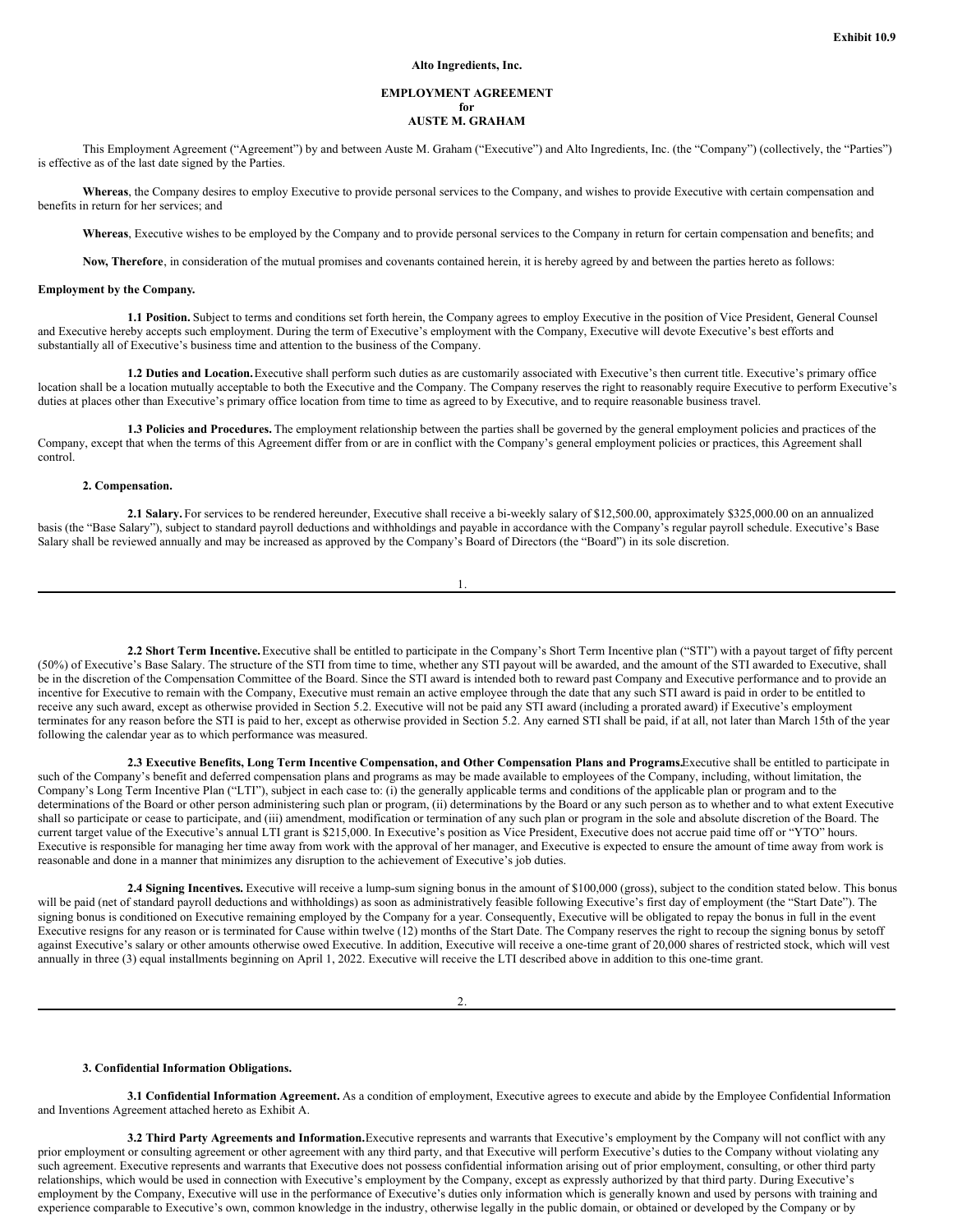Executive in the course of Executive's work for the Company.

## **4. Outside Activities During Employment.**

**4.1 Non-Company Business.**Except with the prior written consent of the Chief Executive Officer, Executive will not during the term of Executive's employment with the Company undertake or engage in any other employment, occupation or business enterprise, other than ones in which Executive is a passive investor. Executive may also engage in civic and not-for-profit activities so long as such activities do not materially interfere with the performance of Executive's duties hereunder.

**4.2 No Adverse Interests.** Executive agrees not to acquire, assume or participate in, directly or indirectly, any position, investment or interest known by her to be adverse or antagonistic to the Company, its business or prospects, financial or otherwise, except as a passive investor in mutual or exchange traded funds.

#### **5. Termination Of Employment.**

**5.1 At-Will Relationship.** Executive's employment relationship is at-will. Either Executive or the Company may terminate the employment relationship at any time, with or without Cause or advance notice.

**5.2 Termination without Cause; Resignation for Good Reason.**If, at any time, the Company terminates Executive's employment without Cause (as defined herein), or Executive resigns with Good Reason (as defined herein), and, within sixty (60) days after the Executive's Separation Date (as defined below), Executive executes and delivers the Separation Date Release of all claims set forth as Exhibit B hereto and allows such release to become effective without revoking same, then the Company will provide Executive with the following severance benefits (notwithstanding the foregoing, if any of the following severance benefits are subject to Section 409A (as defined below) and the sixty (60)-day period for executing the release and it becoming effective spans more than one calendar year, none of such severance benefits may be paid or delivered until the subsequent calendar year):

#### **(a) Cash Severance.**

**(i) Qualifying Termination**. Except as otherwise set forth in Section 5.2(a)(ii), in the event the Company terminates Executive's employment without Cause, or Executive resigns with Good Reason, other than in anticipation of, or on or within twenty-four (24) months after, a Change in Control (as defined below), the Company shall pay Executive severance in an amount equal to the sum of (A) twelve (12) months of Executive's Base Salary in effect on Executive's last day of employment (the "Separation Date"); and (B) 100% of the total target STI award contemplated by the Company's STI in effect on the Separation Date.

3.

**(ii) Change in Control**. Notwithstanding Section 5.2(a)(i), in the event the Company terminates Executive's employment without Cause, or Executive resigns with Good Reason, in anticipation of, or on or within twenty-four (24) months after, a Change in Control, then the Company shall pay Executive severance in an amount equal to the sum of (C) twenty-four (24) months of Executive's Base Salary in effect on the Separation Date; and (D) 200% of the total target STI award contemplated by the Company's STI in effect on the Separation Date. For purposes of this Agreement, the Company will be deemed to have terminated Executive's employment without Cause, and Executive will be deemed to have resigned for Good Reason, in each case "in anticipation of" a Change in Control if Executive's employment terminates (i) prior to the Change in Control and (ii) during any period in which the Company has (A) initiated a transaction process or is engaged in substantive discussions with a third party about a specific transaction that, if consummated, would result in a Change in Control (and before the complete abandonment of such discussions without the transaction being consummated), or (B) become a party to a definitive agreement to consummate a transaction that would result in a Change in Control (and before the complete termination of such agreement without the transaction being consummated).

**(iii) Payment.** The cash severance shall be paid in a single lump sum (subject to standard deductions and witholdings) as soon as administratively practicable after the effective date of the release of claims described in Section 5.2 (except as otherwise set forth above) but in no event later than the 15<sup>th</sup> day of the third month immediately following the end of the calendar year in which Executive's Separation Date occurs (subject to standard deductions and withholdings).

**(b) Continued Health Insurance Coverage**. To the extent provided by the federal COBRA law or, if applicable, state insurance laws, and by the Company's then-current group health insurance policies, Executive may be eligible to continue Executive's then-current group health insurance benefits after termination of Employment. If eligible and if Executive timely elects continued health insurance coverage, in the event the Company terminates Executive's employment without Cause, or Executive resigns with Good Reason, other than in anticipation of, or on or within twenty-four (24) months after, a Change in Control then the Company shall pay, on a monthly basis, the Company's portion of any premiums necessary to provide such coverage for a period of twelve (12) months after the Executive's Separation Date; **provided, however,** that no such premium payments shall be made following the effective date of Executive's coverage by a medical, dental or vision insurance plan of a subsequent employer. Executive shall notify the Company immediately if he becomes covered by a medical, dental or vision insurance plan of a subsequent employer. Notwithstanding the foregoing, in the event the Company terminates Executive's employment without Cause, or Executive resigns with Good Reason, in anticipation of, or within twenty-four (24) months on or after, a Change in Control, then (if eligible and coverage elected) the Company shall pay, on a monthly basis, the Company's portion of any premiums necessary to provide such coverage for a period of twenty-four (24) months after the Executive's Separation Date or, if earlier, until the termination of Executive's eligibility for such COBRA or, if applicable, state insurance laws, coverage; **provided, however,** that no such premium payments shall be made following the effective date of Executive's coverage by a medical, dental or vision insurance plan of a subsequent employer and Executive agrees to immediately notify the Company of any such coverage. In the event Executive is entitled to receive such coverage for a period of twenty-four (24) months after the Executive's Separation Date but Executive's right to such COBRA or, if applicable, state insurance laws, coverage expires in the ordinary course (and other than in connection with Executive's coverage by a medical, dental or vision insurance plan of a subsequent employer or as the result of any action or inaction of Executive, such as but not limited to Executive's failure to pay Executive's portion of the premiums), then the Company shall pay, on a monthly basis, to Executive a cash payment (subject to standard deductions and withholdings) equal to the portion of the premiums the Company was paying prior to expiration of such coverage for each month after such coverage expires through twenty-four (24) months after the Executive's Separation Date; **provided, however,** that no such cash payments shall be made following the effective date of Executive's coverage by a medical, dental or vision insurance plan of a subsequent employer and Executive agrees to immediately notify the Company of any such coverage. Notwithstanding the foregoing, Executive's receipt of any amounts under this subsection are contingent upon the release of claims described in Section 5.2, so Executive may pay such amounts during this period and the Company will reimburse such amounts as soon as administratively practicable after the effective date of the release of claims described in Section 5.2 (except as otherwise set forth above) but in no event later than the 15<sup>th</sup> day of the third month immediately following the end of the calendar year in which Executive's Separation Date occurs.

**(c) Accelerated Vesting.** If Executive has been employed by the Company as of the Separation Date for one full year or longer, and the Company terminates Executive's employment without Cause, or Executive resigns with Good Reason, other than in anticipation of, or on or within twenty-four (24) months after, a Change in Control, then the Company will accelerate the vesting of any equity awards granted to Executive prior to Executive's Separation Date such that twenty-five percent (25%) of all shares or options subject to such awards which are unvested as of the Executive's Separation Date shall be accelerated and deemed fully vested as of the effective date of the release of claims described in Section 5.2 (except as otherwise set forth above); **provided, however**, that without the requirement that Executive be employed for one full year or longer, in the event the Company terminates Executive's employment without Cause, or Executive resigns with Good Reason, in anticipation of, or within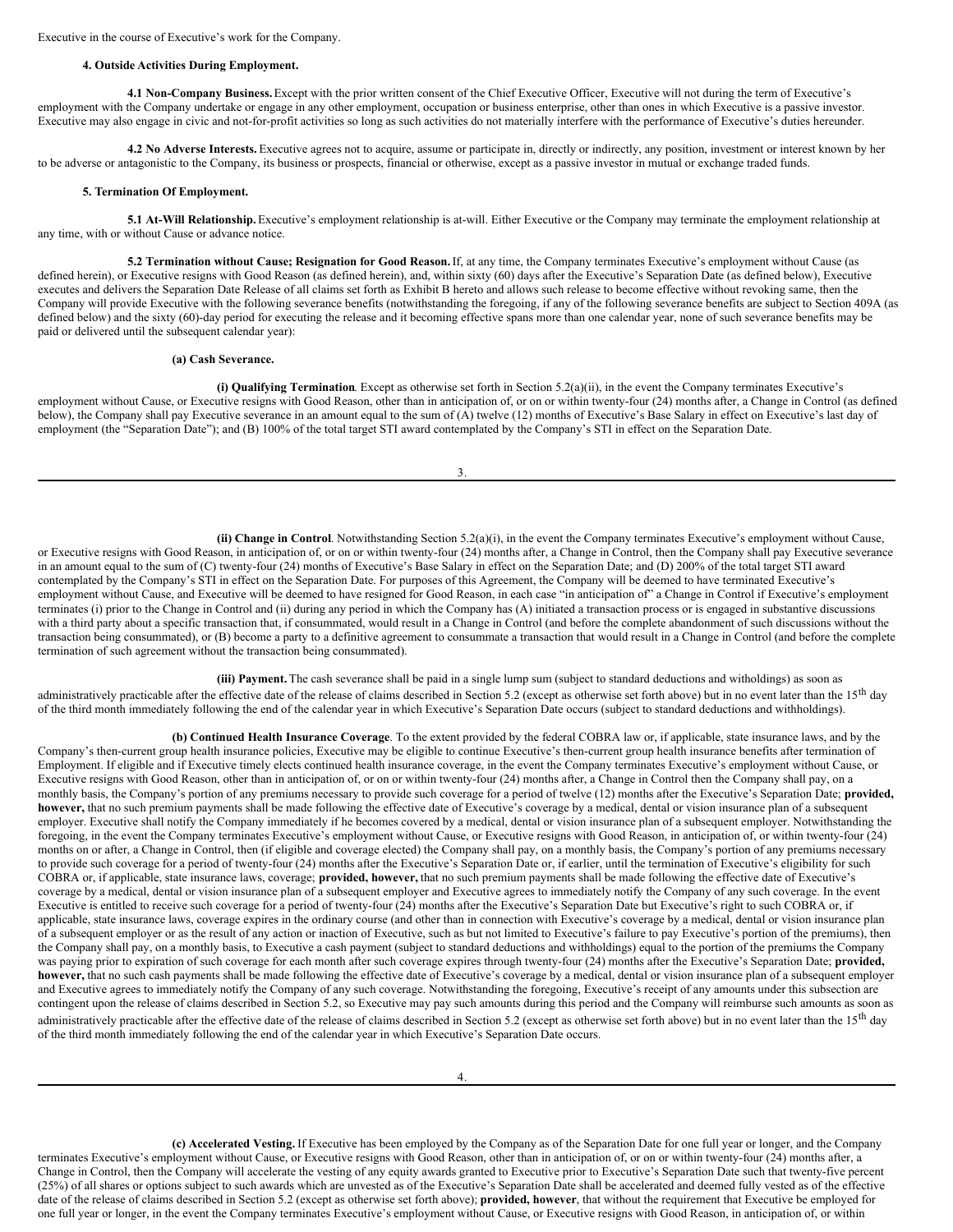twenty-four (24) months after, a Change in Control, then the Company will accelerate the vesting of any equity awards granted to Executive prior to Executive's employment termination such that one hundred percent (100%) of all shares or options subject to such awards which are unvested as of the Executive's Separation Date shall be accelerated and deemed fully vested as of the effective date of the release of claims described in Section 5.2 (except as otherwise set forth above).

**5.3 Termination for Cause; Resignation Without Good Reason.**If the Company terminates Executive's employment with the Company for Cause, or Executive resigns without Good Reason, then Executive will not be entitled to any further compensation from the Company (other than accrued salary through Executive's last day of employment which will be paid in the ordinary course and any vested benefits under the Company's benefit plans in which Executive participated prior to the Separation Date in accordance with the terms of such plans), including severance pay, pay in lieu of notice or any other such compensation.

## **5.4 Termination Due to Death or Disability**.

**(a) Death.** Employee's employment shall terminate immediately upon Employee's death and Employee's estate shall not be entitled to any further compensation from the Company (other than accrued salary through Employee's last day of employment which will be paid in the ordinary course and any vested benefits under the Company's benefit plans in which Employee participated prior to the Separation Date in accordance with the terms of such), including severance pay, pay in lieu of notice or any other such compensation; **provided, however**, that upon Employee's death, the Company will accelerate the vesting of any equity awards granted to Employee prior to the Separation Date such that one hundred percent (100%) of all shares or options subject to such awards which are unvested as of the Separation Date shall be accelerated and deemed fully vested as of the Separation Date.

**(b) Disability**. If Employee is prevented from performing her duties as described in Section 1.1 of this Agreement by reason of any physical or mental incapacity, with or without reasonable accommodation, that results in Employee's satisfaction of all requirements necessary to receive benefits under the Company's long-term disability plan due to a total disability ("Disability"), then, to the extent permitted by law, the Company may terminate the employment of Employee and this Agreement at such time. In such an event, and if Employee or someone authorized to act on her behalf executes and delivers the Separation Date Release described in Section 5.2 and allows such release to become effective, then the Company shall pay Employee severance in a single lump sum equal to twelve (12) months of Employee's Base Salary in effect on Employee's Separation Date (subject to standard deductions and withholdings). This severance shall be paid on the Company's first regular payroll schedule (subject to standard deductions and withholdings) after the effective date of the release of claims (or as otherwise set forth above in connection with such release as described above) but in no event later than the 15th day of the third month immediately following the end of the calendar year in which Employee's Separation Date occurs. The severance benefits provided for in this Section 5.4 shall be reduced by any amounts expected to be paid to Employee in connection with any federal or state disability insurance payments or benefits, and any private insurance disability payments or benefits, to be provided to Employee within the twelve (12) months following Employee's Separation Date. In the event of Employee's Disability and if Employee or someone authorized to act on her behalf executes and delivers the Separation Date Release described in Section 5.2 and allows such release to become effective, , the Company will accelerate the vesting of any equity awards granted to Employee prior to the Separation Date such that one hundred percent (100%) of all shares or options subject to such awards which are unvested as of the Separation Date shall be accelerated and deemed fully vested as of the effectiveness of the Separation Date Release described in Section 5.2.

| ۰.<br>× |  |
|---------|--|

**5.5 Deferred Compensation.** Notwithstanding anything to the contrary set forth herein, any payments and benefits provided under this Agreement (the "Severance Benefits") that constitute "deferred compensation" within the meaning of Section 409A of the Internal Revenue Code of 1986, as amended (the "Code") and the regulations and other guidance thereunder and any state law of similar effect (collectively "Section 409A") shall not commence in connection with Executive's termination of employment unless and until Executive has also incurred a "separation from service" (as such term is defined in Treasury Regulation Section 1.409A-1(h) ("Separation From Service"), unless the Company reasonably determines that such amounts may be provided to Executive without causing Executive to incur the additional 20% tax under Section 409A.

It is intended that each installment of the Severance Benefits payments provided for in this Agreement is a separate "payment" for purposes of Treasury Regulation Section 1.409A-2(b)(2)(i). For the avoidance of doubt, it is intended that payments of the Severance Benefits set forth in this Agreement satisfy, to the greatest extent possible, the exemptions from the application of Section 409A provided under Treasury Regulation Sections 1.409A-1(b)(4), 1.409A-1(b)(5) and 1.409A-1(b)(9).

If Employee is a "specified employee" within the meaning of 409A(a)(2)(B)(i) of the Code, no Severance Benefit payments that are nonqualified deferred compensation subject to Section 409A and are triggered by a separation from service shall be paid until the later of six (6) months after Employee's Separation Date or Employee's death. All such payments will be accumulated and paid within thirty (30) days after the expiration of such delay period. However, it is intended that payments to Employee will be exempt from Section 409A under the "short-term deferral" rule set forth in Section 1.409A-1(b)(4) of the Treasury Regulations and not likely to be delayed pursuant to this provision.

Notwithstanding any other payment schedule set forth in this Agreement, none of the Severance Benefits will be paid or otherwise delivered prior to the effective date of the Separation Date Release of all claims set forth as Exhibit B hereto. All amounts payable under the Agreement will be subject to standard payroll taxes and deductions. Notwithstanding any other provision of this Agreement, the Company shall not be liable to Employee or any other person if payments under this Agreement fail to be exempt from, or compliant with, Section 409A. Employee is solely responsible for the tax consequences of any payments hereunder.

6.

**5.6 Limitation on Payments.**In the event that the payments or other benefits provided for in this Agreement or otherwise payable to Executive (i) constitute "parachute payments" within the meaning of Section 280G of the Code, and (ii) would be subject to the excise tax imposed by Section 4999 of the Code (the "Excise Tax"), then Executive's benefits under this Agreement shall be either (a) delivered in full, or (b) delivered to such lesser extent which would result in no portion of such benefits being subject to the Excise Tax, whichever of the foregoing amounts, taking into account the applicable federal, state and local income taxes and the Excise Tax, results in the receipt by Executive on an after-tax basis, of the greatest amount of benefits, notwithstanding that all or some portion of such benefits may be taxable under Section 4999 of the Code. If a reduction in payments or benefits constituting "parachute payments" is necessary pursuant to the foregoing provision, reduction shall occur pro rata in the following order: reduction of cash payments; cancellation of accelerated vesting of stock awards; reduction of employee benefits. If acceleration of vesting of stock award compensation is to be reduced, such acceleration of vesting shall be cancelled in the reverse order of the date of grant of the Executive's stock awards.

**5.7 No Mitigation.** Executive shall not be required to mitigate damages or the amount of any payment provided for under this Agreement by seeking other employment or otherwise, nor shall the amount of any payment provided for under this Agreement be reduced by any compensation earned by Executive as the result of employment by another employer after the date of termination, or otherwise, except for health insurance benefits as set forth herein.

#### **5.8 Definitions.**

**(a)** For purposes of this Agreement, "**Cause**" shall mean any one or more of the following:

**(i)** Executive's indictment or conviction of any felony or of any crime involving dishonesty;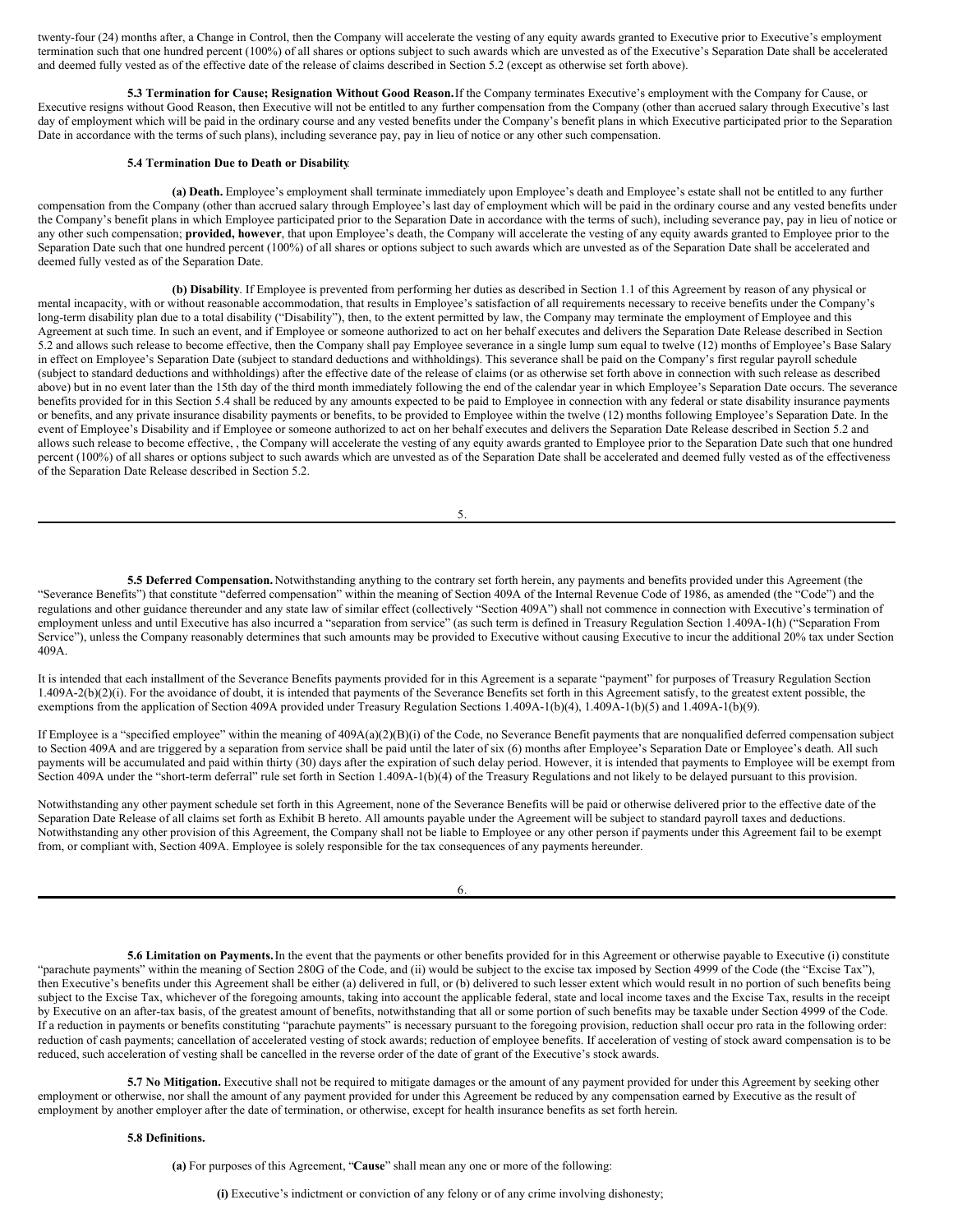**(ii)** Executive's participation in any fraud or other act of willful misconduct against the Company (including any material breach of Company policy that causes or reasonably could cause harm to the Company);

**(iii)** Executive's refusal to comply with any lawful directive of the Company;

**(iv)** Executive's material breach of Executive's fiduciary, statutory, contractual, or common law duties to the Company (including any material breach of this Agreement or the Confidential Information and Inventions Agreement); or

**(v)** Conduct by Executive which in the good faith and reasonable determination of the Board demonstrates gross unfitness to serve.

**Provided, however,** that in the event that any of the foregoing events is reasonably capable of being cured, the Company shall, within twenty (20) days after the discovery of such event, provide written notice to the Executive describing the nature of such event and Executive shall thereafter have ten (10) business days to cure such event.

7.

**(b)** For purposes of this Agreement, Executive shall have "**Good Reason**" for Executive's resignation if: (w) any of the following occurs without Executive's consent; (x) Executive notifies the Company in writing, within twenty (20) days after the occurrence of one of the following events that Executive intends to terminate her employment no earlier than thirty (30) days after providing such notice; (y) the Company does not cure such condition within thirty (30) days following its receipt of such notice or states unequivocally in writing that it does not intend to attempt to cure such condition, and (z) the Executive resigns from employment within thirty (30) days following the end of the period within which the Company was entitled to remedy the condition constituting Good Reason but failed to do so:

**(i)** the assignment to Executive of any duties or responsibilities which result in the material diminution of Executive's authority, duties or responsibility; **provided, however,** that the acquisition of the Company and subsequent conversion of the Company to a division or unit of the acquiring corporation will not by itself result in a material diminution of Executive's authority, duties or responsibility;

**(ii)** a material reduction by the Company in Executive's annual base salary, except to the extent the base salaries of all other executive officers of the Company are accordingly reduced;

**(iii)** a relocation of Executive's place of work, or the Company's principal executive offices if Executive's principal office is at such offices, to a location that increases Executive's daily one-way commute by more than thirty-five (35) miles; or

**(iv)** any material breach by the Company of any material provision of this Agreement, including but not limited to Section 7.7.

**(c)** For purposes of this Agreement, "Change in Control" shall be deemed to have occurred if, in a single transaction or series of related transactions: (i) any person (as such term is used in Section 13(d) and 14(d) of the Securities Exchange Act of 1934 ("Exchange Act")), or persons acting as a group, other than a trustee or fiduciary holding securities under an employment benefit program, is or becomes a "beneficial owner" (as defined in Rule 13-3 under the Exchange Act), directly or indirectly of securities of the Company representing a majority (e.g., 50% plus one share) of the combined voting power of the Company, (ii) there is a merger, consolidation or other business combination transaction of the Company with or into another corporation, entity or person, other than a transaction in which the holders of at least a majority of the shares of voting capital stock of the Company outstanding immediately prior to such transaction continue to hold (either by such shares remaining outstanding or by their being converted into shares of voting capital stock of the surviving entity) a majority of the total voting power represented by the shares of voting capital stock of the Company (or the surviving entity) outstanding immediately after such transaction, or (iii) all or substantially all of the Company's assets are sold.

8.

## **6. Arbitration.**

To ensure the timely and economical resolution of disputes that may arise in connection with Executive's employment with the Company, Executive and the Company agree that any and all disputes, claims, or causes of action arising from or relating to the enforcement, breach, performance, negotiation, execution, or interpretation of this Agreement, Executive's employment, or the termination of Executive's employment, shall be resolved to the fullest extent permitted by law by final, binding and confidential arbitration, by a single arbitrator, in Peoria, Illinois, conducted by JAMS under the then applicable JAMS rules. **By agreeing to this arbitration procedure, both** Executive and the Company waive the right to resolve any such dispute through a trial by jury or judge or administrative proceeding. The arbitrator shall: (a) have the authority to compel adequate discovery for the resolution of the dispute and to award such relief as would otherwise be permitted by law; and (b) issue a written arbitration decision, to include the arbitrator's essential findings and conclusions and a statement of the award. The arbitrator shall be authorized to award any or all remedies that Executive or the Company would be entitled to seek in a court of law. The Company shall pay all JAMS' arbitration fees in excess of the amount of court fees that would be required if the dispute were decided in a court of law. Nothing in this Agreement is intended to prevent either Executive or the Company from obtaining injunctive relief in court to prevent irreparable harm pending the conclusion of any such arbitration.

## **7. General Provisions.**

**7.1 Notices.** Any notices provided hereunder must be in writing and shall be deemed effective upon the earlier of personal delivery (including personal delivery by fax) or the next day after sending by overnight carrier, to the Company at its primary office location and to Executive at her address as listed on the Company payroll.

**7.2 Severability.** Whenever possible, each provision of this Agreement will be interpreted in such manner as to be effective and valid under applicable law, but if any provision of this Agreement is held to be invalid, illegal or unenforceable in any respect under any applicable law or rule in any jurisdiction, such invalidity, illegality or unenforceability will not affect any other provision or any other jurisdiction, but this Agreement will be reformed, construed and enforced in such jurisdiction to the extent possible in keeping with the intent of the parties.

**7.3 Waiver.** Any waiver of any breach of any provisions of this Agreement must be in writing to be effective, and it shall not thereby be deemed to have waived any preceding or succeeding breach of the same or any other provision of this Agreement.

**7.4 Complete Agreement.** This Agreement, including Exhibits A, and B constitutes the entire agreement between Executive and the Company and it is the complete, final, and exclusive embodiment of their agreement with regard to this subject matter. It is entered into without reliance on any promise or representation other than those expressly contained herein, and it cannot be modified or amended except in a writing signed by the Executive and a duly authorized officer of the Company.

**7.5 Counterparts.** This Agreement may be executed in separate counterparts, any one of which need not contain signatures of more than one party, but all of which taken together will constitute one and the same Agreement.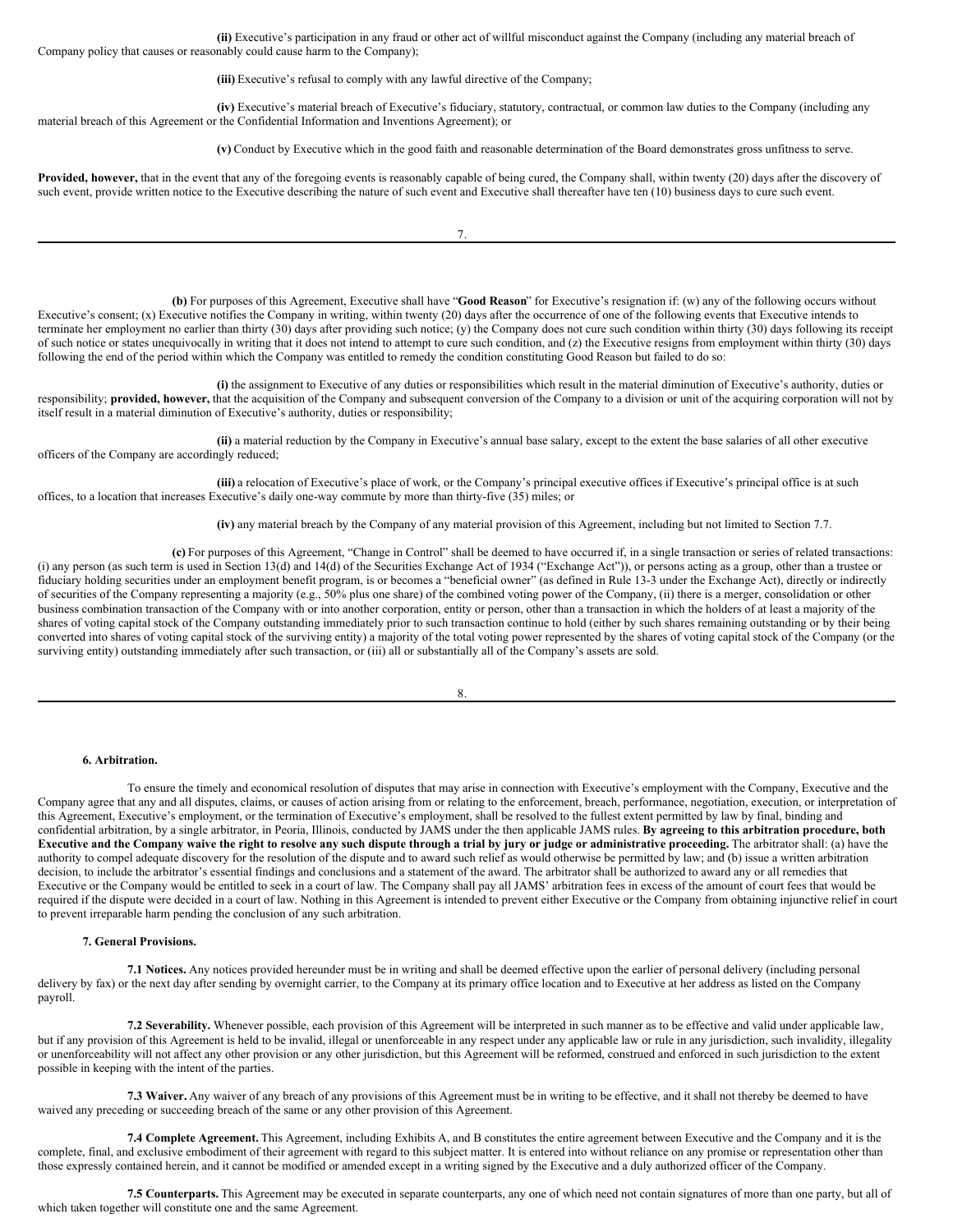**7.6 Headings.** The headings of the sections hereof are inserted for convenience only and shall not be deemed to constitute a part hereof nor to affect the meaning thereof.

**7.7 Successors and Assigns.** This Agreement is intended to bind and inure to the benefit of and be enforceable by Executive and the Company, and their respective successors, assigns, heirs, executors and administrators, except that Executive may not assign any of her duties hereunder and she may not assign any of her rights hereunder without the written consent of the Company, which shall not be withheld unreasonably. The Company shall obtain the assumption of this Agreement by any successor or assign of the Company.

**7.8 Choice of Law.** All questions concerning the construction, validity and interpretation of this Agreement will be governed by the law of the State of Illinois.

9.

**In Witness Whereof**, the parties have executed this Agreement.

**Alto Ingredients, Inc.**

By: /s/ Michael D. Kandris Michael D. Kandris Chief Executive Officer

Date: February 1, 2022

**Understood and Agreed:**

**Executive**

/s/ Auste M. Graham **Auste M. Graham**

Date: February 1, 2022

10.

**Exhibit A**

**CONFIDENTIAL INFORMATION AND INVENTIONS AGREEMENT**

**Exhibit B**

**Separation Date Release**

**(To be signed and become effective on or within 60 days after the employment termination date.)**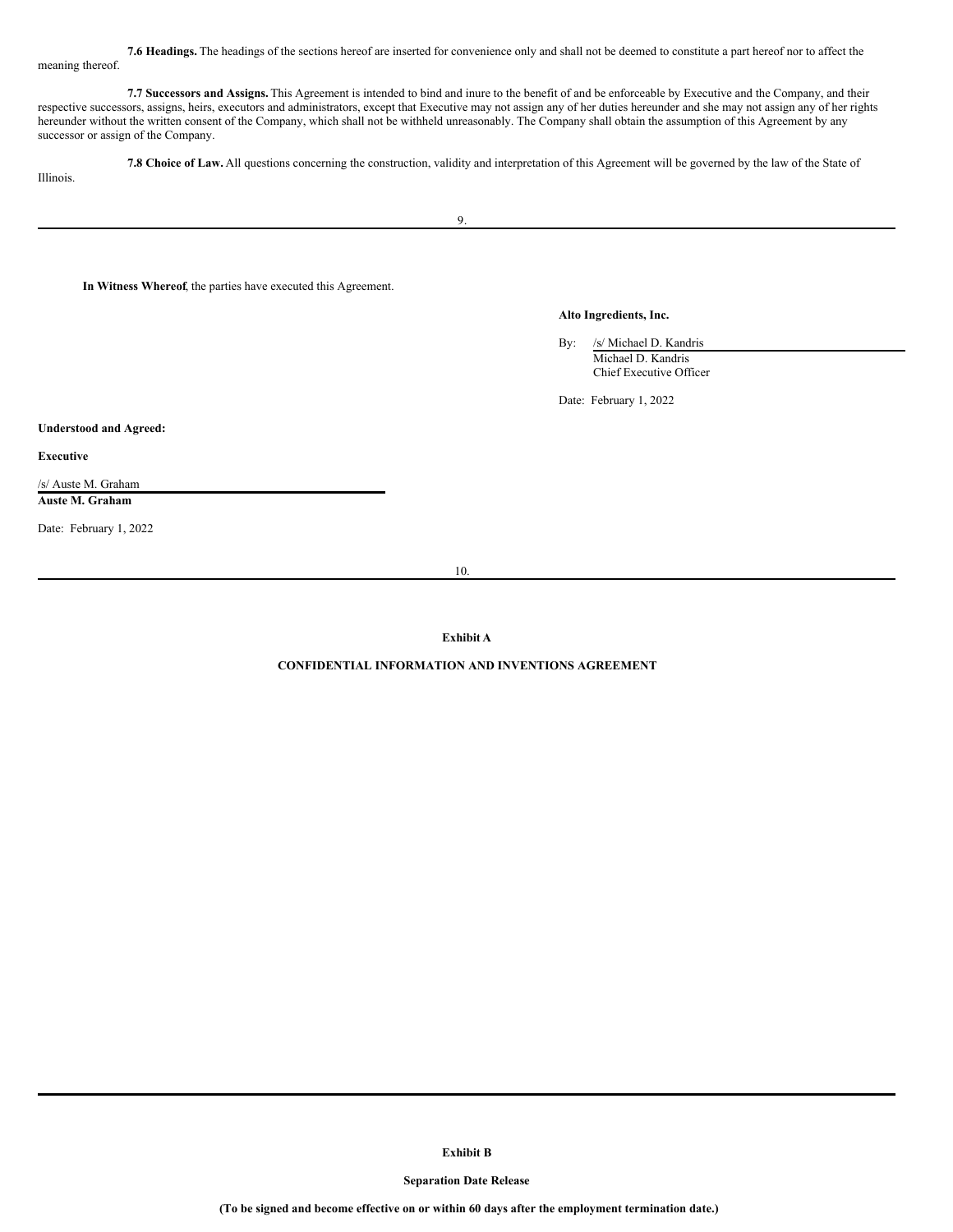In exchange for the severance benefits to be provided to me by Alto Ingredients, Inc. (the "Company") pursuant to the terms of my Employment Agreement (the "Agreement"), I hereby provide the following General Release of Claims (the "Release"). I understand that, on the last date of my employment with the Company, the Company will pay me any accrued salary to which I am entitled by law, regardless of whether I sign this Release, but I am not entitled to any severance benefits unless I sign and return this Release to the Company and I allow it to become effective.

I, for myself and my heirs, executors, representatives, administrators, agents and assigns (collectively, "Releasors" or "I") irrevocably and unconditionally fully and forever waive, release and discharge the Company and its directors, officers, employees, shareholders, partners, agents, attorneys, predecessors, successors, parent and subsidiary entities, insurers, affiliates and assigns (collectively the "Released Parties") of and from any and all claims, liabilities and obligations, both known and unknown, arising out of or in any way related to events, acts, conduct or omissions occurring at any time prior to or at the time that I sign this Release.

This general release includes, but is not limited to: Any and all claims, demands, actions, causes of actions, judgments, rights, fees, damages, debts, obligations, liabilities and expenses (inclusive of attorneys' fees) of any kind whatsoever, whether known or unknown (collectively, "Claims"), that Releasors may have or have ever had against the Released Parties, or any of them, by reason of any actual or alleged act, omission, transaction, practice, conduct, occurrence or other matter from the beginning of time up to and including the date of the my execution of this Agreement, including, but not limited to:

Any and all existing but not prospective claims under Title VII of the Civil Rights Act of 1964 (Title VII), the Americans with Disabilities Act (ADA), the Family and Medical Leave Act (FMLA) (regarding existing but not prospective claims), the Fair Labor Standards Act (FLSA), the Equal Pay Act, the Employee Retirement Income Security Act (ERISA) (regarding unvested benefits), the Civil Rights Act of 1991, Section 1981 of U.S.C. Title 42, the Worker Adjustment and Retraining Notification (WARN) Act, the National Labor Relations Act (NLRA), the Age Discrimination in Employment Act (ADEA), the Uniform Services Employment and Reemployment Rights Act (USERRA), the Genetic Information Nondiscrimination Act (GINA), the Immigration Reform and Control Act (IRCA), the Illinois Human Rights Act (IHRA), the Right to Privacy in the Workplace Act, the Illinois Occupational Safety and Health Act, the Illinois Worker Adjustment and Retraining Notification Act, the Illinois One Day Rest in Seven Act, the Illinois Union Employee Health and Benefits Protection Act, the Illinois Employment Contract Act, the Illinois Labor Dispute Act, the Victims' Economic Security and Safety Act, the Illinois Whistleblower Act, the Illinois Equal Pay Act, the Illinois Constitution, as well as any claims under local statutes and ordinances that may be legally waived and released, including the Cook County Human Rights Ordinance, the Chicago Human Rights Ordinance, all including any amendments and their respective implementing regulations, and any other federal, state, local or foreign law (statutory, regulatory or otherwise) that may be legally waived and released; however, the identification of specific statutes is for purposes of example only, and the omission of any specific statute or law shall not limit the scope of this general release in any manner;

Any and all claims for compensation of any type whatsoever, including but not limited to claims for salary, wages, bonuses, commissions, incentive compensation, vacation and severance that may be legally waived and released;

Any and all claims arising under tort, contract and quasi-contract law, including but not limited to claims of breach of an express or implied contract, tortious interference with contract or prospective business advantage, breach of the covenant of good faith and fair dealing, promissory estoppel, detrimental reliance, invasion of privacy, nonphysical injury, personal injury or sickness or any other harm, wrongful or retaliatory discharge, fraud, defamation, slander, libel, false imprisonment, and negligent or intentional infliction of emotional distress; and

Any and all claims for monetary or equitable relief, including but not limited to attorneys' fees, back pay, front pay, reinstatement, experts' fees, medical fees or expenses, costs and disbursements, punitive damages, liquidated damages and penalties.

However, this general release and waiver of claims excludes, and I do not waive, release or discharge: (A) any right to file an administrative charge or complaint with, or testify, assist or participate in an investigation, hearing or proceeding conducted by, the Equal Employment Opportunity Commission, or other similar federal or state administrative agencies, although I waive any right to monetary relief related to any filed charge or administrative complaint; (B) any right to make claims under the Illinois Workers' Compensation Act, the Illinois Workers' Occupational Disease Act, the Employee Credit Privacy Act, the Illinois Wage Payment and Collection Act, the Illinois Unemployment Insurance Act, and any claims that cannot be waived by law, such as claims for unemployment benefit rights and workers' compensation; and (C) any rights to vested benefits, such as pension or retirement benefits, the rights to which are governed by the terms of the applicable plan documents and award agreements.

I acknowledge that I am knowingly and voluntarily waiving and releasing any rights I may have under the ADEA, and that the consideration given for the waiver and release in the preceding paragraph is in addition to anything of value to which I am already entitled. I further acknowledge that I have been advised by this writing that: (1) my waiver and release do not apply to any rights or claims that may arise after the date I sign this Release; (2) I should consult with an attorney prior to signing this Release (although I may choose voluntarily not to do so); (3) I have twenty-one (21) days to consider this Release (although I may choose voluntarily to sign it earlier); (4) I have seven (7) days following the date I sign this Release to revoke it by providing written notice of revocation to the Company's Chief Financial Officer; and (5) this Release will not be effective until the date upon which the revocation period has expired, which will be the eighth calendar day after the date I sign it provided that I do not revoke it (the "Effective Date").

I UNDERSTAND THAT THIS AGREEMENT INCLUDES A RELEASE OF ALL KNOWN AND UNKNOWN CLAIMS. I hereby expressly waive and relinquish all rights and benefits under that section and any law or legal principle of similar effect in any jurisdiction with respect to my release of claims herein, including but not limited to the release of unknown and unsuspected claims.

I hereby represent that I have been paid all compensation owed for all hours worked, I have received all the leave and leave benefits and protections for which I am eligible, including, but not limited to, the Family and Medical Leave Act, the Illinois Human Rights Act, or otherwise, and I have not suffered any on-the-job injury for which I have not already filed a workers' compensation claim.

I further agree and covenant: (1) not at any time to make, publish or communicate to any person or entity or in any public forum any defamatory, maliciously false or disparaging remarks, comments or statements concerning the Company, its parent, or its or their officers, directors, employees, shareholders, affiliates and agents, in any manner likely to be harmful to its or their business, business reputation, or personal reputation (although I may respond accurately and fully to any question, inquiry or request for information as required by legal process); (2) not to voluntarily (except in response to legal compulsion) assist any third party in bringing or pursuing any proposed or pending litigation, arbitration, administrative claim or other formal proceeding against the Company, its parent or subsidiary entities, affiliates, officers, directors, employees or agents; and (3) to reasonably cooperate with the Company, by voluntarily (without legal compulsion) providing accurate and complete information, in connection with the Company's actual or contemplated defense, prosecution or investigation of any claims or demands by or against third parties, or other matters, arising from events, acts or failures to act that occurred during the period of my employment by the Company.

By:

**Auste M. Graham Date**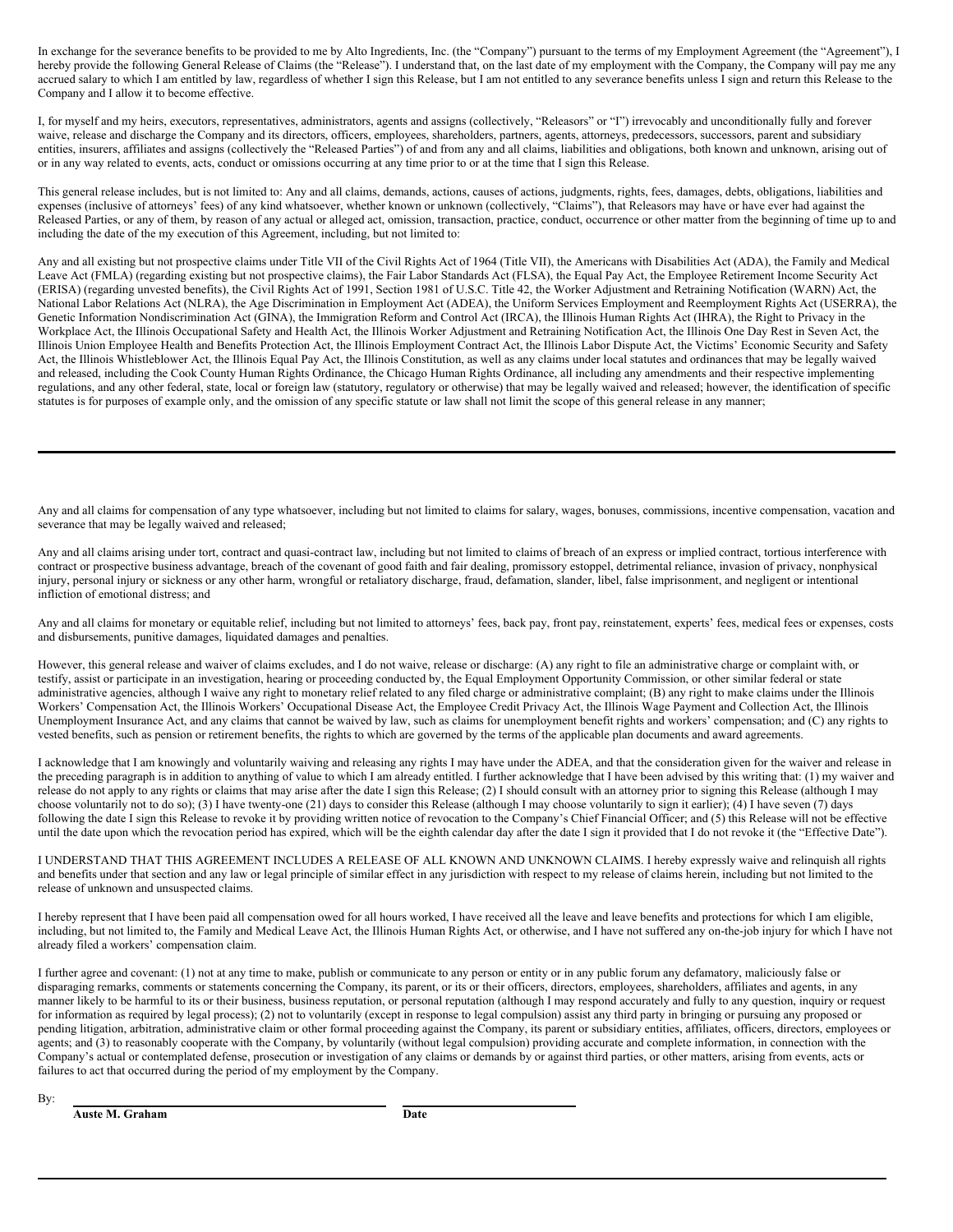### **WAIVER, CONSENT, AND AMENDMENT NO. 4 TO SECOND AMENDED AND RESTATED CREDIT AGREEMENT AND AMENDMENT TO OTHER AGREEMENTS**

This WAIVER, CONSENT, AND AMENDMENT NO. 4 TO SECOND AMENDED AND RESTATED CREDIT AGREEMENT AND AMENDMENT TO OTHER AGREEMENTS (this **"Amendment")** is entered into as of March 8, 2021, by and among WELLS FARGO BANK, NATIONAL ASSOCIATION, in its capacity as administrative agent (in such capacity, **"Agent")** for each member of the Lender Group and the Bank Product Provider (as each such term is defined in the Credit Agreement referred to below), KINERGY MARKETING LLC **("Kinergy"),** and ALTO NUTRIENTS, LLC, formerly known as Pacific AG. Products, LLC**("Alto"** and together with Kinergy, each individually, a **"Borrower"** and collectively, the **"Borrowers").**

WHEREAS, Borrowers, Agent and Lenders (as defined below) have entered into certain financing arrangements as set forth in (a) the Second Amended and Restated Credit Agreement, dated as of August 2, 2017, by and among Agent, the financial institutions from time to time party thereto as lenders (collectively, the **"Lenders")** and Borrowers (as amended, restated, renewed, extended, supplemented, substituted and otherwise modified from time to time, the **"Credit Agreement")** and (b) the Loan Documents (as defined in the Credit Agreement);

WHEREAS, Borrowers have advised Agent that "Pacific Ag. Products, LLC" has changed its name to "Alto Nutrients, LLC" (the Name Change"), and have requested that Agent and Lenders have consent to the Name Change, subject to the terms and conditions of this Amendment; and

WHEREAS, Borrowers have advised Agent that Parent has changed its name to "Alto Ingredients, Inc.", and Agent and Lenders have agreed to amend the terms and provisions of the Credit Agreement to reflect such name change of Parent.

**NOW,** THEREFORE, upon the mutual agreements and covenants set forth herein and for other good and valuable consideration, the receipt and sufficiency of which are hereby acknowledged, the parties hereto agree as follows:

1. Definitions. Capitalized terms used and not defined in this Amendment shall have the respective meanings given them in the Credit Agreement.

2. Waiver and Consent to Name Change. Notwithstanding anything to the contrary set forth in the Loan Documents, and subject to the terms and conditions set forth herein, Agent and the Lenders hereby:

(a) Waive the application of each covenant or restriction set forth in the Loan Documents (including, without limitation, Section 7(1) of the Guaranty and Security Agreement) that would prohibit, restrict, or be violated by the Name Change; and

(b) Consent to the Name Change.

3. Amendments to Credit Agreement and other Loan Documents. Effective as of the date hereof:

(a) All references to "Pacific Ag. Products, LLC" in the Credit Agreement and each other Loan Document, as a "Borrower", "Grantor", or otherwise, shall be deemed, and each such reference is hereby amended, to mean "Alto Nutrients, LLC".

(b) The definition of "Parent" appearing in Section I . I of the Credit Agreement is hereby amended and restated in its entirety to read as follows:

"Parent" means Alto Ingredients, Inc., a Delaware corporation."

4. Additional Representation. In addition to the continuing representations, warranties and covenants at any time made by Borrowers to Agent and Lenders pursuant to the Credit Agreement, and the other Loan Documents, Borrowers hereby jointly and severally represent, warrant and covenant with and to Agent and Lenders that, as of the date of this Amendment and after giving effect hereto, no known Default or Event of Default exists or has occurred and is continuing.

5. Release. In consideration of the agreements of Agent and Lenders contained herein and the making of loans by or on behalf of Agent and Lenders to Borrowers pursuant to the Credit Agreement, and for other good and valuable consideration, the receipt and sufficiency of which is hereby acknowledged, each Borrower on behalf of itself and its successors, assigns, and other legal representatives (the **"Releasing Parties"),** hereby, jointly and severally, absolutely, unconditionally and irrevocably releases, remises and forever discharges Agent and each Lender, and their present and former shareholders, affiliates, subsidiaries, divisions, predecessors, directors, officers, attorneys, employees, agents and other representatives and their respective successors and assigns (Agent, each Lender and all such other parties being hereinafter referred to collectively as the **"Releasees"** and individually as a **"Releasee"),** of and from all demands, actions, causes of action, suits, covenants, contracts, controversies, agreements, promises, sums of money, accounts, bills, reckonings, damages and any and all other claims, counterclaims, defenses, rights of set-off, demands and liabilities whatsoever (individually, a **"Claim"** and collectively, **"Claims")** of every name and nature, known or unknown, suspected or unsuspected, both at law and in equity, whether liquidated or unliquidated, matured or unmatured, asserted or unasserted, fixed or contingent, foreseen or unforeseen and anticipated or unanticipated, which any Releasing Party may now or hereafter own, hold, have or claim to have against the Releasees or any of them for, upon, or by reason of any nature, cause or thing whatsoever which arises at any time on or prior to the day and date of this Amendment, in relation to, or in any way in connection with the Credit Agreement, as amended and supplemented through the date hereof, this Amendment and the other Loan Documents. Each Releasing Party understands, acknowledges and agrees that the release set forth above may be pleaded as a full and complete defense and may be used as a basis for an injunction against any action, suit or other proceeding which may be instituted, prosecuted or attempted in breach of the provisions of such release.

It is the intention of the Releasing Parties that the above release shall be effective as a full and final release of each and every matter specifically and generally referred to above clause (a). Each Releasing Party acknowledges and represents that it has been advised by independent legal counsel with respect to the agreements contained herein and with respect to the provisions of California Civil Code Section 1542, which provides as follows: "A GENERAL RELEASE DOES NOT EXTEND TO CLAIMS THAT THE CREDITOR OR RELEASING PARTY DOES NOT KNOW OR SUSPECT TO EXIST IN HIS OR HER FAVOR AT THE TIME OF EXECUTING THE RELEASE, AND THAT IF KNOWN BY HIM OR HER WOULD HAVE MATERIALLY AFFECTED THE SETTLEMENT WITH THE DEBTOR OR RELEASEE." Each Releasing Party, being aware of said code section, expressly waives on its own behalf and on behalf of those for which such Releasing Party is giving the release, any and all rights either may have thereunder, as well as under any other statute or common law principle of similar effect, with respect to any of the matters released herein. This release shall act as a release of all included claims, rights and causes of action, whether such claims are currently known, unknown, foreseen or unforeseen and regardless of any present lack of knowledge as to such claims. Each Releasing Party understands and acknowledges the significance and consequence of this waiver of California Civil Code Section 1542, and hereby assumes full responsibility for any injuries, damages, losses or liabilities released herein.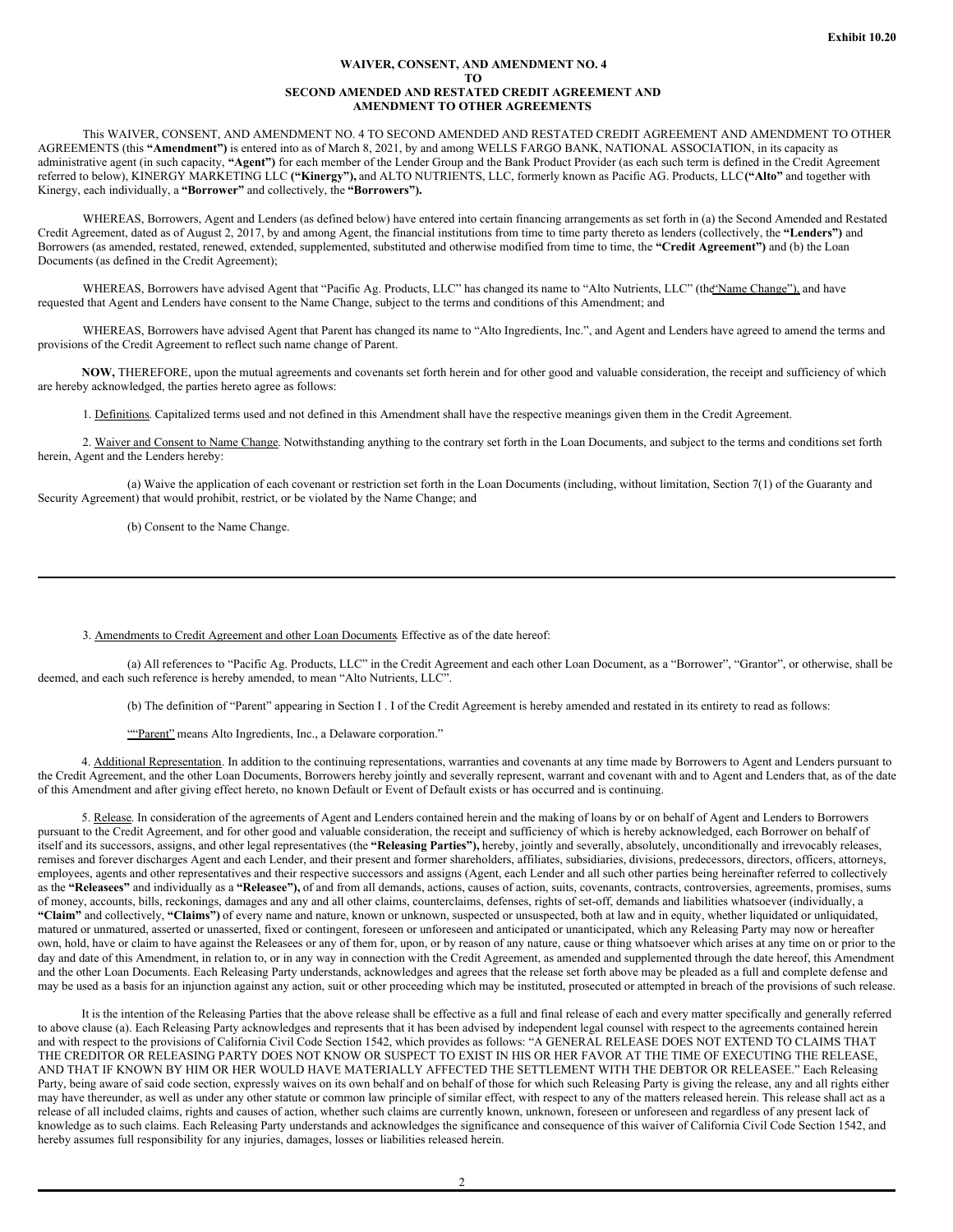6. Conditions to Effectiveness. The effectiveness of this Amendment shall be subject to the receipt by Agent of an original (or electronic copy) of this Amendment (and all exhibits hereto) duly authorized, executed and delivered by Borrowers and Lenders.

7. Effect of this Amendment. Except as modified pursuant hereto, no other changes or modifications to the Credit Agreement are intended or implied and in all other respects the Credit Agreement is hereby specifically ratified, restated and confirmed by all parties hereto as of the date hereof. To the extent of conflict between the terms of this Amendment, on the one hand, and Credit Agreement, on the other hand, the terms of this Amendment shall control.

8. Further Assurances. Borrowers shall execute and deliver such additional documents and take such additional action as may be reasonably requested by Agent to effectuate the provisions and purposes of this Amendment.

9. Binding Effect. This Amendment shall be binding upon and inure to the benefit of each of the parties hereto and their respective successors and assigns.

10. Governing Law. The rights and obligations hereunder of each of the parties hereto shall be governed by and interpreted and determined in accordance with the internal laws of the State of California (without giving effect to principles of conflict oflaws).

11. Counterparts. This Amendment and any notices delivered under this Amendment, may be executed by means of (a) an electronic signature that complies with the federal Electronic Signatures in Global and National Commerce Act, state enactments of the Uniform Electronic Transactions Act, or any other relevant and applicable electronic signatures law; (b) an original manual signature; or (c) a faxed, scanned, or photocopied manual signature. Each electronic signature or faxed, scanned, or photocopied manual signature shall for all purposes have the same validity, legal effect, and admissibility in evidence as an original manual signature. Agent reserves the right, in its sole discretion, to accept, deny, or condition acceptance of any electronic signature on this Amendment or on any notice delivered to Agent under this Amendment. This Amendment and any notices delivered under this Amendment may be executed in any number of counterparts, each of which shall be deemed to be an original, but such counterparts shall, together, constitute only one instrument. Delivery of an executed counterpart of a signature page of this Amendment and any notices as set forth herein will be as effective as delivery of a manually executed counterpart of this Amendment or notice.

[REMAINDER OF PAGE INTENTIONALLY LEFT BLANK]

3

IN WITNESS WHEREOF, the parties hereto have caused this Amendment to be duly executed and delivered by their authorized officers as of the day and year first above written.

## **BORROWERS:**

KINERGY MARKETING LLC, as a Borrower

By: /s/ Bryon McGregor Name: Bryon McGregor Title: Chief Financial Officer

ALTO NUTRIENTS, LLC, as a Borrower

By: /s/ Bryon McGregor Name: Bryon McGregor Title: Chief Financial Officer

## **ACKNOWLEDGED:**

ALTO INGREDIENTS, INC. as a Guarantor

By: /s/ Bryon McGregor Name: Bryon McGregor Title: Chief Financial Officer

#### **AGENT AND LENDER:**

WELLS FARGO BANK, NATIONAL ASSOCIATION, as Agent and sole Lender

By: /s/ Carlos Valles Name: Carlos Valles Title: Vice President

*Signature Page to Waiver, Consent, and Amendment No. 4*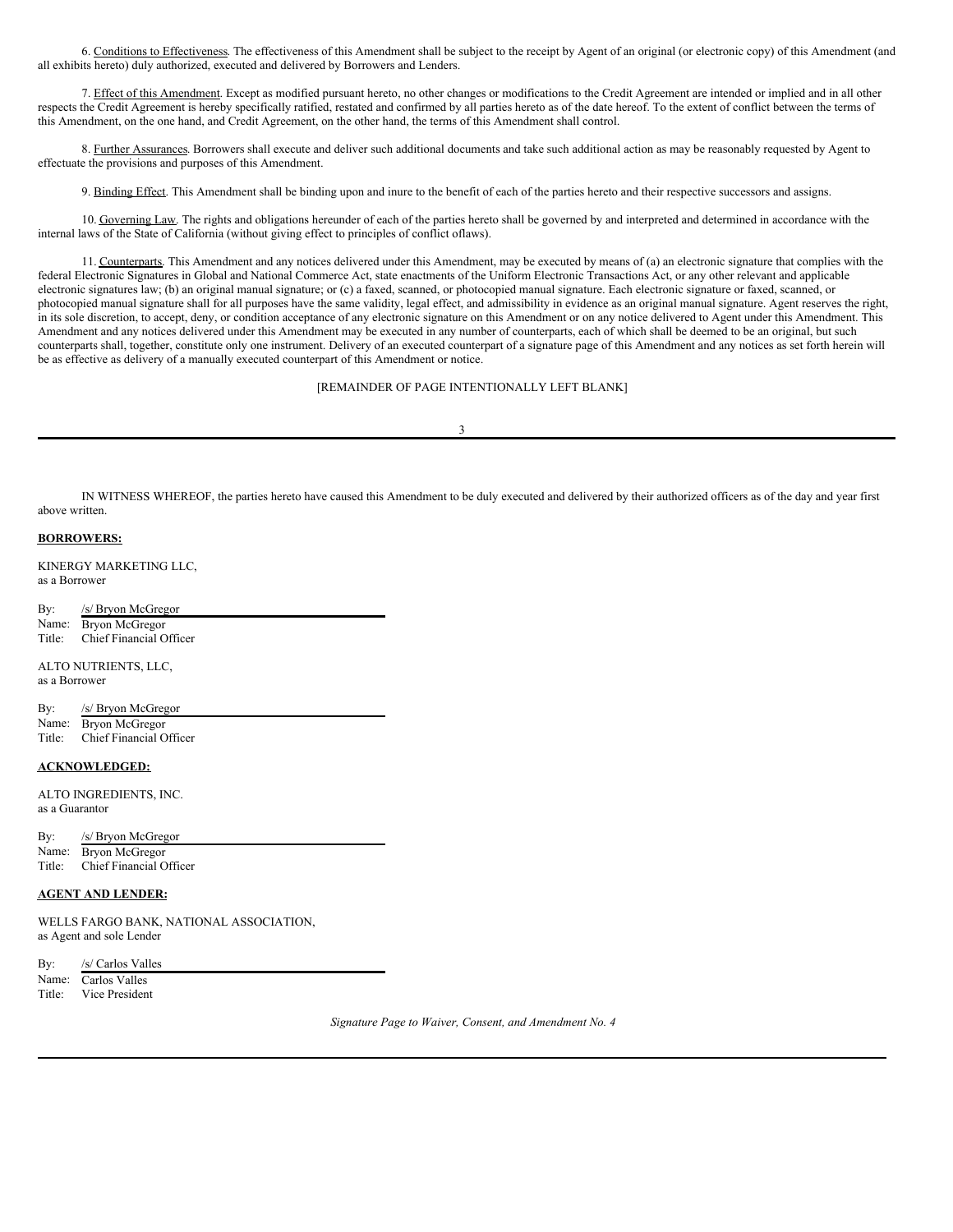### **WAIVER, CONSENT, AND AMENDMENT NO. 5 TO SECOND AMENDED AND RESTATED CREDIT AGREEMENT**

This WAIVER, CONSENT, ANDAMENDMENT NO. 5 TO SECOND AMENDED AND RESTATED CREDIT AGREEMENT(this "**Amendment**") is entered into as of June 10, 2021, by and among WELLS FARGO BANK, NATIONAL ASSOCIATION, in its capacity as administrative agent (in such capacity, "**Agent**") for each member of the Lender Group and the Bank Product Provider (as each such term is defined in the Credit Agreement referred to below), KINERGY MARKETING LLC ("**Kinergy**"), and ALTO NUTRIENTS, LLC, formerly known as Pacific AG. Products, LLC ("**Alto**" and together with Kinergy, each individually, a "**Borrower**" and collectively, the "**Borrowers**").

WHEREAS, Borrowers, Agent and Lenders (as defined below) have entered into certain financing arrangements as set forth in (a) the Second Amended and Restated Credit Agreement, dated as of August 2, 2017, by and among Agent, the financial institutions from time to time party thereto as lenders (collectively, the "**Lenders**") and Borrowers (as amended, restated, renewed, extended, supplemented, substituted and otherwise modified from time to time, the "**Credit Agreement**") and (b) the Loan Documents (as defined in the Credit Agreement);

WHEREAS, Borrowers have advised Agent that they have formed Alto Specialty Products, LLC ("**Alto Specialty Products**"), a wholly-owned subsidiary of Kinergy (the "**Alto Specialty Formation**"), and have requested that Agent and Lenders consent to the Alto Specialty Formation, subject to the terms and conditions of this Amendment; and

WHEREAS, Borrowers, Agent and Lenders have agreed to amend and modify certain provisions of Credit Agreement, subject to the terms and conditions of this Amendment.

NOW, THEREFORE, upon the mutual agreements and covenants set forth herein and for other good and valuable consideration, the receipt and sufficiency of which are hereby acknowledged, the parties hereto agree as follows:

1. Definitions.

(a) Deleted Definitions. The definition of "Daily Three Month LIBOR Rate" appearing in Section 1.1 of the Credit Agreement is hereby deleted in its

#### entirety.

(b) Additional Definitions. The following new defined terms are hereby added to Section 1.1 of the Credit Agreement in the appropriate alphabetical order:

""Amendment No. 5 Effective Date" means June 10, 2021."

""Daily Simple SOFR" means, with respect to any day (a "Reference Day"), a rate per annum equal to SOFR for the date that is (a "SOFR") Rate Date") two (2) U.S. Government Securities Business Days prior to (i) if such Reference Day is a U.S. Government Securities Business Day, such Reference Day or (ii) if such Reference Day is not a U.S. Government Securities Business Day, the U.S. Government Securities Business Day immediately preceding such Reference Day, in each case, as such rate appears on the SOFR Administrator's Website at approximately 3:00 p.m. (New York City time) on the U.S. Government Securities Business Day immediately following such SOFR Rate Date; *provided*, *however*, that if Daily Simple SOFR determined as provided above would be less than zero, then Daily Simple SOFR shall be deemed to be zero."

"SOFR" means a rate per annum equal to the secured overnight financing rate published by the SOFR Administrator on the SOFR Administrator's Website."

"SOFR Administrator" means the Federal Reserve Bank of New York (or a successor administrator of the secured overnight financing rate)."

"SOFR Administrator's Website'' means the website of the Federal Reserve Bank of New York, currently at http://www.newyorkfed.org, or any successor source for the secured overnight financing rate identified as such by the SOFR Administrator from time to time."

""SOFR Loans" means each portion of a Revolving Loan that bears interest at a rate determined by reference to Daily Simple SOFR."

""U.S. Government Securities Business Day" means any day except for (a) a Saturday, (b) a Sunday or (c) a day on which the Securities Industry and Financial Markets Association, or any successor thereto, recommends that the fixed income departments of its members be closed for the entire day for purposes of trading in United States government securities."

(c) Interpretation. Capitalized terms used and not defined in this Amendment shall have the respective meanings given them in the Credit Agreement.

2. Waiver and Consent to Alto Specialty Formation. Notwithstanding anything to the contrary set forth in the Loan Documents, and subject to the terms and conditions set forth herein, Agent and the Lenders hereby:

(a) Waive the application of each covenant or restriction set forth in the Loan Documents (including, without limitation, Section 5.11 of the Credit Agreement) that would prohibit, restrict, or be violated by the Alto Specialty Formation; and

(b) Consent to the Alto Specialty Formation.

3. Amendments. Effective as of the date hereof:

(a) The definition of "Applicable Margin" set forth in Section 1.1 of the Credit Agreement is hereby deleted in its entirety and the following substituted

therefor:

""Applicable Margin" means, as of any date of determination, the applicable margin set forth in the following table that corresponds to the Average Excess Availability of Borrowers for the most recently completed quarter:

| Level | Average Excess Availability<br>$\geq$ 50% of the Maximum Revolver Amount                | Applicable Margin<br>1.75 percentage points |
|-------|-----------------------------------------------------------------------------------------|---------------------------------------------|
|       | $\leq$ 50% of the Maximum Revolver Amount and $\geq$ 25% of the Maximum Revolver Amount | 2.00 percentage points                      |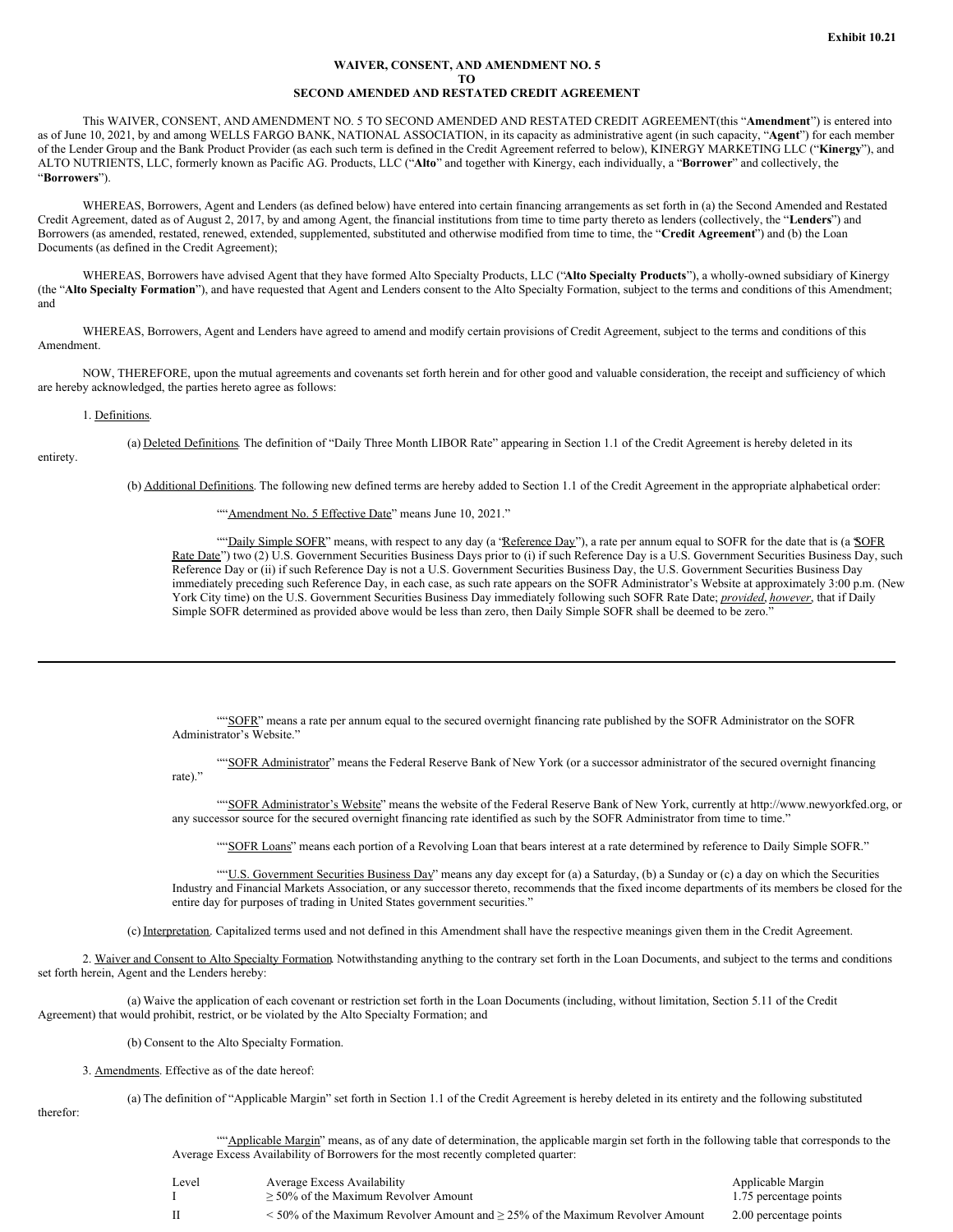$\mathfrak{Z}$ 

The Applicable Margin shall be re-determined as of the first day of each quarter. Notwithstanding anything to the contrary herein, the Applicable Margin shall be the highest percentage set forth above plus two (2%) percent per annum, at Agent's option, without notice, (i) either (A) for the period on and after the date of termination or non-renewal hereof until such time as all Obligations are indefeasibly paid and satisfied in full in immediately available funds, or (B) for the period from and after the date of the occurrence of any Event of Default, and for so long as such Event of Default is continuing as determined by Agent and (ii) on the Revolving Loans to Borrowers at any time outstanding in excess of the Borrowing Base (whether or not such excess(es) arise or are made with or without Agent's or any Lender's knowledge or consent and whether made before or after an Event of Default). The Applicable Margin as of the Amendment No. 5 Effective Date shall be the Applicable Margin shall be set at the margin in the row styled "Level III""

(b) The definition of "Business Day" set forth in Section 1.1 of the Credit Agreement is hereby deleted in its entirety and the following substituted therefor:

""Business Day" means any day that is not a Saturday, Sunday, or other day on which banks are authorized or required to close in the state of California or North Carolina."

(c) Subsection (m) of the definition of "Eligible Accounts" set forth in Section 1.1 of the Credit Agreement is hereby deleted in its entirety and the following substituted therefor:

> "(m) (i) the aggregate amount of such Accounts of the Borrowers owing by a single account debtor (other than Chevron Corporation, Valero Energy Corporation, Royal Dutch Shell plc, Tesoro Corporation, Procter and Gamble, MGP Ingredients, Vi-Jon LLC, and BP Products) do not constitute more than twenty (20%) percent of the aggregate amount of all otherwise Eligible Accounts, and (ii) the aggregate amount of such Accounts owing by any of Chevron Corporation, Valero Energy Corporation, Royal Dutch Shell plc, Tesoro Corporation, Procter and Gamble, MGP Ingredients, Vi-Jon LLC, and BP Products do not, in each case, constitute more than thirty (30%) percent of the aggregate amount of all otherwise Eligible Accounts (but the portion of the Accounts not in excess of the applicable percentages set forth above may be deemed Eligible Accounts and such applicable percentages may from time to time be increased by Agent in the exercise of its Permitted Discretion at the request of Borrower, and may from time to time be reduced by Agent in the exercise of its sole discretion (and, with respect to any such reduction below such initial percentages, in accordance with and subject to the terms hereof);"

> > 3

(d) The definition of "Increased Reporting Event" set forth in Section 1.1 of the Credit Agreement is hereby deleted in its entirety and the following substituted therefor:

> ""Increased Reporting Event" means if at any time (a) Excess Availability is less than fifteen percent (15%) of the Maximum Revolver Amount or (b) a Default or Event of Default shall have occurred and be continuing."

(e) The definition of "Maturity Date" set forth in Section 1.1 of the Credit Agreement is hereby amended and restated in its entirety to read as follows:

""Maturity Date" means August 8, 2023."

(f) Section 2.6(a) of the Credit Agreement is hereby deleted in its entirety and the following substituted therefor:

"(a) Interest Rates. Except as provided in Section 2.6(c), all Obligations (except for undrawn Letters of Credit) that have been charged to the Loan Account pursuant to the terms hereof shall bear interest at a per annum rate equal to the Daily Simple SOFR plus the Applicable Margin."

(g) Section 2.12 of the Credit Agreement is hereby deleted in its entirety and the following substituted therefor:

#### "Special Provisions Applicable to Daily Simple SOFR.

(a) The Daily Simple SOFR may be adjusted by Agent with respect to any Lender on a prospective basis to take into account any additional or increased costs to such Lender of maintaining or increased costs (other than Taxes which shall be governed by Section 16), in each case, due to changes in applicable law, including any Changes in Law and changes in the reserve requirements imposed by the Board of Governors, or similar requirements imposed by any domestic or foreign governmental authority or resulting from compliance by Lender with any request or directive (whether or not having the force of law) from any central bank or other Governmental Authority and related in any manner to SOFR or Daily Simple SOFR, which additional or increased costs would increase the cost of funding or maintaining loans bearing interest at the Daily Simple SOFR. In any such event, the affected Lender shall give Borrowers and Agent notice of such a determination and adjustment and Agent promptly shall transmit the notice to each other Lender and, upon its receipt of the notice from the affected Lender, Borrowers may, by notice to such affected Lender, require such Lender to furnish to Borrowers a statement setting forth in reasonable detail the basis for adjusting such Daily Simple SOFR and the method for determining the amount of such adjustment.

(b) Notwithstanding anything to the contrary contained herein, subject to the occurrence of a Benchmark Transition Event or an Early Opt-in Election, as such terms are defined in Schedule 2.12, in the event that (i) any change in market conditions or any Change in Law shall at any time after the date hereof, in the reasonable opinion of any Lender, make it unlawful or impractical for such Lender to fund or maintain Loans at the Daily Simple SOFR, or to continue such funding or maintaining, or to determine or charge interest rates at the Daily Simple SOFR, or (ii) any Lender determines that the interest rate hereunder based on the Daily Simple SOFR will not adequately and fairly reflect the cost to such Lender of maintaining or funding any Loans based upon Daily Simple SOFR, then, in either case, (x) such Lender shall give notice of such changed circumstances to Agent and Borrower, and Agent promptly shall transmit the notice to each other Lender, (y) such Loans of such Lender shall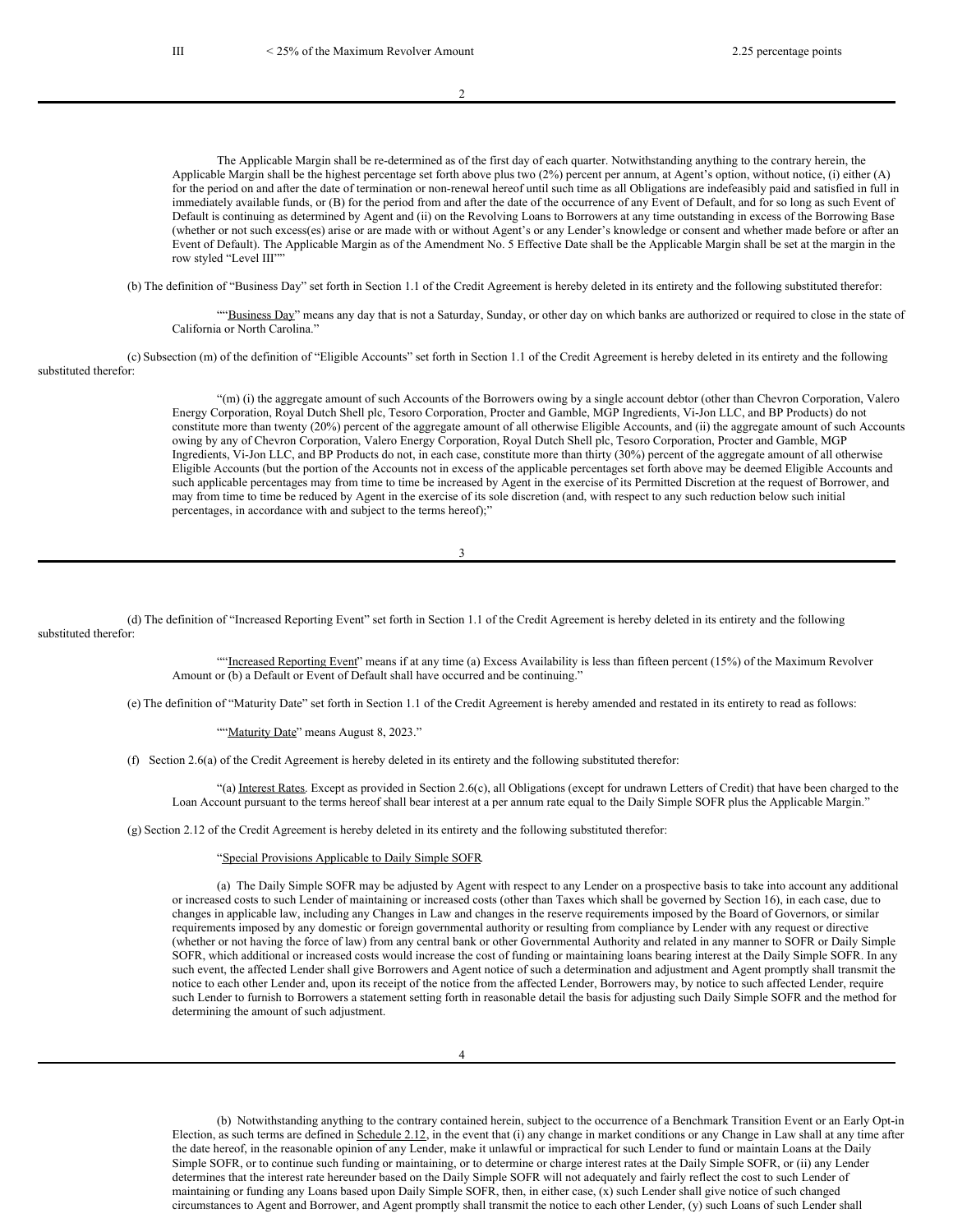thereafter bear interest at a per annum rate equal to the Base Rate plus the Applicable Margin and (z) interest based on the Daily Simple SOFR shall not be available for Loans of such Lender until such Lender determines that interest based on such rate is again available.

(c) Anything to the contrary contained herein notwithstanding, neither Agent, nor any Lender, nor any of their Participants, is required actually to match fund any Obligation as to which interest accrues at the Daily Simple SOFR."

(h) Section 2.13(b) of the Credit Agreement is hereby amended to delete each reference to "Daily Three Month LIBOR Rate" appearing therein and substitute "Daily Simple SOFR" therefor.

(i) Section 14.2 of the Credit Agreement is hereby amended and restated to read as follows:

#### "14.2 Replacement of Lenders

(a) If (i) any action to be taken by the Lender Group or Agent hereunder requires the consent, authorization, or agreement of all Lenders or all Lenders affected thereby and if such action has received the consent, authorization, or agreement of the Required Lenders but not of all Lenders or all Lenders affected thereby, or (ii) Daily Simple SOFR is adjusted with respect to any Lender pursuant to Section 2.12(a), or (iii) any Lender makes a claim for compensation under Section 16, then Borrowers or Agent, upon at least five Business Days prior irrevocable notice, may permanently replace any Lender that failed to give its consent, authorization, or agreement (a "Non-Consenting Lender"), any Lender in respect of which Daily Simple SOFR is increased (an "Increased Costs Lender") or any Lender that made a claim for compensation (a "Tax Lender") with one or more Replacement Lenders, and the Non-Consenting Lender, Increased Costs Lender or Tax Lender, as applicable, shall have no right to refuse to be replaced hereunder. Such notice to replace the Non-Consenting Lender, Increased Costs Lender or Tax Lender, as applicable, shall specify an effective date for such replacement, which date shall not be later than 15 Business Days after the date such notice is given.

(b) Prior to the effective date of such replacement, the Non- Consenting Lender or Tax Lender, as applicable, and each Replacement Lender shall execute and deliver an Assignment and Acceptance, subject only to the Non-Consenting Lender, Increased Costs Lender or Tax Lender, as applicable, being repaid in full its share of the outstanding Obligations (without any premium or penalty of any kind whatsoever, but including (i) all interest, fees and other amounts that may be due in payable in respect thereof, and (ii) an assumption of its Pro Rata Share of participations in the Letters of Credit. If the Non-Consenting Lender, Increased Costs Lender or Tax Lender, as applicable, shall refuse or fail to execute and deliver any such Assignment and Acceptance prior to the effective date of such replacement, Agent may, but shall not be required to, execute and deliver such Assignment and Acceptance in the name or and on behalf of the Non-Consenting Lender, Increased Costs Lender or Tax Lender, as applicable, and irrespective of whether Agent executes and delivers such Assignment and Acceptance, the Non-Consenting Lender, Increased Costs Lender or Tax Lender, as applicable, shall be deemed to have executed and delivered such Assignment and Acceptance. The replacement of any Non-Consenting Lender, Increased Costs Lender or Tax Lender, as applicable, shall be made in accordance with the terms of Section 13.1. Until such time as one or more Replacement Lenders shall have acquired all of the Obligations, the Commitments, and the other rights and obligations of the Non-Consenting Lender, Increased Costs Lender or Tax Lender, as applicable, hereunder and under the other Loan Documents, the Non-Consenting Lender, Increased Costs Lender or Tax Lender, as applicable, shall remain obligated to make the Non-Consenting Lender's, Increased Costs Lender's or Tax Lender's, as applicable, Pro Rata Share of Revolving Loans and to purchase a participation in each Letter of Credit, in an amount equal to its Pro Rata Share of participations in such Letters of Credit."

(j) The Credit Agreement is hereby amended to insert a new Schedule 2.12 (SOFR Replacement) in the form of Schedule 2.12 attached hereto.

4. Joinder of Alto Specialty Products Borrowers agree that they shall, within thirty (30) days of the date hereof (as such date may be extended by Agent in its discretion, which extension may be granted by electronic mail), cause Alto Specialty Products to be joined as a Borrower under the Credit Agreement, the Guaranty and Security Agreement, and the other Loan Documents, in accordance with Section 5.11 of the Credit Agreement.

5. Amendment Fee. In addition to all other fees, costs and expenses payable by Borrowers to Agent and Lenders under the Loan Documents Borrowers shall pay to Agent an amendment fee in the amount of \$100,000 (the "**Amendment Fee**"). Such Amendment Fee shall be fully earned on the date hereof, and payable as follows: (i) \$50,000 of the Amendment Fee shall be payable on the date hereof, and shall not be subject to refund or rebate for any reason and (ii) the remaining \$50,000 shall be payable on the earlier of (x) the first anniversary of the date of this Amendment or (y) the date that the Credit Agreement and the Commitments thereunder are terminated, *provided*, *that*, notwithstanding the foregoing, if at any time prior to the first anniversary of the date of this Amendment, the credit facility provided under the Credit Agreement is refinanced by a cash flow facility provided by Wells Fargo or one of its affiliates, the remaining \$50,000 portion of the Amendment Fee shall not be due or payable.

| ۰,<br>I<br>۰, |  |
|---------------|--|

6. Additional Representation. In addition to the continuing representations, warranties and covenants at any time made by Borrowers to Agent and Lenders pursuant to the Credit Agreement, and the other Loan Documents, Borrowers hereby jointly and severally represent, warrant and covenant with and to Agent and Lenders that, as of the date of this Amendment and after giving effect hereto, no known Default or Event of Default exists or has occurred and is continuing.

7. Release. In consideration of the agreements of Agent and Lenders contained herein and the making of loans by or on behalf of Agent and Lenders to Borrowers pursuant to the Credit Agreement, and for other good and valuable consideration, the receipt and sufficiency of which is hereby acknowledged, each Borrower on behalf of itself and its successors, assigns, and other legal representatives (the "**Releasing Parties**"), hereby, jointly and severally, absolutely, unconditionally and irrevocably releases, remises and forever discharges Agent and each Lender, and their present and former shareholders, affiliates, subsidiaries, divisions, predecessors, directors, officers, attorneys, employees, agents and other representatives and their respective successors and assigns (Agent, each Lender and all such other parties being hereinafter referred to collectively as the "**Releasees**" and individually as a "**Releasee**"), of and from all demands, actions, causes of action, suits, covenants, contracts, controversies, agreements, promises, sums of money, accounts, bills, reckonings, damages and any and all other claims, counterclaims, defenses, rights of set-off, demands and liabilities whatsoever (individually, a "**Claim**" and collectively, "**Claims**") of every name and nature, known or unknown, suspected or unsuspected, both at law and in equity, whether liquidated or unliquidated, matured or unmatured, asserted or unasserted, fixed or contingent, foreseen or unforeseen and anticipated or unanticipated, which any Releasing Party may now or hereafter own, hold, have or claim to have against the Releasees or any of them for, upon, or by reason of any nature, cause or thing whatsoever which arises at any time on or prior to the day and date of this Amendment, in relation to, or in any way in connection with the Credit Agreement, as amended and supplemented through the date hereof, this Amendment and the other Loan Documents. Each Releasing Party understands, acknowledges and agrees that the release set forth above may be pleaded as a full and complete defense and may be used as a basis for an injunction against any action, suit or other proceeding which may be instituted, prosecuted or attempted in breach of the provisions of such release.

It is the intention of the Releasing Parties that the above release shall be effective as a full and final release of each and every matter specifically and generally referred to above clause (a). Each Releasing Party acknowledges and represents that it has been advised by independent legal counsel with respect to the agreements contained herein and with respect to the provisions of California Civil Code Section 1542, which provides as follows: "A GENERAL RELEASE DOES NOT EXTEND TO CLAIMS THAT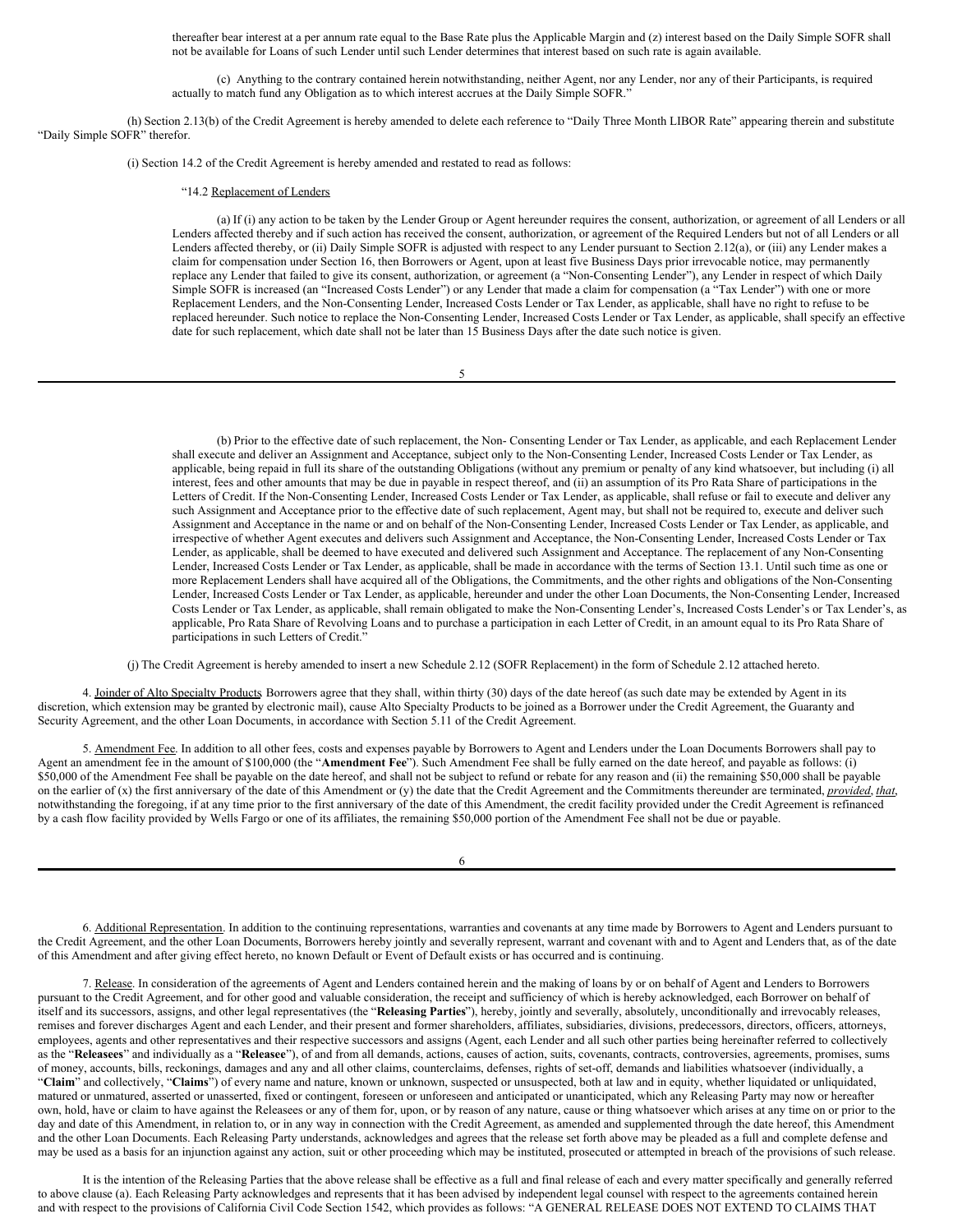THE CREDITOR OR RELEASING PARTY DOES NOT KNOW OR SUSPECT TO EXIST IN HIS OR HER FAVOR AT THE TIME OF EXECUTING THE RELEASE, AND THAT IF KNOWN BY HIM OR HER WOULD HAVE MATERIALLY AFFECTED THE SETTLEMENT WITH THE DEBTOR OR RELEASEE." Each Releasing Party, being aware of said code section, expressly waives on its own behalf and on behalf of those for which such Releasing Party is giving the release, any and all rights either may have thereunder, as well as under any other statute or common law principle of similar effect, with respect to any of the matters released herein. This release shall act as a release of all included claims, rights and causes of action, whether such claims are currently known, unknown, foreseen or unforeseen and regardless of any present lack of knowledge as to such claims. Each Releasing Party understands and acknowledges the significance and consequence of this waiver of California Civil Code Section 1542, and hereby assumes full responsibility for any injuries, damages, losses or liabilities released herein.

8. Conditions to Effectiveness. The effectiveness of this Amendment shall be subject to the receipt by Agent of an original (or electronic copy) of this Amendment (and all exhibits hereto) duly authorized, executed and delivered by Borrowers and Lenders.

9. Effect of this Amendment. Except as modified pursuant hereto, no other changes or modifications to the Credit Agreement are intended or implied and in all other respects the Credit Agreement is hereby specifically ratified, restated and confirmed by all parties hereto as of the date hereof. To the extent of conflict between the terms of this Amendment, on the one hand, and Credit Agreement, on the other hand, the terms of this Amendment shall control.

10. Further Assurances. Borrowers shall execute and deliver such additional documents and take such additional action as may be reasonably requested by Agent to effectuate the provisions and purposes of this Amendment.

11. Binding Effect. This Amendment shall be binding upon and inure to the benefit of each of the parties hereto and their respective successors and assigns.

12. Governing Law. The rights and obligations hereunder of each of the parties hereto shall be governed by and interpreted and determined in accordance with the internal laws of the State of California (without giving effect to principles of conflict of laws).

13. Counterparts. This Amendment and any notices delivered under this Amendment, may be executed by means of (a) an electronic signature that complies with the federal Electronic Signatures in Global and National Commerce Act, state enactments of the Uniform Electronic Transactions Act, or any other relevant and applicable electronic signatures law; (b) an original manual signature; or (c) a faxed, scanned, or photocopied manual signature. Each electronic signature or faxed, scanned, or photocopied manual signature shall for all purposes have the same validity, legal effect, and admissibility in evidence as an original manual signature. Agent reserves the right, in its sole discretion, to accept, deny, or condition acceptance of any electronic signature on this Amendment or on any notice delivered to Agent under this Amendment. This Amendment and any notices delivered under this Amendment may be executed in any number of counterparts, each of which shall be deemed to be an original, but such counterparts shall, together, constitute only one instrument. Delivery of an executed counterpart of a signature page of this Amendment and any notices as set forth herein will be as effective as delivery of a manually executed counterpart of this Amendment or notice.

[REMAINDER OF PAGE INTENTIONALLY LEFT BLANK]

8

IN WITNESS WHEREOF, the parties hereto have caused this Amendment to be duly executed and delivered by their authorized officers as of the day and year first above written.

## **BORROWERS:**

KINERGY MARKETING LLC, as a Borrower

By: /s/ Bryon T. McGregor Name: Bryon T. McGregor Title: Chief Financial Officer

ALTO NUTRIENTS, LLC, as a Borrower

By: /s/ Bryon T. McGregor Name: Bryon T. McGregor Title: Chief Financial Officer

# **ACKNOWLEDGED:**

ALTO INGREDIENTS, INC. as a Guarantor

By: /s/ Bryon T. McGregor

Name: Bryon T. McGregor Title: Chief Financial Officer

# **AGENT AND LENDER:**

WELLS FARGO BANK, NATIONAL ASSOCIATION, as Agent and sole Lender

By: /s/ Carlos Valles Name: Carlos Valles Title: Vice President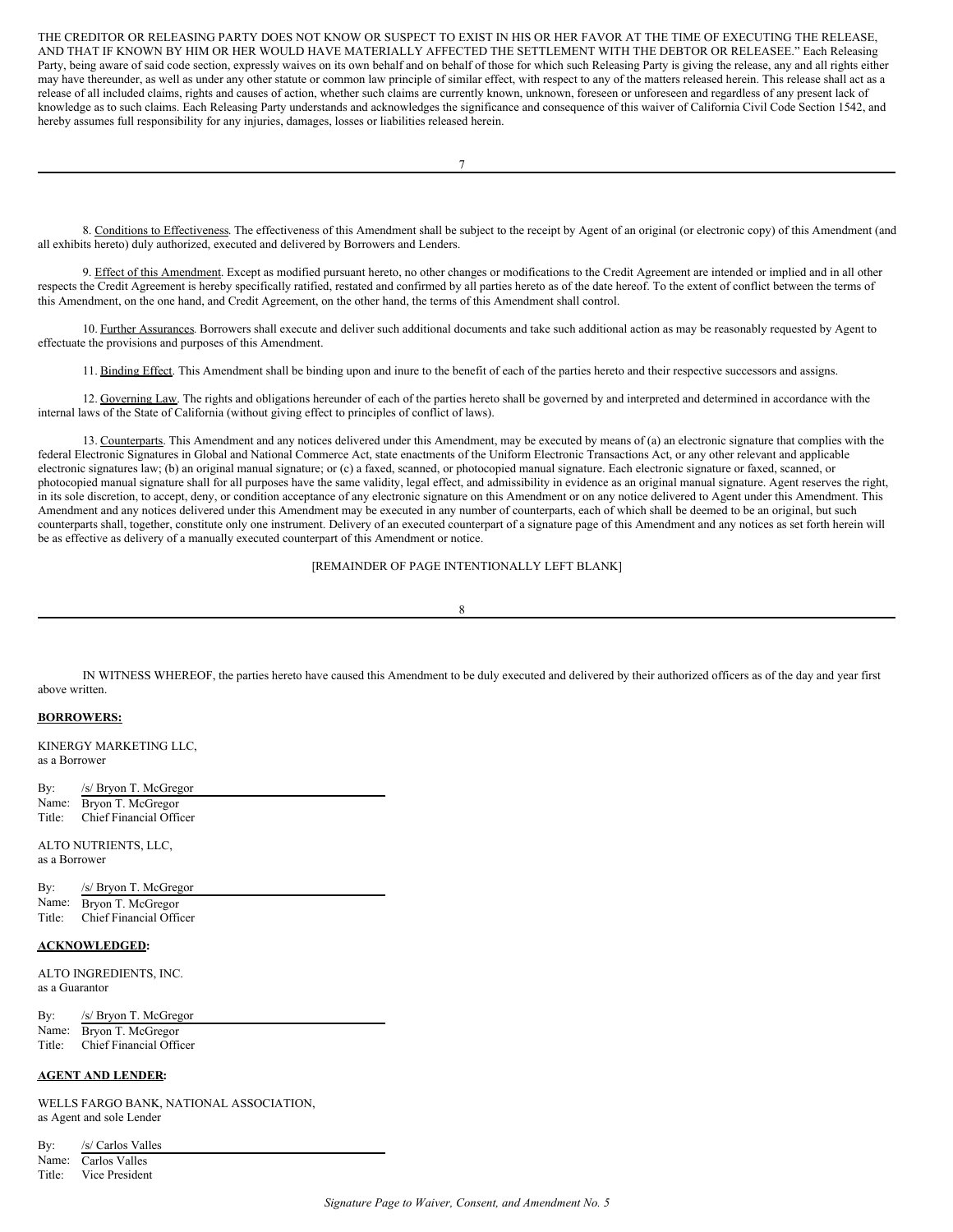#### SCHEDULE 2.12 TO CREDIT AGREEMENT

## SOFR Replacement

Defined terms used in this Schedule 2.7 that are not otherwise defined in this Agreement are set forth at the end of this Schedule 2.7.

1. Benchmark Replacement. Notwithstanding anything to the contrary herein or in any other Loan Document, upon the occurrence of a Benchmark Transition Event or an Early Opt-in Election, as applicable, Agent and Administrative Borrower may amend this Agreement to replace the then current Benchmark with a Benchmark Replacement. Any such amendment will become effective at 5:00 p.m. on the fifth (5th) Business Day after Agent has posted such amendment to all Lenders and Administrative Borrower so long as Agent has not received, by such time, written notice of objection to such amendment from Lenders comprising the Required Lenders. Any such amendment with respect to an Early Opt-in Election will become effective on the date that Lenders comprising the Required Lenders have delivered to Agent written notice that such Required Lenders accept such amendment. No replacement of the Benchmark with a Benchmark Replacement pursuant to this Schedule 2.12 will occur prior to the applicable Benchmark Transition Start Date.

2. Benchmark Replacement Conforming Changes. In connection with a Benchmark Replacement, Agent will have the right to make Benchmark Replacement Conforming Changes from time to time and, notwithstanding anything to the contrary herein or in any other Loan Document, any amendments implementing such Benchmark Replacement Conforming Changes will become effective without any further action or consent of any other party to this Agreement.

3. Notices; Standards for Decisions and Determinations. Agent will promptly notify Administrative Borrower and the Lenders of (a) any occurrence of a Benchmark Transition Event or an Early Opt-in Election, as applicable, and its related Benchmark Replacement Date and Benchmark Transition Start Date, (b) the implementation of any Benchmark Replacement, (c) the effectiveness of any Benchmark Replacement Conforming Changes and (d) the commencement or conclusion of any Benchmark Unavailability Period. Any determination, decision or election that may be made by Agent or Lenders pursuant to this Schedule 2.12 including any determination with respect to a tenor, rate or adjustment or of the occurrence or non-occurrence of an event, circumstance or date and any decision to take or refrain from taking any action or any selection, will be conclusive and binding absent manifest error and may be made in its or their sole discretion and without consent from any other party hereto, except, in each case, as expressly required pursuant to this Schedule 2.12.

4. Benchmark Unavailability Period. Upon Administrative Borrower's receipt of notice of the commencement of a Benchmark Unavailability Period, Agent may (a) declare that SOFR Loans will not thereafter be made by Agent and the Lenders, such that any request for a SOFR Loan from Borrowers shall be deemed to be a request for a Loan that bears interest at the Base Rate and (b) require that all outstanding SOFR Loans made by Lender be converted to Loans that bear interest at the Base Rate immediately, in which event all outstanding SOFR Loans shall be so converted and shall bear interest at the Base Rate in effect from time to time, plus the Applicable Margin. The Base Rate in effect from time to time plus the Applicable Margin shall replace the then-current Benchmark for any determination of interest hereunder or under any other Loan Document during a Benchmark Unavailability Period.

10

## 5. Certain Defined Terms. As used in this Schedule 2.12:

"Benchmark" means, initially, Daily Simple SOFR; provided, however, that, if a Benchmark Transition Event or an Early Opt-in Election, as applicable, has occurred with respect to Daily Simple SOFR or the then-current Benchmark, then "Benchmark" means the applicable Benchmark Replacement to the extent that such Benchmark Replacement has become effective pursuant to the provisions of this Schedule 2.12.

"Benchmark Administrator" means, initially, the SOFR Administrator, or any successor administrator of the then-current Benchmark or any insolvency or resolution official with authority over such administrator.

"Benchmark Replacement" means the sum of: (a) the alternate rate of interest that has been selected by Agent and Administrative Borrower for the then-current Benchmark and (b) the spread adjustment or method for calculating or determining such spread adjustment, (which may be a positive or negative value or zero) that has been selected by Agent and Administrative Borrower, in each case, giving due consideration to (i) any selection or recommendation by the Relevant Governmental Body at such time for a replacement rate, the mechanism for determining such a rate, the methodology or conventions applicable to such rate, or the spread adjustment, or method for calculating or determining such spread adjustment, for such rate, or (ii) any evolving or then-prevailing market convention for determining a rate of interest as a replacement to the thencurrent Benchmark, the methodology or conventions applicable to such rate, or the spread adjustment, or method for calculating or determining such spread adjustment, for such alternate rate for U.S. dollar-denominated syndicated or bilateral credit facilities at such time; provided, however, that, if the Benchmark Replacement as determined as provided above would be less than zero, then the Benchmark Replacement shall be deemed to be zero.

"Benchmark Replacement Conforming Changes" means any technical, administrative or operational changes (including changes to the timing and frequency of determining rates and making payments of interest, prepayment provisions and other technical, administrative or operational matters) that Agent decides may be appropriate to reflect the adoption and implementation of such Benchmark Replacement and to permit the administration thereof by Agent in a manner substantially consistent with market practice (or, if Agent decides that adoption of any portion of such market practice is not administratively feasible or if Agent determines that no market practice for the administration of the Benchmark Replacement exists, in such other manner of administration as Agent decides is reasonably necessary in connection with the administration of this Agreement).

"Benchmark Replacement Date" means the earlier to occur of the following events with respect to the then-current Benchmark:

(a) in the case of clause (a) of the definition of "Benchmark Transition Event," the later of (i) the date of the public statement or publication of information referenced therein and (ii) the date on which the Benchmark Administrator permanently or indefinitely ceases to provide the Benchmark; or

(b) in the case of clause (b) of the definition of "Benchmark Transition Event," the date of the public statement or publication of information referenced therein.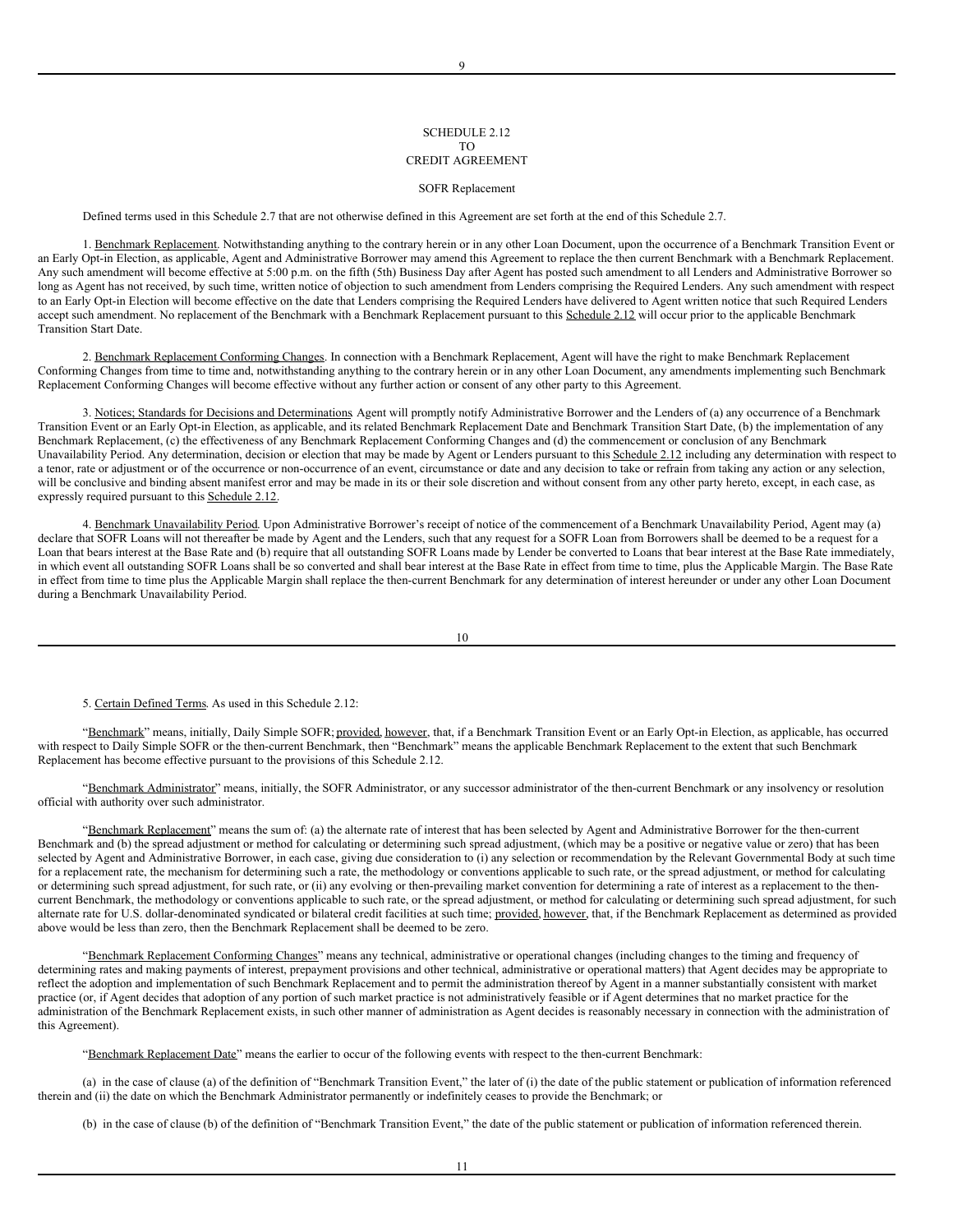"Benchmark Transition Event" means the occurrence of one or more of the following events with respect to the then-current Benchmark: a public statement or publication of information by or on behalf of the Benchmark Administrator or a regulatory supervisor for the Benchmark Administrator announcing that (a) the Benchmark Administrator has ceased or will cease to provide the Benchmark permanently or indefinitely or (b) the Benchmark is no longer, or as of a specified future date will no longer be, representative of underlying markets.

"Benchmark Transition Start Date" means (a) in the case of a Benchmark Transition Event, the earlier of (i) the applicable Benchmark Replacement Date and (ii) if such Benchmark Transition Event is a public statement or publication of information of a prospective event, the  $90<sup>th</sup>$  day prior to the expected date of such event as of such public statement or publication of information (or if the expected date of such prospective event is fewer than 90 days after such statement or publication, the date of such statement or publication) and (b) in the case of an Early Opt-in Election, the date specified by Agent or the Required Lenders, as applicable, by notice to Administrative Borrower, Agent (in the case of such notice by the Required Lenders) and the Lenders.

"Benchmark Unavailability Period" means, if a Benchmark Transition Event and its related Benchmark Replacement Date have occurred with respect to the thencurrent Benchmark and solely to the extent that the Benchmark has not been replaced with a Benchmark Replacement, the period (a) beginning at the time that such Benchmark Replacement Date has occurred if, at such time, no Benchmark Replacement has replaced the Benchmark for all purposes hereunder in accordance with this Schedule 2.12 and (b) ending at the time that a Benchmark Replacement has replaced the Benchmark for all purposes hereunder pursuant to Schedule 2.12.

"Early Opt-in Election" means the occurrence of:

(a) (i) a determination by Agent or (ii) a notification by the Required Lenders to Agent (with a copy to Administrative Borrower) that the Required Lenders have determined that United States dollar-denominated syndicated or bilateral credit facilities at such time (as a result of amendment or as originally executed) a new benchmark interest rate to replace the then-current Benchmark, and

(b) (i) the election by Agent or (ii) the election by the Required Lenders to declare that an Early Opt-in Election has occurred and the provision, as applicable, by Agent of written notice of such election to Administrative Borrower and the Lenders or by the Required Lenders of written notice of such election to Agent.

"Relevant Governmental Body" means the Board of Governors of the Federal Reserve System and/or the Federal Reserve Bank of New York, or a committee officially endorsed or convened by the Board of Governors of the Federal Reserve System and/or the Federal Reserve Bank of New York, or any successor thereto.

12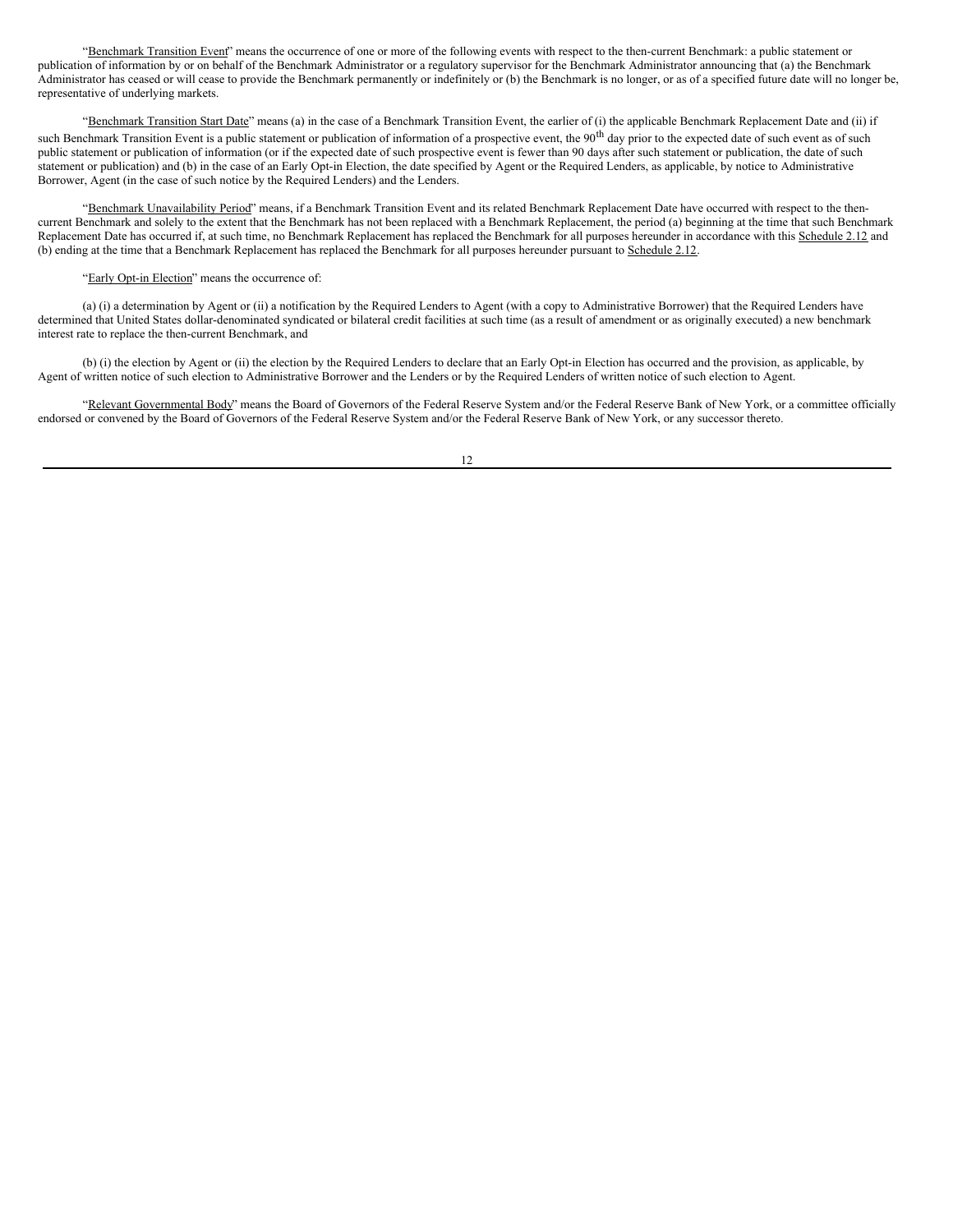# **SUBSIDIARIES OF THE REGISTRANT**

| Subsidiary Name              | State or Jurisdiction of<br>Incorporation or Organization |
|------------------------------|-----------------------------------------------------------|
| Kinergy Marketing LLC        | Oregon                                                    |
| Alto Nutrients, LLC          | California                                                |
| Alto Specialty Products, LLC | Delaware                                                  |
| Alto Op Co.                  | Delaware                                                  |
| Alto West, LLC               | Delaware                                                  |
| Alto Columbia, LLC           | Delaware                                                  |
| Alto Magic Valley, LLC       | Delaware                                                  |
| Alto Central, LLC            | Delaware                                                  |
| Alto Canton, LLC             | Delaware                                                  |
| Alto Pekin, LLC              | Delaware                                                  |
| Alto ICP, LLC                | Delaware                                                  |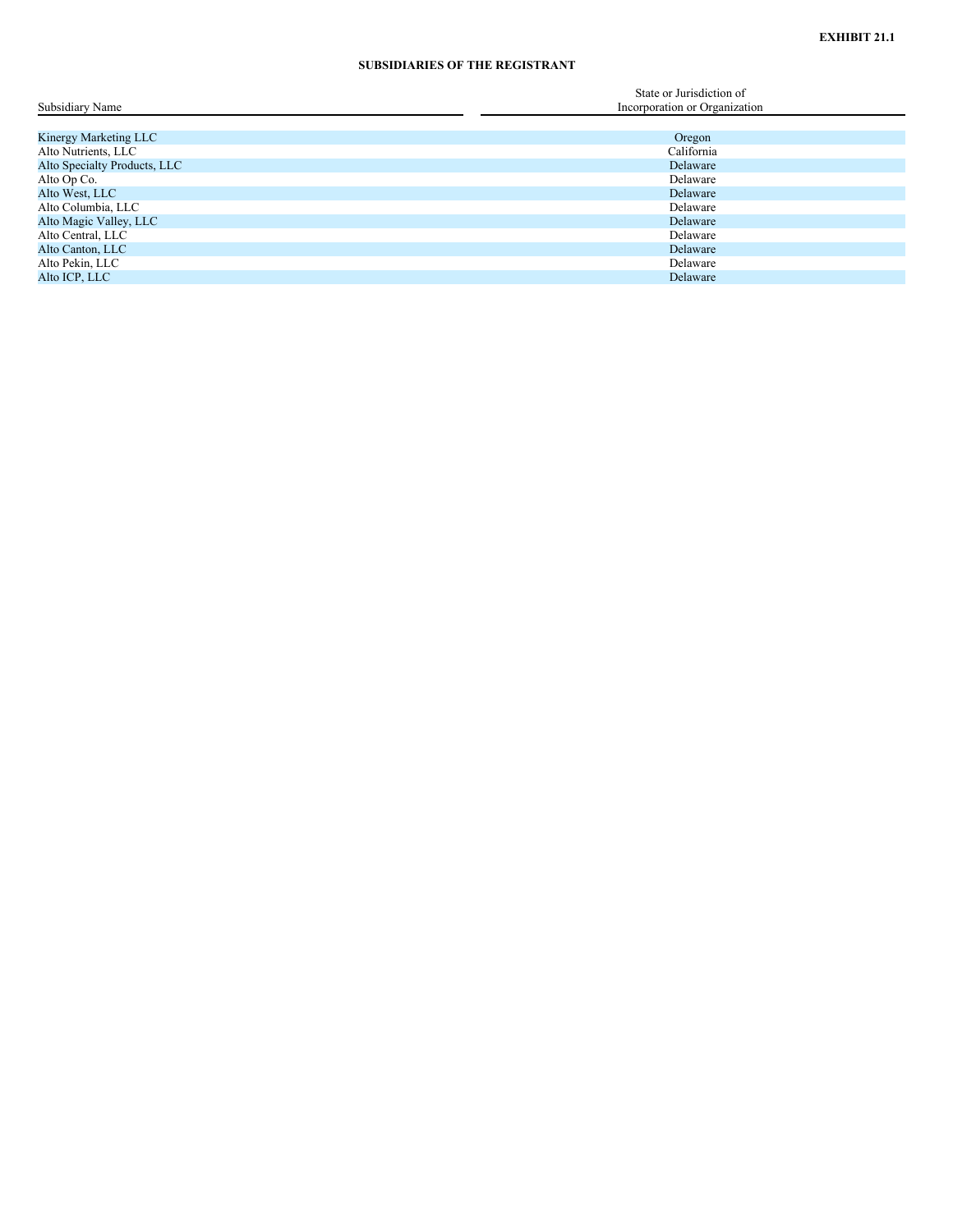## **Consent of Independent Registered Public Accounting Firm**

We consent to the incorporation by reference in Registration Statements (Nos. 333-169002, 333-176540, 333-185884, 333-189478, 333-196876, 333-212070, 333-225622, 333- 234613 and 333-250180) on Form S-8 and (Nos. 333-238939 and 333-250821) on Form S-3 of Alto Ingredients, Inc. of our reports dated March 14, 2022, relating to the consolidated financial statements and the effectiveness of internal control over financial reporting of Alto Ingredients, Inc., appearing in this Annual Report on Form 10-K of Alto Ingredients, Inc. for the year ended December 31, 2021.

/s/ RSM US LLP

Rochester, Minnesota March 14, 2022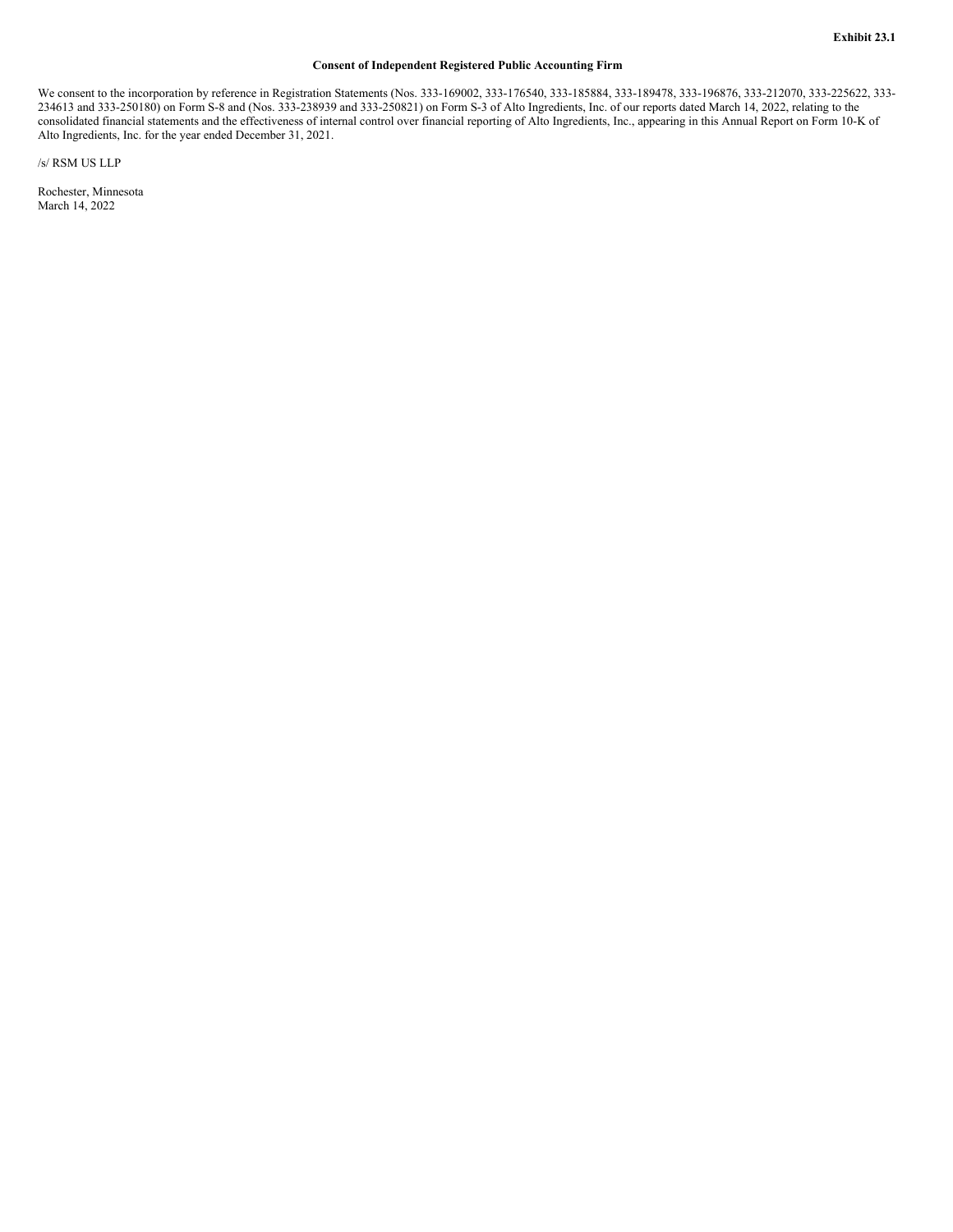## **CERTIFICATION OF PRINCIPAL EXECUTIVE OFFICER PURSUANT TO SECTION 302 OF THE SARBANES-OXLEY ACT OF 2002**

I, Michael D. Kandris, certify that:

1. I have reviewed this Annual Report on Form 10-K of Alto Ingredients, Inc.;

2. Based on my knowledge, this report does not contain any untrue statement of a material fact or omit to state a material fact necessary to make the statements made, in light of the circumstances under which such statements were made, not misleading with respect to the period covered by this report;

3. Based on my knowledge, the financial statements, and other financial information included in this report, fairly present in all material respects the financial condition, results of operations and cash flows of the registrant as of, and for, the periods presented in this report;

4. The registrant's other certifying officer(s) and I are responsible for establishing and maintaining disclosure controls and procedures (as defined in Exchange Act Rules 13a-15(e) and 15d-15(e)) and internal control over financial reporting (as defined in Exchange Act Rules 13a-15(f) and 15d-15(f)) for the registrant and have:

(a) Designed such disclosure controls and procedures, or caused such disclosure controls and procedures to be designed under our supervision, to ensure that material information relating to the registrant, including its consolidated subsidiaries, is made known to us by others within those entities, particularly during the period in which this report is being prepared;

(b) Designed such internal control over financial reporting, or caused such internal control over financial reporting to be designed under our supervision, to provide reasonable assurance regarding the reliability of financial reporting and the preparation of financial statements for external purposes in accordance with generally accepted accounting principles;

(c) Evaluated the effectiveness of the registrant's disclosure controls and procedures and presented in this report our conclusions about the effectiveness of the disclosure controls and procedures, as of the end of the period covered by this report based on such evaluation; and

(d) Disclosed in this report any change in the registrant's internal control over financial reporting that occurred during the registrant's most recent fiscal quarter (the registrant's fourth fiscal quarter in the case of an annual report) that has materially affected, or is reasonably likely to materially affect, the registrant's internal control over financial reporting; and

5. The registrant's other certifying officer(s) and I have disclosed, based on our most recent evaluation of internal control over financial reporting, to the registrant's auditors and the audit committee of the registrant's board of directors (or persons performing the equivalent functions):

(a) All significant deficiencies and material weaknesses in the design or operation of internal control over financial reporting which are reasonably likely to adversely affect the registrant's ability to record, process, summarize and report financial information; and

(b) Any fraud, whether or not material, that involves management or other employees who have a significant role in the registrant's internal control over financial reporting.

Date: March 14, 2022 /s/ Michael D. Kandris

Michael D. Kandris President and Chief Executive Officer (Principal Executive Officer)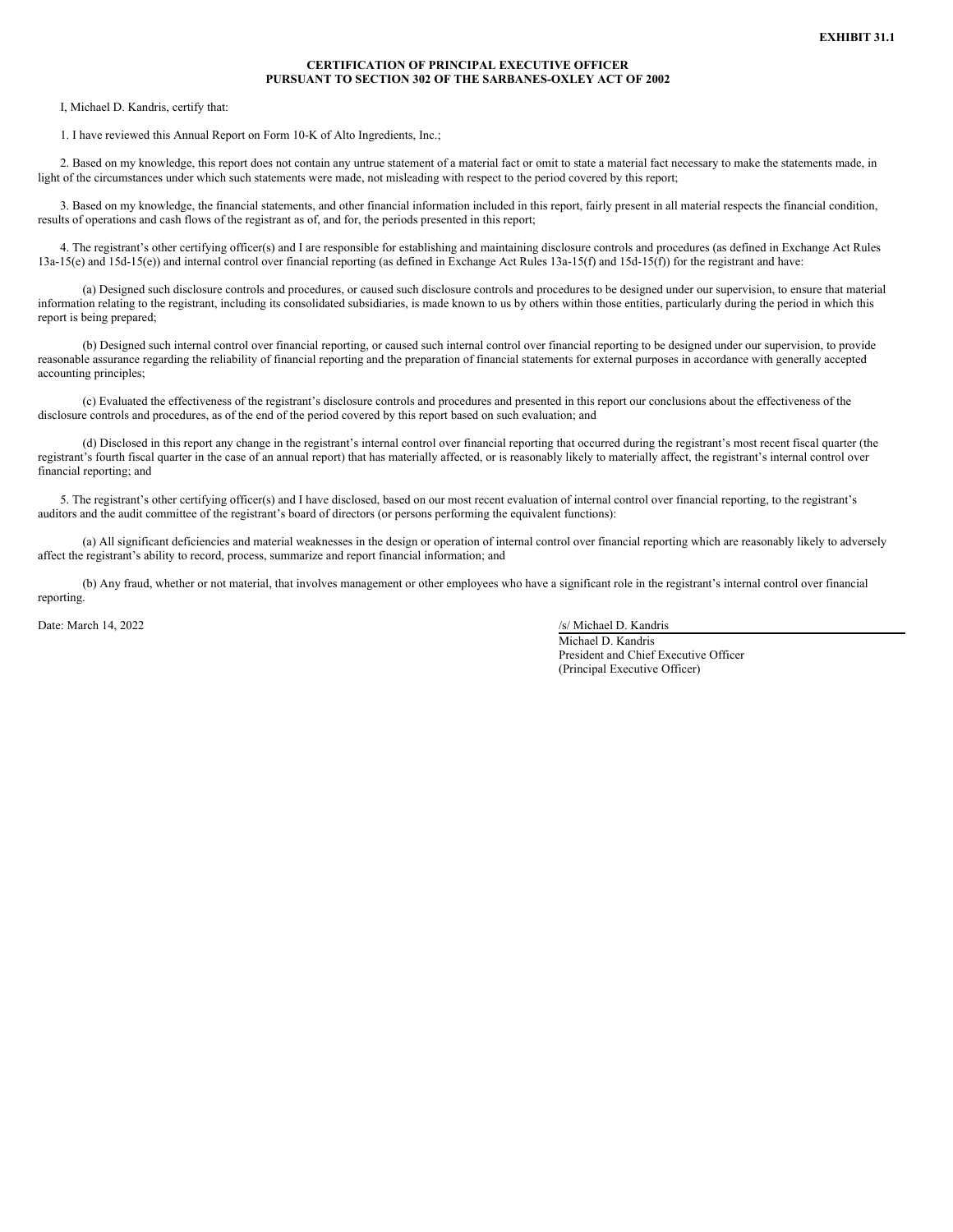## **CERTIFICATION OF PRINCIPAL FINANCIAL OFFICER PURSUANT TO SECTION 302 OF THE SARBANES-OXLEY ACT OF 2002**

I, Bryon T. McGregor, certify that:

1. I have reviewed this Annual Report on Form 10-K of Alto Ingredients, Inc.;

2. Based on my knowledge, this report does not contain any untrue statement of a material fact or omit to state a material fact necessary to make the statements made, in light of the circumstances under which such statements were made, not misleading with respect to the period covered by this report;

3.Based on my knowledge, the financial statements, and other financial information included in this report, fairly present in all material respects the financial condition, results of operations and cash flows of the registrant as of, and for, the periods presented in this report;

4. The registrant's other certifying officer(s) and I are responsible for establishing and maintaining disclosure controls and procedures (as defined in Exchange Act Rules 13a-15(e) and 15d-15(e)) and internal control over financial reporting (as defined in Exchange Act Rules 13a-15(f) and 15d-15(f)) for the registrant and have:

(a) Designed such disclosure controls and procedures, or caused such disclosure controls and procedures to be designed under our supervision, to ensure that material information relating to the registrant, including its consolidated subsidiaries, is made known to us by others within those entities, particularly during the period in which this report is being prepared;

(b) Designed such internal control over financial reporting, or caused such internal control over financial reporting to be designed under our supervision, to provide reasonable assurance regarding the reliability of financial reporting and the preparation of financial statements for external purposes in accordance with generally accepted accounting principles;

(c) Evaluated the effectiveness of the registrant's disclosure controls and procedures and presented in this report our conclusions about the effectiveness of the disclosure controls and procedures, as of the end of the period covered by this report based on such evaluation; and

(d) Disclosed in this report any change in the registrant's internal control over financial reporting that occurred during the registrant's most recent fiscal quarter (the registrant's fourth fiscal quarter in the case of an annual report) that has materially affected, or is reasonably likely to materially affect, the registrant's internal control over financial reporting; and

5. The registrant's other certifying officer(s) and I have disclosed, based on our most recent evaluation of internal control over financial reporting, to the registrant's auditors and the audit committee of the registrant's board of directors (or persons performing the equivalent functions):

(a) All significant deficiencies and material weaknesses in the design or operation of internal control over financial reporting which are reasonably likely to adversely affect the registrant's ability to record, process, summarize and report financial information; and

(b) Any fraud, whether or not material, that involves management or other employees who have a significant role in the registrant's internal control over financial reporting.

Date: March 14, 2022 /s/ Bryon T. McGregor

Bryon T. McGregor Chief Financial Officer (Principal Financial Officer)